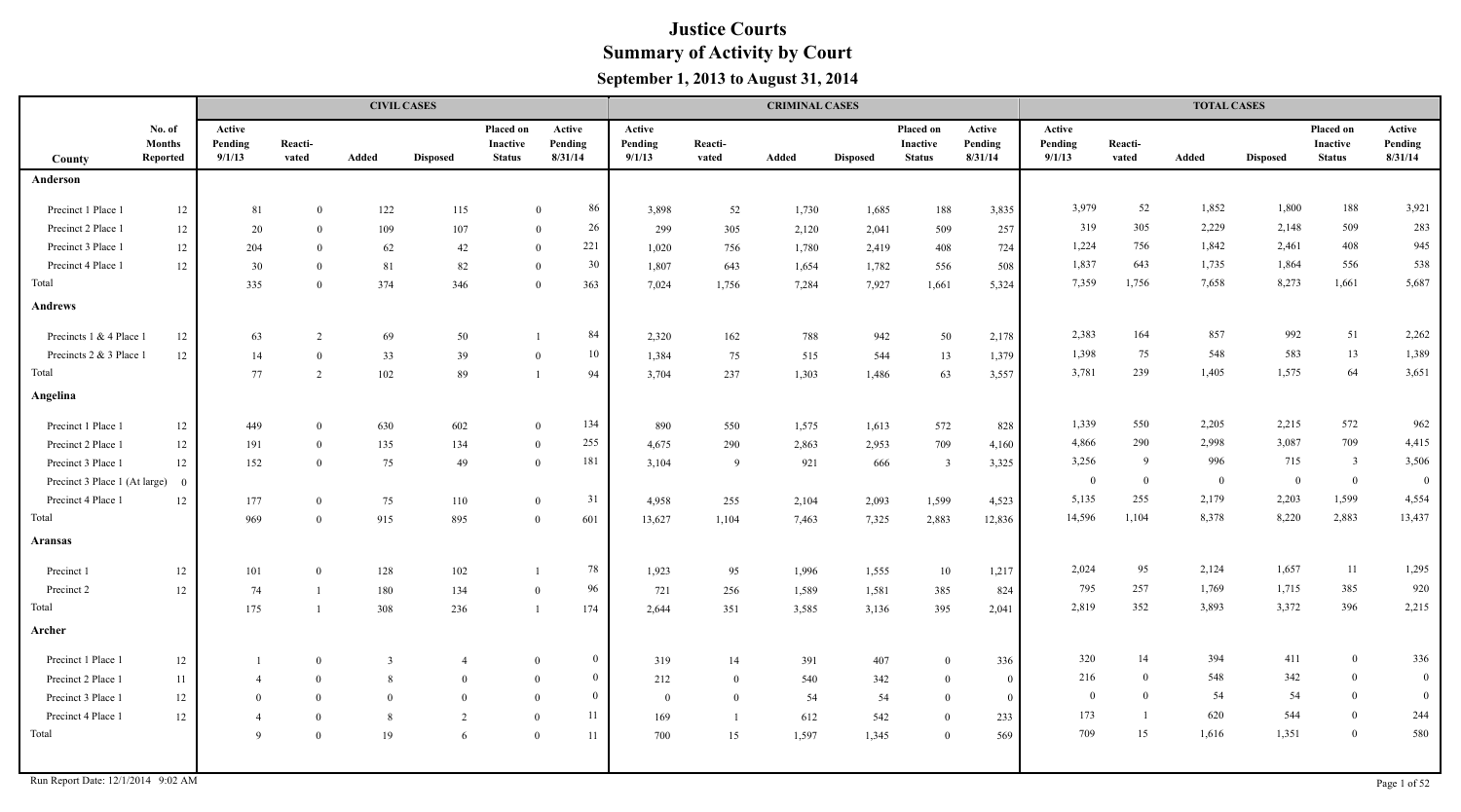|                                    |                                     |                             |                  |       | <b>CIVIL CASES</b> |                                        |                              |                             |                  | <b>CRIMINAL CASES</b> |                 |                                        |                              |                             |                  | <b>TOTAL CASES</b> |                 |                                        |                              |
|------------------------------------|-------------------------------------|-----------------------------|------------------|-------|--------------------|----------------------------------------|------------------------------|-----------------------------|------------------|-----------------------|-----------------|----------------------------------------|------------------------------|-----------------------------|------------------|--------------------|-----------------|----------------------------------------|------------------------------|
| County                             | No. of<br><b>Months</b><br>Reported | Active<br>Pending<br>9/1/13 | Reacti-<br>vated | Added | <b>Disposed</b>    | Placed on<br>Inactive<br><b>Status</b> | Active<br>Pending<br>8/31/14 | Active<br>Pending<br>9/1/13 | Reacti-<br>vated | Added                 | <b>Disposed</b> | Placed on<br>Inactive<br><b>Status</b> | Active<br>Pending<br>8/31/14 | Active<br>Pending<br>9/1/13 | Reacti-<br>vated | Added              | <b>Disposed</b> | Placed on<br>Inactive<br><b>Status</b> | Active<br>Pending<br>8/31/14 |
| Armstrong                          |                                     |                             |                  |       |                    |                                        |                              |                             |                  |                       |                 |                                        |                              |                             |                  |                    |                 |                                        |                              |
| Countywide                         | 12                                  | 134                         | $\theta$         | 47    | 23                 |                                        | 92<br>$\bf{0}$               | 6,032                       | $\bf{0}$         | 2,713                 | 2,617           | $\theta$                               | 6,056                        | 6,166                       | $\overline{0}$   | 2,760              | 2,640           | $\overline{0}$                         | 6,148                        |
| Total                              |                                     | 134                         | $\Omega$         | 47    | 23                 |                                        | 92<br>$\overline{0}$         | 6,032                       | $\mathbf{0}$     | 2,713                 | 2,617           | $\theta$                               | 6,056                        | 6,166                       | $\bf{0}$         | 2,760              | 2,640           | $\boldsymbol{0}$                       | 6,148                        |
| Atascosa                           |                                     |                             |                  |       |                    |                                        |                              |                             |                  |                       |                 |                                        |                              |                             |                  |                    |                 |                                        |                              |
| Precinct 1                         | 12                                  | 87                          | $\bf{0}$         | 115   | 72                 |                                        | 115<br>$\overline{0}$        | 13,279                      | $\overline{0}$   | 1,351                 | 788             | $\overline{0}$                         | 13,815                       | 13,366                      | $\overline{0}$   | 1,466              | 860             | $\overline{0}$                         | 13,930                       |
| Precinct 2                         | 12                                  | 103                         | $\bf{0}$         | 60    | 49                 |                                        | 126<br>$\bf{0}$              | 2,090                       | 23               | 1,953                 | 845             | 29                                     | 3,055                        | 2,193                       | 23               | 2,013              | 894             | $29\,$                                 | 3,181                        |
| Precinct 3                         | $\overline{7}$                      | 62                          | $\mathbf{0}$     | 35    | 23                 |                                        | $\bf{0}$<br>$\overline{0}$   | 4,530                       | $\overline{0}$   | 1,818                 | 676             | $\bf{0}$                               | $\theta$                     | 4,592                       | $\bf{0}$         | 1,853              | 699             | $\overline{0}$                         | $\bf{0}$                     |
| Precinct 4                         | $\overline{0}$                      |                             |                  |       |                    |                                        |                              |                             |                  |                       |                 |                                        |                              | $\overline{0}$              | $\bf{0}$         | $\bf{0}$           | $\overline{0}$  | $\overline{0}$                         | $\bf{0}$                     |
| Total                              |                                     | 252                         | $\mathbf{0}$     | 210   | 144                |                                        | 241<br>$\overline{0}$        | 19,899                      | 23               | 5,122                 | 2,309           | 29                                     | 16,870                       | 20,151                      | 23               | 5,332              | 2,453           | $29\,$                                 | 17,111                       |
| <b>Austin</b>                      |                                     |                             |                  |       |                    |                                        |                              |                             |                  |                       |                 |                                        |                              |                             |                  |                    |                 |                                        |                              |
| Precinct 1 Place 1                 | 12                                  | 65                          | $\bf{0}$         | 51    | 85                 |                                        | 42<br>$\bf{0}$               | 3,606                       |                  | 1,759                 | 1,548           | 70                                     | 3,750                        | 3,671                       |                  | 1,810              | 1,633           | 70                                     | 3,792                        |
| Precinct 2 Place 1                 | 12                                  | 11                          | $\overline{0}$   | 15    | 11                 |                                        | 15<br>$\bf{0}$               | 474                         | -6               | 957                   | 762             | 17                                     | 656                          | 485                         | -6               | 972                | 773             | 17                                     | 671                          |
| Precinct 3 Place 1                 | $12\,$                              | 14                          | $\bf{0}$         | 71    | 75                 |                                        | 9<br>$\Omega$                | 4,199                       | 55               | 3,653                 | 3,430           | 93                                     | 4,371                        | 4,213                       | 55               | 3,724              | 3,505           | 93                                     | 4,380                        |
| Precinct 4 Place 1                 | 12                                  | 12                          | $\mathbf{0}$     | 28    | 36                 |                                        | 10<br>$\bf{0}$               | 5,086                       | $\bf{0}$         | 2,812                 | 3,545           | $\overline{0}$                         | 4,377                        | 5,098                       | $\overline{0}$   | 2,840              | 3,581           | $\mathbf{0}$                           | 4,387                        |
| Total                              |                                     | 102                         | $\theta$         | 165   | 207                |                                        | 76<br>$\overline{0}$         | 13,365                      | 62               | 9,181                 | 9,285           | 180                                    | 13,154                       | 13,467                      | 62               | 9,346              | 9,492           | 180                                    | 13,230                       |
| <b>Bailey</b>                      |                                     |                             |                  |       |                    |                                        |                              |                             |                  |                       |                 |                                        |                              |                             |                  |                    |                 |                                        |                              |
| Precinct 1 Place 1                 | $12\,$                              | 131                         | $\bf{0}$         | 35    | 52                 |                                        | 130<br>$\mathbf{0}$          | 2,863                       | $\overline{0}$   | 1,523                 | 979             | $\bf{0}$                               | 3,417                        | 2,994                       | $\overline{0}$   | 1,558              | 1,031           | $\mathbf{0}$                           | 3,547                        |
| Total                              |                                     | 131                         | $\bf{0}$         | 35    | $52\,$             |                                        | 130<br>$\mathbf{0}$          | 2,863                       | $\overline{0}$   | 1,523                 | 979             | $\bf{0}$                               | 3,417                        | 2,994                       | $\overline{0}$   | 1,558              | 1,031           | $\boldsymbol{0}$                       | 3,547                        |
| <b>Bandera</b>                     |                                     |                             |                  |       |                    |                                        |                              |                             |                  |                       |                 |                                        |                              |                             |                  |                    |                 |                                        |                              |
| Precinct 1                         | 12                                  | 30                          | $\bf{0}$         | 42    | 50                 |                                        | 29                           | 564                         | 237              | 696                   | 666             | 197                                    | 658                          | 594                         | 237              | 738                | 716             | 198                                    | 687                          |
| Precinct 2                         | $12 \,$                             | 16                          | $\overline{0}$   | 31    | 28                 |                                        | 16                           | 283                         | 66               | 284                   | 249             | 72                                     | 324                          | 299                         | 66               | 315                | 277             | 73                                     | 340                          |
| Precinct 3                         | $12 \,$                             | 18                          | $\overline{0}$   | 44    | 29                 |                                        | 33<br>$\theta$               | 209                         | 94               | 500                   | 449             | 109                                    | 246                          | 227                         | 94               | 544                | 478             | 109                                    | 279                          |
| Precinct 4                         | 12                                  | 6                           | $\Omega$         | 21    | 30                 |                                        | 9<br>$\theta$                | 682                         | 136              | 738                   | 767             | 202                                    | 622                          | 688                         | 136              | 759                | 797             | 202                                    | 631                          |
| Total                              |                                     | 70                          | $\theta$         | 138   | 137                |                                        | 2<br>87                      | 1,738                       | 533              | 2,218                 | 2,131           | 580                                    | 1,850                        | 1,808                       | 533              | 2,356              | 2,268           | 582                                    | 1,937                        |
|                                    |                                     |                             |                  |       |                    |                                        |                              |                             |                  |                       |                 |                                        |                              |                             |                  |                    |                 |                                        |                              |
| Run Report Date: 12/1/2014 9:02 AM |                                     |                             |                  |       |                    |                                        |                              |                             |                  |                       |                 |                                        |                              |                             |                  |                    |                 |                                        | Page 2 of 52                 |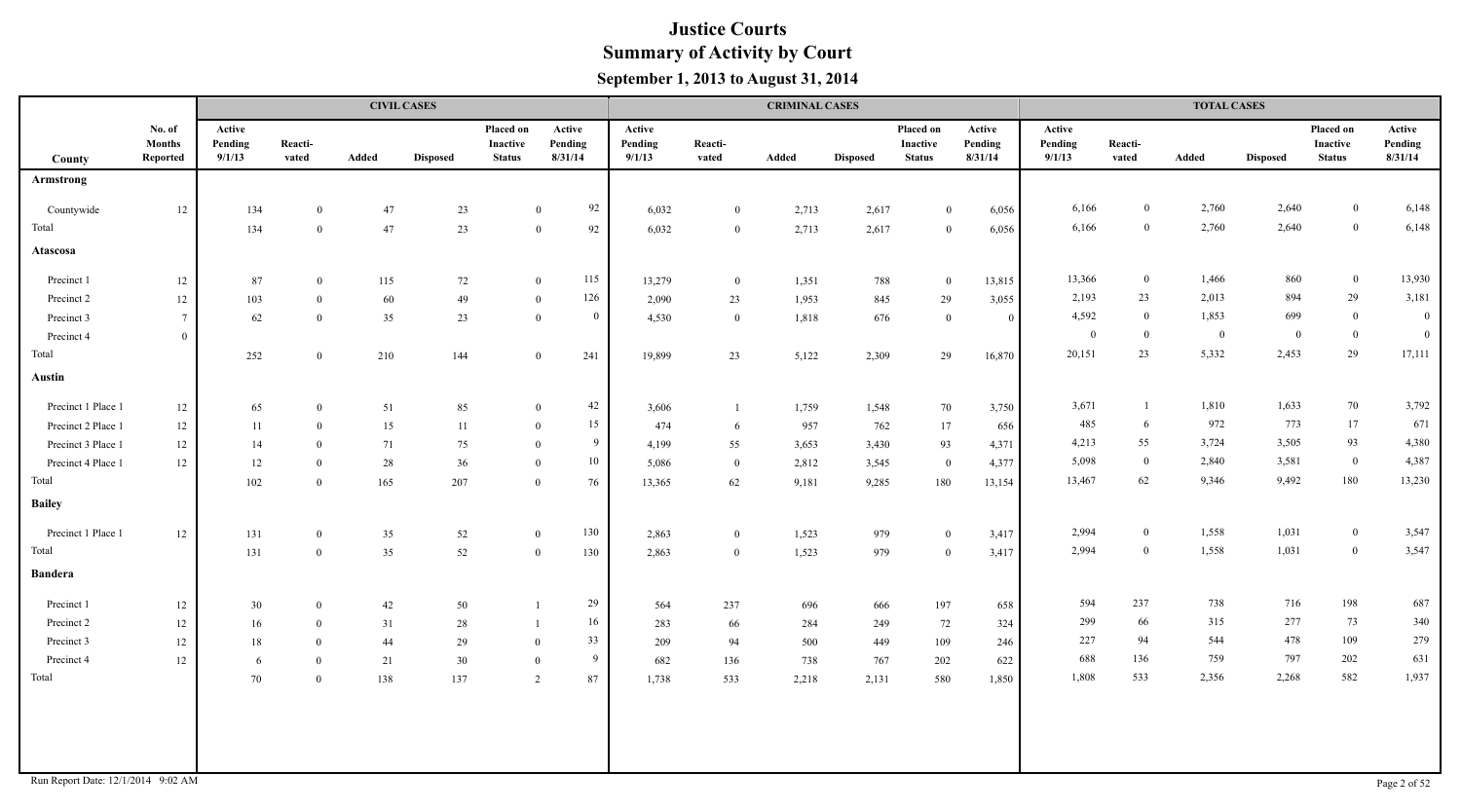|                                    |                                     |                             |                  |                 | <b>CIVIL CASES</b> |                                               |                              |                             |                  | <b>CRIMINAL CASES</b> |                 |                                        |                              |                             |                  | <b>TOTAL CASES</b> |                 |                                               |                              |
|------------------------------------|-------------------------------------|-----------------------------|------------------|-----------------|--------------------|-----------------------------------------------|------------------------------|-----------------------------|------------------|-----------------------|-----------------|----------------------------------------|------------------------------|-----------------------------|------------------|--------------------|-----------------|-----------------------------------------------|------------------------------|
| County                             | No. of<br><b>Months</b><br>Reported | Active<br>Pending<br>9/1/13 | Reacti-<br>vated | Added           | <b>Disposed</b>    | <b>Placed on</b><br>Inactive<br><b>Status</b> | Active<br>Pending<br>8/31/14 | Active<br>Pending<br>9/1/13 | Reacti-<br>vated | Added                 | <b>Disposed</b> | Placed on<br>Inactive<br><b>Status</b> | Active<br>Pending<br>8/31/14 | Active<br>Pending<br>9/1/13 | Reacti-<br>vated | Added              | <b>Disposed</b> | Placed on<br><b>Inactive</b><br><b>Status</b> | Active<br>Pending<br>8/31/14 |
| <b>Bastrop</b>                     |                                     |                             |                  |                 |                    |                                               |                              |                             |                  |                       |                 |                                        |                              |                             |                  |                    |                 |                                               |                              |
| Precinct 1 Place 1                 | 12                                  | 188                         | $\theta$         | 182             | 193                |                                               | 185<br>$\overline{0}$        | 4,724                       | 301              | 3,011                 | 3,517           | 852                                    | 3,823                        | 4,912                       | 301              | 3,193              | 3,710           | 852                                           | 4,008                        |
| Precinct 2 Place 1                 | 12                                  | 194                         | $\theta$         | 123             | 126                |                                               | 188<br>$\overline{0}$        | 1,388                       | 430              | 2,771                 | 3,005           | 591                                    | 992                          | 1,582                       | 430              | 2,894              | 3,131           | 591                                           | 1,180                        |
| Precinct 3 Place 1                 | 12                                  | 46                          | $\theta$         | 131             | 113                |                                               | 53<br>$\mathbf{0}$           | 10,215                      | 339              | 2,758                 | 2,715           | 1,046                                  | 9,630                        | 10,261                      | 339              | 2,889              | 2,828           | 1,046                                         | 9,683                        |
| Precinct 4 Place 1                 | 12                                  | 1,752                       | $\theta$         | 177             | 157                |                                               | 1,767<br>$\overline{0}$      | 9,008                       | 230              | 4,236                 | 3,989           | 907                                    | 8,608                        | 10,760                      | 230              | 4,413              | 4,146           | 907                                           | 10,375                       |
| Total                              |                                     | 2,180                       | $\overline{0}$   | 613             | 589                |                                               | $\mathbf{0}$<br>2,193        | 25,335                      | 1,300            | 12,776                | 13,226          | 3,396                                  | 23,053                       | 27,515                      | 1,300            | 13,389             | 13,815          | 3,396                                         | 25,246                       |
| <b>Baylor</b>                      |                                     |                             |                  |                 |                    |                                               |                              |                             |                  |                       |                 |                                        |                              |                             |                  |                    |                 |                                               |                              |
| Precinct 1 Place 1                 | 12                                  | 173                         | $\overline{0}$   | 6               | 5                  |                                               | 174<br>$\mathbf{0}$          | 2,526                       | $\overline{0}$   | 287                   | 334             | $\overline{0}$                         | 2,479                        | 2,699                       | $\mathbf{0}$     | 293                | 339             | $\mathbf{0}$                                  | 2,653                        |
| Precinct 2 Place 1                 | 12                                  | 109                         | $\theta$         | $7\phantom{.0}$ | 9                  |                                               | 106<br>$\overline{0}$        | 2,838                       | $\overline{0}$   | 352                   | 358             | $\overline{0}$                         | 2,834                        | 2,947                       | $\mathbf{0}$     | 359                | 367             | $\bf{0}$                                      | 2,940                        |
| Total                              |                                     | 282                         | $\overline{0}$   | 13              | 14                 | $\theta$                                      | 280                          | 5,364                       | $\overline{0}$   | 639                   | 692             | $\overline{0}$                         | 5,313                        | 5,646                       | $\theta$         | 652                | 706             | $\bf{0}$                                      | 5,593                        |
| Bee                                |                                     |                             |                  |                 |                    |                                               |                              |                             |                  |                       |                 |                                        |                              |                             |                  |                    |                 |                                               |                              |
| Precinct 1                         | 12                                  | 481                         | $\overline{0}$   | 85              | 39                 | $\theta$                                      | 511                          | 2,586                       | 2                | 686                   | 369             | 2                                      | 2,910                        | 3,067                       | 2                | 771                | 408             | $\overline{2}$                                | 3,421                        |
| Precinct 2                         | 12                                  | 53                          | $\theta$         | 55              | 34                 | $\bf{0}$                                      | 71                           | 538                         | 105              | 869                   | 535             | 79                                     | 176                          | 591                         | 105              | 924                | 569             | 79                                            | 247                          |
| Precinct 3                         | 12                                  | 190                         | $\theta$         | 38              | 29                 | 2                                             | 200                          | 3,858                       | 109              | 2,124                 | 1,965           | 15                                     | 3,938                        | 4,048                       | 109              | 2,162              | 1,994           | 17                                            | 4,138                        |
| Precinct 4                         | 12                                  | 80                          | $\theta$         | 64              | 54                 | $\theta$                                      | 89                           | 662                         | 47               | 784                   | 741             | 210                                    | 560                          | 742                         | 47               | 848                | 795             | 210                                           | 649                          |
| Total                              |                                     | 804                         | $\theta$         | 242             | 156                | 2                                             | 871                          | 7,644                       | 263              | 4,463                 | 3,610           | 306                                    | 7,584                        | 8,448                       | 263              | 4,705              | 3,766           | 308                                           | 8,455                        |
| Bell                               |                                     |                             |                  |                 |                    |                                               |                              |                             |                  |                       |                 |                                        |                              |                             |                  |                    |                 |                                               |                              |
| Precinct 1 Place 1                 | 12                                  | 147                         | $\overline{0}$   | 473             | 422                | $\overline{0}$                                | 198                          | 3,131                       | $\overline{0}$   | 1,313                 | 1,311           | $\bf{0}$                               | 3,133                        | 3,278                       | $\bf{0}$         | 1,786              | 1,733           | $\bf{0}$                                      | 3,331                        |
| Precinct 2 Place 1                 | 12                                  | 57                          | $\overline{0}$   | 65              | 67                 | $\bf{0}$                                      | 52                           | 5,159                       | $\overline{0}$   | 3,339                 | 2,852           | $\bf{0}$                               | 5,633                        | 5,216                       | $\bf{0}$         | 3,404              | 2,919           | $\bf{0}$                                      | 5,685                        |
| Precinct 3 Place 1                 | 12                                  | 376                         | $\overline{0}$   | 400             | 429                | $\bf{0}$                                      | 336                          | 8,021                       | $\bf{0}$         | 4,559                 | 4,053           | $\bf{0}$                               | 8,492                        | 8,397                       | $\overline{0}$   | 4,959              | 4,482           | $\overline{0}$                                | 8,828                        |
| Precinct 3 Place 2                 | 12                                  | 281                         | $\overline{0}$   | 1,207           | 1,302              | 2                                             | 168                          | 7,026                       | $\overline{0}$   | 2,121                 | 1,956           | $\bf{0}$                               | 7,175                        | 7,307                       | $\overline{0}$   | 3,328              | 3,258           | 2                                             | 7,343                        |
| Precinct 4 Place 1                 | 12                                  | 2,072                       | -5               | 1,670           | 1,656              | $\overline{1}$                                | 2,090                        | 7,244                       | $\bf{0}$         | 1,782                 | 1,844           | $\bf{0}$                               | 7,177                        | 9,316                       | 5                | 3,452              | 3,500           | $\mathbf{1}$                                  | 9,267                        |
| Precinct 4 Place 2                 | $12 \,$                             | 462                         | $\overline{0}$   | 2,317           | 2,302              | $\overline{0}$                                | 454                          | 9,451                       | $\bf{0}$         | 2,892                 | 4,087           | $\theta$                               | 8,049                        | 9,913                       | $\overline{0}$   | 5,209              | 6,389           | $\mathbf{0}$                                  | 8,503                        |
| Total                              |                                     | 3,395                       | 5                | 6,132           | 6,178              | 3                                             | 3,298                        | 40,032                      | $\overline{0}$   | 16,006                | 16,103          | $\mathbf{0}$                           | 39,659                       | 43,427                      | 5                | 22,138             | 22,281          | $\overline{3}$                                | 42,957                       |
|                                    |                                     |                             |                  |                 |                    |                                               |                              |                             |                  |                       |                 |                                        |                              |                             |                  |                    |                 |                                               |                              |
| Run Report Date: 12/1/2014 9:02 AM |                                     |                             |                  |                 |                    |                                               |                              |                             |                  |                       |                 |                                        |                              |                             |                  |                    |                 |                                               | Page 3 of 52                 |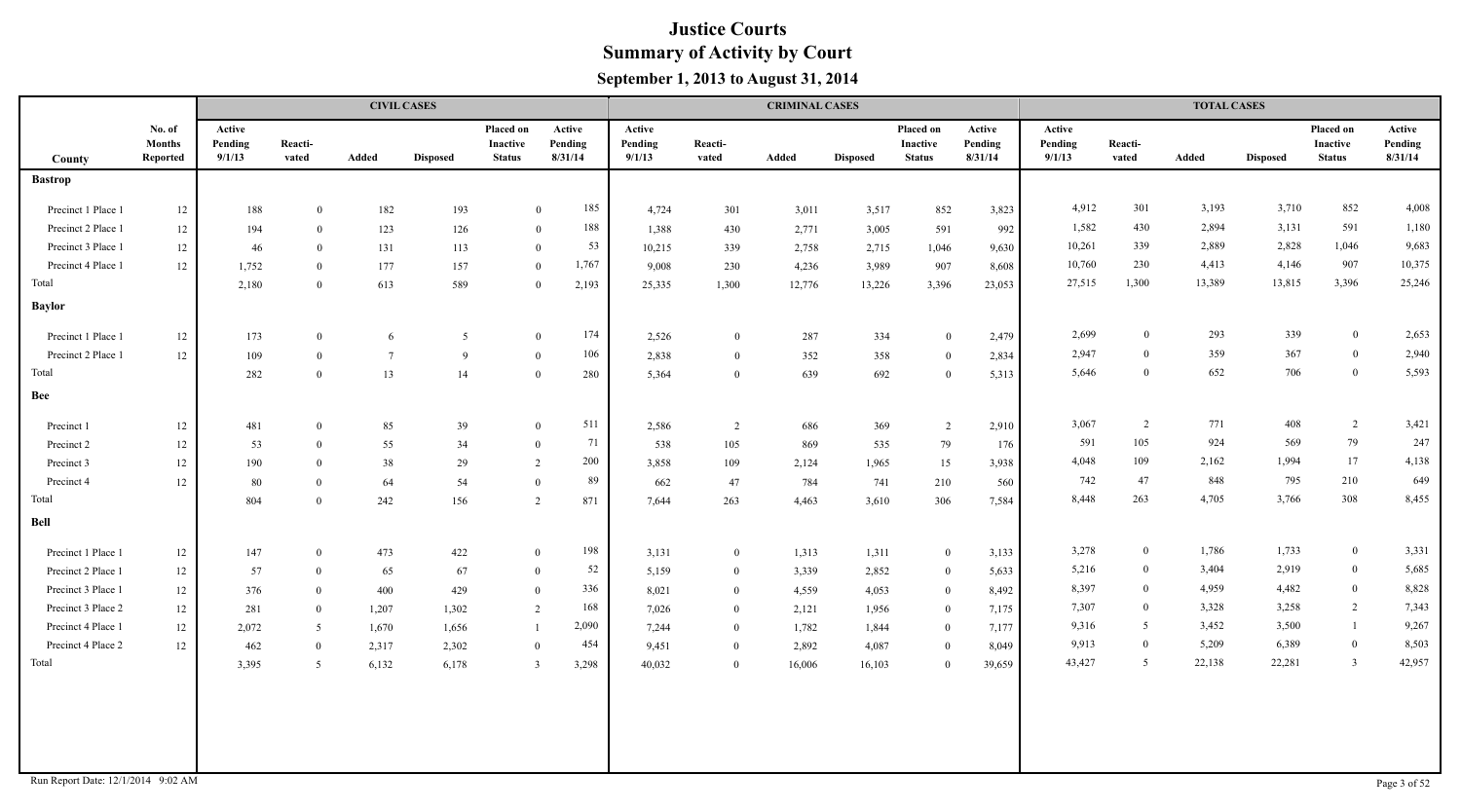|                    |                                     |                             |                  | <b>CIVIL CASES</b> |                 |                                        |                              |                             |                  | <b>CRIMINAL CASES</b> |                 |                                        |                              |                             |                  | <b>TOTAL CASES</b> |                 |                                        |                              |
|--------------------|-------------------------------------|-----------------------------|------------------|--------------------|-----------------|----------------------------------------|------------------------------|-----------------------------|------------------|-----------------------|-----------------|----------------------------------------|------------------------------|-----------------------------|------------------|--------------------|-----------------|----------------------------------------|------------------------------|
| County             | No. of<br><b>Months</b><br>Reported | Active<br>Pending<br>9/1/13 | Reacti-<br>vated | Added              | <b>Disposed</b> | Placed on<br>Inactive<br><b>Status</b> | Active<br>Pending<br>8/31/14 | Active<br>Pending<br>9/1/13 | Reacti-<br>vated | Added                 | <b>Disposed</b> | Placed on<br>Inactive<br><b>Status</b> | Active<br>Pending<br>8/31/14 | Active<br>Pending<br>9/1/13 | Reacti-<br>vated | Added              | <b>Disposed</b> | Placed on<br>Inactive<br><b>Status</b> | Active<br>Pending<br>8/31/14 |
| <b>Bexar</b>       |                                     |                             |                  |                    |                 |                                        |                              |                             |                  |                       |                 |                                        |                              |                             |                  |                    |                 |                                        |                              |
| Precinct 1 Place 1 | $12\,$                              | 3,659                       | $\overline{0}$   | 4,004              | 3,824           | 50                                     | 6,585                        | 32,110                      | 10,617           | 52,263                | 29,205          | 6,782                                  | 152,348                      | 35,769                      | 10,617           | 56,267             | 33,029          | 6,832                                  | 158,933                      |
| Precinct 1 Place 2 | 10                                  | $\overline{0}$              | $\theta$         | 1,977              | 634             | $\overline{0}$                         | 1,343                        | $\overline{0}$              | 78               | 7,866                 | 2,299           | 103                                    | 5,542                        | $\bf{0}$                    | 78               | 9,843              | 2,933           | 103                                    | 6,885                        |
| Precinct 1 Place 3 | 2                                   | 2,722                       | $\overline{0}$   | 401                | 327             | $\mathbf{0}$                           | $\bf{0}$                     | 92,977                      | 302              | 7,915                 | 6,124           | 1,594                                  | $\mathbf{0}$                 | 95,699                      | 302              | 8,316              | 6,451           | 1,594                                  | $\overline{0}$               |
| Precinct 2 Place 1 | $12\,$                              | 7,674                       | $\overline{0}$   | 4,126              | 2,543           | $\overline{3}$                         | 9,546                        | 4,413                       | 2,864            | 27,592                | 11,390          | 11,354                                 | 12,125                       | 12,087                      | 2,864            | 31,718             | 13,933          | 11,357                                 | 21,671                       |
| Precinct 2 Place 2 | 2                                   | 3,610                       | $\bf{0}$         | 705                | 760             | $\overline{0}$                         | $\bf{0}$                     | 1,409                       | -60              | 8,124                 | 3,750           | 2,910                                  | $\bf{0}$                     | 5,019                       | 60               | 8,829              | 4,510           | 2,910                                  | $\overline{0}$               |
| Precinct 2 Place 3 | 11                                  | $\overline{0}$              | $\bf{0}$         | 3,275              | 2,269           | $\overline{0}$                         | 4,790                        | $\bf{0}$                    | 3,024            | 14,899                | 7,329           | 10,689                                 | 2,886                        | $\bf{0}$                    | 3,024            | 18,174             | 9,598           | 10,689                                 | 7,676                        |
| Precinct 3 Place 1 | $12 \,$                             | 3,030                       | 22               | 2,901              | 2,283           | 195                                    | 617                          | $\overline{0}$              | 1,491            | 15,244                | 7,232           | 1,519                                  | 5,259                        | 3,030                       | 1,513            | 18,145             | 9,515           | 1,714                                  | 5,876                        |
| Precinct 3 Place 2 | 12                                  | 2,815                       | 75               | 3,207              | 3,403           | 1,203                                  | 1,974                        | 3,381                       | 6,972            | 16,663                | 14,942          | 4,301                                  | 3,104                        | 6,196                       | 7,047            | 19,870             | 18,345          | 5,504                                  | 5,078                        |
| Precinct 4 Place 1 | 12                                  | $\overline{0}$              | $\bf{0}$         | 1,915              | 2,047           | 242                                    | 4,626                        | 15,162                      | 4,572            | 28,651                | 15,219          | 3,601                                  | 29,562                       | 15,162                      | 4,572            | 30,566             | 17,266          | 3,843                                  | 34,188                       |
| Precinct 4 Place 2 | 12                                  | $\overline{0}$              | $\overline{0}$   | 3,990              | 3,465           | 323                                    | 542                          | $\overline{0}$              | 102              | 5,153                 | 1,718           | 41                                     | 3,403                        | $\theta$                    | 102              | 9,143              | 5,183           | 364                                    | 3,945                        |
| Total              |                                     | 23,510                      | 97               | 26,501             | 21,555          | 2,016                                  | 30,023                       | 149,452                     | 30,082           | 184,370               | 99,208          | 42,894                                 | 214,229                      | 172,962                     | 30,179           | 210,871            | 120,763         | 44,910                                 | 244,252                      |
| <b>Blanco</b>      |                                     |                             |                  |                    |                 |                                        |                              |                             |                  |                       |                 |                                        |                              |                             |                  |                    |                 |                                        |                              |
| Precinct 1 Place 1 | 12                                  | 98                          | $\overline{0}$   | 22                 | 13              | $\mathbf{0}$                           | 107                          | 1,354                       | 39               | 1,798                 | 2,352           | 13                                     | 1,108                        | 1,452                       | 39               | 1,820              | 2,365           | 13                                     | 1,215                        |
| Precinct 4 Place 1 | 12                                  | 26                          | $\overline{0}$   | 24                 | 23              | $\mathbf{0}$                           | 28                           | 578                         | 8                | 459                   | 422             | -8                                     | 631                          | 604                         | 8                | 483                | 445             | $\,$ 8 $\,$                            | 659                          |
| Total              |                                     | 124                         | $\overline{0}$   | 46                 | 36              | $\Omega$                               | 135                          | 1,932                       | 47               | 2,257                 | 2,774           | $21\,$                                 | 1,739                        | 2,056                       | 47               | 2,303              | 2,810           | 21                                     | 1,874                        |
| <b>Borden</b>      |                                     |                             |                  |                    |                 |                                        |                              |                             |                  |                       |                 |                                        |                              |                             |                  |                    |                 |                                        |                              |
| Countywide         | 12                                  | $\overline{1}$              | $\theta$         | $\theta$           |                 | $\mathbf{0}$                           | $\theta$                     | 157                         | 10               | 203                   | 177             | 13                                     | 180                          | 158                         | 10               | 203                | 178             | 13                                     | 180                          |
| Total              |                                     | $\overline{1}$              | $\theta$         | $\theta$           |                 | $\mathbf{0}$                           | $\theta$                     | 157                         | 10               | 203                   | 177             | 13                                     | 180                          | 158                         | 10               | 203                | 178             | 13                                     | 180                          |
| <b>Bosque</b>      |                                     |                             |                  |                    |                 |                                        |                              |                             |                  |                       |                 |                                        |                              |                             |                  |                    |                 |                                        |                              |
| Precinct 1 Place 1 | 12                                  | 33                          | $\overline{0}$   | 50                 | 53              | $\theta$                               | 15                           | 6,545                       | 52               | 1,172                 | 1,230           | $42\,$                                 | 6,327                        | 6,578                       | 52               | 1,222              | 1,283           | 42                                     | 6,342                        |
| Precinct 2 Place 1 | 12                                  | 344                         | $\overline{0}$   | 68                 | 50              | $\overline{0}$                         | 362                          | 2,854                       | 91               | 930                   | 911             | 58                                     | 2,890                        | 3,198                       | 91               | 998                | 961             | 58                                     | 3,252                        |
| Total              |                                     | 377                         | $\overline{0}$   | 118                | 103             | $\overline{0}$                         | 377                          | 9,399                       | 143              | 2,102                 | 2,141           | 100                                    | 9,217                        | 9,776                       | 143              | 2,220              | 2,244           | 100                                    | 9,594                        |
|                    |                                     |                             |                  |                    |                 |                                        |                              |                             |                  |                       |                 |                                        |                              |                             |                  |                    |                 |                                        |                              |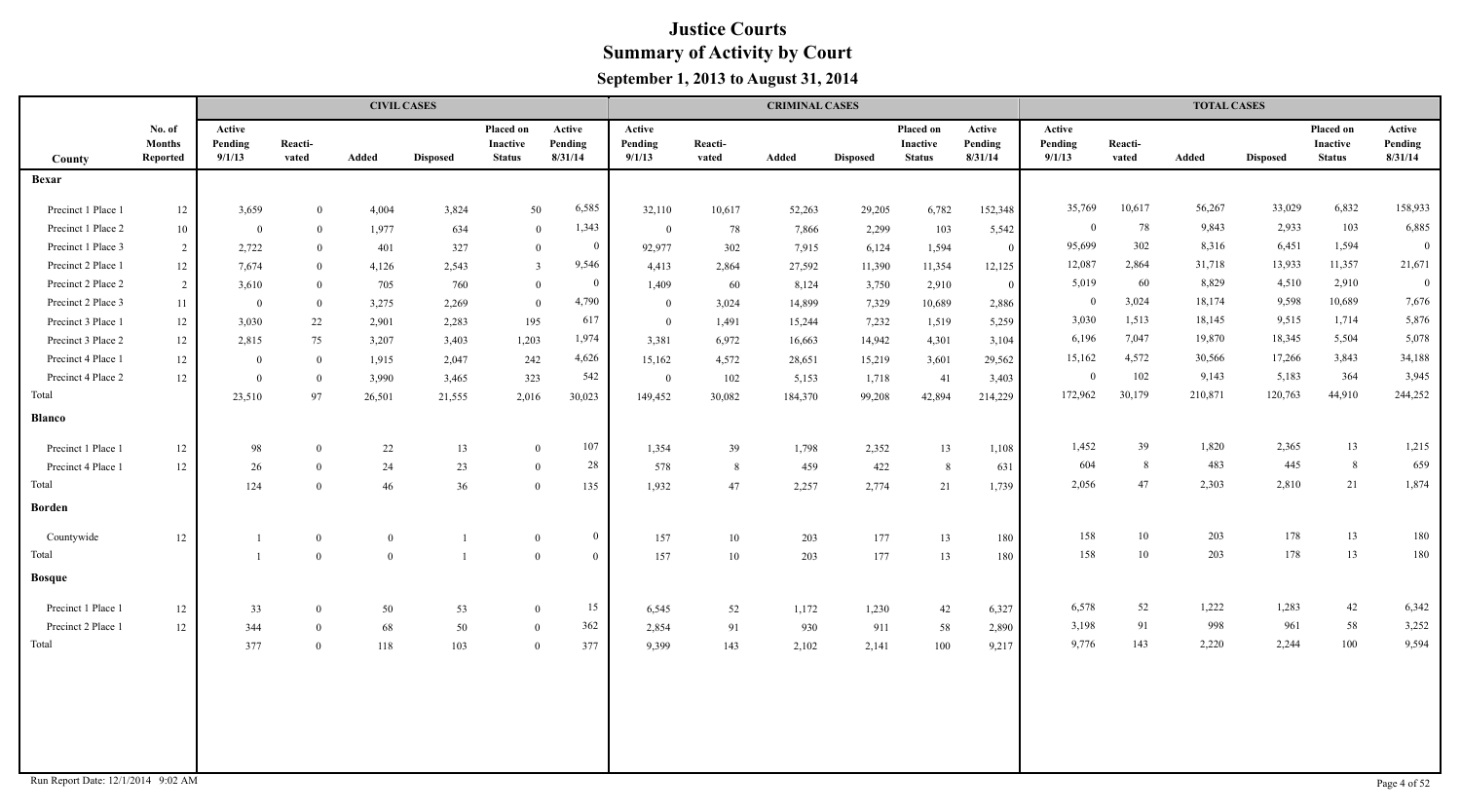|                                    |                                     |                             |                  |                | <b>CIVIL CASES</b> |                                               |                              |                             |                  | <b>CRIMINAL CASES</b> |                 |                                        |                              |                             |                  | <b>TOTAL CASES</b> |                 |                                        |                              |
|------------------------------------|-------------------------------------|-----------------------------|------------------|----------------|--------------------|-----------------------------------------------|------------------------------|-----------------------------|------------------|-----------------------|-----------------|----------------------------------------|------------------------------|-----------------------------|------------------|--------------------|-----------------|----------------------------------------|------------------------------|
| County                             | No. of<br><b>Months</b><br>Reported | Active<br>Pending<br>9/1/13 | Reacti-<br>vated | Added          | <b>Disposed</b>    | Placed on<br><b>Inactive</b><br><b>Status</b> | Active<br>Pending<br>8/31/14 | Active<br>Pending<br>9/1/13 | Reacti-<br>vated | Added                 | <b>Disposed</b> | Placed on<br>Inactive<br><b>Status</b> | Active<br>Pending<br>8/31/14 | Active<br>Pending<br>9/1/13 | Reacti-<br>vated | Added              | <b>Disposed</b> | Placed on<br>Inactive<br><b>Status</b> | Active<br>Pending<br>8/31/14 |
| <b>Bowie</b>                       |                                     |                             |                  |                |                    |                                               |                              |                             |                  |                       |                 |                                        |                              |                             |                  |                    |                 |                                        |                              |
| Precinct 1 Place 1                 | 12                                  | 908                         | $\mathbf{0}$     | 987            | 655                | 48                                            | 1,240                        | 3,465                       | $\bf{0}$         | 1,395                 | 1,204           | $\bf{0}$                               | 3,656                        | 4,373                       | $\bf{0}$         | 2,382              | 1,859           | 48                                     | 4,896                        |
| Precinct 1 Place 2                 | 12                                  | 3,933                       | $\theta$         | 496            | 87                 | $\overline{3}$                                | 4,379                        | 10,558                      | $\overline{0}$   | 1,076                 | 1,016           | $\bf{0}$                               | 10,603                       | 14,491                      | $\bf{0}$         | 1,572              | 1,103           | $\overline{3}$                         | 14,982                       |
| Precinct 2 Place 1                 | 12                                  | 14                          | $\theta$         | 69             | 53                 | $\mathbf{0}$                                  | 30                           | 2,600                       | $\theta$         | 311                   | 179             | $\mathbf{0}$                           | 2,732                        | 2,614                       | $\Omega$         | 380                | 232             | $\overline{0}$                         | 2,762                        |
| Precinct 3 Place 1                 | $\overline{3}$                      | 13                          | $\Omega$         | $\overline{4}$ | $\overline{3}$     | $\theta$                                      | $\theta$                     | 169                         | $\theta$         | 53                    | 33              | $\theta$                               | $\overline{0}$               | 182                         | $\Omega$         | 57                 | 36              | $\overline{0}$                         | $\mathbf{0}$                 |
| Precinct 4 Place 1                 | 12                                  | $\overline{4}$              | $\theta$         | 15             | 13                 | $\Omega$                                      | 12                           | 589                         | $\theta$         | 155                   | 114             |                                        | 629                          | 593                         | $\theta$         | 170                | 127             | $\mathbf{1}$                           | 641                          |
| Precinct 5 Place 1                 | 12                                  | 16                          | $\theta$         | 28             | 26                 | $\Omega$                                      | 18                           | 791                         | $\theta$         | 260                   | 229             | $\overline{0}$                         | 822                          | 807                         | $\overline{0}$   | 288                | 255             | $\overline{0}$                         | 840                          |
| Precinct 7 Place 1                 | 6                                   | 10                          | $\theta$         | 18             | 14                 | $\overline{0}$                                | $\Omega$                     | 1,660                       | $\theta$         | 165                   | 81              | $\theta$                               | $\overline{0}$               | 1,670                       | $\overline{0}$   | 183                | 95              | $\mathbf{0}$                           | $\overline{0}$               |
| Total                              |                                     | 4,898                       | $\theta$         | 1,617          | 851                | 51                                            | 5,679                        | 19,832                      | $\mathbf{0}$     | 3,415                 | 2,856           |                                        | 18,442                       | 24,730                      | $\overline{0}$   | 5,032              | 3,707           | 52                                     | 24,121                       |
| <b>Brazoria</b>                    |                                     |                             |                  |                |                    |                                               |                              |                             |                  |                       |                 |                                        |                              |                             |                  |                    |                 |                                        |                              |
| Precinct 1 Place 1                 | 9                                   | 649                         | $\theta$         | 662            | 652                | $\bf{0}$                                      | $\overline{0}$               | 3,543                       | 390              | 1,753                 | 2,673           | 280                                    | $\Omega$                     | 4,192                       | 390              | 2,415              | 3,325           | 280                                    | $\overline{0}$               |
| Precinct 1 Place 2                 | 9                                   | 176                         | $\theta$         | 289            | 281                | 14                                            | $\bf{0}$                     | 4,181                       | 441              | 3,505                 | 3,431           | 454                                    | $\Omega$                     | 4,357                       | 441              | 3,794              | 3,712           | 468                                    | $\overline{0}$               |
| Precinct 2 Place 1                 | 12                                  | 266                         | $\overline{0}$   | 708            | 738                | $\bf{0}$                                      | 231                          | 5,566                       | 1,920            | 5,987                 | 6,878           | 1,137                                  | 7,333                        | 5,832                       | 1,920            | 6,695              | 7,616           | 1,137                                  | 7,564                        |
| Precinct 2 Place 2                 | -9                                  | 107                         | $\theta$         | 249            | 155                | $\bf{0}$                                      | $\overline{0}$               | 1,738                       | 326              | 2,824                 | 2,342           | 462                                    | $\theta$                     | 1,845                       | 326              | 3,073              | 2,497           | 462                                    | $\boldsymbol{0}$             |
| Precinct 3 Place 1                 | 12                                  | 226                         | $\overline{3}$   | 746            | 798                | $\overline{0}$                                | 179                          | 1,100                       | 870              | 1,813                 | 2,491           | 200                                    | 435                          | 1,326                       | 873              | 2,559              | 3,289           | 200                                    | 614                          |
| Precinct 3 Place 2                 | -9                                  | 189                         | $\theta$         | 524            | 515                | $\overline{0}$                                | $\bf{0}$                     | 1,800                       | 127              | 933                   | 862             | 106                                    | $\theta$                     | 1,989                       | 127              | 1,457              | 1,377           | 106                                    | $\mathbf{0}$                 |
| Precinct 4 Place 1                 | -9                                  | 231                         | 345              | 232            | 578                | 112                                           | $\bf{0}$                     | 2,737                       | 227              | 1,727                 | 3,586           | 260                                    | $\theta$                     | 2,968                       | 572              | 1,959              | 4,164           | 372                                    | $\mathbf{0}$                 |
| Precinct 4 Place 2                 | 12                                  | 31                          | $\bf{0}$         | 402            | 387                | $\overline{0}$                                | 49                           | 4,454                       | 787              | 6,093                 | 5,636           | 660                                    | 5,819                        | 4,485                       | 787              | 6,495              | 6,023           | 660                                    | 5,868                        |
| Total                              |                                     | 1,875                       | 348              | 3,812          | 4,104              | 126                                           | 459                          | 25,119                      | 5,088            | 24,635                | 27,899          | 3,559                                  | 13,587                       | 26,994                      | 5,436            | 28,447             | 32,003          | 3,685                                  | 14,046                       |
| <b>Brazos</b>                      |                                     |                             |                  |                |                    |                                               |                              |                             |                  |                       |                 |                                        |                              |                             |                  |                    |                 |                                        |                              |
| Precinct 1                         | 12                                  | 353                         | $\mathbf{0}$     | 414            | 374                | $\overline{4}$                                | 383                          | 3,687                       | 1,416            | 3,744                 | 3,956           | 963                                    | 3,920                        | 4,040                       | 1,416            | 4,158              | 4,330           | 967                                    | 4,303                        |
| Precinct 2 Place 1                 | 12                                  | 113                         | $\overline{0}$   | 356            | 402                | 6                                             | 61                           | 1,101                       | 191              | 2,820                 | 2,257           | 64                                     | 1,788                        | 1,214                       | 191              | 3,176              | 2,659           | 70                                     | 1,849                        |
| Precinct 2 Place 2                 | 12                                  | 37                          | -8               | 154            | 145                | $\overline{4}$                                | 56                           | 662                         | 534              | 1,003                 | 1,559           | 292                                    | 390                          | 699                         | 542              | 1,157              | 1,704           | 296                                    | 446                          |
| Precinct 3                         | 12                                  | 1,055                       | $\overline{0}$   | 274            | 305                | $\theta$                                      | 1,015                        | 7,304                       | 800              | 2,450                 | 5,053           | 292                                    | 5,245                        | 8,359                       | 800              | 2,724              | 5,358           | 292                                    | 6,260                        |
| Precinct 4                         | 12                                  | 252                         | $\Omega$         | 446            | 462                | $\bf{0}$                                      | 241                          | 385                         | 238              | 2,017                 | 1,574           | 212                                    | 849                          | 637                         | 238              | 2,463              | 2,036           | 212                                    | 1,090                        |
| Total                              |                                     | 1,810                       | 8                |                | 1,644 1,688        | 14                                            | 1,756                        | 13,139                      | 3,179            | 12,034                | 14,399          | 1,823                                  | 12,192                       | 14,949                      | 3,187            | 13,678             | 16,087          | 1,837                                  | 13,948                       |
|                                    |                                     |                             |                  |                |                    |                                               |                              |                             |                  |                       |                 |                                        |                              |                             |                  |                    |                 |                                        |                              |
|                                    |                                     |                             |                  |                |                    |                                               |                              |                             |                  |                       |                 |                                        |                              |                             |                  |                    |                 |                                        |                              |
| Run Report Date: 12/1/2014 9:02 AM |                                     |                             |                  |                |                    |                                               |                              |                             |                  |                       |                 |                                        |                              |                             |                  |                    |                 |                                        | Page 5 of 52                 |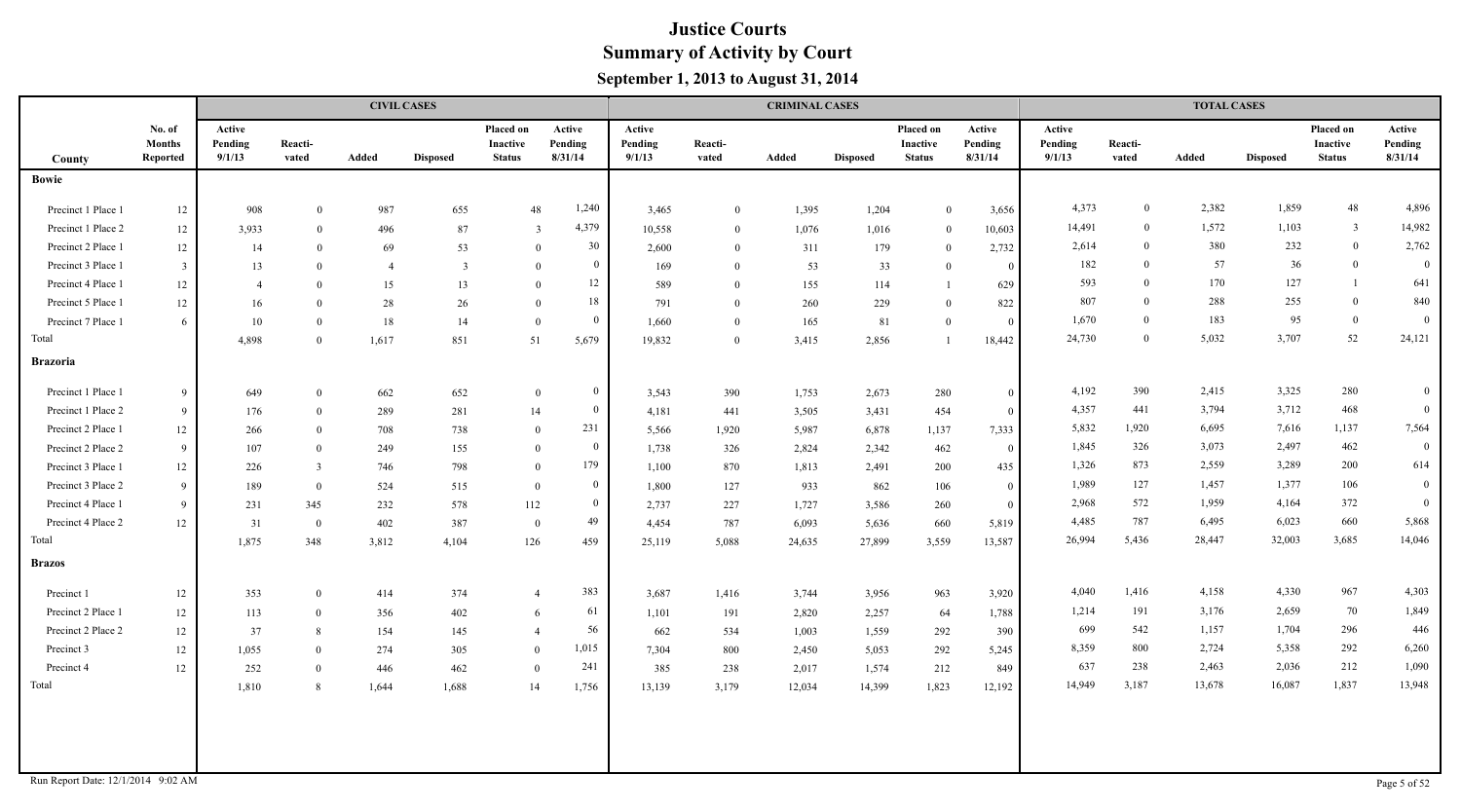|                    |                                     |                             |                  |                | <b>CIVIL CASES</b> |                                        |                                  |                             |                         | <b>CRIMINAL CASES</b>    |                 |                                        |                              |                             |                  | <b>TOTAL CASES</b> |                 |                                        |                              |
|--------------------|-------------------------------------|-----------------------------|------------------|----------------|--------------------|----------------------------------------|----------------------------------|-----------------------------|-------------------------|--------------------------|-----------------|----------------------------------------|------------------------------|-----------------------------|------------------|--------------------|-----------------|----------------------------------------|------------------------------|
| County             | No. of<br><b>Months</b><br>Reported | Active<br>Pending<br>9/1/13 | Reacti-<br>vated | Added          | <b>Disposed</b>    | Placed on<br>Inactive<br><b>Status</b> | Active<br>Pending<br>8/31/14     | Active<br>Pending<br>9/1/13 | Reacti-<br>vated        | Added                    | <b>Disposed</b> | Placed on<br>Inactive<br><b>Status</b> | Active<br>Pending<br>8/31/14 | Active<br>Pending<br>9/1/13 | Reacti-<br>vated | Added              | <b>Disposed</b> | Placed on<br>Inactive<br><b>Status</b> | Active<br>Pending<br>8/31/14 |
| <b>Brewster</b>    |                                     |                             |                  |                |                    |                                        |                                  |                             |                         |                          |                 |                                        |                              |                             |                  |                    |                 |                                        |                              |
| Precinct 1 Place 1 | $12\,$                              | 399                         | $\Omega$         | 53             | $18\,$             |                                        | 431<br>2                         | 264                         | $\overline{\mathbf{3}}$ | 311                      | 317             | 44                                     | 847                          | 663                         | $\overline{3}$   | 364                | 335             | 46                                     | 1,278                        |
| Precinct 2 Place 1 | 12                                  | 2                           | $\Omega$         | 8              | 6                  |                                        | $\overline{4}$<br>$\Omega$       | 193                         | $\theta$                | 265                      | 184             | $\overline{0}$                         | 278                          | 195                         | $\theta$         | 273                | 190             | $\bf{0}$                               | 282                          |
| Precinct 3 Place 1 | 12                                  | $\overline{0}$              | $\Omega$         | $\overline{0}$ | $\theta$           |                                        | $\overline{0}$<br>$\theta$       | 168                         | $\overline{0}$          | 144                      | 161             | $\mathbf{0}$                           | 160                          | 168                         | $\theta$         | 144                | 161             | $\bf{0}$                               | 160                          |
| Total              |                                     | 401                         | $\theta$         | 61             | 24                 |                                        | 435<br>2                         | 625                         | $\overline{3}$          | 720                      | 662             | 44                                     | 1,285                        | 1,026                       | $\overline{3}$   | 781                | 686             | $46\,$                                 | 1,720                        |
| <b>Briscoe</b>     |                                     |                             |                  |                |                    |                                        |                                  |                             |                         |                          |                 |                                        |                              |                             |                  |                    |                 |                                        |                              |
| Precinct 1 Place 1 | 12                                  | 68                          | $\overline{0}$   | 2              | $\mathbf{0}$       |                                        | 69<br>$\overline{0}$             | 609                         | $\theta$                | 255                      | 210             | $7\phantom{.0}$                        | 645                          | 677                         | $\theta$         | 257                | 210             | $7\overline{ }$                        | 714                          |
| Precinct 2 Place 1 | 12                                  | $\bf{0}$                    | $\theta$         | $\overline{0}$ | $\mathbf{0}$       |                                        | $\overline{0}$<br>$\overline{0}$ | 26                          | $\overline{0}$          | 61                       | 51              | $\overline{0}$                         | 36                           | 26                          | $\theta$         | 61                 | 51              | $\boldsymbol{0}$                       | 36                           |
| Total              |                                     | 68                          | $\theta$         | 2              | $\theta$           |                                        | 69<br>$\overline{0}$             | 635                         | $\overline{0}$          | 316                      | 261             | $7\phantom{.0}$                        | 681                          | 703                         | $\overline{0}$   | 318                | 261             | $7\phantom{.0}$                        | 750                          |
| <b>Brooks</b>      |                                     |                             |                  |                |                    |                                        |                                  |                             |                         |                          |                 |                                        |                              |                             |                  |                    |                 |                                        |                              |
| Precinct 1 Place 1 | 12                                  | 16                          | $\theta$         | $\mathbf{0}$   | $\theta$           |                                        | 17<br>$\overline{0}$             | 669                         | $\theta$                | $\overline{\phantom{0}}$ | $\theta$        | $\bf{0}$                               | 675                          | 685                         | $\bf{0}$         | $\overline{1}$     | $\overline{0}$  | $\mathbf{0}$                           | 692                          |
| Precinct 2 Place 1 | 12                                  | 2                           | $\theta$         | 153            | 18                 |                                        | 141<br>$\overline{0}$            | 196                         | $\theta$                | 1,097                    | 931             | $\mathbf{0}$                           | 289                          | 198                         | $\mathbf{0}$     | 1,250              | 949             | $\bf{0}$                               | 430                          |
| Precinct 3 Place 1 | 12                                  | $\mathbf{0}$                | $\theta$         | $\mathbf{0}$   | $\theta$           |                                        | $\mathbf{0}$<br>$\theta$         | 18,943                      | $\theta$                | 754                      | 501             | $\theta$                               | 19,196                       | 18,943                      | $\Omega$         | 754                | 501             | $\overline{0}$                         | 19,196                       |
| Precinct 4 Place 1 | 12                                  | $\overline{3}$              | $\theta$         | $\theta$       | $\overline{5}$     |                                        | 13<br>$\theta$                   | 249                         | $\overline{0}$          | $\overline{0}$           | 250             | $\bf{0}$                               | 758                          | 252                         | $\Omega$         | $\overline{0}$     | 255             | $\overline{0}$                         | 771                          |
| Total              |                                     | 21                          | $\mathbf{0}$     | 153            | 23                 |                                        | 171<br>$\mathbf{0}$              | 20,057                      | $\overline{0}$          | 1,852                    | 1,682           | $\overline{0}$                         | 20,918                       | 20,078                      | $\theta$         | 2,005              | 1,705           | $\mathbf{0}$                           | 21,089                       |
| <b>Brown</b>       |                                     |                             |                  |                |                    |                                        |                                  |                             |                         |                          |                 |                                        |                              |                             |                  |                    |                 |                                        |                              |
| Precinct 1 Place 1 | $12 \,$                             | 40                          | $\theta$         | 118            | 105                |                                        | 17<br>$\theta$                   | 899                         | 25                      | 351                      | 409             | 65                                     | 833                          | 939                         | 25               | 469                | 514             | 65                                     | 850                          |
| Precinct 2 Place 1 | 12                                  | 484                         | $\theta$         | 145            | 95                 |                                        | 452<br>$\theta$                  | 973                         | 85                      | 578                      | 731             | 84                                     | 877                          | 1,457                       | 85               | 723                | 826             | 84                                     | 1,329                        |
| Precinct 3 Place 1 | 12                                  | 56                          | $\theta$         | 103            | 53                 |                                        | 61<br>$\theta$                   | 1,865                       | 51                      | 1,092                    | 1,232           | 82                                     | 1,786                        | 1,921                       | 51               | 1,195              | 1,285           | 82                                     | 1,847                        |
| Precinct 4 Place 1 | 12                                  | 19                          | $\theta$         | 112            | 58                 |                                        | 24<br>$\theta$                   | 1,078                       | 56                      | 971                      | 962             | 119                                    | 1,155                        | 1,097                       | 56               | 1,083              | 1,020           | 119                                    | 1,179                        |
| Total              |                                     | 599                         | $\Omega$         | 478            | 311                |                                        | 554<br>$\overline{0}$            | 4,815                       | 217                     | 2,992                    | 3,334           | 350                                    | 4,651                        | 5,414                       | 217              | 3,470              | 3,645           | 350                                    | 5,205                        |
| <b>Burleson</b>    |                                     |                             |                  |                |                    |                                        |                                  |                             |                         |                          |                 |                                        |                              |                             |                  |                    |                 |                                        |                              |
| Precinct 1         | 12                                  | 58                          | $\theta$         | 27             | 24                 |                                        | 61<br>$\Omega$                   | 3,432                       | $\overline{0}$          | 417                      | 356             | $\overline{0}$                         | 3,493                        | 3,490                       | $\overline{0}$   | 444                | 380             | $\overline{0}$                         | 3,554                        |
| Precinct 2         | 12                                  | $\overline{0}$              | $\overline{0}$   | 30             | 21                 |                                        | 9<br>$\theta$                    | 2,915                       | $\overline{4}$          | 953                      | 977             | $\overline{4}$                         | 2,891                        | 2,915                       | $\overline{4}$   | 983                | 998             | $\overline{4}$                         | 2,900                        |
| Precinct 3         | 12                                  | $\overline{0}$              | $\overline{0}$   | 42             | 19                 |                                        | 23<br>$\bf{0}$                   | 3,819                       | $\overline{0}$          | 520                      | 300             | $\bf{0}$                               | 4,039                        | 3,819                       | $\theta$         | 562                | 319             | $\mathbf{0}$                           | 4,062                        |
| Precinct 4         | $\mathbf{0}$                        |                             |                  |                |                    |                                        |                                  |                             |                         |                          |                 |                                        |                              | $\overline{0}$              | $\theta$         | $\theta$           | $\overline{0}$  | $\boldsymbol{0}$                       | $\overline{0}$               |
| Total              |                                     | 58                          | $\overline{0}$   | 99             | 64                 |                                        | 93<br>$\mathbf{0}$               | 10,166                      | $\overline{4}$          | 1,890                    | 1,633           | $\overline{4}$                         | 10,423                       | 10,224                      | $\overline{4}$   | 1,989              | 1,697           | $\overline{4}$                         | 10,516                       |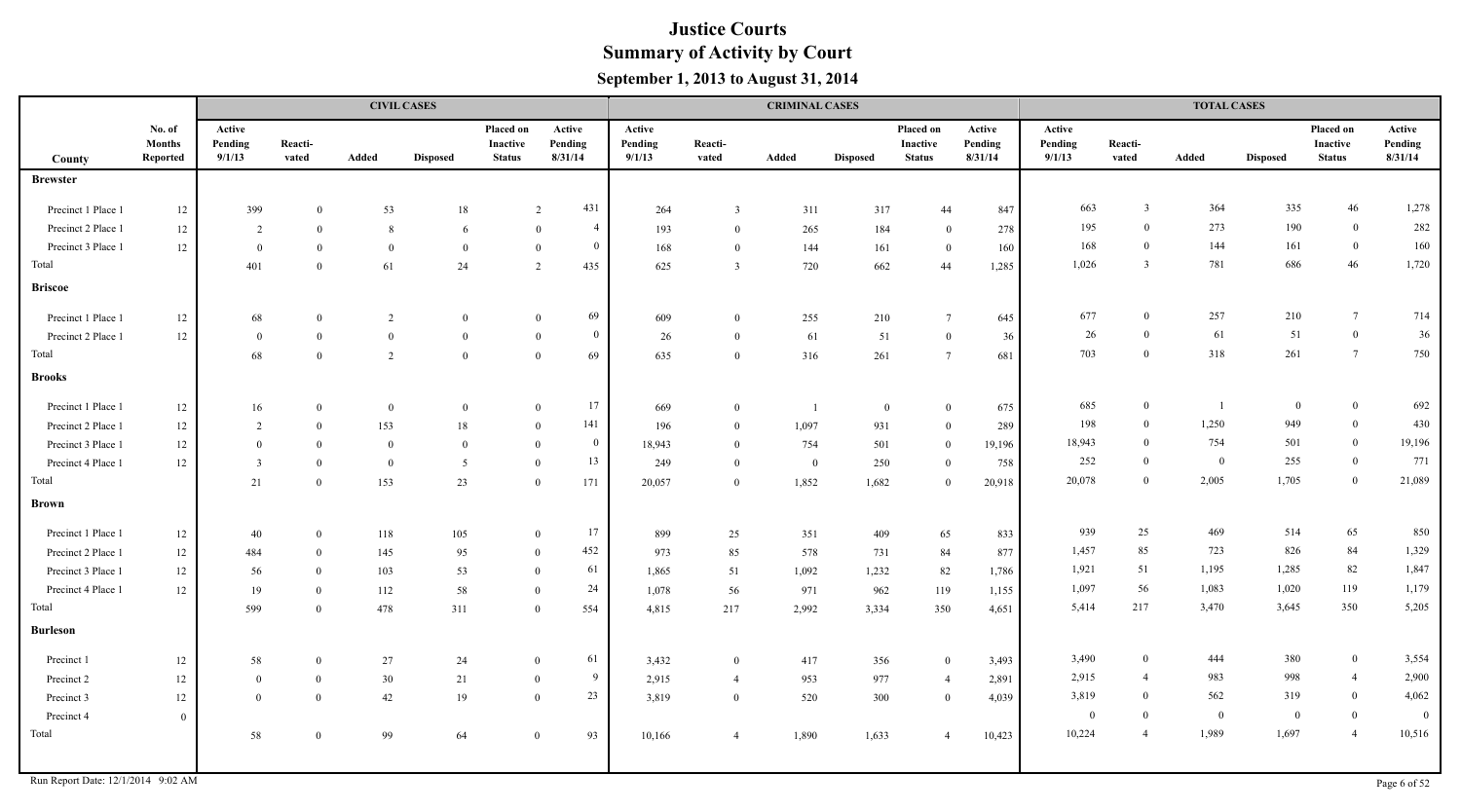|                                    |                                     |                             |                  |       | <b>CIVIL CASES</b> |                                               |                              |                             |                  | <b>CRIMINAL CASES</b> |                 |                                        |                              |                             |                  | <b>TOTAL CASES</b> |                 |                                        |                              |
|------------------------------------|-------------------------------------|-----------------------------|------------------|-------|--------------------|-----------------------------------------------|------------------------------|-----------------------------|------------------|-----------------------|-----------------|----------------------------------------|------------------------------|-----------------------------|------------------|--------------------|-----------------|----------------------------------------|------------------------------|
| County                             | No. of<br><b>Months</b><br>Reported | Active<br>Pending<br>9/1/13 | Reacti-<br>vated | Added | <b>Disposed</b>    | <b>Placed on</b><br>Inactive<br><b>Status</b> | Active<br>Pending<br>8/31/14 | Active<br>Pending<br>9/1/13 | Reacti-<br>vated | Added                 | <b>Disposed</b> | Placed on<br>Inactive<br><b>Status</b> | Active<br>Pending<br>8/31/14 | Active<br>Pending<br>9/1/13 | Reacti-<br>vated | Added              | <b>Disposed</b> | Placed on<br>Inactive<br><b>Status</b> | Active<br>Pending<br>8/31/14 |
| <b>Burnet</b>                      |                                     |                             |                  |       |                    |                                               |                              |                             |                  |                       |                 |                                        |                              |                             |                  |                    |                 |                                        |                              |
| Precinct 1 Place 1                 | 12                                  | 26                          | $\overline{0}$   | 64    | 66                 |                                               | 29<br>$\mathbf{0}$           | 409                         | 195              | 1,614                 | 1,436           | 140                                    | 651                          | 435                         | 195              | 1,678              | 1,502           | 140                                    | 680                          |
| Precinct 2 Place 1                 | 12                                  | 19                          | $\theta$         | 88    | 81                 |                                               | 25<br>$\overline{0}$         | 622                         | 47               | 1,119                 | 1,115           | 26                                     | 652                          | 641                         | 47               | 1,207              | 1,196           | 26                                     | 677                          |
| Precinct 3 Place 1                 | 12                                  | 50                          | $\theta$         | 134   | 145                |                                               | 38<br>$\theta$               | 355                         | 80               | 1,174                 | 1,212           | 200                                    | 522                          | 405                         | 80               | 1,308              | 1,357           | 200                                    | 560                          |
| Precinct 4 Place 1                 | 12                                  | 5                           | $\theta$         | 45    | 60                 |                                               | 16<br>$\mathbf{0}$           | 471                         | 102              | 921                   | 1,099           | 135                                    | 302                          | 476                         | 102              | 966                | 1,159           | 135                                    | 318                          |
| Total                              |                                     | 100                         | $\overline{0}$   | 331   | 352                |                                               | 108<br>$\bf{0}$              | 1,857                       | 424              | 4,828                 | 4,862           | 501                                    | 2,127                        | 1,957                       | 424              | 5,159              | 5,214           | 501                                    | 2,235                        |
| Caldwell                           |                                     |                             |                  |       |                    |                                               |                              |                             |                  |                       |                 |                                        |                              |                             |                  |                    |                 |                                        |                              |
| Precinct 1 Place 1                 | 12                                  | 444                         | $\theta$         | 96    | 68                 |                                               | 471<br>$\mathbf{0}$          | 4,267                       | 220              | 2,521                 | 2,000           | 291                                    | 4,686                        | 4,711                       | 220              | 2,617              | 2,068           | 291                                    | 5,157                        |
| Precinct 2 Place 1                 | $12\,$                              | 66                          | $\theta$         | 60    | 61                 |                                               | 74<br>$\bf{0}$               | 8,830                       | $\overline{4}$   | 3,250                 | 3,001           | 72                                     | 9,081                        | 8,896                       | $\overline{4}$   | 3,310              | 3,062           | 72                                     | 9,155                        |
| Precinct 3 Place 1                 | 12                                  | 125                         | $\overline{0}$   | 58    | 25                 |                                               | 126<br>$\overline{0}$        | 3,510                       | 113              | 1,363                 | 1,918           | 120                                    | 3,164                        | 3,635                       | 113              | 1,421              | 1,943           | 120                                    | 3,290                        |
| Precinct 4 Place 1                 | 12                                  | 303                         | $\theta$         | 124   | 107                | $\theta$                                      | 320                          | 2,447                       | 10               | 1,629                 | 1,339           | 157                                    | 2,615                        | 2,750                       | 10               | 1,753              | 1,446           | 157                                    | 2,935                        |
| Total                              |                                     | 938                         | $\theta$         | 338   | 261                | $\overline{0}$                                | 991                          | 19,054                      | 347              | 8,763                 | 8,258           | 640                                    | 19,546                       | 19,992                      | 347              | 9,101              | 8,519           | 640                                    | 20,537                       |
| Calhoun                            |                                     |                             |                  |       |                    |                                               |                              |                             |                  |                       |                 |                                        |                              |                             |                  |                    |                 |                                        |                              |
| Precinct 1 Place 1                 | 12                                  | 11                          | $\theta$         | 75    | 51                 | $\bf{0}$                                      | 33                           | 1,588                       | $\bf{0}$         | 1,148                 | 938             | $\bf{0}$                               | 1,799                        | 1,599                       | $\bf{0}$         | 1,223              | 989             | $\overline{0}$                         | 1,832                        |
| Precinct 2 Place 1                 | 12                                  | 69                          | $\theta$         | 78    | 75                 | $\theta$                                      | 77                           | 1,629                       | $\overline{0}$   | 1,560                 | 1,934           | $\bf{0}$                               | 2,117                        | 1,698                       | $\overline{0}$   | 1,638              | 2,009           | $\bf{0}$                               | 2,194                        |
| Precinct 3 Place 1                 | 12                                  | 322                         | $\theta$         | 35    | 310                | $\theta$                                      | 47                           | 12,623                      | $\overline{0}$   | 1,173                 | 794             | $\bf{0}$                               | 13,002                       | 12,945                      | $\bf{0}$         | 1,208              | 1,104           | $\bf{0}$                               | 13,049                       |
| Precinct 4 Place 1                 | 12                                  | 18                          | $\theta$         | 17    | 18                 | $\bf{0}$                                      | 17                           | 1,978                       | $\overline{0}$   | 992                   | 783             | $\bf{0}$                               | 2,180                        | 1,996                       | $\overline{0}$   | 1,009              | 801             | $\bf{0}$                               | 2,197                        |
| Precinct 5 Place 1                 | 12                                  | $7\phantom{.0}$             | $\overline{0}$   | 10    | - 9                | $\overline{0}$                                | 8                            | 1,225                       | 43               | 929                   | 600             | 133                                    | 1,471                        | 1,232                       | 43               | 939                | 609             | 133                                    | 1,479                        |
| Total                              |                                     | 427                         | $\theta$         | 215   | 463                | $\theta$                                      | 182                          | 19,043                      | 43               | 5,802                 | 5,049           | 133                                    | 20,569                       | 19,470                      | 43               | 6,017              | 5,512           | 133                                    | 20,751                       |
| Callahan                           |                                     |                             |                  |       |                    |                                               |                              |                             |                  |                       |                 |                                        |                              |                             |                  |                    |                 |                                        |                              |
| Precinct 1 Place 1                 | 12                                  | 137                         | $\overline{0}$   | 63    | 27                 | $\mathbf{0}$                                  | 170                          | 3,812                       | 11               | 538                   | 408             | 209                                    | 3,765                        | 3,949                       | 11               | 601                | 435             | 209                                    | 3,935                        |
| Precinct 3 Place 1                 | 12                                  | 13                          | $\overline{0}$   | 31    | 46                 | $\theta$                                      | 9                            | 4,041                       | 209              | 2,145                 | 1,990           | 588                                    | 4,040                        | 4,054                       | 209              | 2,176              | 2,036           | 588                                    | 4,049                        |
| Precinct 4 Place 1                 | 12                                  | 2                           | $\theta$         | 11    | 12                 | $\overline{0}$                                | $\overline{2}$               | 466                         | $\overline{0}$   | 375                   | 301             | $\bf{0}$                               | 563                          | 468                         | $\overline{0}$   | 386                | 313             | $\mathbf{0}$                           | 565                          |
| Total                              |                                     | 152                         | $\overline{0}$   | 105   | 85                 | $\overline{0}$                                | 181                          | 8,319                       | 220              | 3,058                 | 2,699           | 797                                    | 8,368                        | 8,471                       | 220              | 3,163              | 2,784           | 797                                    | 8,549                        |
| Run Report Date: 12/1/2014 9:02 AM |                                     |                             |                  |       |                    |                                               |                              |                             |                  |                       |                 |                                        |                              |                             |                  |                    |                 |                                        | Page 7 of 52                 |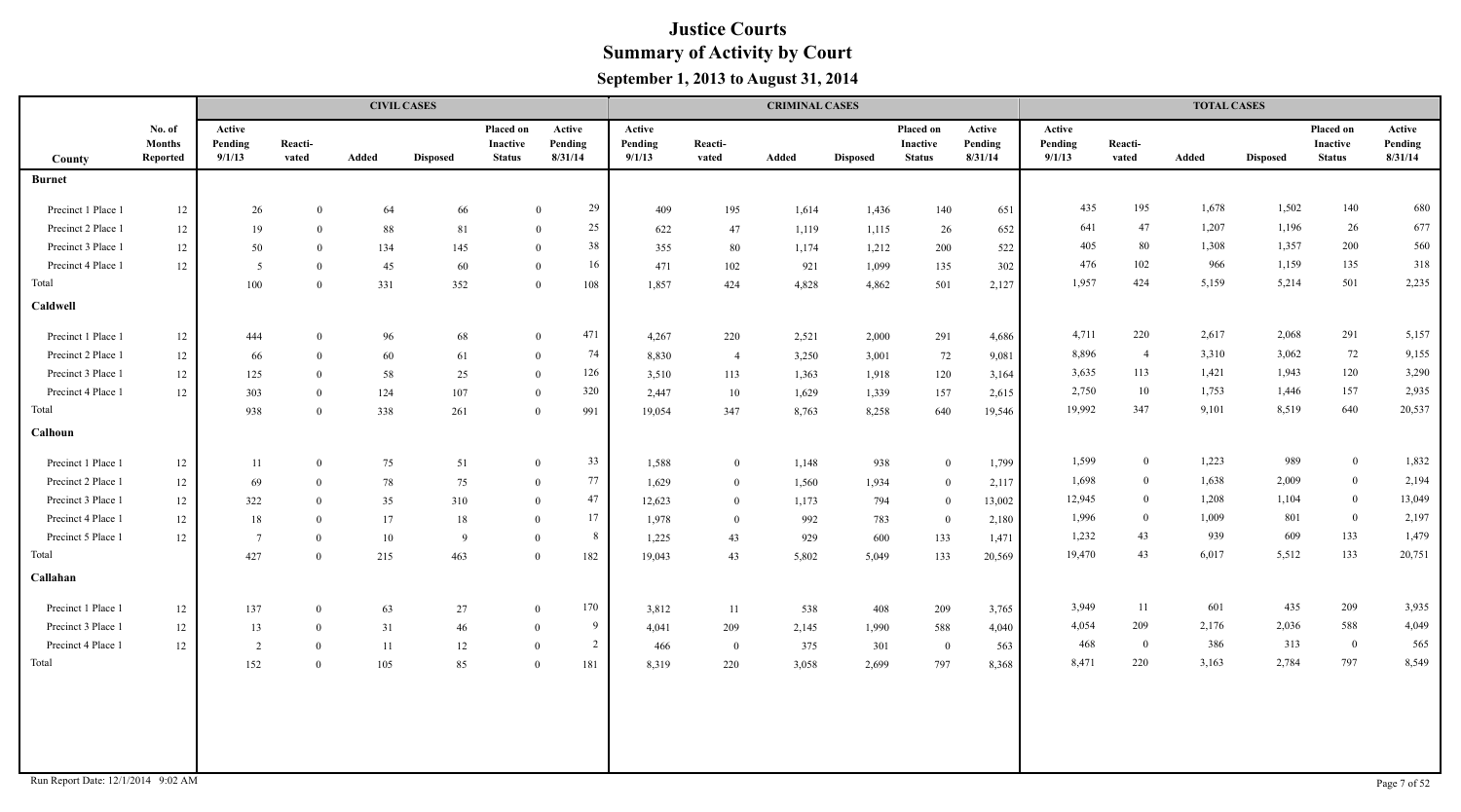|                                    |                                     |                             |                  |        | <b>CIVIL CASES</b> |                                               |                              |                             |                  | <b>CRIMINAL CASES</b> |                 |                                        |                              |                             |                  | <b>TOTAL CASES</b> |                 |                                        |                              |
|------------------------------------|-------------------------------------|-----------------------------|------------------|--------|--------------------|-----------------------------------------------|------------------------------|-----------------------------|------------------|-----------------------|-----------------|----------------------------------------|------------------------------|-----------------------------|------------------|--------------------|-----------------|----------------------------------------|------------------------------|
| County                             | No. of<br><b>Months</b><br>Reported | Active<br>Pending<br>9/1/13 | Reacti-<br>vated | Added  | <b>Disposed</b>    | Placed on<br><b>Inactive</b><br><b>Status</b> | Active<br>Pending<br>8/31/14 | Active<br>Pending<br>9/1/13 | Reacti-<br>vated | Added                 | <b>Disposed</b> | Placed on<br>Inactive<br><b>Status</b> | Active<br>Pending<br>8/31/14 | Active<br>Pending<br>9/1/13 | Reacti-<br>vated | Added              | <b>Disposed</b> | Placed on<br>Inactive<br><b>Status</b> | Active<br>Pending<br>8/31/14 |
| Cameron                            |                                     |                             |                  |        |                    |                                               |                              |                             |                  |                       |                 |                                        |                              |                             |                  |                    |                 |                                        |                              |
| Jail Magistrate Court              |                                     |                             |                  |        |                    |                                               |                              |                             |                  |                       |                 |                                        |                              | $\theta$                    | $\bf{0}$         | $\theta$           | $\mathbf{0}$    | $\overline{0}$                         | $\mathbf{0}$                 |
| Precinct 1                         | $12 \,$<br>$\overline{0}$           |                             |                  |        |                    |                                               |                              |                             |                  |                       |                 |                                        |                              | $\boldsymbol{0}$            | $\mathbf{0}$     | $\overline{0}$     | $\Omega$        | $\bf{0}$                               | $\mathbf{0}$                 |
| Precinct 2 Place 1                 | -1                                  | 1,372                       | $\theta$         | 20     | 118                |                                               | $\mathbf{0}$<br>$\mathbf{0}$ | 21,912                      | 2                | 861                   | 508             | $\theta$                               | $\theta$                     | 23,284                      | $\overline{2}$   | 881                | 626             | $\mathbf{0}$                           | $\mathbf{0}$                 |
| Precinct 2 Place 2                 | $\bf{0}$                            |                             |                  |        |                    |                                               |                              |                             |                  |                       |                 |                                        |                              | $\theta$                    | $\theta$         | $\theta$           | $\theta$        | $\mathbf{0}$                           | $\mathbf{0}$                 |
| Precinct 3 Place 1                 | $\bf{0}$                            |                             |                  |        |                    |                                               |                              |                             |                  |                       |                 |                                        |                              | $\mathbf{0}$                | $\theta$         | $\theta$           | $\Omega$        | $\mathbf{0}$                           | $\mathbf{0}$                 |
| Precinct 3 Place 2                 | $\bf{0}$                            |                             |                  |        |                    |                                               |                              |                             |                  |                       |                 |                                        |                              | $\theta$                    | $\Omega$         | $\Omega$           | $\Omega$        | $\overline{0}$                         | $\mathbf{0}$                 |
| Precinct 4                         | $\boldsymbol{0}$                    |                             |                  |        |                    |                                               |                              |                             |                  |                       |                 |                                        |                              |                             | $\theta$         | $\Omega$           | $\Omega$        | $\mathbf{0}$                           | $\mathbf{0}$                 |
| Precinct 5 Place 1                 | $\bf{0}$                            |                             |                  |        |                    |                                               |                              |                             |                  |                       |                 |                                        |                              | $\theta$                    | $\Omega$         | $\Omega$           | $\Omega$        | $\overline{0}$                         | $\mathbf{0}$                 |
| Precinct 5 Place 2                 | $\bf{0}$                            |                             |                  |        |                    |                                               |                              |                             |                  |                       |                 |                                        |                              | $\theta$                    | $\Omega$         | $\Omega$           | $\Omega$        | $\bf{0}$                               | $\overline{0}$               |
| Precinct 5 Place 3                 | $\bf{0}$                            |                             |                  |        |                    |                                               |                              |                             |                  |                       |                 |                                        |                              | $\theta$                    | $\Omega$         | $\theta$           | $\theta$        | $\mathbf{0}$                           | $\overline{0}$               |
| Total                              |                                     | 1,372                       | $\overline{0}$   | 20     | 118                |                                               | $\bf{0}$<br>$\mathbf{0}$     | 21,912                      | 2                | 861                   | 508             | $\theta$                               | $\theta$                     | 23,284                      | 2                | 881                | 626             | $\overline{0}$                         | $\mathbf{0}$                 |
| Camp                               |                                     |                             |                  |        |                    |                                               |                              |                             |                  |                       |                 |                                        |                              |                             |                  |                    |                 |                                        |                              |
| Countywide                         | $12 \,$                             | $405\,$                     | $\overline{0}$   | 107    | 113                |                                               | 353<br>$\bf{0}$              | 2,929                       | $\bf{0}$         | 1,000                 | 859             | $\overline{4}$                         | 3,046                        | 3,334                       | $\bf{0}$         | 1,107              | 972             | $\overline{4}$                         | 3,399                        |
| Total                              |                                     | 405                         | $\theta$         | 107    | 113                |                                               | 353<br>$\bf{0}$              | 2,929                       | $\overline{0}$   | 1,000                 | 859             | $\overline{4}$                         | 3,046                        | 3,334                       | $\bf{0}$         | 1,107              | 972             | $\overline{4}$                         | 3,399                        |
| Carson                             |                                     |                             |                  |        |                    |                                               |                              |                             |                  |                       |                 |                                        |                              |                             |                  |                    |                 |                                        |                              |
| Precinct 1 Place 1                 | 12                                  | 15                          | $\bf{0}$         | 6      | 2                  |                                               | 17<br>$\overline{0}$         | 8,435                       | $\overline{0}$   | 538                   | 621             | $\bf{0}$                               | 8,354                        | 8,450                       | $\theta$         | 544                | 623             | $\bf{0}$                               | 8,371                        |
| Precinct 2 Place 1                 | 12                                  | 21                          | $\overline{0}$   | 16     | 16                 |                                               | 22<br>$\overline{0}$         | 3,968                       | $\bf{0}$         | 966                   | 971             | $\bf{0}$                               | 3,963                        | 3,989                       | $\overline{0}$   | 982                | 987             | $\bf{0}$                               | 3,985                        |
| Total                              |                                     | 36                          | $\overline{0}$   | $22\,$ | 18                 |                                               | 39<br>$\theta$               | 12,403                      | $\overline{0}$   | 1,504                 | 1,592           | $\overline{0}$                         | 12,317                       | 12,439                      | $\mathbf{0}$     | 1,526              | 1,610           | $\overline{0}$                         | 12,356                       |
| Cass                               |                                     |                             |                  |        |                    |                                               |                              |                             |                  |                       |                 |                                        |                              |                             |                  |                    |                 |                                        |                              |
| Precinct 1 Place 1                 | 12                                  | 382                         | $\bf{0}$         | 72     | 111                |                                               | 391<br>$\overline{0}$        | 2,709                       | $\overline{0}$   | 1,256                 | 1,318           | 211                                    | 3,259                        | 3,091                       | $\bf{0}$         | 1,328              | 1,429           | 211                                    | 3,650                        |
| Precinct 2 Place 1                 | 12                                  | 24                          | $\overline{0}$   | 36     | 31                 |                                               | 29<br>$\bf{0}$               | 230                         | 39               | 334                   | 460             | 196                                    | 167                          | 254                         | 39               | 370                | 491             | 196                                    | 196                          |
| Precinct 3 Place 1                 | 12                                  | 190                         | $\theta$         | 25     | 10                 |                                               | 191<br>$\overline{0}$        | 773                         | $\overline{0}$   | 1,660                 | 1,810           | 630                                    | 1,614                        | 963                         | $\theta$         | 1,685              | 1,820           | 630                                    | 1,805                        |
| Precinct 4 Place 1                 | 12                                  | 236                         | $\theta$         | 49     | 45                 |                                               | 238<br>$\overline{0}$        | 1,332                       | 24               | 832                   | 1,253           | 116                                    | 1,017                        | 1,568                       | 24               | 881                | 1,298           | 116                                    | 1,255                        |
| Total                              |                                     | 832                         | $\overline{0}$   | 182    | 197                |                                               | 849<br>$\overline{0}$        | 5,044                       | 63               | 4,082                 | 4,841           | 1,153                                  | 6,057                        | 5,876                       | 63               | 4,264              | 5,038           | 1,153                                  | 6,906                        |
| Castro                             |                                     |                             |                  |        |                    |                                               |                              |                             |                  |                       |                 |                                        |                              |                             |                  |                    |                 |                                        |                              |
| Countywide                         | 12                                  | $\overline{0}$              | $\overline{1}$   | 66     | 28                 |                                               | 19<br>22                     | 3,573                       | $\bf{0}$         | 992                   | 821             | $\overline{0}$                         | 3,744                        | 3,573                       | $\mathbf{1}$     | 1,058              | 849             | 22                                     | 3,763                        |
| Total                              |                                     | $\overline{0}$              | $\overline{1}$   | 66     | 28                 |                                               | 22<br>19                     | 3,573                       | $\bf{0}$         | 992                   | 821             | $\overline{0}$                         | 3,744                        | 3,573                       | $\mathbf{1}$     | 1,058              | 849             | 22                                     | 3,763                        |
| Run Report Date: 12/1/2014 9:02 AM |                                     |                             |                  |        |                    |                                               |                              |                             |                  |                       |                 |                                        |                              |                             |                  |                    |                 |                                        | Page 8 of 52                 |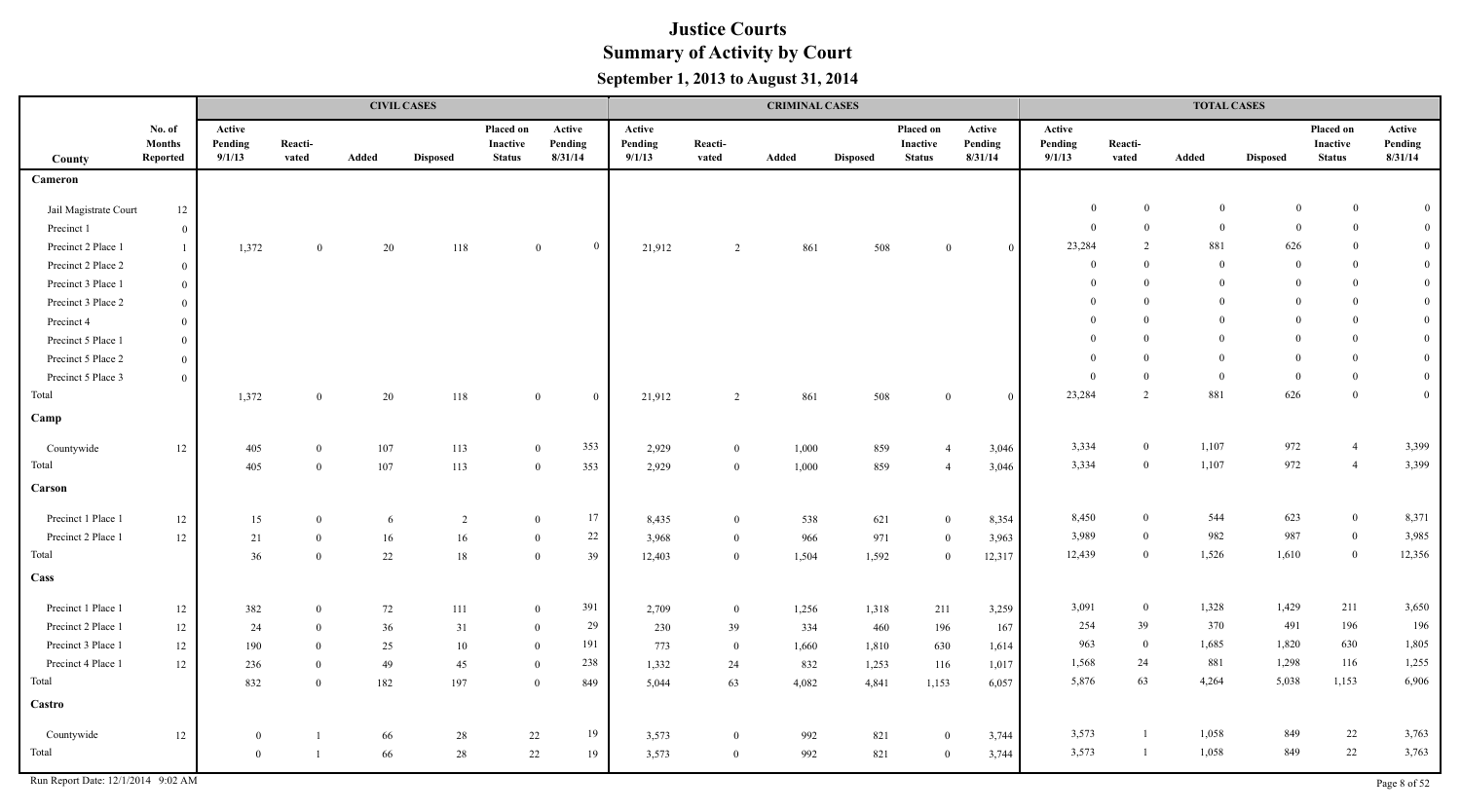|                    |                                     |                             |                  |                | <b>CIVIL CASES</b> |                                               |                                |                             |                  | <b>CRIMINAL CASES</b> |                 |                                        |                              |                             |                  | <b>TOTAL CASES</b> |                 |                                        |                              |
|--------------------|-------------------------------------|-----------------------------|------------------|----------------|--------------------|-----------------------------------------------|--------------------------------|-----------------------------|------------------|-----------------------|-----------------|----------------------------------------|------------------------------|-----------------------------|------------------|--------------------|-----------------|----------------------------------------|------------------------------|
| County             | No. of<br><b>Months</b><br>Reported | Active<br>Pending<br>9/1/13 | Reacti-<br>vated | <b>Added</b>   | <b>Disposed</b>    | Placed on<br><b>Inactive</b><br><b>Status</b> | Active<br>Pending<br>8/31/14   | Active<br>Pending<br>9/1/13 | Reacti-<br>vated | Added                 | <b>Disposed</b> | Placed on<br>Inactive<br><b>Status</b> | Active<br>Pending<br>8/31/14 | Active<br>Pending<br>9/1/13 | Reacti-<br>vated | Added              | <b>Disposed</b> | Placed on<br>Inactive<br><b>Status</b> | Active<br>Pending<br>8/31/14 |
| <b>Chambers</b>    |                                     |                             |                  |                |                    |                                               |                                |                             |                  |                       |                 |                                        |                              |                             |                  |                    |                 |                                        |                              |
| Precinct 1 Place 1 | $12\,$                              | 123                         | $\theta$         | 69             | $25\,$             |                                               | 133<br>$\overline{0}$          | 7,064                       | $\overline{3}$   | 3,670                 | 2,771           |                                        | 7,964                        | 7,187                       | $\overline{3}$   | 3,739              | 2,796           | $\mathbf{1}$                           | 8,097                        |
| Precinct 2 Place 1 | $12\,$                              | 248                         | $\theta$         | 27             | $7\phantom{.0}$    |                                               | 259<br>$\overline{0}$          | 8,816                       | $\overline{0}$   | 1,802                 | 2,191           | $\overline{0}$                         | 8,436                        | 9,064                       | $\Omega$         | 1,829              | 2,198           | $\boldsymbol{0}$                       | 8,695                        |
| Precinct 3 Place 1 | $\overline{0}$                      |                             |                  |                |                    |                                               |                                |                             |                  |                       |                 |                                        |                              | $\bf{0}$                    | $\theta$         | $\overline{0}$     | $\overline{0}$  | $\boldsymbol{0}$                       | $\mathbf{0}$                 |
| Precinct 4 Place 1 | 12                                  | 89                          | $\overline{0}$   | 82             | 74                 |                                               | 99<br>$\mathbf{0}$             | 2,451                       | -8               | 736                   | 689             | 6                                      | 2,504                        | 2,540                       | 8                | 818                | 763             | 6                                      | 2,603                        |
| Precinct 5 Place 1 | $12\,$                              | 34                          | $\Omega$         | 15             | 2                  |                                               | 44<br>$\overline{1}$           | 2,425                       | $\overline{0}$   | 2,970                 | 1,984           | - 1                                    | 3,423                        | 2,459                       | $\theta$         | 2,985              | 1,986           | $\overline{2}$                         | 3,467                        |
| Precinct 6 Place 1 | 12                                  | 83                          | $\Omega$         | 140            | 128                |                                               | 88<br>$\theta$                 | 5,413                       | $7\phantom{.0}$  | 2,897                 | 2,862           | 5                                      | 5,464                        | 5,496                       | $7\phantom{.0}$  | 3,037              | 2,990           | $5\overline{)}$                        | 5,552                        |
| Total              |                                     | 577                         | $\Omega$         | 333            | 236                |                                               | 623<br>$\mathbf{1}$            | 26,169                      | 18               | 12,075                | 10,497          | 13                                     | 27,791                       | 26,746                      | $18\,$           | 12,408             | 10,733          | 14                                     | 28,414                       |
| <b>Cherokee</b>    |                                     |                             |                  |                |                    |                                               |                                |                             |                  |                       |                 |                                        |                              |                             |                  |                    |                 |                                        |                              |
| Precinct 1 Place 1 | $12\,$                              | 238                         | $\overline{0}$   | $108\,$        | 105                |                                               | 241<br>$\overline{0}$          | 6,180                       | $\overline{0}$   | 1,388                 | 1,413           | $\bf{0}$                               | 6,155                        | 6,418                       | $\overline{0}$   | 1,496              | 1,518           | $\boldsymbol{0}$                       | 6,396                        |
| Precinct 2 Place 1 | $12\,$                              | 138                         | $\theta$         | 80             | 48                 |                                               | 164<br>$\theta$                | 3,386                       | $\overline{0}$   | 1,572                 | 1,199           | $\bf{0}$                               | 3,924                        | 3,524                       | $\bf{0}$         | 1,652              | 1,247           | $\overline{0}$                         | 4,088                        |
| Precinct 3 Place 1 | 12                                  | 288                         | $\theta$         | 98             | 96                 |                                               | 286<br>$\overline{0}$          | 2,767                       | 129              | 2,264                 | 2,314           | 717                                    | 2,541                        | 3,055                       | 129              | 2,362              | 2,410           | 717                                    | 2,827                        |
| Precinct 4 Place 1 | 12                                  | 614                         | $\theta$         | 103            | 727                |                                               | 33<br>$\theta$                 | 2,029                       | $\overline{0}$   | 882                   | 1,656           | $\overline{0}$                         | 1,255                        | 2,643                       | $\overline{0}$   | 985                | 2,383           | $\bf{0}$                               | 1,288                        |
| Total              |                                     | 1,278                       | $\overline{0}$   | 389            | 976                |                                               | 724<br>$\theta$                | 14,362                      | 129              | 6,106                 | 6,582           | 717                                    | 13,875                       | 15,640                      | 129              | 6,495              | 7,558           | 717                                    | 14,599                       |
| <b>Childress</b>   |                                     |                             |                  |                |                    |                                               |                                |                             |                  |                       |                 |                                        |                              |                             |                  |                    |                 |                                        |                              |
| Countywide         | -9                                  | 430                         | $\theta$         | 51             | 23                 |                                               | $\overline{0}$<br>$\mathbf{0}$ | 14,074                      | 230              | 3,665                 | 4,481           | $\overline{0}$                         | $\overline{0}$               | 14,504                      | 230              | 3,716              | 4,504           | $\overline{0}$                         | $\overline{0}$               |
| Total              |                                     | 430                         | $\theta$         | 51             | 23                 |                                               | $\theta$<br>$\overline{0}$     | 14,074                      | 230              | 3,665                 | 4,481           | $\overline{0}$                         | $\overline{0}$               | 14,504                      | 230              | 3,716              | 4,504           | $\mathbf{0}$                           | $\overline{0}$               |
| Clay               |                                     |                             |                  |                |                    |                                               |                                |                             |                  |                       |                 |                                        |                              |                             |                  |                    |                 |                                        |                              |
| Countywide         | 12                                  | $17$                        | $\mathbf{0}$     | 33             | $\mathbf{0}$       |                                               | 50<br>$\mathbf{0}$             | 3,130                       | 607              | 2,217                 | 2,513           | 1,006                                  | 2,438                        | 3,147                       | 607              | 2,250              | 2,513           | 1,006                                  | 2,488                        |
| Total              |                                     | 17                          | $\Omega$         | 33             | $\theta$           | $\theta$                                      | 50                             | 3,130                       | 607              | 2,217                 | 2,513           | 1,006                                  | 2,438                        | 3,147                       | 607              | 2,250              | 2,513           | 1,006                                  | 2,488                        |
| Cochran            |                                     |                             |                  |                |                    |                                               |                                |                             |                  |                       |                 |                                        |                              |                             |                  |                    |                 |                                        |                              |
| Countywide         | 12                                  | $\overline{4}$              | $\overline{0}$   | 11             | 12                 | $\overline{0}$                                | $\mathbf{3}$                   | 605                         | 63               | 414                   | 481             | 71                                     | 545                          | 609                         | 63               | 425                | 493             | 71                                     | 548                          |
| Total              |                                     | $\overline{4}$              | $\overline{0}$   | 11             | 12                 | $\mathbf{0}$                                  | $\overline{3}$                 | 605                         | 63               | 414                   | 481             | 71                                     | 545                          | 609                         | 63               | 425                | 493             | 71                                     | 548                          |
| Coke               |                                     |                             |                  |                |                    |                                               |                                |                             |                  |                       |                 |                                        |                              |                             |                  |                    |                 |                                        |                              |
| Precinct 1         | 12                                  | 21                          | $\theta$         | 5              | 2                  | $\mathbf{0}$                                  | 20                             | 665                         |                  | 361                   | 329             | $\overline{4}$                         | 697                          | 686                         |                  | 366                | 331             | $\overline{4}$                         | 717                          |
| Precinct 2         | 12                                  | $\overline{0}$              | $\overline{0}$   | $\overline{3}$ | $\overline{0}$     | $\overline{0}$                                | 47                             | 2,071                       | $\overline{0}$   | 51                    | 37              | $\overline{0}$                         | 2,062                        | 2,071                       | $\theta$         | 54                 | 37              | $\boldsymbol{0}$                       | 2,109                        |
| Total              |                                     | 21                          | $\overline{0}$   | 8              | 2                  | $\theta$                                      | 67                             | 2,736                       |                  | 412                   | 366             | $\overline{4}$                         | 2,759                        | 2,757                       | -1               | 420                | 368             | $\overline{4}$                         | 2,826                        |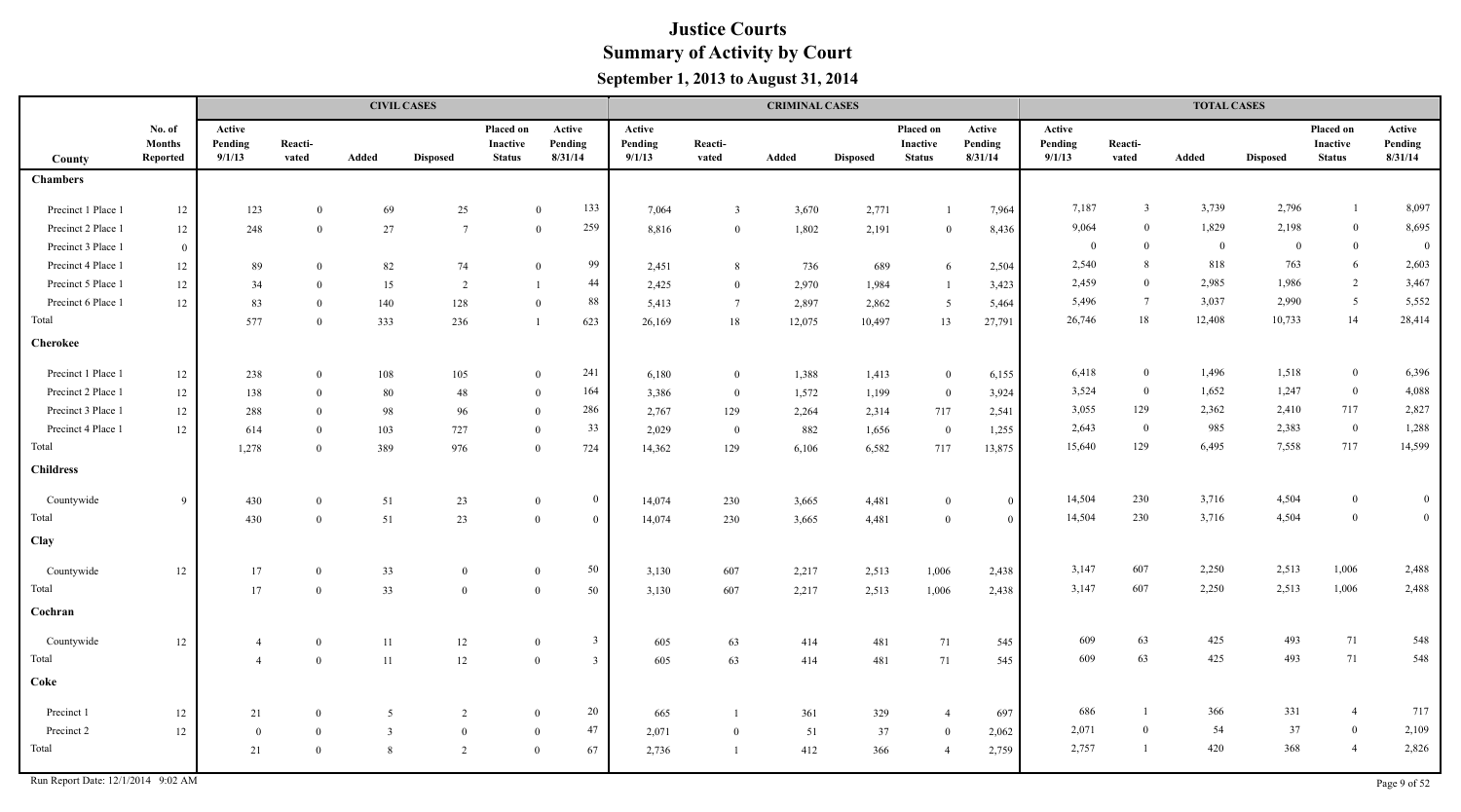|                                    |                                     |                             |                  |        | <b>CIVIL CASES</b> |                                               |                              |                             |                  | <b>CRIMINAL CASES</b> |                 |                                        |                              |                             |                  | <b>TOTAL CASES</b> |                 |                                               |                              |
|------------------------------------|-------------------------------------|-----------------------------|------------------|--------|--------------------|-----------------------------------------------|------------------------------|-----------------------------|------------------|-----------------------|-----------------|----------------------------------------|------------------------------|-----------------------------|------------------|--------------------|-----------------|-----------------------------------------------|------------------------------|
| County                             | No. of<br><b>Months</b><br>Reported | Active<br>Pending<br>9/1/13 | Reacti-<br>vated | Added  | <b>Disposed</b>    | Placed on<br><b>Inactive</b><br><b>Status</b> | Active<br>Pending<br>8/31/14 | Active<br>Pending<br>9/1/13 | Reacti-<br>vated | Added                 | <b>Disposed</b> | Placed on<br>Inactive<br><b>Status</b> | Active<br>Pending<br>8/31/14 | Active<br>Pending<br>9/1/13 | Reacti-<br>vated | Added              | <b>Disposed</b> | Placed on<br><b>Inactive</b><br><b>Status</b> | Active<br>Pending<br>8/31/14 |
| Coleman                            |                                     |                             |                  |        |                    |                                               |                              |                             |                  |                       |                 |                                        |                              |                             |                  |                    |                 |                                               |                              |
| Countywide                         | $\overline{0}$                      |                             |                  |        |                    |                                               |                              |                             |                  |                       |                 |                                        |                              | $\mathbf{0}$                | $\overline{0}$   | $\mathbf{0}$       | $\overline{0}$  | $\overline{0}$                                | $\mathbf{0}$                 |
| Total                              |                                     |                             |                  |        |                    |                                               |                              |                             |                  |                       |                 |                                        |                              | $\theta$                    | $\theta$         | $\theta$           | $\Omega$        | $\overline{0}$                                | $\overline{0}$               |
| Collin                             |                                     |                             |                  |        |                    |                                               |                              |                             |                  |                       |                 |                                        |                              |                             |                  |                    |                 |                                               |                              |
| Precinct 1                         | 12                                  | 150                         | -8               | 2,036  | 1,759              | 118                                           | 609                          | 1,559                       | 2,054            | 6,109                 | 6,745           | 1,232                                  | 1,601                        | 1,709                       | 2,062            | 8,145              | 8,504           | 1,350                                         | 2,210                        |
| Precinct 2                         | 12                                  | 56                          | 8                | 868    | 788                | $\overline{7}$                                | 275                          | 1,210                       | 2,153            | 3,657                 | 4,891           | 1,936                                  | 750                          | 1,266                       | 2,161            | 4,525              | 5,679           | 1,943                                         | 1,025                        |
| Precinct 3 Place 1                 | 12                                  | 2,151                       | 5                | 3,286  | 3,586              | 328                                           | 1,937                        | 4,888                       | 1,084            | 3,988                 | 3,321           | 877                                    | 5,827                        | 7,039                       | 1,089            | 7,274              | 6,907           | 1,205                                         | 7,764                        |
| Precinct 3 Place 2                 | 12                                  | 292                         | - 1              | 1,985  | 1,736              | $\overline{3}$                                | 1,220                        | 14,003                      | 1,007            | 5,432                 | 3,317           | 2,287                                  | 15,302                       | 14,295                      | 1,008            | 7,417              | 5,053           | 2,290                                         | 16,522                       |
| Precinct 4                         | 12                                  | 525                         | 29               | 2,848  | 2,737              | 51                                            | 590                          | 1,935                       | 2,862            | 5,422                 | 6,211           | 2,240                                  | 2,016                        | 2,460                       | 2,891            | 8,270              | 8,948           | 2,291                                         | 2,606                        |
| Total                              |                                     | 3,174                       | 51               | 11,023 | 10,606             | 507                                           | 4,631                        | 23,595                      | 9,160            | 24,608                | 24,485          | 8,572                                  | 25,496                       | 26,769                      | 9,211            | 35,631             | 35,091          | 9,079                                         | 30,127                       |
| Collingsworth                      |                                     |                             |                  |        |                    |                                               |                              |                             |                  |                       |                 |                                        |                              |                             |                  |                    |                 |                                               |                              |
| Countywide                         | 12                                  | 2                           | $\overline{0}$   | 8      | 8                  | $\mathbf{0}$                                  | $\mathbf{0}$                 | 5,854                       | $\mathbf{0}$     | 669                   | 531             | $\overline{0}$                         | 5,970                        | 5,856                       | $\mathbf{0}$     | 677                | 539             | $\bf{0}$                                      | 5,970                        |
| Total                              |                                     | 2                           | $\overline{0}$   | 8      | 8                  | $\overline{0}$                                | $\bf{0}$                     | 5,854                       | $\overline{0}$   | 669                   | 531             | $\overline{0}$                         | 5,970                        | 5,856                       | $\overline{0}$   | 677                | 539             | $\bf{0}$                                      | 5,970                        |
| Colorado                           |                                     |                             |                  |        |                    |                                               |                              |                             |                  |                       |                 |                                        |                              |                             |                  |                    |                 |                                               |                              |
| Precinct 1 Place 1                 | 12                                  | 495                         | $\overline{0}$   | 27     | 13                 | $\mathbf{0}$                                  | 508                          | 4,208                       | 38               | 2,722                 | 2,149           | 17                                     | 4,760                        | 4,703                       | 38               | 2,749              | 2,162           | 17                                            | 5,268                        |
| Precinct 2 Place 1                 | 12                                  | 295                         | $\theta$         | 56     | 33                 | $\overline{0}$                                | 312                          | 7,740                       | $\bf{0}$         | 1,132                 | 1,339           | $\bf{0}$                               | 7,457                        | 8,035                       | $\bf{0}$         | 1,188              | 1,372           | $\overline{0}$                                | 7,769                        |
| Precinct 3 Place 1                 | 12                                  | 100                         | $\theta$         | 21     | 23                 | $\theta$                                      | 98                           | 8,427                       | $\overline{4}$   | 1,222                 | 1,482           | $\overline{0}$                         | 8,182                        | 8,527                       | $\overline{4}$   | 1,243              | 1,505           | $\bf{0}$                                      | 8,280                        |
| Precinct 4 Place 1                 | 12                                  | $225\,$                     | $\mathbf{0}$     | 28     | 14                 | $\overline{0}$                                | 239                          | 1,972                       | $\overline{0}$   | 548                   | 554             | $\overline{2}$                         | 1,966                        | 2,197                       | $\theta$         | 576                | 568             | 2                                             | 2,205                        |
| Total                              |                                     | 1,115                       | $\theta$         | 132    | 83                 | $\overline{0}$                                | 1,157                        | 22,347                      | 42               | 5,624                 | 5,524           | 19                                     | 22,365                       | 23,462                      | 42               | 5,756              | 5,607           | 19                                            | 23,522                       |
| Comal                              |                                     |                             |                  |        |                    |                                               |                              |                             |                  |                       |                 |                                        |                              |                             |                  |                    |                 |                                               |                              |
| Precinct 1                         | 12                                  | 73                          | $\overline{0}$   | 197    | 197                | 61                                            | 61                           | 826                         | 697              | 2,567                 | 3,085           | 375                                    | 669                          | 899                         | 697              | 2,764              | 3,282           | 436                                           | 730                          |
| Precinct 2                         | 12                                  | 156                         | $\overline{0}$   | 111    | 109                | $\overline{0}$                                | 140                          | 1,081                       | 147              | 1,784                 | 1,917           | 490                                    | 856                          | 1,237                       | 147              | 1,895              | 2,026           | 490                                           | 996                          |
| Precinct 3                         | 12                                  | 151                         | $\theta$         | 605    | 507                | $\theta$                                      | 153                          | 4,454                       | 10               | 5,348                 | 4,004           | 1,298                                  | 4,241                        | 4,605                       | 10               | 5,953              | 4,511           | 1,298                                         | 4,394                        |
| Precinct 4                         | 12                                  | 49                          | $\theta$         | 178    | 154                | $\bf{0}$                                      | 74                           | 1,465                       | 1,089            | 3,678                 | 3,829           | 972                                    | 1,436                        | 1,514                       | 1,089            | 3,856              | 3,983           | 972                                           | 1,510                        |
| Total                              |                                     | 429                         | $\theta$         | 1,091  | 967                | 61                                            | 428                          | 7,826                       | 1,943            | 13,377                | 12,835          | 3,135                                  | 7,202                        | 8,255                       | 1,943            | 14,468             | 13,802          | 3,196                                         | 7,630                        |
|                                    |                                     |                             |                  |        |                    |                                               |                              |                             |                  |                       |                 |                                        |                              |                             |                  |                    |                 |                                               |                              |
|                                    |                                     |                             |                  |        |                    |                                               |                              |                             |                  |                       |                 |                                        |                              |                             |                  |                    |                 |                                               |                              |
|                                    |                                     |                             |                  |        |                    |                                               |                              |                             |                  |                       |                 |                                        |                              |                             |                  |                    |                 |                                               |                              |
| Run Report Date: 12/1/2014 9:02 AM |                                     |                             |                  |        |                    |                                               |                              |                             |                  |                       |                 |                                        |                              |                             |                  |                    |                 |                                               | Page 10 of 52                |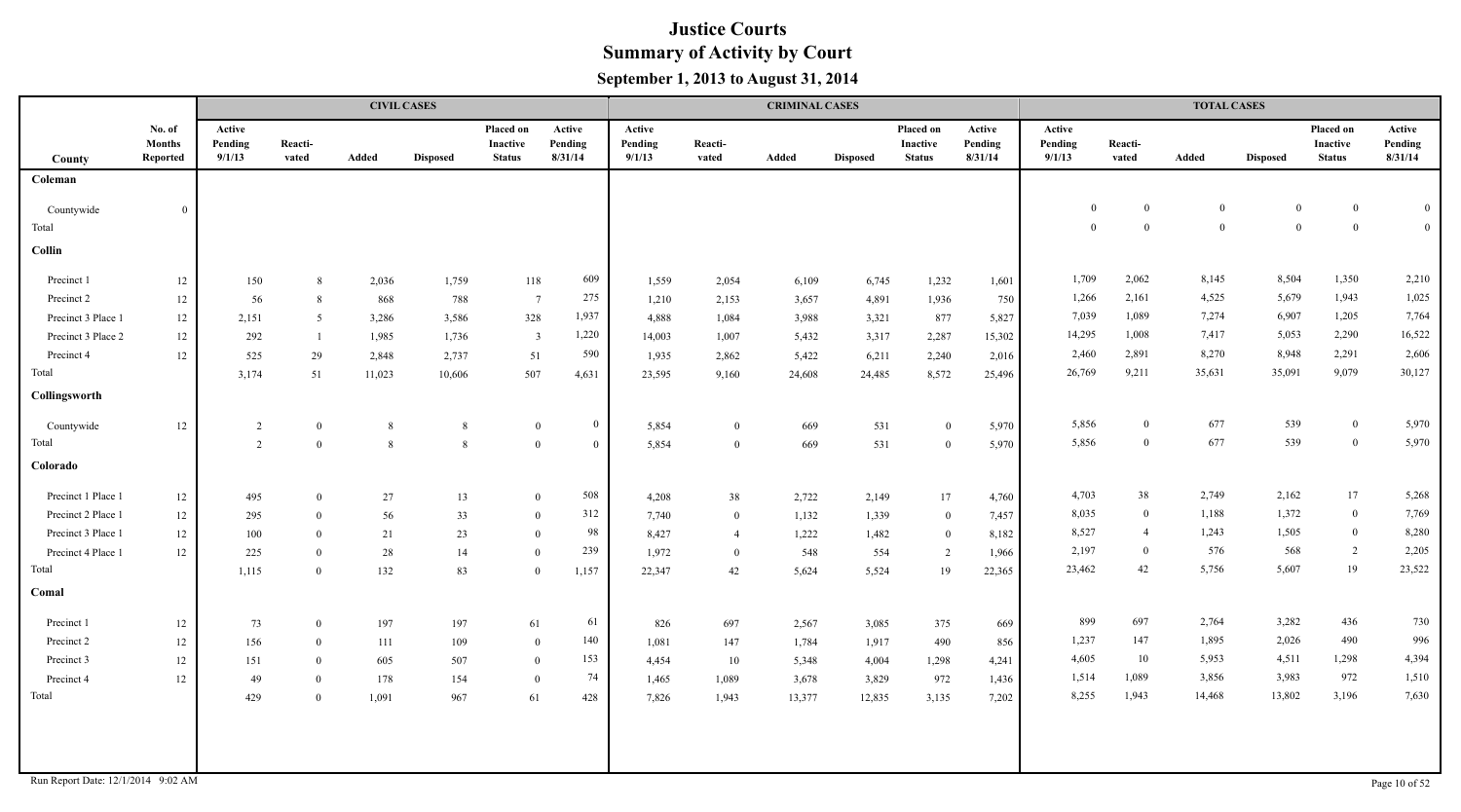|                    |                                     |                             |                  |                 | <b>CIVIL CASES</b> |                                               |                                |                             |                  | <b>CRIMINAL CASES</b> |                 |                                               |                              |                             |                      | <b>TOTAL CASES</b> |                 |                                        |                              |
|--------------------|-------------------------------------|-----------------------------|------------------|-----------------|--------------------|-----------------------------------------------|--------------------------------|-----------------------------|------------------|-----------------------|-----------------|-----------------------------------------------|------------------------------|-----------------------------|----------------------|--------------------|-----------------|----------------------------------------|------------------------------|
| County             | No. of<br><b>Months</b><br>Reported | Active<br>Pending<br>9/1/13 | Reacti-<br>vated | Added           | <b>Disposed</b>    | Placed on<br><b>Inactive</b><br><b>Status</b> | Active<br>Pending<br>8/31/14   | Active<br>Pending<br>9/1/13 | Reacti-<br>vated | Added                 | <b>Disposed</b> | Placed on<br><b>Inactive</b><br><b>Status</b> | Active<br>Pending<br>8/31/14 | Active<br>Pending<br>9/1/13 | Reacti-<br>vated     | Added              | <b>Disposed</b> | Placed on<br>Inactive<br><b>Status</b> | Active<br>Pending<br>8/31/14 |
| Comanche           |                                     |                             |                  |                 |                    |                                               |                                |                             |                  |                       |                 |                                               |                              |                             |                      |                    |                 |                                        |                              |
| Countywide         | 12                                  | 733                         | $\overline{0}$   | 86              | 59                 |                                               | 757                            | 6,324                       | 304              | 1,102                 | 1,198           | 417                                           | 6,135                        | 7,057                       | 304                  | 1,188              | 1,257           | 418                                    | 6,892                        |
| Total              |                                     | 733                         | $\overline{0}$   | 86              | 59                 |                                               | 757                            | 6,324                       | 304              | 1,102                 | 1,198           | 417                                           | 6,135                        | 7,057                       | 304                  | 1,188              | 1,257           | 418                                    | 6,892                        |
| Concho             |                                     |                             |                  |                 |                    |                                               |                                |                             |                  |                       |                 |                                               |                              |                             |                      |                    |                 |                                        |                              |
| Countywide         | $12\,$                              | $5\overline{)}$             | $\overline{0}$   | $7\phantom{.0}$ | 8                  |                                               | $\overline{3}$<br>$\mathbf{0}$ | 3,480                       | $\overline{0}$   | 4,413                 | 3,754           | $\bf{0}$                                      | 4,150                        | 3,485                       | $\mathbf{0}$         | 4,420              | 3,762           | $\overline{0}$                         | 4,153                        |
| Total              |                                     | 5                           | $\overline{0}$   | $7\phantom{.0}$ | 8                  |                                               | $\mathbf{0}$<br>$\overline{3}$ | 3,480                       | $\overline{0}$   | 4,413                 | 3,754           | $\bf{0}$                                      | 4,150                        | 3,485                       | $\overline{0}$       | 4,420              | 3,762           | $\boldsymbol{0}$                       | 4,153                        |
| Cooke              |                                     |                             |                  |                 |                    |                                               |                                |                             |                  |                       |                 |                                               |                              |                             |                      |                    |                 |                                        |                              |
| Precinct 1         | 12                                  | 376                         | $\overline{0}$   | 282             | 233                |                                               | 425<br>$\overline{0}$          | 10,630                      | 506              | 3,744                 | 4,033           | 559                                           | 10,287                       | 11,006                      | 506                  | 4,026              | 4,266           | 559                                    | 10,712                       |
| Precinct 4         | $12\,$                              | 17                          | $\theta$         | 45              | 43                 |                                               | 20<br>$\mathbf{0}$             | 2,358                       | 121              | 1,674                 | 1,697           | 124                                           | 2,291                        | 2,375                       | 121                  | 1,719              | 1,740           | 124                                    | 2,311                        |
| Total              |                                     | 393                         | $\theta$         | 327             | 276                |                                               | $\overline{0}$<br>445          | 12,988                      | 627              | 5,418                 | 5,730           | 683                                           | 12,578                       | 13,381                      | 627                  | 5,745              | 6,006           | 683                                    | 13,023                       |
| Coryell            |                                     |                             |                  |                 |                    |                                               |                                |                             |                  |                       |                 |                                               |                              |                             |                      |                    |                 |                                        |                              |
| Precinct 1 Place 1 | $12\,$                              | 83                          | $\mathbf{0}$     | 263             | 234                |                                               | 112<br>$\mathbf{0}$            | 173                         | $\overline{0}$   | 320                   | 286             | $\bf{0}$                                      | 207                          | 256                         | $\mathbf{0}$         | 583                | 520             | $\overline{0}$                         | 319                          |
| Precinct 2 Place 1 | $12 \,$                             | 73                          | $\theta$         | 206             | 212                |                                               | 67<br>$\theta$                 | 493                         | $\theta$         | 750                   | 623             | $\overline{0}$                                | 620                          | 566                         | $\overline{0}$       | 956                | 835             | $\overline{0}$                         | 687                          |
| Precinct 3 Place 1 | 12                                  | 13                          | $\theta$         | 90              | 69                 | $\overline{0}$                                | 45                             | 975                         | $\overline{0}$   | 889                   | 651             | $\bf{0}$                                      | 1,038                        | 988                         | $\mathbf{0}$         | 979                | 720             | $\overline{0}$                         | 1,083                        |
| Precinct 4 Place 1 | 12                                  | 9                           | $\mathbf{0}$     | 66              | 71                 |                                               | 12<br>$\mathbf{0}$             | 864                         | $\overline{0}$   | 371                   | 1,032           | 90                                            | 939                          | 873                         | $\theta$<br>$\theta$ | 437                | 1,103           | $90\,$                                 | 951<br>3,040                 |
| Total              |                                     | 178                         | $\theta$         | 625             | 586                |                                               | $\overline{0}$<br>236          | 2,505                       | $\theta$         | 2,330                 | 2,592           | 90                                            | 2,804                        | 2,683                       |                      | 2,955              | 3,178           | 90                                     |                              |
| Cottle             |                                     |                             |                  |                 |                    |                                               |                                |                             |                  |                       |                 |                                               |                              |                             |                      |                    |                 |                                        |                              |
| Countywide         | 12                                  | 69                          | $\overline{0}$   | 5               | 2                  | $\mathbf{0}$                                  | $58\,$                         | 1,580                       | $\overline{0}$   | 439                   | 402             | $\overline{0}$                                | 1,591                        | 1,649                       | $\theta$             | 444                | 404             | $\overline{0}$                         | 1,649                        |
| Total              |                                     | 69                          | $\mathbf{0}$     | $\overline{5}$  | 2                  | $\bf{0}$                                      | 58                             | 1,580                       | $\bf{0}$         | 439                   | 402             | $\mathbf{0}$                                  | 1,591                        | 1,649                       | $\overline{0}$       | 444                | 404             | $\bf{0}$                               | 1,649                        |
| <b>Crane</b>       |                                     |                             |                  |                 |                    |                                               |                                |                             |                  |                       |                 |                                               |                              |                             |                      |                    |                 |                                        |                              |
| Countywide         | 12                                  | 12                          | $\overline{0}$   | 15              | 18                 | $\mathbf{0}$                                  | 9                              | 2,193                       | $\mathbf{0}$     | 603                   | 684             | $\bf{0}$                                      | 2,127                        | 2,205                       | $\theta$             | 618                | 702             | $\bf{0}$                               | 2,136                        |
| Total              |                                     | $12\,$                      | $\theta$         | 15              | 18                 | $\overline{0}$                                | 9                              | 2,193                       | $\bf{0}$         | 603                   | 684             | $\overline{0}$                                | 2,127                        | 2,205                       | $\overline{0}$       | 618                | 702             | $\bf{0}$                               | 2,136                        |
| Crockett           |                                     |                             |                  |                 |                    |                                               |                                |                             |                  |                       |                 |                                               |                              |                             |                      |                    |                 |                                        |                              |
| Countywide         | 12                                  | 124                         | $\theta$         | 46              | 72                 | $\bf{0}$                                      | 112                            | 2,390                       | 741              | 4,405                 | 4,050           | 1,124                                         | 2,433                        | 2,514                       | 741                  | 4,451              | 4,122           | 1,124                                  | 2,545                        |
| Total              |                                     | 124                         | $\overline{0}$   | $46\,$          | 72                 | $\overline{0}$                                | 112                            | 2,390                       | 741              | 4,405                 | 4,050           | 1,124                                         | 2,433                        | 2,514                       | 741                  | 4,451              | 4,122           | 1,124                                  | 2,545                        |
|                    |                                     |                             |                  |                 |                    |                                               |                                |                             |                  |                       |                 |                                               |                              |                             |                      |                    |                 |                                        |                              |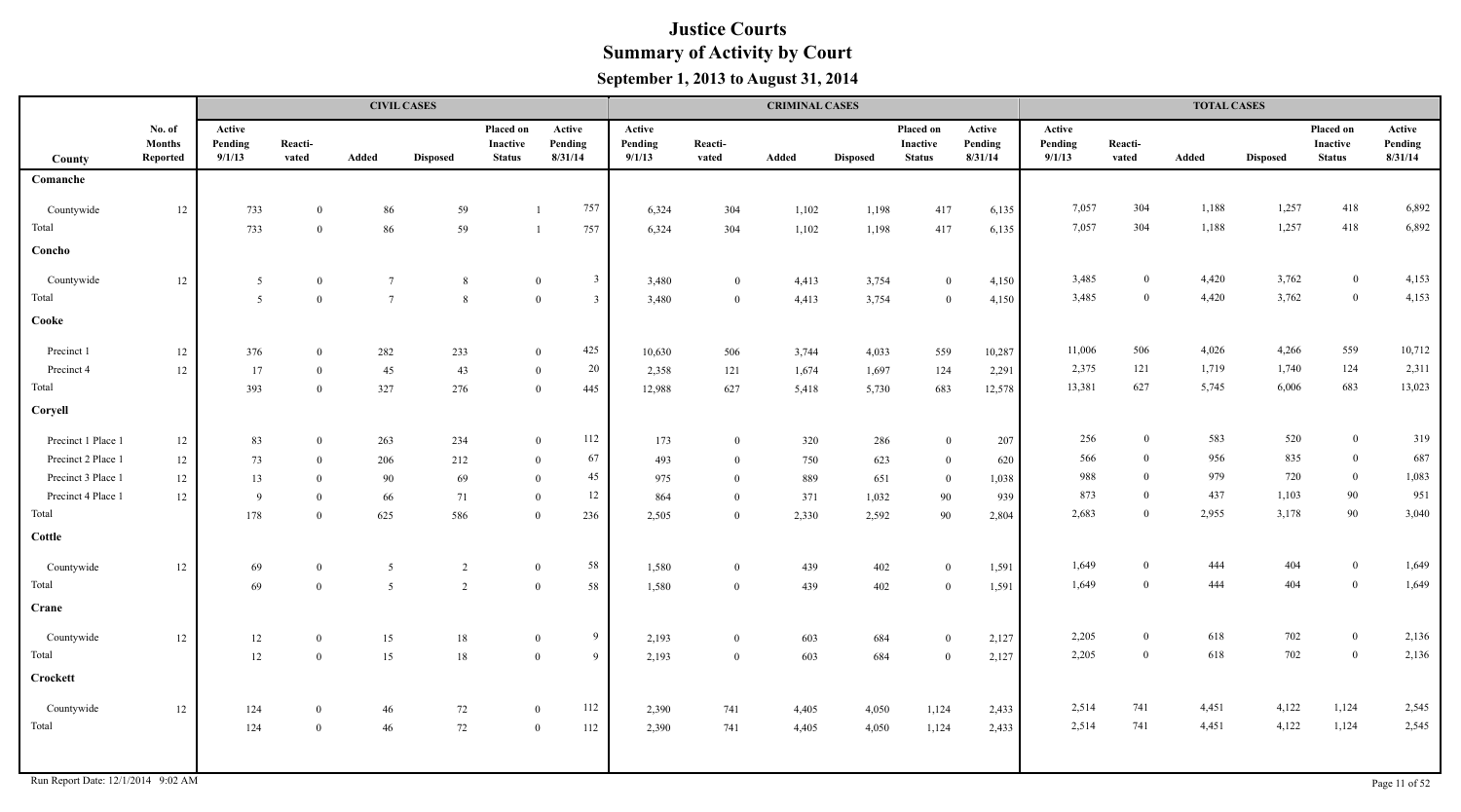|                             |                                            |                             |                  |                | <b>CIVIL CASES</b> |                                               |                                |                             |                  | <b>CRIMINAL CASES</b> |                 |                                        |                              |                             |                  | <b>TOTAL CASES</b> |                 |                                               |                              |
|-----------------------------|--------------------------------------------|-----------------------------|------------------|----------------|--------------------|-----------------------------------------------|--------------------------------|-----------------------------|------------------|-----------------------|-----------------|----------------------------------------|------------------------------|-----------------------------|------------------|--------------------|-----------------|-----------------------------------------------|------------------------------|
| County                      | No. of<br><b>Months</b><br><b>Reported</b> | Active<br>Pending<br>9/1/13 | Reacti-<br>vated | Added          | <b>Disposed</b>    | Placed on<br><b>Inactive</b><br><b>Status</b> | Active<br>Pending<br>8/31/14   | Active<br>Pending<br>9/1/13 | Reacti-<br>vated | Added                 | <b>Disposed</b> | Placed on<br>Inactive<br><b>Status</b> | Active<br>Pending<br>8/31/14 | Active<br>Pending<br>9/1/13 | Reacti-<br>vated | Added              | <b>Disposed</b> | Placed on<br><b>Inactive</b><br><b>Status</b> | Active<br>Pending<br>8/31/14 |
| <b>Crosby</b>               |                                            |                             |                  |                |                    |                                               |                                |                             |                  |                       |                 |                                        |                              |                             |                  |                    |                 |                                               |                              |
|                             |                                            |                             |                  |                |                    |                                               |                                |                             |                  |                       |                 |                                        |                              | 590                         | 20               | 1,046              |                 | 141                                           |                              |
| Precinct 1 Place 1<br>Total | 12                                         | 39                          | $\Omega$         | 43             | 27                 |                                               | 50<br>$\overline{0}$           | 551                         | 20               | 1,003                 | 495             | 141                                    | 928                          | 590                         | 20               | 1,046              | 522<br>522      | 141                                           | 978<br>978                   |
|                             |                                            | 39                          | $\overline{0}$   | 43             | 27                 |                                               | 50<br>$\overline{0}$           | 551                         | 20               | 1,003                 | 495             | 141                                    | 928                          |                             |                  |                    |                 |                                               |                              |
| Culberson                   |                                            |                             |                  |                |                    |                                               |                                |                             |                  |                       |                 |                                        |                              |                             |                  |                    |                 |                                               |                              |
| Precinct 1 Place 1          | 12                                         | $\overline{0}$              | $\bf{0}$         | $\overline{4}$ | $\overline{3}$     |                                               | $\overline{1}$<br>$\mathbf{0}$ | 2,942                       | $\overline{0}$   | 3,051                 | 1,935           | $\theta$                               | 4,046                        | 2,942                       | $\mathbf{0}$     | 3,055              | 1,938           | $\bf{0}$                                      | 4,047                        |
| Precinct 2 Place 1          | $\theta$                                   |                             |                  |                |                    |                                               |                                |                             |                  |                       |                 |                                        |                              | $\overline{0}$              | $\theta$         | $\theta$           | $\theta$        | $\overline{0}$                                | $\mathbf{0}$                 |
| Precinct 3 Place 1          |                                            | $\mathbf{0}$                | $\theta$         | $\mathbf{0}$   | $\mathbf{0}$       |                                               | $\Omega$<br>$\overline{0}$     | 85                          | $\overline{0}$   | $\overline{0}$        | $\overline{0}$  | $\overline{0}$                         | $\overline{0}$               | 85                          | $\overline{0}$   | $\Omega$           | $\Omega$        | $\mathbf{0}$                                  | $\mathbf{0}$                 |
| Precinct 4 Place 1          | $\theta$                                   |                             |                  |                |                    |                                               |                                |                             |                  |                       |                 |                                        |                              | $\overline{0}$              | $\Omega$         | $\theta$           | $\theta$        | $\bf{0}$                                      | $\overline{0}$               |
| Total                       |                                            | $\overline{0}$              | $\theta$         | $\overline{4}$ | $\overline{3}$     |                                               | $\overline{0}$<br>$\mathbf{1}$ | 3,027                       | $\theta$         | 3,051                 | 1,935           | $\theta$                               | 4,046                        | 3,027                       | $\overline{0}$   | 3,055              | 1,938           | $\overline{0}$                                | 4,047                        |
| Dallam                      |                                            |                             |                  |                |                    |                                               |                                |                             |                  |                       |                 |                                        |                              |                             |                  |                    |                 |                                               |                              |
| Countywide                  | 12                                         | 149                         | $\theta$         | 64             | 58                 |                                               | 153<br>$\overline{0}$          | 1,310                       | 12               | 1,236                 | 1,144           | $\mathbf{0}$                           | 1,418                        | 1,459                       | 12               | 1,300              | 1,202           | $\overline{0}$                                | 1,571                        |
| Total                       |                                            | 149                         | $\theta$         | 64             | 58                 |                                               | 153<br>$\overline{0}$          | 1,310                       | 12               | 1,236                 | 1,144           | $\overline{0}$                         | 1,418                        | 1,459                       | 12               | 1,300              | 1,202           | $\bf{0}$                                      | 1,571                        |
| <b>Dallas</b>               |                                            |                             |                  |                |                    |                                               |                                |                             |                  |                       |                 |                                        |                              |                             |                  |                    |                 |                                               |                              |
| Precinct 1 Place 1          | 12                                         | 488                         | $\theta$         | 10,968         | 11,313             |                                               | 238<br>$\overline{0}$          | 32,912                      | $\theta$         | 33,513                | 15,312          | $\mathbf{0}$                           | 51,113                       | 33,400                      | $\bf{0}$         | 44,481             | 26,625          | $\mathbf{0}$                                  | 51,351                       |
| Precinct 1 Place 2          | 12                                         | 125                         | $\overline{4}$   | 2,989          | 2,681              | 13                                            | 288                            | 7,254                       | $\theta$         | 8,808                 | 6,429           | $\bf{0}$                               | 9,633                        | 7,379                       | $\overline{4}$   | 11,797             | 9,110           | 13                                            | 9,921                        |
| Precinct 2 Place 1          | $12 \,$                                    | 80                          | $\theta$         | 6,595          | 6,492              |                                               | 396<br>$\overline{0}$          | $\overline{0}$              | $\theta$         | 4,354                 | 3,944           | $\overline{0}$                         | 464                          | 80                          | $\bf{0}$         | 10,949             | 10,436          | $\boldsymbol{0}$                              | 860                          |
| Precinct 2 Place 2          | 12                                         | 125                         |                  | 3,936          | 4,506              | 5                                             | 310                            | 419                         | $\overline{0}$   | 1,588                 | 3,290           | $\overline{0}$                         | 570                          | 544                         | $\overline{1}$   | 5,524              | 7,796           | $\overline{5}$                                | 880                          |
| Precinct 3 Place 1          | 12                                         | 12                          | $\overline{1}$   | 5,990          | 5,193              | 71                                            | 1,167                          | 3,830                       | 651              | 13,981                | 9,528           | 6,714                                  | 6,394                        | 3,842                       | 652              | 19,971             | 14,721          | 6,785                                         | 7,561                        |
| Precinct 3 Place 2          | 12                                         | 71                          | $\theta$         | 5,795          | 4,678              | $\overline{0}$                                | 1,349                          | 4,111                       | $\theta$         | 7,245                 | 8,499           | $\overline{0}$                         | 5,238                        | 4,182                       | $\bf{0}$         | 13,040             | 13,177          | $\overline{0}$                                | 6,587                        |
| Precinct 4 Place 1          | 12                                         | 1,500                       | 28               | 5,962          | 5,853              | 1,659                                         | 1,891                          | 7,606                       | $\theta$         | 2,958                 | 957             | $\overline{0}$                         | 56,536                       | 9,106                       | 28               | 8,920              | 6,810           | 1,659                                         | 58,427                       |
| Precinct 4 Place 2          | 12                                         | 1,343                       | $\overline{0}$   | 5,116          | 4,993              | $\overline{0}$                                | 1,505                          | 894                         | $\theta$         | 4,181                 | 2,904           | $\theta$                               | 2,184                        | 2,237                       | $\overline{0}$   | 9,297              | 7,897           | $\overline{0}$                                | 3,689                        |
| Precinct 5 Place 1          | $12 \,$                                    | 104                         | $\overline{0}$   | 2,714          | 2,702              | $\overline{0}$                                | 221                            | 12,641                      | $\mathbf{0}$     | 10,705                | 6,936           | $\overline{0}$                         | 16,614                       | 12,745                      | $\overline{0}$   | 13,419             | 9,638           | $\boldsymbol{0}$                              | 16,835                       |
| Precinct 5 Place 2          | 12                                         | 12                          | 139              | 6,610          | 8,214              | 808                                           | 1,847                          | 16,755                      | 52               | 31,573                | 21,993          | 5,163                                  | 22,552                       | 16,767                      | 191              | 38,183             | 30,207          | 5,971                                         | 24,399                       |
| Total                       |                                            | 3,860                       | 173              | 56,675         | 56,625             | 2,556                                         | 9,212                          | 86,422                      | 703              | 118,906               | 79,792          | 11,877                                 | 171,298                      | 90,282                      | 876              | 175,581            | 136,417         | 14,433                                        | 180,510                      |
| <b>Dawson</b>               |                                            |                             |                  |                |                    |                                               |                                |                             |                  |                       |                 |                                        |                              |                             |                  |                    |                 |                                               |                              |
| Countywide                  | 12                                         | 476                         | $\theta$         | 176            | 133                | $\overline{1}$                                | 518                            | 4,694                       | 137              | 1,798                 | 1,549           | 558                                    | 4,584                        | 5,170                       | 137              | 1,974              | 1,682           | 559                                           | 5,102                        |
| Total                       |                                            | 476                         | $\overline{0}$   | 176            | 133                | $\overline{1}$                                | 518                            | 4,694                       | 137              | 1,798                 | 1,549           | 558                                    | 4,584                        | 5,170                       | 137              | 1,974              | 1,682           | 559                                           | 5,102                        |
|                             |                                            |                             |                  |                |                    |                                               |                                |                             |                  |                       |                 |                                        |                              |                             |                  |                    |                 |                                               |                              |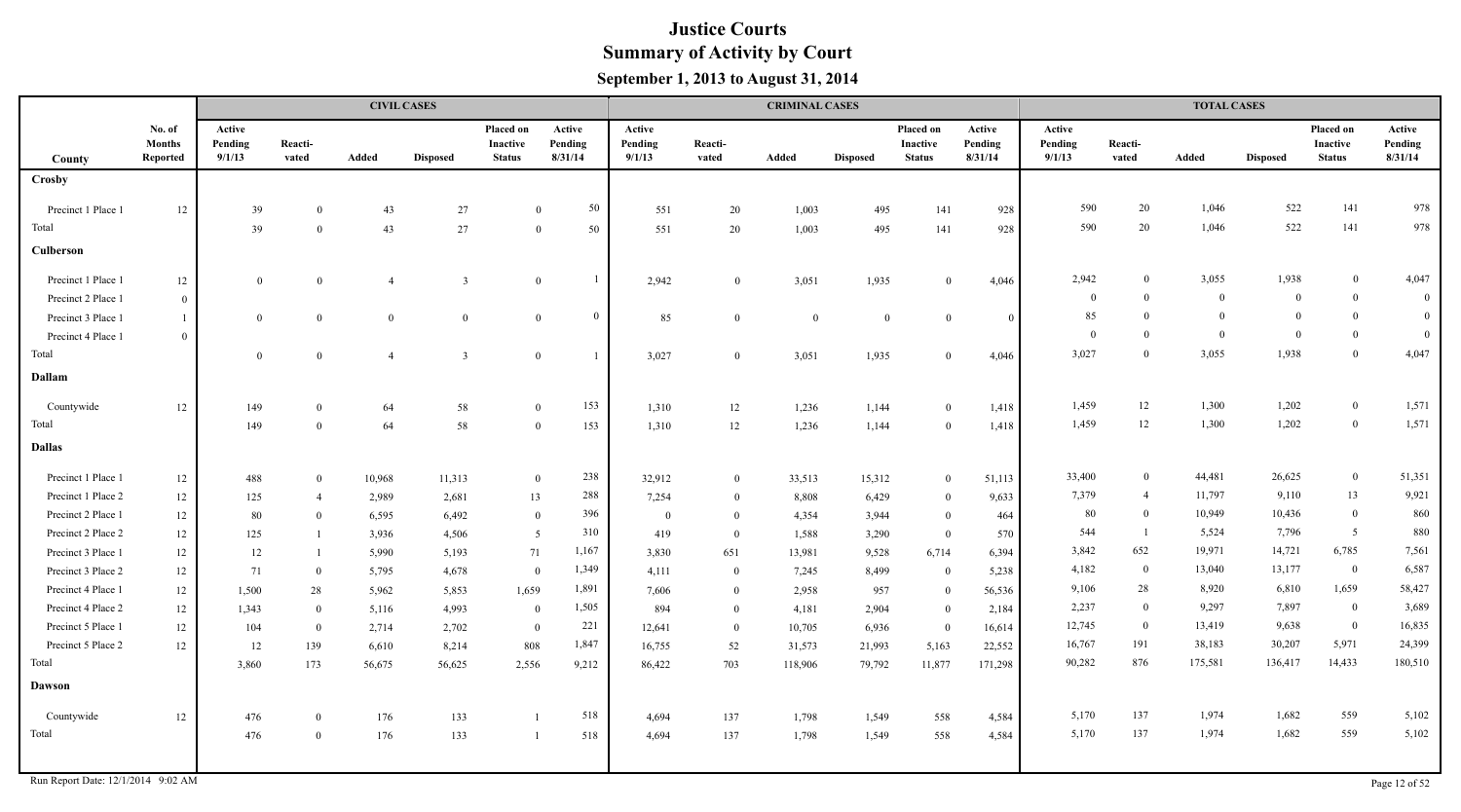|                                    |                                            |                             |                  |        | <b>CIVIL CASES</b> |                                        |                                  |                             |                  | <b>CRIMINAL CASES</b> |                 |                                        |                              |                             |                  | <b>TOTAL CASES</b> |                 |                                               |                              |
|------------------------------------|--------------------------------------------|-----------------------------|------------------|--------|--------------------|----------------------------------------|----------------------------------|-----------------------------|------------------|-----------------------|-----------------|----------------------------------------|------------------------------|-----------------------------|------------------|--------------------|-----------------|-----------------------------------------------|------------------------------|
| County                             | No. of<br><b>Months</b><br><b>Reported</b> | Active<br>Pending<br>9/1/13 | Reacti-<br>vated | Added  | <b>Disposed</b>    | Placed on<br>Inactive<br><b>Status</b> | Active<br>Pending<br>8/31/14     | Active<br>Pending<br>9/1/13 | Reacti-<br>vated | Added                 | <b>Disposed</b> | Placed on<br>Inactive<br><b>Status</b> | Active<br>Pending<br>8/31/14 | Active<br>Pending<br>9/1/13 | Reacti-<br>vated | Added              | <b>Disposed</b> | Placed on<br><b>Inactive</b><br><b>Status</b> | Active<br>Pending<br>8/31/14 |
| De Witt                            |                                            |                             |                  |        |                    |                                        |                                  |                             |                  |                       |                 |                                        |                              |                             |                  |                    |                 |                                               |                              |
| Precinct 1 Place 1                 | 12                                         | 59                          | $\Omega$         | 103    | 70                 |                                        | 89<br>$\Omega$                   | 2,883                       | 189              | 1,176                 | 1,204           | 396                                    | 2,774                        | 2,942                       | 189              | 1,279              | 1,274           | 396                                           | 2,863                        |
| Precinct 2 Place 1                 | 12                                         | 25                          | $\Omega$         | 59     | 60                 |                                        | 46<br>$\Omega$                   | 1,207                       | $\bf{0}$         | 1,000                 | 847             | 225                                    | 1,233                        | 1,232                       | $\bf{0}$         | 1,059              | 907             | 225                                           | 1,279                        |
| Total                              |                                            | 84                          | $\Omega$         | 162    | 130                |                                        | 135<br>$\theta$                  | 4,090                       | 189              | 2,176                 | 2,051           | 621                                    | 4,007                        | 4,174                       | 189              | 2,338              | 2,181           | 621                                           | 4,142                        |
| <b>Deaf Smith</b>                  |                                            |                             |                  |        |                    |                                        |                                  |                             |                  |                       |                 |                                        |                              |                             |                  |                    |                 |                                               |                              |
|                                    |                                            |                             |                  |        |                    |                                        |                                  |                             |                  |                       |                 |                                        |                              |                             |                  |                    |                 |                                               |                              |
| Countywide                         | 12                                         | 1,020                       |                  | 145    | 784                |                                        | 398                              | 6,325                       | $\overline{7}$   | 1,748                 | 2,090           | 2                                      | 6,098                        | 7,345                       | 8                | 1,893              | 2,874           | $\overline{\mathbf{3}}$                       | 6,496                        |
| Total                              |                                            | 1,020                       |                  | 145    | 784                |                                        | 398                              | 6,325                       | $\overline{7}$   | 1,748                 | 2,090           | $\overline{2}$                         | 6,098                        | 7,345                       | 8                | 1,893              | 2,874           | $\overline{3}$                                | 6,496                        |
| Delta                              |                                            |                             |                  |        |                    |                                        |                                  |                             |                  |                       |                 |                                        |                              |                             |                  |                    |                 |                                               |                              |
| Precinct 5 Place 1                 | 12                                         | 75                          | $\theta$         | 46     | 38                 |                                        | 108<br>$\overline{0}$            | 2,521                       | $\overline{0}$   | 432                   | 364             | $\theta$                               | 2,568                        | 2,596                       | $\overline{0}$   | 478                | 402             | $\overline{0}$                                | 2,676                        |
| Total                              |                                            | 75                          | $\Omega$         | 46     | $38\,$             |                                        | 108<br>$\overline{0}$            | 2,521                       | $\mathbf{0}$     | 432                   | 364             | $\Omega$                               | 2,568                        | 2,596                       | $\theta$         | 478                | 402             | $\mathbf{0}$                                  | 2,676                        |
| Denton                             |                                            |                             |                  |        |                    |                                        |                                  |                             |                  |                       |                 |                                        |                              |                             |                  |                    |                 |                                               |                              |
| Precinct 1                         | 12                                         | 2,082                       | $\bf{0}$         | 1,846  | 2,127              |                                        | 1,866<br>$\mathbf{0}$            | 4,191                       | 858              | 2,560                 | 2,562           | 863                                    | 4,239                        | 6,273                       | 858              | 4,406              | 4,689           | 863                                           | 6,105                        |
| Precinct 2                         | 12                                         | 371                         | 40               | 1,237  | 1,204              | 63                                     | 363                              | 736                         | 970              | 2,762                 | 2,621           | 872                                    | 802                          | 1,107                       | 1,010            | 3,999              | 3,825           | 935                                           | 1,165                        |
| Precinct 3                         | 12                                         | 634                         | 181              | 2,332  | 2,339              | 249                                    | 559                              | 1,094                       | 916              | 2,279                 | 2,506           | 780                                    | 1,001                        | 1,728                       | 1,097            | 4,611              | 4,845           | 1,029                                         | 1,560                        |
| Precinct 4                         | 12                                         | 243                         | 12               | 840    | 858                | 12                                     | 225                              | 1,268                       | 560              | 3,689                 | 3,272           | 939                                    | 1,302                        | 1,511                       | 572              | 4,529              | 4,130           | 951                                           | 1,527                        |
| Precinct 5                         | 12                                         | 745                         | $\overline{1}$   | 1,077  | 1,026              | 12                                     | 802                              | 1,681                       | 1,911            | 8,900                 | 7,360           | 3,048                                  | 2,131                        | 2,426                       | 1,912            | 9,977              | 8,386           | 3,060                                         | 2,933                        |
| Precinct 6                         | $12\,$                                     | 552                         | 29               | 3,504  | 3,503              | 22                                     | 556                              | 346                         | 702              | 1,752                 | 1,997           | 618                                    | 181                          | 898                         | 731              | 5,256              | 5,500           | 640                                           | 737                          |
| Total                              |                                            | 4,627                       | 263              | 10,836 | 11,057             | 358                                    | 4,371                            | 9,316                       | 5,917            | 21,942                | 20,318          | 7,120                                  | 9,656                        | 13,943                      | 6,180            | 32,778             | 31,375          | 7,478                                         | 14,027                       |
| <b>Dickens</b>                     |                                            |                             |                  |        |                    |                                        |                                  |                             |                  |                       |                 |                                        |                              |                             |                  |                    |                 |                                               |                              |
| Precinct 1 Place 1                 | 12                                         | 50                          | $\bf{0}$         | 8      | 12                 |                                        | $\overline{3}$<br>$\overline{0}$ | 1,213                       | 113              | 769                   | 962             | 5                                      | 1,247                        | 1,263                       | 113              | 777                | 974             | 5                                             | 1,250                        |
| Total                              |                                            | 50                          | $\theta$         | 8      | 12                 |                                        | $\overline{0}$<br>$\mathcal{R}$  | 1,213                       | 113              | 769                   | 962             | 5                                      | 1,247                        | 1,263                       | 113              | 777                | 974             | 5                                             | 1,250                        |
| Dimmit                             |                                            |                             |                  |        |                    |                                        |                                  |                             |                  |                       |                 |                                        |                              |                             |                  |                    |                 |                                               |                              |
| Precinct 1 Place 1                 | $12\,$                                     | 267                         | $\bf{0}$         | 47     | 143                |                                        | 170<br>$\mathbf{0}$              | 4,298                       | 16               | 2,850                 | 2,576           | 694                                    | 6,617                        | 4,565                       | 16               | 2,897              | 2,719           | 694                                           | 6,787                        |
| Precinct 2 Place 1                 | 11                                         | 134                         | $\overline{0}$   | 2      | 2                  |                                        | $\overline{3}$<br>$\overline{0}$ | 2,060                       | 10               | 758                   | 480             | 15                                     | 2,494                        | 2,194                       | 10               | 760                | 482             | 15                                            | 2,497                        |
| Precinct 3 Place 1                 | 12                                         | 8                           | $\theta$         | 6      | 6                  | $\theta$                               | 8                                | 2,630                       | $\bf{0}$         | 2,618                 | 1,840           | $\overline{0}$                         | 3,408                        | 2,638                       | $\theta$         | 2,624              | 1,846           | $\mathbf{0}$                                  | 3,416                        |
| Precinct 4 Place 1                 | $\overline{\mathbf{3}}$                    | 34                          | $\overline{0}$   | 5      | $\overline{0}$     |                                        | $\overline{0}$<br>$\overline{0}$ | 989                         | $\bf{0}$         | 138                   | 88              | 2                                      | $\bf{0}$                     | 1,023                       | $\theta$         | 143                | 88              | 2                                             | $\theta$                     |
| Total                              |                                            | 443                         | $\overline{0}$   | 60     | 151                |                                        | $\overline{0}$<br>181            | 9,977                       | 26               | 6,364                 | 4,984           | 711                                    | 12,519                       | 10,420                      | 26               | 6,424              | 5,135           | 711                                           | 12,700                       |
| Run Report Date: 12/1/2014 9:02 AM |                                            |                             |                  |        |                    |                                        |                                  |                             |                  |                       |                 |                                        |                              |                             |                  |                    |                 |                                               | Page 13 of 52                |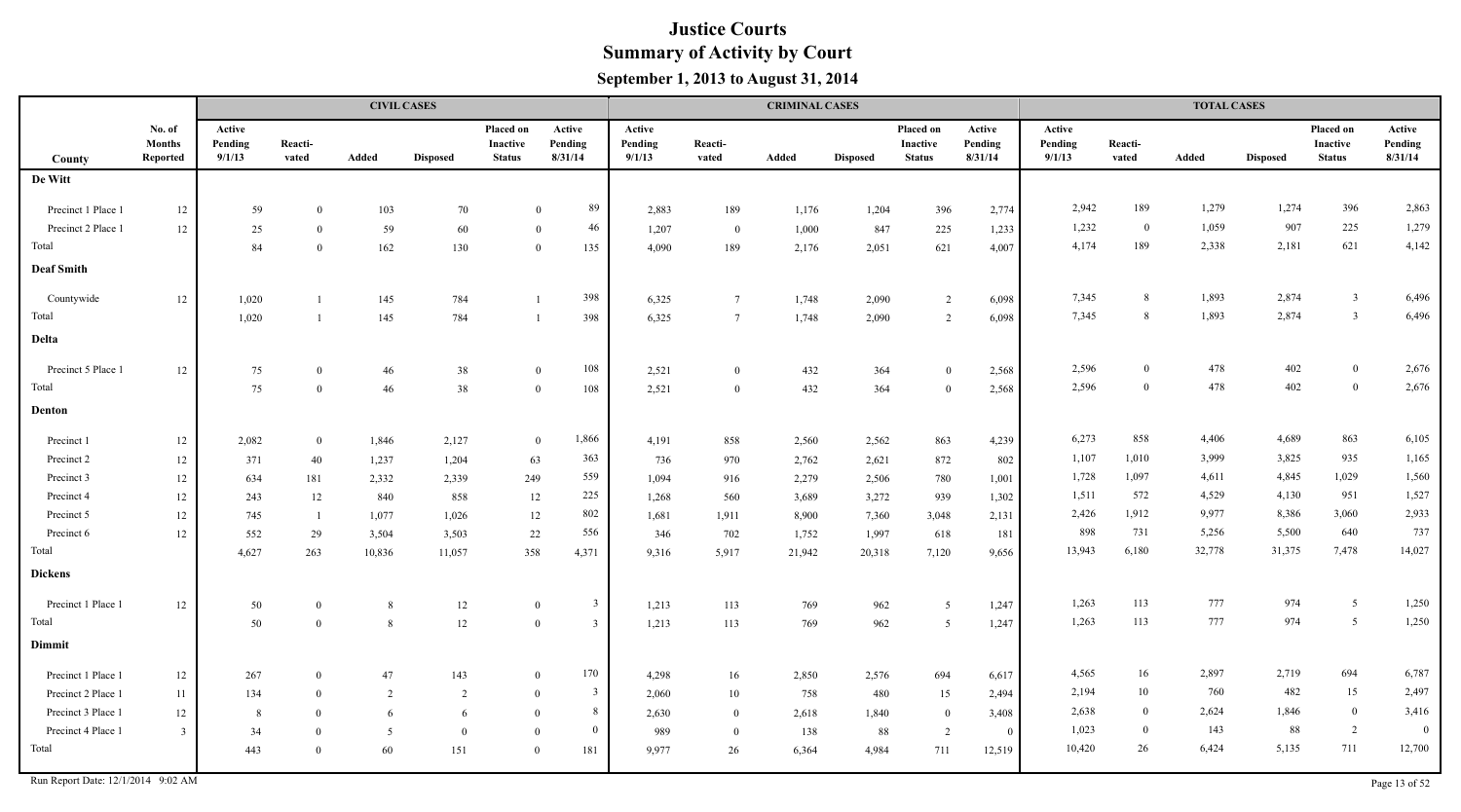|                                    |                                     |                             |                  |                 | <b>CIVIL CASES</b> |                                        |                                 |                             |                  | <b>CRIMINAL CASES</b>   |                 |                                        |                              |                             |                  | <b>TOTAL CASES</b> |                 |                                        |                              |
|------------------------------------|-------------------------------------|-----------------------------|------------------|-----------------|--------------------|----------------------------------------|---------------------------------|-----------------------------|------------------|-------------------------|-----------------|----------------------------------------|------------------------------|-----------------------------|------------------|--------------------|-----------------|----------------------------------------|------------------------------|
| County                             | No. of<br><b>Months</b><br>Reported | Active<br>Pending<br>9/1/13 | Reacti-<br>vated | Added           | <b>Disposed</b>    | Placed on<br>Inactive<br><b>Status</b> | Active<br>Pending<br>8/31/14    | Active<br>Pending<br>9/1/13 | Reacti-<br>vated | Added                   | <b>Disposed</b> | Placed on<br>Inactive<br><b>Status</b> | Active<br>Pending<br>8/31/14 | Active<br>Pending<br>9/1/13 | Reacti-<br>vated | Added              | <b>Disposed</b> | Placed on<br>Inactive<br><b>Status</b> | Active<br>Pending<br>8/31/14 |
| <b>Donley</b>                      |                                     |                             |                  |                 |                    |                                        |                                 |                             |                  |                         |                 |                                        |                              |                             |                  |                    |                 |                                        |                              |
| Pcts 3 & 4 Place 2                 | 12                                  | $\overline{\mathbf{3}}$     | $\mathbf{0}$     | 13              | 11                 |                                        | 5 <sup>5</sup><br>$\mathbf{0}$  | 3,592                       | $\overline{0}$   | 1,519                   | 1,499           | $\bf{0}$                               | 2,644                        | 3,595                       | $\overline{0}$   | 1,532              | 1,510           | $\overline{0}$                         | 2,649                        |
| Precincts 1 & 2 Place 1            | $7\overline{ }$                     | 281                         | $\overline{0}$   | 34              | 14                 |                                        | $\overline{0}$                  | 2,204                       | $\overline{0}$   | 991                     | 851             | 122                                    | $\overline{0}$               | 2,485                       | $\bf{0}$         | 1,025              | 865             | 123                                    | $\overline{0}$               |
| Total                              |                                     | 284                         | $\mathbf{0}$     | 47              | 25                 |                                        | 5 <sup>5</sup>                  | 5,796                       | $\bf{0}$         | 2,510                   | 2,350           | 122                                    | 2,644                        | 6,080                       | $\bf{0}$         | 2,557              | 2,375           | 123                                    | 2,649                        |
| Duval                              |                                     |                             |                  |                 |                    |                                        |                                 |                             |                  |                         |                 |                                        |                              |                             |                  |                    |                 |                                        |                              |
| Precinct 1 Place 1                 | 12                                  | 5                           | $\bf{0}$         | 28              | 28                 |                                        | $5\overline{)}$<br>$\mathbf{0}$ | 2,226                       | $\overline{0}$   | 208                     | 134             | $\mathbf{0}$                           | 2,300                        | 2,231                       | $\overline{0}$   | 236                | 162             | $\overline{0}$                         | 2,305                        |
| Precinct 2 Place 1                 | 12                                  | 2                           | $\overline{0}$   | 8               | $\theta$           |                                        | 10<br>$\bf{0}$                  | 908                         | $\overline{0}$   | 872                     | $\bf{0}$        | $\bf{0}$                               | 1,422                        | 910                         | $\bf{0}$         | 880                | $\overline{0}$  | $\mathbf{0}$                           | 1,432                        |
| Precinct 3 Place 1                 | 12                                  | $\theta$                    | $\overline{0}$   | 28              | 14                 |                                        | 13<br>6                         | 232                         | $\overline{0}$   | 334                     | 14              | $\overline{0}$                         | 375                          | 232                         | $\mathbf{0}$     | 362                | 28              | 6                                      | 388                          |
| Precinct 4 Place 1                 | 12                                  | $\Omega$                    | $\overline{0}$   | $7\phantom{.0}$ | $\overline{1}$     | $\overline{0}$                         | $\overline{2}$                  | 870                         | $\overline{0}$   | 735                     | 48              | $\bf{0}$                               | 1,397                        | 870                         | $\theta$         | 742                | 49              | $\boldsymbol{0}$                       | 1,399                        |
| Total                              |                                     | $7\phantom{.0}$             | $\overline{0}$   | 71              | 43                 |                                        | 30<br>6                         | 4,236                       | $\overline{0}$   | 2,149                   | 196             | $\overline{0}$                         | 5,494                        | 4,243                       | $\theta$         | 2,220              | 239             | 6                                      | 5,524                        |
| Eastland                           |                                     |                             |                  |                 |                    |                                        |                                 |                             |                  |                         |                 |                                        |                              |                             |                  |                    |                 |                                        |                              |
| Precinct 1                         | 12                                  | 818                         | $\bf{0}$         | 96              | 59                 | $\overline{0}$                         | 853                             | 47,431                      | $\bf{0}$         | 2,313                   | 2,036           | 39                                     | 47,684                       | 48,249                      | $\overline{0}$   | 2,409              | 2,095           | 39                                     | 48,537                       |
| Precinct 2                         | 12                                  | 262                         | $\overline{0}$   | 54              | 21                 |                                        | 294<br>$\bf{0}$                 | 1,597                       | 2                | 2,016                   | 1,523           | $\bf{0}$                               | 2,094                        | 1,859                       | $\overline{2}$   | 2,070              | 1,544           | $\bf{0}$                               | 2,388                        |
| Precinct 4                         | 12                                  | 523                         | $\overline{0}$   | $\overline{0}$  | -4                 |                                        | 519<br>$\bf{0}$                 | 1,814                       | $\overline{1}$   | $\overline{\mathbf{3}}$ | 182             | $\bf{0}$                               | 1,638                        | 2,337                       |                  | $\overline{3}$     | 186             | $\overline{0}$                         | 2,157                        |
| Total                              |                                     | 1,603                       | $\overline{0}$   | 150             | 84                 | $\theta$                               | 1,666                           | 50,842                      | $\overline{3}$   | 4,332                   | 3,741           | 39                                     | 51,416                       | 52,445                      | $\overline{3}$   | 4,482              | 3,825           | 39                                     | 53,082                       |
| Ector                              |                                     |                             |                  |                 |                    |                                        |                                 |                             |                  |                         |                 |                                        |                              |                             |                  |                    |                 |                                        |                              |
| Precinct 1 Place 1                 | 12                                  | 148                         | $\overline{0}$   | 372             | 327                | $\overline{0}$                         | 192                             | 9,568                       | $\overline{0}$   | 5,754                   | 4,591           | $\bf{0}$                               | 10,369                       | 9,716                       | $\overline{0}$   | 6,126              | 4,918           | $\bf{0}$                               | 10,561                       |
| Precinct 2 Place 1                 | 12                                  | 176                         | $\overline{2}$   | 280             | 273                | $\bf{0}$                               | 185                             | 1,302                       | $\overline{0}$   | 1,167                   | 1,293           | $\bf{0}$                               | 1,172                        | 1,478                       | 2                | 1,447              | 1,566           | $\boldsymbol{0}$                       | 1,357                        |
| Precinct 3 Place 1                 | 12                                  | 470                         | 6                | 352             | 312                | 196                                    | 155                             | 468                         | $\overline{0}$   | 233                     | 390             | $\bf{0}$                               | 311                          | 938                         | -6               | 585                | 702             | 196                                    | 466                          |
| Precinct 4 Place 1                 | 12                                  | 372                         | $\overline{0}$   | 377             | 362                | $\bf{0}$                               | 385                             | 7,235                       | $\bf{0}$         | 3,482                   | 3,394           | $\bf{0}$                               | 7,327                        | 7,607                       | $\overline{0}$   | 3,859              | 3,756           | $\mathbf{0}$                           | 7,712                        |
| Total                              |                                     | 1,166                       | 8                | 1,381           | 1,274              | 196                                    | 917                             | 18,573                      | $\overline{0}$   | 10,636                  | 9,668           | $\bf{0}$                               | 19,179                       | 19,739                      | 8                | 12,017             | 10,942          | 196                                    | 20,096                       |
| <b>Edwards</b>                     |                                     |                             |                  |                 |                    |                                        |                                 |                             |                  |                         |                 |                                        |                              |                             |                  |                    |                 |                                        |                              |
| Countywide                         | $12\,$                              | 6                           | $\overline{0}$   | 8               |                    | $\overline{0}$                         | $7\phantom{.0}$                 | 380                         | 30               | 522                     | 537             | 141                                    | 254                          | 386                         | 30               | 530                | 544             | 141                                    | 261                          |
| Total                              |                                     | 6                           | $\theta$         | 8               | $\overline{7}$     | $\overline{0}$                         | $7\phantom{.0}$                 | 380                         | 30               | 522                     | 537             | 141                                    | 254                          | 386                         | 30               | 530                | 544             | 141                                    | 261                          |
|                                    |                                     |                             |                  |                 |                    |                                        |                                 |                             |                  |                         |                 |                                        |                              |                             |                  |                    |                 |                                        |                              |
|                                    |                                     |                             |                  |                 |                    |                                        |                                 |                             |                  |                         |                 |                                        |                              |                             |                  |                    |                 |                                        |                              |
|                                    |                                     |                             |                  |                 |                    |                                        |                                 |                             |                  |                         |                 |                                        |                              |                             |                  |                    |                 |                                        |                              |
| Run Report Date: 12/1/2014 9:02 AM |                                     |                             |                  |                 |                    |                                        |                                 |                             |                  |                         |                 |                                        |                              |                             |                  |                    |                 |                                        | Page 14 of 52                |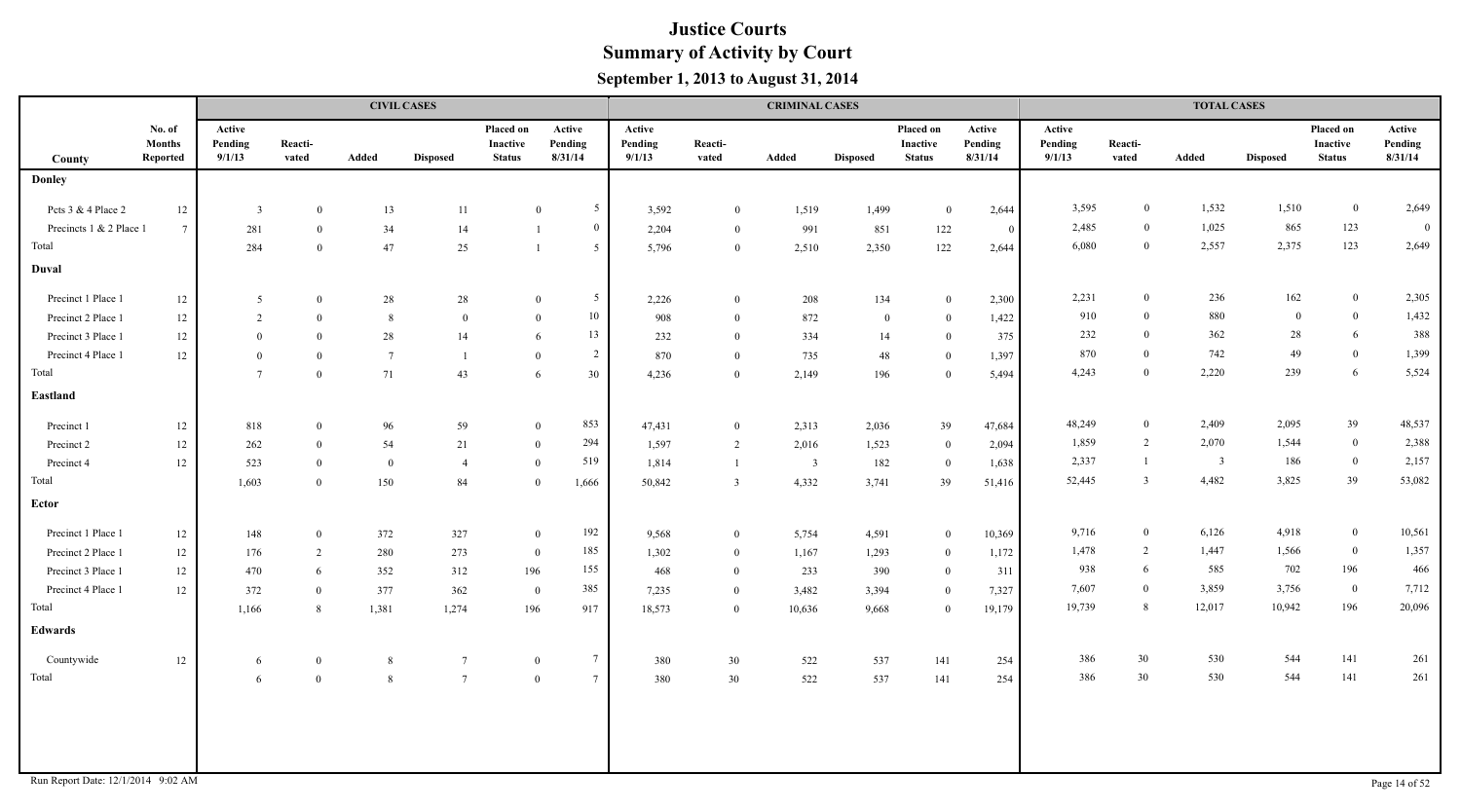|                                    |                                     |                             |                  |       | <b>CIVIL CASES</b> |                                        |                              |                             |                  | <b>CRIMINAL CASES</b> |                 |                                        |                              |                             |                  | <b>TOTAL CASES</b> |                 |                                        |                              |
|------------------------------------|-------------------------------------|-----------------------------|------------------|-------|--------------------|----------------------------------------|------------------------------|-----------------------------|------------------|-----------------------|-----------------|----------------------------------------|------------------------------|-----------------------------|------------------|--------------------|-----------------|----------------------------------------|------------------------------|
| <b>County</b>                      | No. of<br><b>Months</b><br>Reported | Active<br>Pending<br>9/1/13 | Reacti-<br>vated | Added | <b>Disposed</b>    | Placed on<br>Inactive<br><b>Status</b> | Active<br>Pending<br>8/31/14 | Active<br>Pending<br>9/1/13 | Reacti-<br>vated | Added                 | <b>Disposed</b> | Placed on<br>Inactive<br><b>Status</b> | Active<br>Pending<br>8/31/14 | Active<br>Pending<br>9/1/13 | Reacti-<br>vated | Added              | <b>Disposed</b> | Placed on<br>Inactive<br><b>Status</b> | Active<br>Pending<br>8/31/14 |
| El Paso                            |                                     |                             |                  |       |                    |                                        |                              |                             |                  |                       |                 |                                        |                              |                             |                  |                    |                 |                                        |                              |
| Precinct 1 Place 1                 | 12                                  | 9,263                       | $\overline{0}$   | 923   | 836                | 89                                     | 9,261                        | 4,054                       | 606              | 1,414                 | 1,344           | 582                                    | 4,148                        | 13,317                      | 606              | 2,337              | 2,180           | 671                                    | 13,409                       |
| Precinct 2 Place 1                 | 12                                  | 1,249                       | $\bf{0}$         | 1,171 | 1,160              | $\overline{0}$                         | 1,322                        | 15,018                      | 601              | 4,908                 | 3,065           | 256                                    | 17,635                       | 16,267                      | 601              | 6,079              | 4,225           | 256                                    | 18,957                       |
| Precinct 3 Place 1                 | 12                                  | 14,564                      | $\overline{0}$   | 1,177 | 1,336              | $\theta$                               | 14,154                       | 52,669                      | 1,118            | 4,853                 | 6,491           | 1,608                                  | 50,539                       | 67,233                      | 1,118            | 6,030              | 7,827           | 1,608                                  | 64,693                       |
| Precinct 4 Place 1                 | 12                                  | 11,480                      | $\overline{0}$   | 1,310 | 1,088              | $\overline{0}$                         | 11,702                       | 21,897                      | 2,168            | 5,363                 | 7,074           | 4,160                                  | 19,194                       | 33,377                      | 2,168            | 6,673              | 8,162           | 4,160                                  | 30,896                       |
| Precinct 5 Place 1                 | 11                                  | 8,707                       | $\overline{0}$   | 899   | 1,692              | 74                                     | $\bf{0}$                     | 25,098                      | 860              | 4,617                 | 17,729          | 253                                    | $\overline{0}$               | 33,805                      | 860              | 5,516              | 19,421          | 327                                    | $\mathbf{0}$                 |
| Precinct 6 Place 1                 | 12                                  | 5,146                       | $\Omega$         | 514   | 437                | $\theta$                               | 5,126                        | 60,011                      | 5,054            | 11,911                | 12,721          | 5,484                                  | 59,867                       | 65,157                      | 5,054            | 12,425             | 13,158          | 5,484                                  | 64,993                       |
| Precinct 6 Place 2                 | 12                                  | 80                          | $\Omega$         | 154   | 156                | $\theta$                               | 79                           | 19,075                      | 4,008            | 15,214                | 12,668          | 6,081                                  | 19,505                       | 19,155                      | 4,008            | 15,368             | 12,824          | 6,081                                  | 19,584                       |
| Precinct 7 Place 1                 | 12                                  | 623                         | $\overline{0}$   | 479   | 449                | $\theta$                               | 648                          | 42,696                      | 1,075            | 11,969                | 8,842           | 1,155                                  | 46,087                       | 43,319                      | 1,075            | 12,448             | 9,291           | 1,155                                  | 46,735                       |
| Total                              |                                     | 51,112                      | $\Omega$         | 6,627 | 7,154              | 163                                    | 42,292                       | 240,518                     | 15,490           | 60,249                | 69,934          | 19,579                                 | 216,975                      | 291,630                     | 15,490           | 66,876             | 77,088          | 19,742                                 | 259,267                      |
| <b>Ellis</b>                       |                                     |                             |                  |       |                    |                                        |                              |                             |                  |                       |                 |                                        |                              |                             |                  |                    |                 |                                        |                              |
| Precinct 1 Place 1                 | 12                                  | 106                         | $\Omega$         | 400   | 233                | $\Omega$                               | 143                          | 4,001                       | $\mathbf{0}$     | 1,450                 | 1,190           | $\overline{0}$                         | 4,237                        | 4,107                       | $\mathbf{0}$     | 1,850              | 1,423           | $\bf{0}$                               | 4,380                        |
| Precinct 2 Place 1                 | 12                                  | 4,385                       | $\Omega$         | 492   | 411                | $\mathbf{0}$                           | 4,401                        | 21,074                      | $\overline{0}$   | 3,029                 | 2,536           | $\overline{0}$                         | 21,617                       | 25,459                      | $\overline{0}$   | 3,521              | 2,947           | $\overline{0}$                         | 26,018                       |
| Precinct 3 Place 1                 | 12                                  | 678                         | $\Omega$         | 210   | 160                | $\mathbf{0}$                           | 729                          | 6,988                       | $\overline{0}$   | 3,622                 | 2,996           | 7,060                                  | 7,607                        | 7,666                       | $\overline{0}$   | 3,832              | 3,156           | 7,060                                  | 8,336                        |
| Precinct 4 Place 1                 | 12                                  | 1,427                       | $\theta$         | 517   | 533                | $\bf{0}$                               | 1,408                        | 2,374                       | $\overline{0}$   | 1,494                 | 1,462           | $\overline{0}$                         | 2,407                        | 3,801                       | $\theta$         | 2,011              | 1,995           | $\overline{0}$                         | 3,815                        |
| Total                              |                                     | 6,596                       | $\Omega$         | 1,619 | 1,337              | $\theta$                               | 6,681                        | 34,437                      | $\overline{0}$   | 9,595                 | 8,184           | 7,060                                  | 35,868                       | 41,033                      | $\theta$         | 11,214             | 9,521           | 7,060                                  | 42,549                       |
| Erath                              |                                     |                             |                  |       |                    |                                        |                              |                             |                  |                       |                 |                                        |                              |                             |                  |                    |                 |                                        |                              |
| Precinct 1, 3 & 4                  | 12                                  | 1,321                       | $\Omega$         | 209   | 220                | 5                                      | 1,294                        | 3,422                       | 9                | 2,171                 | 2,208           | 20                                     | 3,378                        | 4,743                       | 9                | 2,380              | 2,428           | 25                                     | 4,672                        |
| Precinct 2 Place 1                 | 12                                  | 180                         | $\overline{0}$   | 44    | 34                 | $\bf{0}$                               | 186                          | 960                         | $\bf{0}$         | 642                   | 611             | $\bf{0}$                               | 987                          | 1,140                       | $\overline{0}$   | 686                | 645             | $\bf{0}$                               | 1,173                        |
| Total                              |                                     | 1,501                       | $\theta$         | 253   | 254                | 5                                      | 1,480                        | 4,382                       | 9                | 2,813                 | 2,819           | 20                                     | 4,365                        | 5,883                       | -9               | 3,066              | 3,073           | 25                                     | 5,845                        |
| Falls                              |                                     |                             |                  |       |                    |                                        |                              |                             |                  |                       |                 |                                        |                              |                             |                  |                    |                 |                                        |                              |
| Precinct 1 Place 1                 | 12                                  | 8                           | $\overline{0}$   | 43    | 56                 | $\theta$                               | 10                           | 868                         | 50               | 665                   | 803             | 132                                    | 876                          | 876                         | 50               | 708                | 859             | 132                                    | 886                          |
| Precinct 2 Place 1                 | 12                                  | 183                         | $\Omega$         | 34    | 8                  | $\overline{0}$                         | 204                          | 1,174                       |                  | 146                   | 147             | -1                                     | 1,165                        | 1,357                       |                  | 180                | 155             | -1                                     | 1,369                        |
| Precinct 3 Place 1                 | 12                                  | $\overline{3}$              | $\Omega$         | 14    | 12                 | $\theta$                               | 6                            | 116                         | -9               | 105                   | 105             | 19                                     | 110                          | 119                         | $\mathbf{Q}$     | 119                | 117             | 19                                     | 116                          |
| Precinct 4 Place 1                 | 12                                  | 14                          | $\Omega$         | 18    | 25                 | $\theta$                               | 6                            | 1.943                       | 28               | 254                   | 284             | 3                                      | 1.935                        | 1,957                       | 28               | 272                | 309             | $\overline{3}$                         | 1,941                        |
| Total                              |                                     | 208                         |                  | 109   | 101                | $\bf{0}$                               | 226                          | 4,101                       | 88               | 1,170                 | 1,339           | 155                                    | 4,086                        | 4,309                       | 88               | 1,279              | 1,440           | 155                                    | 4,312                        |
|                                    |                                     |                             |                  |       |                    |                                        |                              |                             |                  |                       |                 |                                        |                              |                             |                  |                    |                 |                                        |                              |
| Run Report Date: 12/1/2014 9:02 AM |                                     |                             |                  |       |                    |                                        |                              |                             |                  |                       |                 |                                        |                              |                             |                  |                    |                 |                                        | Page 15 of 52                |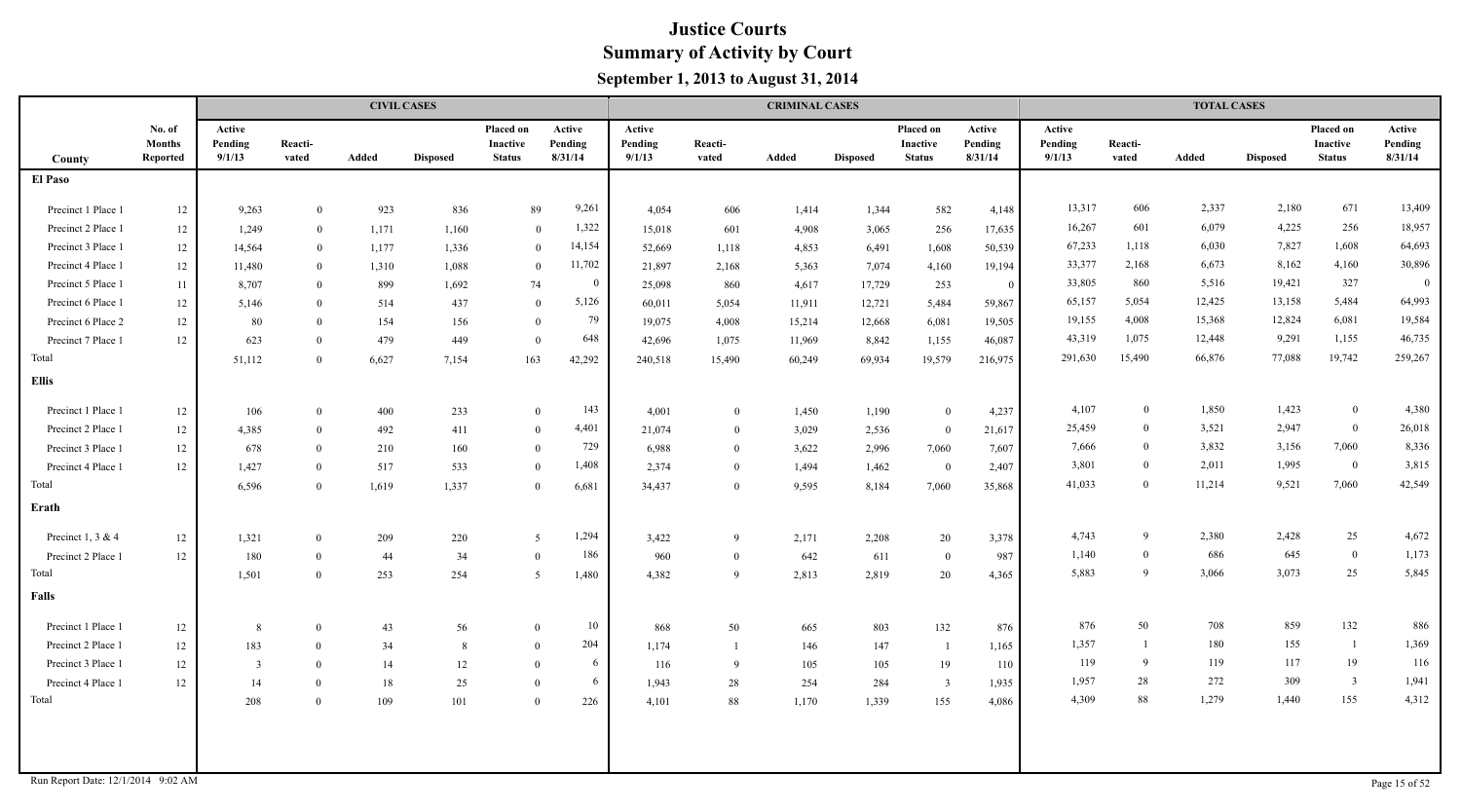|                    |                                     |                             |                  |                  | <b>CIVIL CASES</b> |                                               |                                  |                             |                  | <b>CRIMINAL CASES</b> |                 |                                        |                              |                             |                  | <b>TOTAL CASES</b> |                 |                                        |                              |
|--------------------|-------------------------------------|-----------------------------|------------------|------------------|--------------------|-----------------------------------------------|----------------------------------|-----------------------------|------------------|-----------------------|-----------------|----------------------------------------|------------------------------|-----------------------------|------------------|--------------------|-----------------|----------------------------------------|------------------------------|
| County             | No. of<br><b>Months</b><br>Reported | Active<br>Pending<br>9/1/13 | Reacti-<br>vated | Added            | <b>Disposed</b>    | Placed on<br><b>Inactive</b><br><b>Status</b> | Active<br>Pending<br>8/31/14     | Active<br>Pending<br>9/1/13 | Reacti-<br>vated | Added                 | <b>Disposed</b> | Placed on<br>Inactive<br><b>Status</b> | Active<br>Pending<br>8/31/14 | Active<br>Pending<br>9/1/13 | Reacti-<br>vated | Added              | <b>Disposed</b> | Placed on<br>Inactive<br><b>Status</b> | Active<br>Pending<br>8/31/14 |
| Fannin             |                                     |                             |                  |                  |                    |                                               |                                  |                             |                  |                       |                 |                                        |                              |                             |                  |                    |                 |                                        |                              |
| Precinct 1 Place 1 | $\mathbf{0}$                        |                             |                  |                  |                    |                                               |                                  |                             |                  |                       |                 |                                        |                              | $\mathbf{0}$                | $\mathbf{0}$     | $\overline{0}$     | $\mathbf{0}$    | $\overline{0}$                         | $\overline{0}$               |
| Precinct 2 Place 1 | $\overline{0}$                      |                             |                  |                  |                    |                                               |                                  |                             |                  |                       |                 |                                        |                              | $\mathbf{0}$                | $\mathbf{0}$     | $\overline{0}$     | $\bf{0}$        | $\mathbf{0}$                           | $\mathbf{0}$                 |
| Precinct 3 Place 1 | $\overline{0}$                      |                             |                  |                  |                    |                                               |                                  |                             |                  |                       |                 |                                        |                              | $\overline{0}$              | $\mathbf{0}$     | $\overline{0}$     | $\bf{0}$        | $\overline{0}$                         | $\mathbf{0}$                 |
| Total              |                                     |                             |                  |                  |                    |                                               |                                  |                             |                  |                       |                 |                                        |                              | $\overline{0}$              | $\mathbf{0}$     | $\overline{0}$     | $\overline{0}$  | $\overline{0}$                         | $\mathbf{0}$                 |
| Fayette            |                                     |                             |                  |                  |                    |                                               |                                  |                             |                  |                       |                 |                                        |                              |                             |                  |                    |                 |                                        |                              |
| Precinct 1 Place 1 | 12                                  | 59                          | $\overline{1}$   | 67               | $58\,$             |                                               | 63<br>$\overline{1}$             | 5,962                       | 294              | 2,535                 | 2,036           | 785                                    | 6,068                        | 6,021                       | 295              | 2,602              | 2,094           | 786                                    | 6,131                        |
| Precinct 2 Place 1 | 12                                  | 10                          | $\bf{0}$         | 47               | 46                 |                                               | $12\,$<br>$\bf{0}$               | 2,683                       | 170              | 1,725                 | 1,586           | 335                                    | 2,662                        | 2,693                       | 170              | 1,772              | 1,632           | 335                                    | 2,674                        |
| Precinct 3 Place 1 | 12                                  | 22                          | $\mathbf{0}$     | 25               | 19                 |                                               | 30<br>$\mathbf{0}$               | 3,062                       | 236              | 658                   | 779             | 327                                    | 2,874                        | 3,084                       | 236              | 683                | 798             | 327                                    | 2,904                        |
| Precinct 4 Place 1 | $12\,$                              | 145                         | $\mathbf{0}$     | 31               | 10                 |                                               | 93<br>$\overline{0}$             | 6,218                       | 256              | 4,133                 | 3,498           | 1,221                                  | 5,879                        | 6,363                       | 256              | 4,164              | 3,508           | 1,221                                  | 5,972                        |
| Total              |                                     | 236                         | $\overline{1}$   | 170              | 133                |                                               | 198<br>$\overline{1}$            | 17,925                      | 956              | 9,051                 | 7,899           | 2,668                                  | 17,483                       | 18,161                      | 957              | 9,221              | 8,032           | 2,669                                  | 17,681                       |
| Fisher             |                                     |                             |                  |                  |                    |                                               |                                  |                             |                  |                       |                 |                                        |                              |                             |                  |                    |                 |                                        |                              |
| Precinct 1 Place 1 | $12\,$                              | $\overline{3}$              | $\mathbf{0}$     | $\mathbf{0}$     | $\overline{0}$     |                                               | $\overline{3}$<br>$\mathbf{0}$   | 303                         | $\bf{0}$         | 460                   | 371             | $\overline{0}$                         | 419                          | 306                         | $\overline{0}$   | 460                | 371             | $\overline{0}$                         | 422                          |
| Precinct 3 Place 1 | $12\,$                              | $\bf{0}$                    | $\bf{0}$         | $\boldsymbol{0}$ | $\mathbf{0}$       |                                               | $\bf{0}$<br>$\mathbf{0}$         | 47                          | $\bf{0}$         | 27                    | 10              | $\overline{0}$                         | 62                           | 47                          | $\overline{0}$   | 27                 | 10              | $\overline{0}$                         | 62                           |
| Total              |                                     | $\overline{3}$              | $\overline{0}$   | $\boldsymbol{0}$ | $\bf{0}$           |                                               | $\overline{0}$<br>$\overline{3}$ | 350                         | $\bf{0}$         | 487                   | 381             | $\overline{0}$                         | 481                          | 353                         | $\overline{0}$   | 487                | 381             | $\overline{0}$                         | 484                          |
| Floyd              |                                     |                             |                  |                  |                    |                                               |                                  |                             |                  |                       |                 |                                        |                              |                             |                  |                    |                 |                                        |                              |
| Precincts 1 & 4    | $12\,$                              | 841                         | $\mathbf{0}$     | 11               | $\overline{4}$     |                                               | 847<br>$\overline{0}$            | 638                         | $\mathbf{0}$     | 159                   | 159             | $\overline{0}$                         | 639                          | 1,479                       | $\mathbf{0}$     | 170                | 163             | $\bf{0}$                               | 1,486                        |
| Precincts 2 & 3    | $12 \,$                             | - 1                         | $\overline{0}$   | $\mathbf{3}$     | 5                  |                                               | 17<br>$\overline{0}$             | 500                         | $\overline{0}$   | 199                   | 233             | $\bf{0}$                               | 463                          | 501                         | $\mathbf{0}$     | 202                | 238             | $\bf{0}$                               | 480                          |
| Total              |                                     | 842                         | $\overline{0}$   | 14               | 9                  |                                               | $\overline{0}$<br>864            | 1,138                       | $\overline{0}$   | 358                   | 392             | $\overline{0}$                         | 1,102                        | 1,980                       | $\overline{0}$   | 372                | 401             | $\mathbf{0}$                           | 1,966                        |
| Foard              |                                     |                             |                  |                  |                    |                                               |                                  |                             |                  |                       |                 |                                        |                              |                             |                  |                    |                 |                                        |                              |
| Countywide         | $12\,$                              | 27                          | $\overline{0}$   | $\overline{2}$   | 25                 |                                               | 26<br>$\overline{0}$             | 560                         | $\bf{0}$         | 75                    | 98              | $\bf{0}$                               | 543                          | 587                         | $\bf{0}$         | 77                 | 123             | $\overline{0}$                         | 569                          |
| Total              |                                     | 27                          | $\bf{0}$         | $\overline{2}$   | 25                 |                                               | 26<br>$\overline{0}$             | 560                         | $\bf{0}$         | 75                    | 98              | $\mathbf{0}$                           | 543                          | 587                         | $\overline{0}$   | 77                 | 123             | $\bf{0}$                               | 569                          |
|                    |                                     |                             |                  |                  |                    |                                               |                                  |                             |                  |                       |                 |                                        |                              |                             |                  |                    |                 |                                        |                              |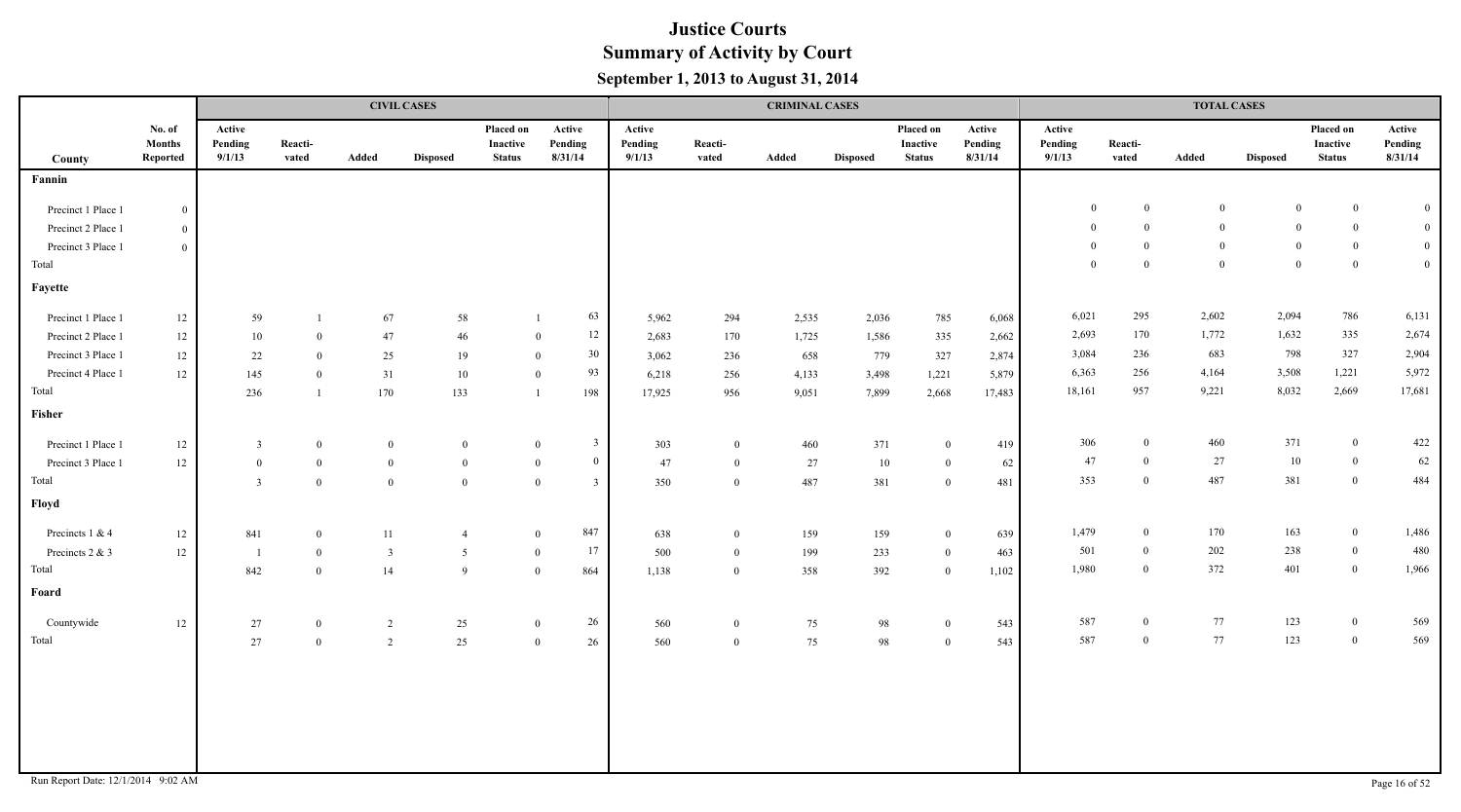|                                    |                                     |                             |                  |                | <b>CIVIL CASES</b> |                                        |                              |                             |                  | <b>CRIMINAL CASES</b> |                 |                                        |                              |                             |                  | <b>TOTAL CASES</b> |                 |                                        |                              |
|------------------------------------|-------------------------------------|-----------------------------|------------------|----------------|--------------------|----------------------------------------|------------------------------|-----------------------------|------------------|-----------------------|-----------------|----------------------------------------|------------------------------|-----------------------------|------------------|--------------------|-----------------|----------------------------------------|------------------------------|
| County                             | No. of<br><b>Months</b><br>Reported | Active<br>Pending<br>9/1/13 | Reacti-<br>vated | Added          | <b>Disposed</b>    | Placed on<br>Inactive<br><b>Status</b> | Active<br>Pending<br>8/31/14 | Active<br>Pending<br>9/1/13 | Reacti-<br>vated | Added                 | <b>Disposed</b> | Placed on<br>Inactive<br><b>Status</b> | Active<br>Pending<br>8/31/14 | Active<br>Pending<br>9/1/13 | Reacti-<br>vated | Added              | <b>Disposed</b> | Placed on<br>Inactive<br><b>Status</b> | Active<br>Pending<br>8/31/14 |
| <b>Fort Bend</b>                   |                                     |                             |                  |                |                    |                                        |                              |                             |                  |                       |                 |                                        |                              |                             |                  |                    |                 |                                        |                              |
| Precinct 1 Place 1                 | 12                                  | 297                         | 6                | 867            | 886                | 6                                      | 276                          | 1,224                       | 661              | 2,416                 | 2,758           | 651                                    | 978                          | 1,521                       | 667              | 3,283              | 3,644           | 657                                    | 1,254                        |
| Precinct 1 Place 2                 | 12                                  | 4,059                       | $\overline{0}$   | 750            | 689                | $\overline{3}$                         | 4,118                        | 17,773                      | 890              | 10,556                | 10,093          | 635                                    | 18,864                       | 21,832                      | 890              | 11,306             | 10,782          | 638                                    | 22,982                       |
| Precinct 2                         | 12                                  | 5,306                       | $\overline{0}$   | 2,380          | 2,217              | 2                                      | 5,457                        | 13,290                      | 387              | 3,163                 | 2,665           | 1,464                                  | 12,860                       | 18,596                      | 387              | 5,543              | 4,882           | 1,466                                  | 18,317                       |
| Precinct 3                         | 12                                  | 4,700                       | 2                | 1,239          | 1,183              | $7\phantom{.0}$                        | 4,756                        | 16,541                      | 3,818            | 12,381                | 13,182          | 3,589                                  | 17,476                       | 21,241                      | 3,820            | 13,620             | 14,365          | 3,596                                  | 22,232                       |
| Precinct 4 Place 1                 | 12                                  | 3,626                       | $\overline{0}$   | 956            | 869                | $\overline{4}$                         | 3,687                        | 5,435                       | 644              | 2,517                 | 2,876           | 776                                    | 5,311                        | 9,061                       | 644              | 3,473              | 3,745           | 780                                    | 8,998                        |
| Total                              |                                     | 17,988                      | 8                | 6,192          | 5,844              | 22                                     | 18,294                       | 54,263                      | 6,400            | 31,033                | 31,574          | 7,115                                  | 55,489                       | 72,251                      | 6,408            | 37,225             | 37,418          | 7,137                                  | 73,783                       |
| Franklin                           |                                     |                             |                  |                |                    |                                        |                              |                             |                  |                       |                 |                                        |                              |                             |                  |                    |                 |                                        |                              |
| Countywide                         | 12                                  | 103                         | $\bf{0}$         | 99             | 92                 | $\overline{0}$                         | 46                           | 2,126                       | 313              | 1,617                 | 1,600           | 373                                    | 2,139                        | 2,229                       | 313              | 1,716              | 1,692           | 373                                    | 2,185                        |
| Total                              |                                     | 103                         | $\theta$         | 99             | 92                 | $\overline{0}$                         | 46                           | 2,126                       | 313              | 1,617                 | 1,600           | 373                                    | 2,139                        | 2,229                       | 313              | 1,716              | 1,692           | 373                                    | 2,185                        |
| Freestone                          |                                     |                             |                  |                |                    |                                        |                              |                             |                  |                       |                 |                                        |                              |                             |                  |                    |                 |                                        |                              |
| Precinct 1                         | 12                                  | 12                          | $\overline{0}$   | 63             | 57                 | 6                                      | 20                           | 3,157                       |                  | 883                   | 983             | 2                                      | 3,062                        | 3,169                       |                  | 946                | 1,040           | 8                                      | 3,082                        |
| Precinct 2                         | 12                                  | 15                          | $\overline{0}$   | 45             | 53                 | $\overline{0}$                         | $7\phantom{.0}$              | 4,010                       | $\overline{0}$   | 1,378                 | 1,260           | $\bf{0}$                               | 4,092                        | 4,025                       | $\overline{0}$   | 1,423              | 1,313           | $\bf{0}$                               | 4,099                        |
| Precinct 3                         | 12                                  | 8                           | $\Omega$         | 24             | 36                 | $\theta$                               | $\overline{3}$               | 1,542                       | $\overline{0}$   | 751                   | 671             | 5                                      | 1,635                        | 1,550                       | $\theta$         | 775                | 707             | 5 <sup>5</sup>                         | 1,638                        |
| Precinct 4                         | 12                                  | 240                         | $\theta$         | 20             | 5                  | $\overline{0}$                         | 260                          | 6,177                       | $\mathbf{0}$     | 760                   | 855             | $\bf{0}$                               | 6,091                        | 6,417                       | $\theta$         | 780                | 860             | $\overline{0}$                         | 6,351                        |
| Total                              |                                     | 275                         | $\theta$         | 152            | 151                | 6                                      | 290                          | 14,886                      |                  | 3,772                 | 3,769           | $7\phantom{.0}$                        | 14,880                       | 15,161                      |                  | 3,924              | 3,920           | 13                                     | 15,170                       |
| Frio                               |                                     |                             |                  |                |                    |                                        |                              |                             |                  |                       |                 |                                        |                              |                             |                  |                    |                 |                                        |                              |
| Precinct 1 Place 1                 | 12                                  | 19                          | $\theta$         | 51             | 41                 | $\overline{0}$                         | 47                           | 12,827                      | $\overline{0}$   | 3,937                 | 3,883           | $\bf{0}$                               | 12,890                       | 12,846                      | $\overline{0}$   | 3,988              | 3,924           | $\bf{0}$                               | 12,937                       |
| Precinct 2 Place 1                 | 12                                  | 46                          | $\overline{0}$   | 24             | 17                 | $\mathbf{0}$                           | 51                           | 8,522                       | $\overline{0}$   | 1,258                 | 2,598           | $\bf{0}$                               | 7,184                        | 8,568                       | $\overline{0}$   | 1,282              | 2,615           | $\overline{0}$                         | 7,235                        |
| Precinct 3 Place 1                 | 12                                  | 16                          | $\theta$         | 14             | $\theta$           | $\theta$                               | 30                           | 8,868                       | $\overline{0}$   | 484                   | 382             | $\bf{0}$                               | 8,983                        | 8,884                       | $\theta$         | 498                | 382             | $\bf{0}$                               | 9,013                        |
| Precinct 4 Place 1                 | 12                                  | $\overline{1}$              | $\overline{0}$   | $\overline{0}$ | $\overline{0}$     | $\theta$                               | -1                           | 4,335                       | $\overline{0}$   | $\bf{0}$              | 68              | $\overline{0}$                         | 4,269                        | 4,336                       | $\theta$         | $\bf{0}$           | 68              | $\mathbf{0}$                           | 4,270                        |
| Total                              |                                     | 82                          | $\Omega$         | 89             | 58                 | $\theta$                               | 129                          | 34,552                      | $\overline{0}$   | 5,679                 | 6,931           | $\overline{0}$                         | 33,326                       | 34,634                      | $\theta$         | 5,768              | 6,989           | $\overline{0}$                         | 33,455                       |
| Gaines                             |                                     |                             |                  |                |                    |                                        |                              |                             |                  |                       |                 |                                        |                              |                             |                  |                    |                 |                                        |                              |
| Precinct 1 Place 1                 | 12                                  | 33                          | $\overline{0}$   | 55             | 46                 | $\mathbf{0}$                           | 42                           | 4,153                       | $\bf{0}$         | 2,076                 | 1,857           | $\bf{0}$                               | 4,372                        | 4,186                       | $\mathbf{0}$     | 2,131              | 1,903           | $\mathbf{0}$                           | 4,414                        |
| Precinct 2 Place 1                 | 12                                  | 21                          | $\overline{0}$   | 8              | 9                  | $\overline{0}$                         | 20                           | 188                         | $\overline{2}$   | 173                   | 162             | 58                                     | 143                          | 209                         | 2                | 181                | 171             | 58                                     | 163                          |
| Total                              |                                     | 54                          | $\overline{0}$   | 63             | 55                 | $\overline{0}$                         | 62                           | 4,341                       | 2                | 2,249                 | 2,019           | 58                                     | 4,515                        | 4,395                       | 2                | 2,312              | 2,074           | 58                                     | 4,577                        |
|                                    |                                     |                             |                  |                |                    |                                        |                              |                             |                  |                       |                 |                                        |                              |                             |                  |                    |                 |                                        |                              |
| Run Report Date: 12/1/2014 9:02 AM |                                     |                             |                  |                |                    |                                        |                              |                             |                  |                       |                 |                                        |                              |                             |                  |                    |                 |                                        | Page 17 of 52                |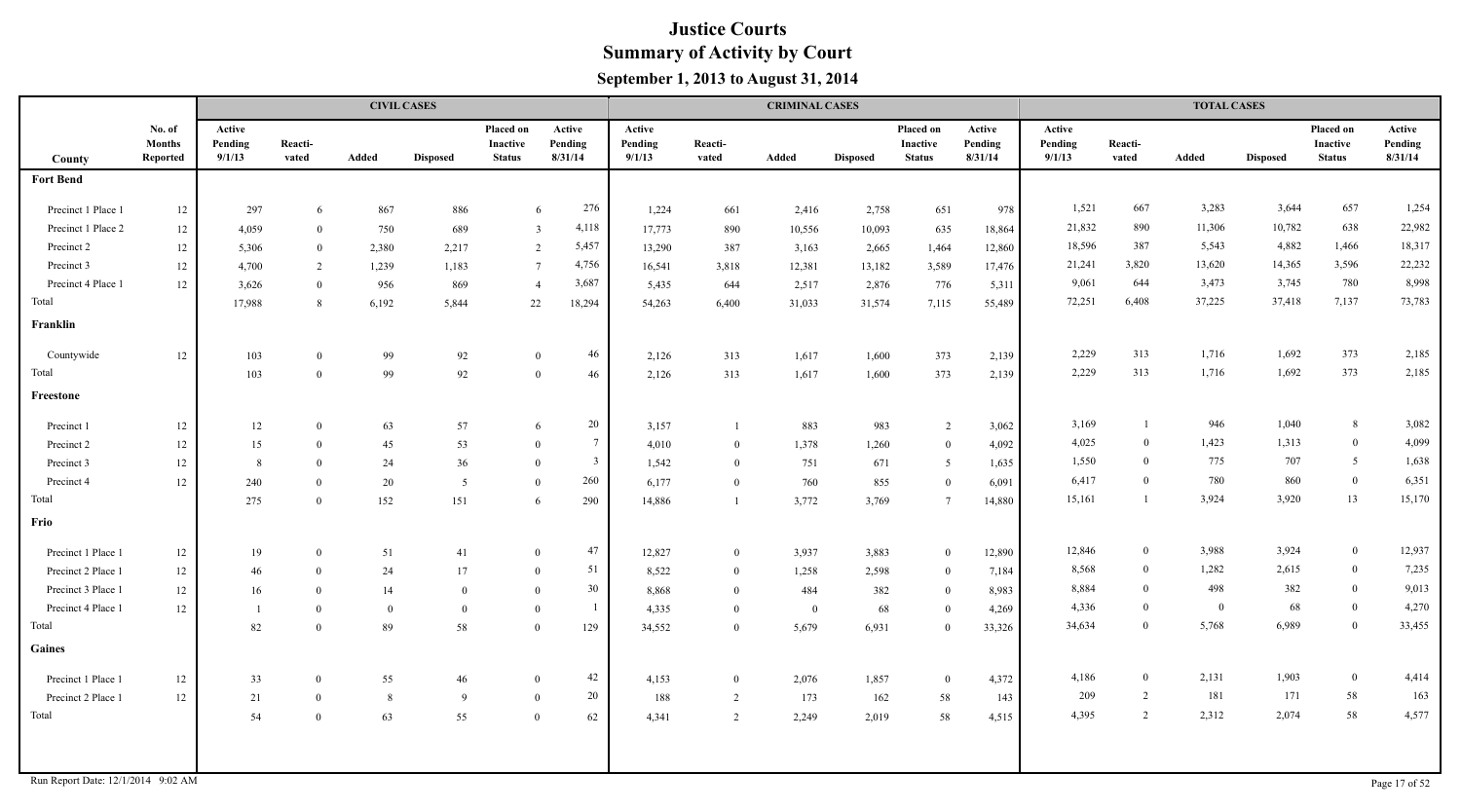|                    |                                     |                             |                  |                 | <b>CIVIL CASES</b> |                                               |                              |                             |                  | <b>CRIMINAL CASES</b> |                 |                                               |                              |                             |                  | <b>TOTAL CASES</b> |                 |                                               |                              |
|--------------------|-------------------------------------|-----------------------------|------------------|-----------------|--------------------|-----------------------------------------------|------------------------------|-----------------------------|------------------|-----------------------|-----------------|-----------------------------------------------|------------------------------|-----------------------------|------------------|--------------------|-----------------|-----------------------------------------------|------------------------------|
| County             | No. of<br><b>Months</b><br>Reported | Active<br>Pending<br>9/1/13 | Reacti-<br>vated | Added           | <b>Disposed</b>    | Placed on<br><b>Inactive</b><br><b>Status</b> | Active<br>Pending<br>8/31/14 | Active<br>Pending<br>9/1/13 | Reacti-<br>vated | Added                 | <b>Disposed</b> | Placed on<br><b>Inactive</b><br><b>Status</b> | Active<br>Pending<br>8/31/14 | Active<br>Pending<br>9/1/13 | Reacti-<br>vated | Added              | <b>Disposed</b> | Placed on<br><b>Inactive</b><br><b>Status</b> | Active<br>Pending<br>8/31/14 |
| Galveston          |                                     |                             |                  |                 |                    |                                               |                              |                             |                  |                       |                 |                                               |                              |                             |                  |                    |                 |                                               |                              |
| Precinct 1         | 12                                  | 1,295                       | $\theta$         | 799             | 956                |                                               | 1,109<br>$\mathbf{0}$        | 9,022                       | 183              | 2,099                 | 7,178           | 744                                           | 7,573                        | 10,317                      | 183              | 2,898              | 8,134           | 744                                           | 8,682                        |
| Precinct 2         | 12                                  | 526                         | $\bf{0}$         | 426             | 379                |                                               | 510<br>$\overline{0}$        | 1,160                       | 17               | 299                   | 1,187           | 73                                            | 751                          | 1,686                       | 17               | 725                | 1,566           | 73                                            | 1,261                        |
| Precinct 3         | $12\,$                              | 1,086                       | $\mathbf{0}$     | 547             | 1,085              |                                               | 491<br>$\mathbf{0}$          | 7,218                       | 262              | 490                   | 803             | 211                                           | 6,971                        | 8,304                       | 262              | 1,037              | 1,888           | 211                                           | 7,462                        |
| Precinct 4         | $12\,$                              | 936                         | $\overline{0}$   | 347             | 326                |                                               | 894<br>$\mathbf{0}$          | 19,247                      | 453              | 2,535                 | 2,466           | 491                                           | 19,325                       | 20,183                      | 453              | 2,882              | 2,792           | 491                                           | 20,219                       |
| Precinct 5         | 12                                  | 1,782                       | $\theta$         | 1,107           | 1,056              |                                               | 1,850<br>$\mathbf{0}$        | 19,485                      | 220              | 3,772                 | 2,892           | 1,408                                         | 20,002                       | 21,267                      | 220              | 4,879              | 3,948           | 1,408                                         | 21,852                       |
| Precinct 6         | 12                                  | $\overline{3}$              | $\theta$         | 33              | 31                 |                                               | $5\overline{)}$<br>$\bf{0}$  | 13,043                      | 322              | 2,587                 | 2,709           | 1,195                                         | 11,996                       | 13,046                      | 322              | 2,620              | 2,740           | 1,195                                         | 12,001                       |
| Precinct 7         | $12\,$                              | 782                         | $\Omega$         | 1,004           | 978                |                                               | 797<br>$\mathbf{0}$          | 17,111                      | 954              | 4,681                 | 4,088           | 1,553                                         | 17,132                       | 17,893                      | 954              | 5,685              | 5,066           | 1,553                                         | 17,929                       |
| Precinct 8 Place 1 | 12                                  | 461                         | $\theta$         | 815             | 800                |                                               | 323<br>$\mathbf{0}$          | 4,349                       | 1,028            | 4,465                 | 4,256           | 1,687                                         | 4,353                        | 4,810                       | 1,028            | 5,280              | 5,056           | 1,687                                         | 4,676                        |
| Precinct 8 Place 2 | 12                                  | 858                         | $\theta$         | 187             | 180                |                                               | 473<br>$\mathbf{0}$          | 1,577                       | 317              | 216                   | 432             | 249                                           | 1,434                        | 2,435                       | 317              | 403                | 612             | 249                                           | 1,907                        |
| Total              |                                     | 7,729                       | $\overline{0}$   | 5,265           | 5,791              |                                               | 6,452<br>$\mathbf{0}$        | 92,212                      | 3,756            | 21,144                | 26,011          | 7,611                                         | 89,537                       | 99,941                      | 3,756            | 26,409             | 31,802          | 7,611                                         | 95,989                       |
| Garza              |                                     |                             |                  |                 |                    |                                               |                              |                             |                  |                       |                 |                                               |                              |                             |                  |                    |                 |                                               |                              |
| Precinct 1 Place 1 | 12                                  | 79                          | $\theta$         | 13              | 9                  |                                               | 83<br>$\overline{0}$         | 1,547                       | 59               | 943                   | 895             | 172                                           | 1,481                        | 1,626                       | 59               | 956                | 904             | 172                                           | 1,564                        |
| Precinct 2 Place 1 | 12                                  | 59                          | $\theta$         | 28              | 20                 |                                               | 71<br>$\overline{0}$         | 1,782                       | 57               | 821                   | 769             | 164                                           | 1,723                        | 1,841                       | 57               | 849                | 789             | 164                                           | 1,794                        |
| Total              |                                     | 138                         | $\mathbf{0}$     | 41              | 29                 |                                               | 154<br>$\overline{0}$        | 3,329                       | 116              | 1,764                 | 1,664           | 336                                           | 3,204                        | 3,467                       | 116              | 1,805              | 1,693           | 336                                           | 3,358                        |
| Gillespie          |                                     |                             |                  |                 |                    |                                               |                              |                             |                  |                       |                 |                                               |                              |                             |                  |                    |                 |                                               |                              |
| Precinct 1 Place 1 | 12                                  | 404                         | $\theta$         | 141             | 131                |                                               | 404<br>$\mathbf{0}$          | 1,553                       | 15               | 1,535                 | 1,492           | 11                                            | 1,713                        | 1,957                       | 15               | 1,676              | 1,623           | 11                                            | 2,117                        |
| Precinct 2 Place 1 | 12                                  | 319                         | $\overline{0}$   | 225             | 268                |                                               | 194<br>$\mathbf{0}$          | 1,774                       | 73               | 2,203                 | 1,939           | 108                                           | 2,088                        | 2,093                       | 73               | 2,428              | 2,207           | 108                                           | 2,282                        |
| Total              |                                     | 723                         | $\bf{0}$         | 366             | 399                |                                               | 598<br>$\overline{0}$        | 3,327                       | 88               | 3,738                 | 3,431           | 119                                           | 3,801                        | 4,050                       | 88               | 4,104              | 3,830           | 119                                           | 4,399                        |
| <b>Glasscock</b>   |                                     |                             |                  |                 |                    |                                               |                              |                             |                  |                       |                 |                                               |                              |                             |                  |                    |                 |                                               |                              |
| Countywide         | $12\,$                              | -1                          | $\overline{0}$   | $7\phantom{.0}$ | 9                  | $\bf{0}$                                      | $\overline{1}$               | 1,760                       | $\overline{3}$   | 2,592                 | 2,193           | $\overline{0}$                                | 2,225                        | 1,761                       | $\overline{3}$   | 2,599              | 2,202           | $\overline{0}$                                | 2,226                        |
| Total              |                                     | $\overline{1}$              | $\overline{0}$   | $\overline{7}$  | 9                  | $\overline{0}$                                | -1                           | 1,760                       | $\overline{3}$   | 2,592                 | 2,193           | $\mathbf{0}$                                  | 2,225                        | 1,761                       | $\overline{3}$   | 2,599              | 2,202           | $\overline{0}$                                | 2,226                        |
| Goliad             |                                     |                             |                  |                 |                    |                                               |                              |                             |                  |                       |                 |                                               |                              |                             |                  |                    |                 |                                               |                              |
| Precinct 1         | 12                                  | 16                          | $\overline{0}$   | 27              | 28                 | $\overline{0}$                                | 12                           | 679                         | 219              | 1,122                 | 1,162           | 254                                           | 630                          | 695                         | 219              | 1,149              | 1,190           | 254                                           | 642                          |
| Precinct 2         | $12\,$                              | 10                          | $\overline{0}$   | 18              | 17                 | $\mathbf{0}$                                  | $7\overline{ }$              | 480                         | 221              | 853                   | 888             | 276                                           | 415                          | 490                         | 221              | 871                | 905             | 276                                           | 422                          |
| Total              |                                     | 26                          | $\Omega$         | 45              | 45                 | $\overline{0}$                                | 19                           | 1,159                       | 440              | 1,975                 | 2,050           | 530                                           | 1,045                        | 1,185                       | 440              | 2,020              | 2,095           | 530                                           | 1,064                        |
|                    |                                     |                             |                  |                 |                    |                                               |                              |                             |                  |                       |                 |                                               |                              |                             |                  |                    |                 |                                               |                              |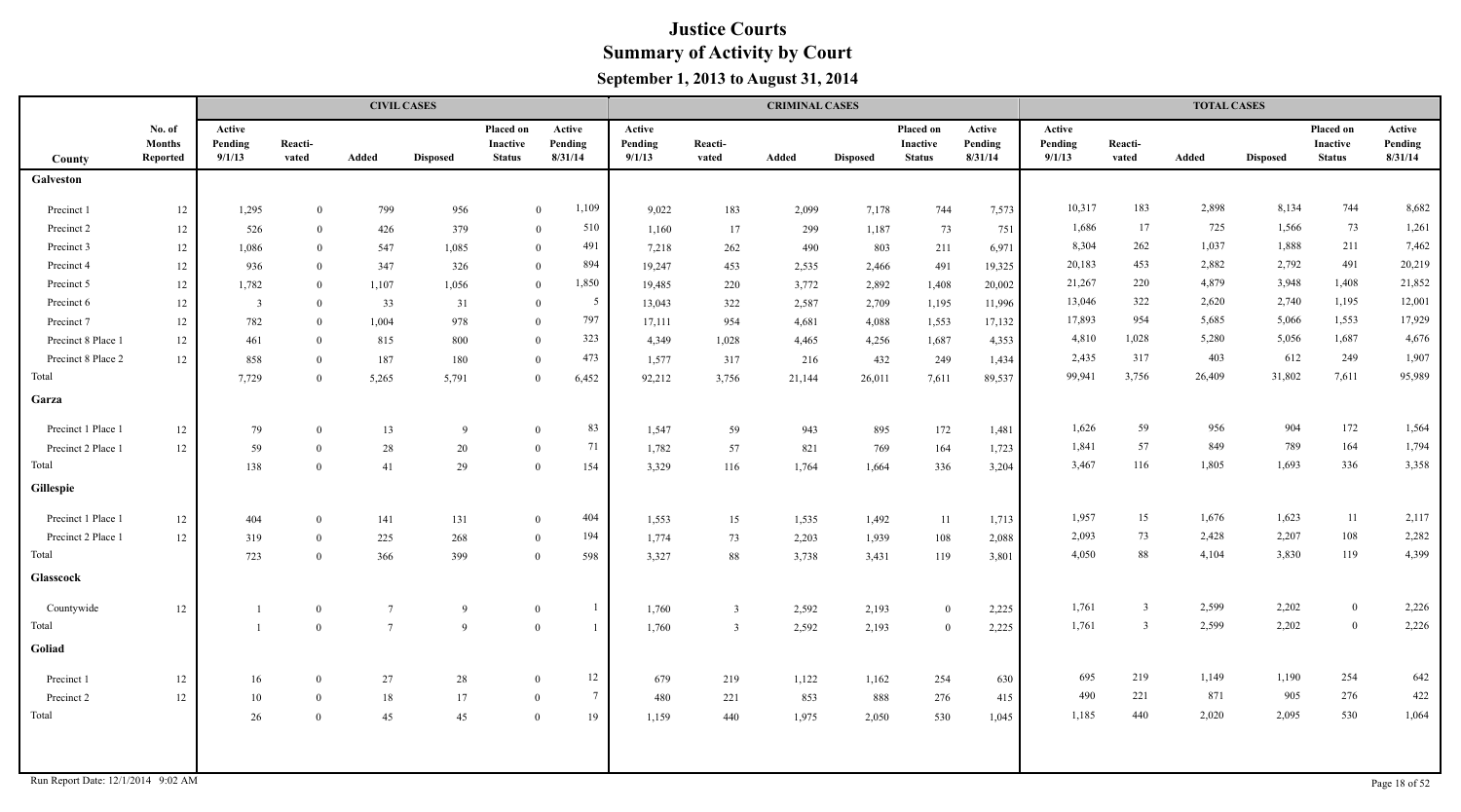|                    |                                     |                             |                  |       | <b>CIVIL CASES</b> |                                               |                              |                             |                  | <b>CRIMINAL CASES</b> |                 |                                               |                              |                             |                  | <b>TOTAL CASES</b> |                 |                                        |                              |
|--------------------|-------------------------------------|-----------------------------|------------------|-------|--------------------|-----------------------------------------------|------------------------------|-----------------------------|------------------|-----------------------|-----------------|-----------------------------------------------|------------------------------|-----------------------------|------------------|--------------------|-----------------|----------------------------------------|------------------------------|
| County             | No. of<br><b>Months</b><br>Reported | Active<br>Pending<br>9/1/13 | Reacti-<br>vated | Added | <b>Disposed</b>    | <b>Placed on</b><br>Inactive<br><b>Status</b> | Active<br>Pending<br>8/31/14 | Active<br>Pending<br>9/1/13 | Reacti-<br>vated | Added                 | <b>Disposed</b> | <b>Placed on</b><br>Inactive<br><b>Status</b> | Active<br>Pending<br>8/31/14 | Active<br>Pending<br>9/1/13 | Reacti-<br>vated | Added              | <b>Disposed</b> | Placed on<br>Inactive<br><b>Status</b> | Active<br>Pending<br>8/31/14 |
| Gonzales           |                                     |                             |                  |       |                    |                                               |                              |                             |                  |                       |                 |                                               |                              |                             |                  |                    |                 |                                        |                              |
| Precinct 1         | 12                                  | 17                          | $\Omega$         | 74    | 74                 | $\theta$                                      | 12                           | 763                         | 421              | 2,876                 | 2,690           | 785                                           | 568                          | 780                         | 421              | 2,950              | 2,764           | 785                                    | 580                          |
| Precinct 3 Place 1 | 12                                  | 15                          | $\theta$         | 11    | 16                 | $\theta$                                      | 10                           | 17,844                      | 441              | 4,225                 | 4,094           | 1,853                                         | 16,610                       | 17,859                      | 441              | 4,236              | 4,110           | 1,853                                  | 16,620                       |
| Precinct 4 Place 1 | 12                                  | 70                          | $\theta$         | 28    | 2                  | $\theta$                                      | 93                           | 2,003                       | 30               | 1,455                 | 982             | 280                                           | 2,237                        | 2,073                       | 30               | 1,483              | 984             | 280                                    | 2,330                        |
| Total              |                                     | 102                         | $\theta$         | 113   | 92                 | $\theta$                                      | 115                          | 20,610                      | 892              | 8,556                 | 7,766           | 2,918                                         | 19,415                       | 20,712                      | 892              | 8,669              | 7,858           | 2,918                                  | 19,530                       |
| Gray               |                                     |                             |                  |       |                    |                                               |                              |                             |                  |                       |                 |                                               |                              |                             |                  |                    |                 |                                        |                              |
| Precinct 2         | $12\,$                              | 365                         | 12               | 98    | 134                | 170                                           | 173                          | 3,531                       | $\theta$         | 3,461                 | 2,986           | 341                                           | 4,005                        | 3,896                       | 12               | 3,559              | 3,120           | 511                                    | 4,178                        |
| Precinct 4 Place 1 | 12                                  | 24                          | $\theta$         | 5     | 14                 | $\overline{0}$                                | 15                           | 4,690                       | $\theta$         | 394                   | 516             | $\bf{0}$                                      | 4,568                        | 4,714                       | $\overline{0}$   | 399                | 530             | $\bf{0}$                               | 4,583                        |
| Precincts 1 & 3    | 12                                  | 177                         | $\overline{0}$   | 143   | 126                | $\overline{0}$                                | 195                          | 2,700                       | 5                | 1,024                 | 936             | $\bf{0}$                                      | 2,787                        | 2,877                       | - 5              | 1,167              | 1,062           | $\overline{0}$                         | 2,982                        |
| Total              |                                     | 566                         | 12               | 246   | 274                | 170                                           | 383                          | 10,921                      | -5               | 4,879                 | 4,438           | 341                                           | 11,360                       | 11,487                      | 17               | 5,125              | 4,712           | 511                                    | 11,743                       |
| Grayson            |                                     |                             |                  |       |                    |                                               |                              |                             |                  |                       |                 |                                               |                              |                             |                  |                    |                 |                                        |                              |
| Precinct 1         | $12\,$                              | 94                          | $\theta$         | 689   | 614                | $\mathbf{0}$                                  | 177                          | 1,114                       | 331              | 2,595                 | 2,920           | 429                                           | 692                          | 1,208                       | 331              | 3,284              | 3,534           | 429                                    | 869                          |
| Precinct 2         | 12                                  | 433                         | 2                | 427   | 386                | $\overline{3}$                                | 472                          | 980                         | 484              | 1,757                 | 2,256           | 434                                           | 584                          | 1,413                       | 486              | 2,184              | 2,642           | 437                                    | 1,056                        |
| Precinct 3         | 12                                  | 29                          | $\overline{2}$   | 119   | 104                | 2                                             | 43                           | 244                         | 341              | 955                   | 1,038           | 321                                           | 178                          | 273                         | 343              | 1,074              | 1,142           | 323                                    | 221                          |
| Precinct 4         | 12                                  | 50                          | $\theta$         | 116   | 135                | -5                                            | 89                           | 855                         | 132              | 593                   | 725             | 169                                           | 1,448                        | 905                         | 132              | 709                | 860             | 174                                    | 1,537                        |
| Total              |                                     | 606                         | $\overline{4}$   | 1,351 | 1,239              | 10                                            | 781                          | 3,193                       | 1,288            | 5,900                 | 6,939           | 1,353                                         | 2,902                        | 3,799                       | 1,292            | 7,251              | 8,178           | 1,363                                  | 3,683                        |
| Gregg              |                                     |                             |                  |       |                    |                                               |                              |                             |                  |                       |                 |                                               |                              |                             |                  |                    |                 |                                        |                              |
| Precinct 1 Place 1 | 12                                  | 3,103                       | $\theta$         | 744   | 831                | $\theta$                                      | 430                          | 1,908                       | 721              | 2,084                 | 2,058           | 939                                           | 1,539                        | 5,011                       | 721              | 2,828              | 2,889           | 939                                    | 1,969                        |
| Precinct 2 Place 1 | 12                                  | 1,908                       | $\theta$         | 546   | 555                | $\theta$                                      | 1,890                        | 3,287                       | 620              | 2,468                 | 2,091           | 919                                           | 3,364                        | 5,195                       | 620              | 3,014              | 2,646           | 919                                    | 5,254                        |
| Precinct 3 Place 1 | 12                                  | 2,131                       | $\theta$         | 498   | 469                | $\mathbf{0}$                                  | 1,281                        | 3,677                       | 780              | 3,265                 | 2,946           | 844                                           | 3,416                        | 5,808                       | 780              | 3,763              | 3,415           | 844                                    | 4,697                        |
| Precinct 4 Place 1 | $12\,$                              | 1,383                       | $\theta$         | 541   | 506                | $\theta$                                      | 1,418                        | 2,154                       | 544              | 1,189                 | 1,078           | 675                                           | 2,134                        | 3,537                       | 544              | 1,730              | 1,584           | 675                                    | 3,552                        |
| Total              |                                     | 8,525                       | $\theta$         | 2,329 | 2,361              | $\overline{0}$                                | 5,019                        | 11,026                      | 2,665            | 9,006                 | 8,173           | 3,377                                         | 10,453                       | 19,551                      | 2,665            | 11,335             | 10,534          | 3,377                                  | 15,472                       |
| <b>Grimes</b>      |                                     |                             |                  |       |                    |                                               |                              |                             |                  |                       |                 |                                               |                              |                             |                  |                    |                 |                                        |                              |
| Precinct 1 Place 1 | 12                                  | 29                          | $\overline{0}$   | 34    | 57                 | $\theta$                                      | 6                            | 3,243                       | $\overline{0}$   | 497                   | 422             | $\bf{0}$                                      | 3,349                        | 3,272                       | $\bf{0}$         | 531                | 479             | $\bf{0}$                               | 3,355                        |
| Precinct 2 Place 1 | $12\,$                              | 40                          | $\overline{0}$   | 50    | 46                 | $\overline{0}$                                | 49                           | 5,025                       | $\overline{0}$   | 1,087                 | 1,130           | $\overline{0}$                                | 5,051                        | 5,065                       | $\overline{0}$   | 1,137              | 1,176           | $\bf{0}$                               | 5,100                        |
| Precinct 3 Place 1 | 12                                  | 1,836                       | 160              | 121   | 558                | 1,185                                         | 451                          | 7,854                       |                  | 1,615                 | 2,308           | 25                                            | 8,481                        | 9,690                       | 161              | 1,736              | 2,866           | 1,210                                  | 8,932                        |
| Total              |                                     | 1,905                       | 160              | 205   | 661                | 1,185                                         | 506                          | 16,122                      |                  | 3,199                 | 3,860           | 25                                            | 16,881                       | 18,027                      | 161              | 3,404              | 4,521           | 1,210                                  | 17,387                       |
|                    |                                     |                             |                  |       |                    |                                               |                              |                             |                  |                       |                 |                                               |                              |                             |                  |                    |                 |                                        |                              |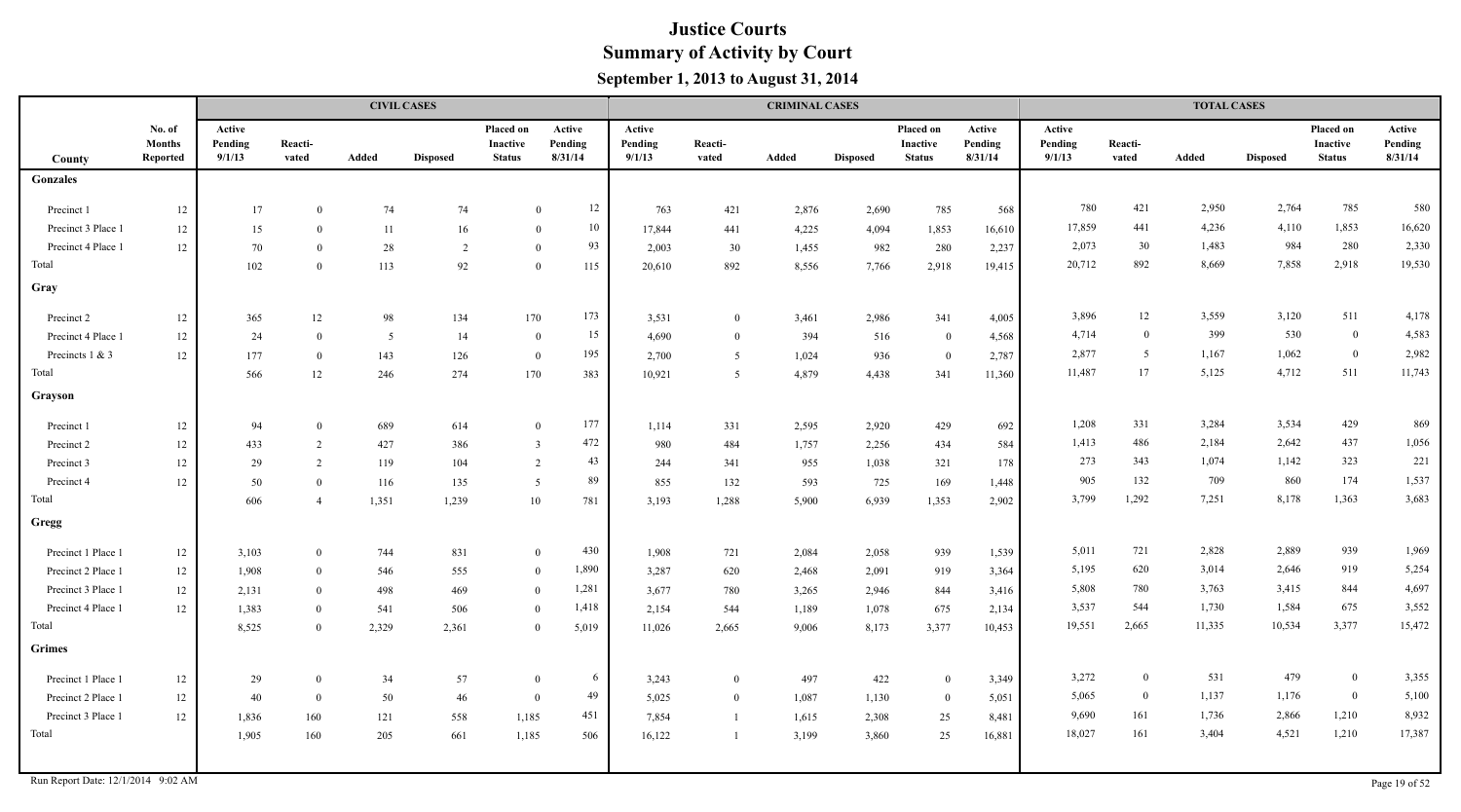|                                    |                                     |                             |                  |          | <b>CIVIL CASES</b> |                                               |                              |                             |                  | <b>CRIMINAL CASES</b> |                 |                                        |                              |                             |                  | <b>TOTAL CASES</b> |                 |                                               |                              |
|------------------------------------|-------------------------------------|-----------------------------|------------------|----------|--------------------|-----------------------------------------------|------------------------------|-----------------------------|------------------|-----------------------|-----------------|----------------------------------------|------------------------------|-----------------------------|------------------|--------------------|-----------------|-----------------------------------------------|------------------------------|
| County                             | No. of<br><b>Months</b><br>Reported | Active<br>Pending<br>9/1/13 | Reacti-<br>vated | Added    | <b>Disposed</b>    | Placed on<br><b>Inactive</b><br><b>Status</b> | Active<br>Pending<br>8/31/14 | Active<br>Pending<br>9/1/13 | Reacti-<br>vated | Added                 | <b>Disposed</b> | Placed on<br>Inactive<br><b>Status</b> | Active<br>Pending<br>8/31/14 | Active<br>Pending<br>9/1/13 | Reacti-<br>vated | Added              | <b>Disposed</b> | Placed on<br><b>Inactive</b><br><b>Status</b> | Active<br>Pending<br>8/31/14 |
| Guadalupe                          |                                     |                             |                  |          |                    |                                               |                              |                             |                  |                       |                 |                                        |                              |                             |                  |                    |                 |                                               |                              |
| Precinct 1 Place 1                 | 12                                  | 356                         | $\overline{0}$   | 255      | 235                | $\overline{1}$                                | 388                          | 2,579                       | 2,227            | 5,039                 | 5,988           | 1,974                                  | 2,787                        | 2,935                       | 2,227            | 5,294              | 6,223           | 1,975                                         | 3,175                        |
| Precinct 2 Place 1                 | 12                                  | 211                         | $\overline{0}$   | 405      | 376                | -1                                            | 255                          | 634                         | 414              | 2,537                 | 2,018           | 667                                    | 982                          | 845                         | 414              | 2,942              | 2,394           | 668                                           | 1,237                        |
| Precinct 3                         | $12\,$                              | 184                         | $\overline{0}$   | 93       | 15                 | $\overline{1}$                                | 296                          | 414                         | 230              | 633                   | 496             | 357                                    | 436                          | 598                         | 230              | 726                | 511             | 358                                           | 732                          |
| Precinct 4 Place 1                 | 12                                  | 337                         | $\overline{0}$   | 272      | 206                |                                               | 430<br>$\overline{0}$        | 1,257                       | 592              | 2,782                 | 2,606           | 810                                    | 1,488                        | 1,594                       | 592              | 3,054              | 2,812           | 810                                           | 1,918                        |
| Total                              |                                     | 1,088                       | $\overline{0}$   | 1,025    | 832                |                                               | $\mathbf{3}$<br>1,369        | 4,884                       | 3,463            | 10,991                | 11,108          | 3,808                                  | 5,693                        | 5,972                       | 3,463            | 12,016             | 11,940          | 3,811                                         | 7,062                        |
| Hale                               |                                     |                             |                  |          |                    |                                               |                              |                             |                  |                       |                 |                                        |                              |                             |                  |                    |                 |                                               |                              |
| Precinct 1 Place 1                 | $12\,$                              | 160                         | $\bf{0}$         | 217      | 187                |                                               | 191<br>$\mathbf{0}$          | 2,610                       | 260              | 861                   | 867             | 596                                    | 2,287                        | 2,770                       | 260              | 1,078              | 1,054           | 596                                           | 2,478                        |
| Precinct 3 Place 1                 | 12                                  | 61                          | $\overline{0}$   | 54       | 50                 |                                               | 64<br>$\bf{0}$               | 3,584                       | 517              | 1,875                 | 1,816           | 671                                    | 3,464                        | 3,645                       | 517              | 1,929              | 1,866           | 671                                           | 3,528                        |
| Total                              |                                     | 221                         | $\overline{0}$   | 271      | 237                |                                               | 255<br>$\overline{0}$        | 6,194                       | 777              | 2,736                 | 2,683           | 1,267                                  | 5,751                        | 6,415                       | 777              | 3,007              | 2,920           | 1,267                                         | 6,006                        |
| Hall                               |                                     |                             |                  |          |                    |                                               |                              |                             |                  |                       |                 |                                        |                              |                             |                  |                    |                 |                                               |                              |
| Precinct 4 Place 1                 | 12                                  | $\bf{0}$                    | $\bf{0}$         | $\bf{0}$ | $\mathbf{0}$       |                                               | $\bf{0}$<br>$\bf{0}$         | $\overline{3}$              | $\overline{0}$   | $\Omega$              | $\overline{0}$  | $\theta$                               | $\overline{3}$               | $\overline{3}$              | $\overline{0}$   | $\overline{0}$     | $\overline{0}$  | $\overline{0}$                                | $\overline{\mathbf{3}}$      |
| Precincts 1, 2 & 3                 | 12                                  | 84                          | $\overline{0}$   | 25       | $\overline{3}$     |                                               | 106<br>$\bf{0}$              | 573                         | $\overline{0}$   | 789                   | 667             | $\overline{0}$                         | 11,562                       | 657                         | $\theta$         | 814                | 670             | $\bf{0}$                                      | 11,668                       |
| Total                              |                                     | 84                          | $\theta$         | 25       | 3                  |                                               | 106<br>$\overline{0}$        | 576                         | $\bf{0}$         | 789                   | 667             | $\Omega$                               | 11,565                       | 660                         | $\theta$         | 814                | 670             | $\overline{0}$                                | 11,671                       |
| Hamilton                           |                                     |                             |                  |          |                    |                                               |                              |                             |                  |                       |                 |                                        |                              |                             |                  |                    |                 |                                               |                              |
| Precinct 1 Place 1                 | 12                                  | 212                         | $\bf{0}$         | 47       | 26                 |                                               | 231<br>$\bf{0}$              | 578                         | 94               | 911                   | 864             | 25                                     | 744                          | 790                         | 94               | 958                | 890             | 25                                            | 975                          |
| Precinct 3 Place 1                 | 12                                  | 13                          | $\Omega$         | 9        | 11                 |                                               | $5\overline{)}$<br>$\bf{0}$  | 20                          | 25               | 16                    | 73              | $\bf{0}$                               | 20                           | 33                          | 25               | 25                 | 84              | $\overline{0}$                                | 25                           |
| Total                              |                                     | 225                         | $\overline{0}$   | 56       | 37                 |                                               | $\mathbf{0}$<br>236          | 598                         | 119              | 927                   | 937             | 25                                     | 764                          | 823                         | 119              | 983                | 974             | 25                                            | 1,000                        |
| Hansford                           |                                     |                             |                  |          |                    |                                               |                              |                             |                  |                       |                 |                                        |                              |                             |                  |                    |                 |                                               |                              |
| Countywide                         | 12                                  | 255                         | $\bf{0}$         | 27       | 10                 |                                               | 260<br>$\mathbf{0}$          | 493                         | $\overline{3}$   | 691                   | 584             | 6                                      | 600                          | 748                         | 3                | 718                | 594             | 6                                             | 860                          |
| Total                              |                                     | 255                         | $\overline{0}$   | 27       | 10                 |                                               | 260<br>$\mathbf{0}$          | 493                         | $\overline{3}$   | 691                   | 584             | -6                                     | 600                          | 748                         | $\overline{3}$   | 718                | 594             | 6                                             | 860                          |
| Hardeman                           |                                     |                             |                  |          |                    |                                               |                              |                             |                  |                       |                 |                                        |                              |                             |                  |                    |                 |                                               |                              |
| Countywide                         | $12\,$                              | 24                          |                  | 42       | 31                 |                                               | 38<br>$\mathbf{0}$           | 203                         | $\overline{0}$   | 1,566                 | 1,563           | $\theta$                               | 206                          | 227                         |                  | 1,608              | 1,594           | $\overline{0}$                                | 244                          |
| Total                              |                                     | 24                          | $\overline{1}$   | 42       | $31\,$             |                                               | $\overline{0}$<br>38         | 203                         | $\mathbf{0}$     | 1,566                 | 1,563           | $\bf{0}$                               | 206                          | 227                         |                  | 1,608              | 1,594           | $\bf{0}$                                      | 244                          |
|                                    |                                     |                             |                  |          |                    |                                               |                              |                             |                  |                       |                 |                                        |                              |                             |                  |                    |                 |                                               |                              |
|                                    |                                     |                             |                  |          |                    |                                               |                              |                             |                  |                       |                 |                                        |                              |                             |                  |                    |                 |                                               |                              |
| Run Report Date: 12/1/2014 9:02 AM |                                     |                             |                  |          |                    |                                               |                              |                             |                  |                       |                 |                                        |                              |                             |                  |                    |                 |                                               | Page 20 of 52                |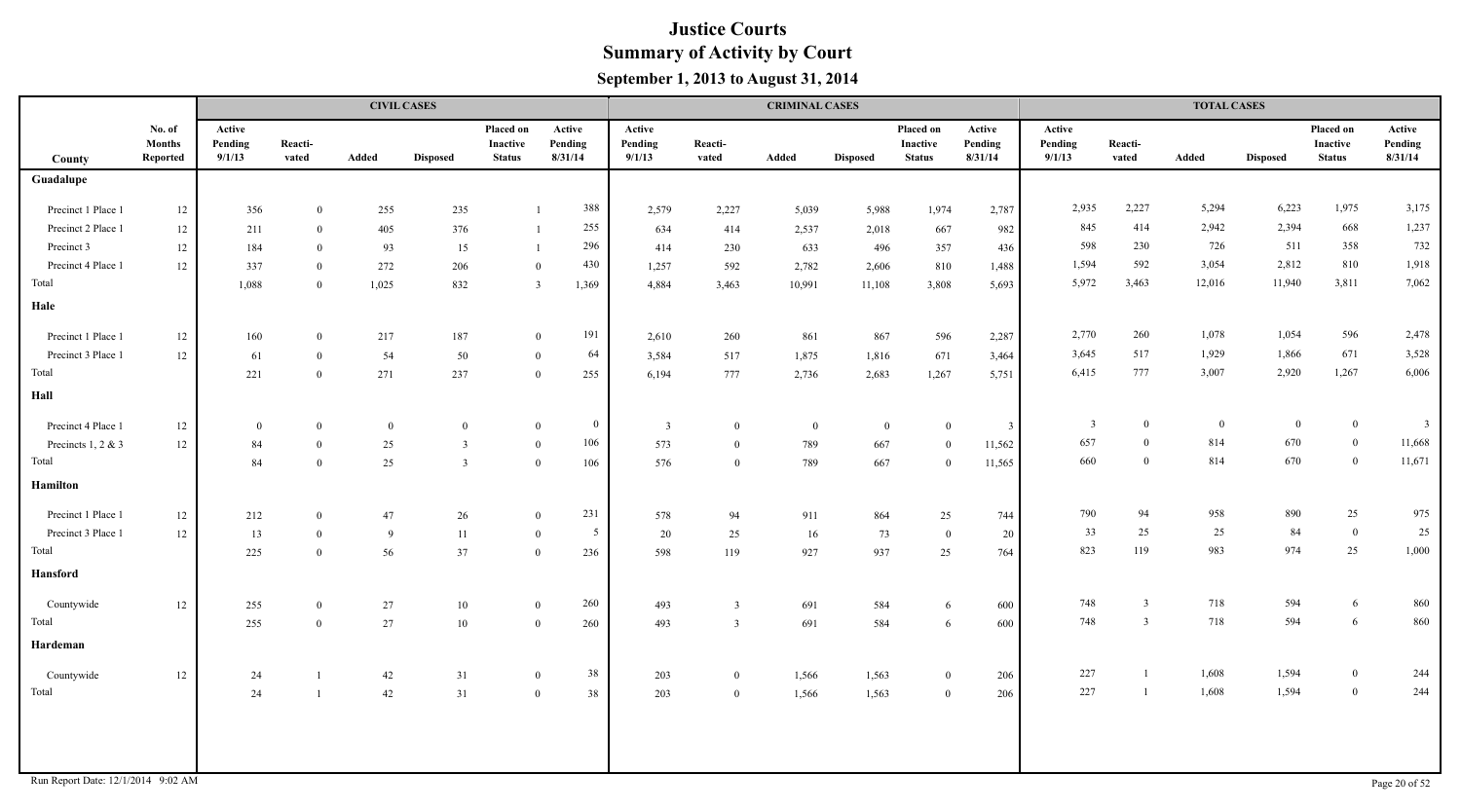|                                    |                                     |                             |                  |        | <b>CIVIL CASES</b> |                                        |                              |                             |                  | <b>CRIMINAL CASES</b> |                 |                                        |                              |                             |                  | <b>TOTAL CASES</b> |                 |                                        |                              |
|------------------------------------|-------------------------------------|-----------------------------|------------------|--------|--------------------|----------------------------------------|------------------------------|-----------------------------|------------------|-----------------------|-----------------|----------------------------------------|------------------------------|-----------------------------|------------------|--------------------|-----------------|----------------------------------------|------------------------------|
| County                             | No. of<br><b>Months</b><br>Reported | Active<br>Pending<br>9/1/13 | Reacti-<br>vated | Added  | <b>Disposed</b>    | Placed on<br>Inactive<br><b>Status</b> | Active<br>Pending<br>8/31/14 | Active<br>Pending<br>9/1/13 | Reacti-<br>vated | Added                 | <b>Disposed</b> | Placed on<br>Inactive<br><b>Status</b> | Active<br>Pending<br>8/31/14 | Active<br>Pending<br>9/1/13 | Reacti-<br>vated | Added              | <b>Disposed</b> | Placed on<br>Inactive<br><b>Status</b> | Active<br>Pending<br>8/31/14 |
| Hardin                             |                                     |                             |                  |        |                    |                                        |                              |                             |                  |                       |                 |                                        |                              |                             |                  |                    |                 |                                        |                              |
| Precinct 1 Place 1                 | 12                                  | 34                          | 114              | 106    | 247                |                                        | 30<br>$\Omega$               | 897                         | 17               | 393                   | 503             | $\Omega$                               | 765                          | 931                         | 131              | 499                | 750             | $\overline{0}$                         | 795                          |
| Precinct 2 Place 1                 | 12                                  | 31                          | $\theta$         | 69     | 60                 | $\Omega$                               | 44                           | 3,073                       | $\theta$         | 982                   | 1,002           | $\Omega$                               | 1,746                        | 3,104                       | $\overline{0}$   | 1,051              | 1,062           | $\mathbf{0}$                           | 1,790                        |
| Precinct 3 Place 1                 | 12                                  | 19                          | $\theta$         | 34     | 20                 | 3                                      | 37                           | 2,051                       | 3                | 721                   | 490             | 25                                     | 3,204                        | 2,070                       | 3                | 755                | 510             | 28                                     | 3,241                        |
| Precinct 4 Place 1                 | 12                                  | 16                          | $\theta$         | 42     | 43                 | $\theta$                               | 17                           | 1,866                       | $\theta$         | 560                   | 764             | $\Omega$                               | 935                          | 1,882                       | $\Omega$         | 602                | 807             | $\bf{0}$                               | 952                          |
| Precinct 5 Place 1                 | 12                                  | 45                          | $\theta$         | 196    | 187                | $\theta$                               | 62                           | 4,914                       | 11               | 865                   | 890             | $\theta$                               | 4,933                        | 4,959                       | 11               | 1,061              | 1,077           | $\mathbf{0}$                           | 4,995                        |
| Precinct 6 Place 1                 | 12                                  | 18                          | $\theta$         | 10     | 5                  | $\theta$                               | 17                           | 1,362                       | $\overline{0}$   | 287                   | 316             | $\bf{0}$                               | 672                          | 1,380                       | $\overline{0}$   | 297                | 321             | $\overline{0}$                         | 689                          |
| Total                              |                                     | 163                         | 114              | 457    | 562                | 3                                      | 207                          | 14,163                      | 31               | 3,808                 | 3,965           | 25                                     | 12,255                       | 14,326                      | 145              | 4,265              | 4,527           | 28                                     | 12,462                       |
| Harris                             |                                     |                             |                  |        |                    |                                        |                              |                             |                  |                       |                 |                                        |                              |                             |                  |                    |                 |                                        |                              |
| Precinct 1 Place 1                 | 12                                  | 5,716                       | $\overline{0}$   | 8,384  | 8,540              | 10                                     | 2,992                        | 50,123                      | 11,695           | 54,267                | 51,538          | 22,577                                 | 39,906                       | 55,839                      | 11,695           | 62,651             | 60,078          | 22,587                                 | 42,898                       |
| Precinct 1 Place 2                 | 12                                  | 19,292                      | $\theta$         | 7,657  | 9,737              | 22                                     | 16,231                       | 20,925                      | 6,208            | 36,965                | 29,845          | 3,637                                  | 28,829                       | 40,217                      | 6,208            | 44,622             | 39,582          | 3,659                                  | 45,060                       |
| Precinct 2 Place 1                 | 12                                  | 707                         | $\theta$         | 3,780  | 3,794              | $\overline{4}$                         | 660                          | 8,454                       | 1,694            | 12,376                | 11,718          | 4,162                                  | 6,678                        | 9,161                       | 1,694            | 16,156             | 15,512          | 4,166                                  | 7,338                        |
| Precinct 2 Place 2                 | 12                                  | 2,453                       |                  | 3,482  | 3,649              | $\overline{3}$                         | 2,223                        | 6,667                       | 783              | 5,668                 | 6,559           | 1,301                                  | 3,115                        | 9,120                       | 784              | 9,150              | 10,208          | 1,304                                  | 5,338                        |
| Precinct 3 Place 1                 | 12                                  | 2,247                       |                  | 5,148  | 5,203              | 8                                      | 1,339                        | 10,645                      | 6,196            | 32,691                | 30,867          | 6,438                                  | 11,960                       | 12,892                      | 6,197            | 37,839             | 36,070          | 6,446                                  | 13,299                       |
| Precinct 3 Place 2                 | 12                                  | 1,317                       | $\theta$         | 4,705  | 4,683              | 2                                      | 862                          | 4,660                       | 1,109            | 8,947                 | 7,476           | 1,468                                  | 5,721                        | 5,977                       | 1,109            | 13,652             | 12,159          | 1,470                                  | 6,583                        |
| Precinct 4 Place 1                 | 12                                  | 2,258                       | $\overline{4}$   | 7,818  | 8,069              | 10                                     | 1,893                        | 59,770                      | 14,304           | 97,230                | 83,906          | 14,759                                 | 73,160                       | 62,028                      | 14,308           | 105,048            | 91,975          | 14,769                                 | 75,053                       |
| Precinct 4 Place 2                 | 12                                  | 2,400                       | $\overline{4}$   | 9,649  | 9,126              | 15                                     | 2,402                        | 17,918                      | 5,645            | 21,536                | 23,208          | 7,656                                  | 12,618                       | 20,318                      | 5,649            | 31,185             | 32,334          | 7,671                                  | 15,020                       |
| Precinct 5 Place 1                 | 12                                  | 3,797                       |                  | 9,969  | 10,187             | 17                                     | 3,481                        | 21,374                      | 11,801           | 43,878                | 45,190          | 11,677                                 | 20,406                       | 25,171                      | 11,802           | 53,847             | 55,377          | 11,694                                 | 23,887                       |
| Precinct 5 Place 2                 | 12                                  | 2,773                       |                  | 10,545 | 10,686             | 13                                     | 2,384                        | 46,338                      | 18,990           | 96,563                | 87,320          | 19,476                                 | 54,827                       | 49,111                      | 18,991           | 107,108            | 98,006          | 19,489                                 | 57,211                       |
| Precinct 6 Place 1                 | 12                                  | 674                         |                  | 1,452  | 1,538              | 2                                      | 506                          | 1,128                       | 975              | 4,269                 | 3,552           | 1,315                                  | 1,357                        | 1,802                       | 976              | 5,721              | 5,090           | 1,317                                  | 1,863                        |
| Precinct 6 Place 2                 | 12                                  | 1,027                       | $\theta$         | 726    | 778                | $\Omega$                               | 878                          | 2,810                       | 1,407            | 6,750                 | 6,439           | 1,523                                  | 3,041                        | 3,837                       | 1,407            | 7,476              | 7,217           | 1,523                                  | 3,919                        |
| Precinct 7 Place 1                 | 12                                  | 2,396                       | $\theta$         | 6,509  | 4,917              | $\overline{3}$                         | 2,758                        | 9,465                       | 2,331            | 26,815                | 19,661          | 2,518                                  | 17,861                       | 11,861                      | 2,331            | 33,324             | 24,578          | 2,521                                  | 20,619                       |
| Precinct 7 Place 2                 | 12                                  | 577                         | $\theta$         | 3,714  | 3,665              | $\theta$                               | 551                          | 7,386                       | 4,507            | 19,156                | 17,537          | 5,411                                  | 7,890                        | 7,963                       | 4,507            | 22,870             | 21,202          | 5,411                                  | 8,441                        |
| Precinct 8 Place 1                 | 12                                  | 818                         |                  | 3,196  | 3,220              | $\theta$                               | 733                          | 5,204                       | 1,849            | 15,492                | 13,933          | 3,041                                  | 6,339                        | 6,022                       | 1,850            | 18,688             | 17,153          | 3,041                                  | 7,072                        |
| Precinct 8 Place 2                 | 12                                  | 256                         | $\overline{0}$   | 1,407  | 1,408              | 2                                      | 203                          | 3,891                       | 1,847            | 13,159                | 11,352          | 3,150                                  | 4,445                        | 4,147                       | 1,847            | 14,566             | 12,760          | 3,152                                  | 4,648                        |
| Total                              |                                     | 48,708                      | 14               | 88,141 | 89,200             | 111                                    | 40,096                       | 276,758                     | 91,341           | 495,762               | 450,101         | 110,109                                | 298,153                      | 325,466                     | 91,355           | 583,903            | 539,301         | 110,220                                | 338,249                      |
| Run Report Date: 12/1/2014 9:02 AM |                                     |                             |                  |        |                    |                                        |                              |                             |                  |                       |                 |                                        |                              |                             |                  |                    |                 |                                        | Page 21 of 52                |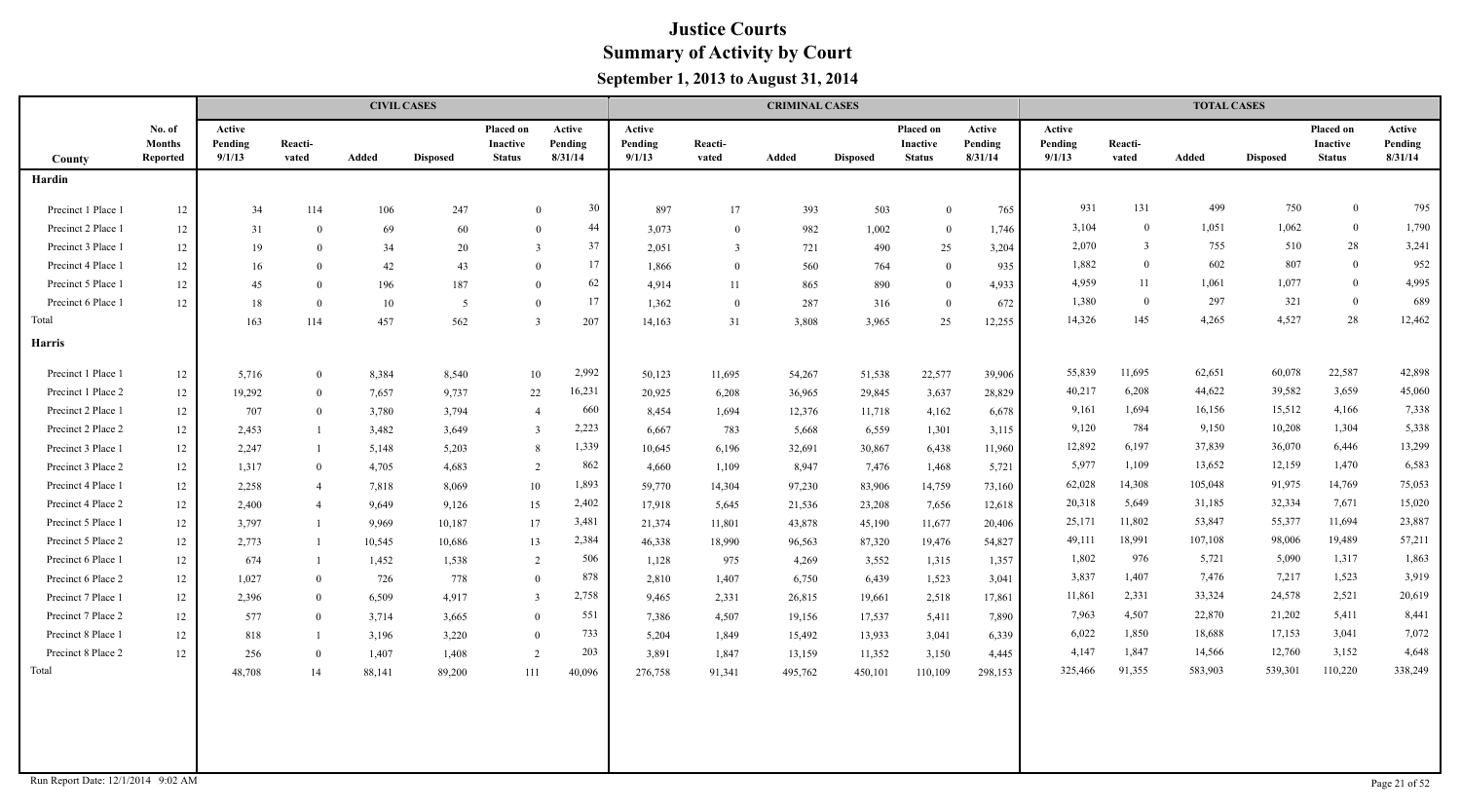|                    |                                     |                             |                  |        | <b>CIVIL CASES</b> |                                               |                              |                             |                  | <b>CRIMINAL CASES</b> |                 |                                        |                              |                             |                  | <b>TOTAL CASES</b> |                 |                                        |                              |
|--------------------|-------------------------------------|-----------------------------|------------------|--------|--------------------|-----------------------------------------------|------------------------------|-----------------------------|------------------|-----------------------|-----------------|----------------------------------------|------------------------------|-----------------------------|------------------|--------------------|-----------------|----------------------------------------|------------------------------|
| County             | No. of<br><b>Months</b><br>Reported | Active<br>Pending<br>9/1/13 | Reacti-<br>vated | Added  | <b>Disposed</b>    | Placed on<br><b>Inactive</b><br><b>Status</b> | Active<br>Pending<br>8/31/14 | Active<br>Pending<br>9/1/13 | Reacti-<br>vated | Added                 | <b>Disposed</b> | Placed on<br>Inactive<br><b>Status</b> | Active<br>Pending<br>8/31/14 | Active<br>Pending<br>9/1/13 | Reacti-<br>vated | Added              | <b>Disposed</b> | Placed on<br>Inactive<br><b>Status</b> | Active<br>Pending<br>8/31/14 |
| <b>Harrison</b>    |                                     |                             |                  |        |                    |                                               |                              |                             |                  |                       |                 |                                        |                              |                             |                  |                    |                 |                                        |                              |
| Precinct 1         | $12\,$                              | 92                          | $\overline{0}$   | 137    | 123                |                                               | 108<br>$\mathbf{0}$          | 1,174                       | 119              | 1,545                 | 1,397           | 373                                    | 1,124                        | 1,266                       | 119              | 1,682              | 1,520           | 373                                    | 1,232                        |
| Precinct 2         | 12                                  | 1,617                       | $\mathbf{0}$     | 252    | 287                |                                               | 1,590<br>$\mathbf{0}$        | 4,813                       | $\bf{0}$         | 1,533                 | 1,265           | $\overline{0}$                         | 5,071                        | 6,430                       | $\bf{0}$         | 1,785              | 1,552           | $\bf{0}$                               | 6,661                        |
| Precinct 3         | 12                                  | 1,273                       | $\mathbf{0}$     | 201    | 203                |                                               | 1,275<br>$\mathbf{0}$        | 8,283                       | 1,415            | 4,156                 | 5,725           | 1,364                                  | 7,029                        | 9,556                       | 1,415            | 4,357              | 5,928           | 1,364                                  | 8,304                        |
| Precinct 4 Place 1 | $12\,$                              | 511                         | $\bf{0}$         | 193    | 279                |                                               | 426<br>$\overline{0}$        | 5,309                       | 332              | 3,605                 | 3,348           | 953                                    | 5,147                        | 5,820                       | 332              | 3,798              | 3,627           | 953                                    | 5,573                        |
| Total              |                                     | 3,493                       | $\mathbf{0}$     | 783    | 892                |                                               | $\overline{0}$<br>3,399      | 19,579                      | 1,866            | 10,839                | 11,735          | 2,690                                  | 18,371                       | 23,072                      | 1,866            | 11,622             | 12,627          | 2,690                                  | 21,770                       |
| <b>Hartley</b>     |                                     |                             |                  |        |                    |                                               |                              |                             |                  |                       |                 |                                        |                              |                             |                  |                    |                 |                                        |                              |
| Countywide         | 12                                  | 88                          | $\mathbf{0}$     | 21     | 8                  |                                               | 96<br>$\mathbf{0}$           | 1,128                       | 319              | 1,292                 | 1,494           | 263                                    | 969                          | 1,216                       | 319              | 1,313              | 1,502           | 263                                    | 1,065                        |
| Total              |                                     | 88                          | $\mathbf{0}$     | $21\,$ | $\,8\,$            |                                               | 96<br>$\overline{0}$         | 1,128                       | 319              | 1,292                 | 1,494           | 263                                    | 969                          | 1,216                       | 319              | 1,313              | 1,502           | 263                                    | 1,065                        |
| <b>Haskell</b>     |                                     |                             |                  |        |                    |                                               |                              |                             |                  |                       |                 |                                        |                              |                             |                  |                    |                 |                                        |                              |
| Precinct 1 Place 1 | 12                                  | 231                         | $\mathbf{0}$     | 23     | 16                 |                                               | 238<br>$\mathbf{0}$          | 4,396                       | $\bf{0}$         | 1,285                 | 1,207           | $\mathbf{0}$                           | 4,546                        | 4,627                       | $\theta$         | 1,308              | 1,223           | $\bf{0}$                               | 4,784                        |
| Total              |                                     | 231                         | $\bf{0}$         | 23     | 16                 |                                               | 238<br>$\mathbf{0}$          | 4,396                       | $\overline{0}$   | 1,285                 | 1,207           | $\overline{0}$                         | 4,546                        | 4,627                       | $\bf{0}$         | 1,308              | 1,223           | $\overline{0}$                         | 4,784                        |
| <b>Hays</b>        |                                     |                             |                  |        |                    |                                               |                              |                             |                  |                       |                 |                                        |                              |                             |                  |                    |                 |                                        |                              |
| Precinct 1 Place 1 | 12                                  | 343                         | $\mathbf{0}$     | 291    | 299                | 34                                            | 335                          | 2,602                       | 147              | 758                   | 728             | 107                                    | 2,672                        | 2,945                       | 147              | 1,049              | 1,027           | 141                                    | 3,007                        |
| Precinct 1 Place 2 | $\mathbf{0}$                        |                             |                  |        |                    |                                               |                              |                             |                  |                       |                 |                                        |                              | $\overline{0}$              | $\bf{0}$         | $\overline{0}$     | $\overline{0}$  | $\bf{0}$                               | $\overline{0}$               |
| Precinct 2 Place 1 | $12\,$                              | 166                         | $\bf{0}$         | 355    | 453                |                                               | 156<br>$\overline{0}$        | 11,229                      | 1,733            | 4,986                 | 4,775           | 2,529                                  | 2,506                        | 11,395                      | 1,733            | 5,341              | 5,228           | 2,529                                  | 2,662                        |
| Precinct 3 Place 1 | $12\,$                              | 39                          | $\mathbf{0}$     | 146    | 127                |                                               | 56<br>$\overline{0}$         | 379                         | 339              | 1,225                 | 1,280           | 402                                    | 253                          | 418                         | 339              | 1,371              | 1,407           | 402                                    | 309                          |
| Precinct 4 Place 1 | $\overline{0}$                      |                             |                  |        |                    |                                               |                              |                             |                  |                       |                 |                                        |                              | $\overline{0}$              | $\overline{0}$   | $\overline{0}$     | $\overline{0}$  | $\bf{0}$                               | $\overline{0}$               |
| Precinct 5 Place 1 | 12                                  | 76                          | $\theta$         | 181    | 174                |                                               | 83<br>$\overline{0}$         | 1,024                       | 313              | 1,373                 | 1,302           | 440                                    | 965                          | 1,100                       | 313              | 1,554              | 1,476           | 440                                    | 1,048                        |
| Total              |                                     | 624                         | $\overline{0}$   | 973    | 1,053              | 34                                            | 630                          | 15,234                      | 2,532            | 8,342                 | 8,085           | 3,478                                  | 6,396                        | 15,858                      | 2,532            | 9,315              | 9,138           | 3,512                                  | 7,026                        |
| Hemphill           |                                     |                             |                  |        |                    |                                               |                              |                             |                  |                       |                 |                                        |                              |                             |                  |                    |                 |                                        |                              |
| Countywide         | 12                                  | $62\,$                      | $\mathbf{0}$     | 32     | 19                 |                                               | 75<br>$\overline{0}$         | 665                         | $\overline{0}$   | 835                   | 948             | $\bf{0}$                               | 552                          | 727                         | $\overline{0}$   | 867                | 967             | $\overline{0}$                         | 627                          |
| Total              |                                     | 62                          | $\mathbf{0}$     | 32     | 19                 |                                               | 75<br>$\overline{0}$         | 665                         | $\theta$         | 835                   | 948             | $\bf{0}$                               | 552                          | 727                         | $\overline{0}$   | 867                | 967             | $\overline{0}$                         | 627                          |
|                    |                                     |                             |                  |        |                    |                                               |                              |                             |                  |                       |                 |                                        |                              |                             |                  |                    |                 |                                        |                              |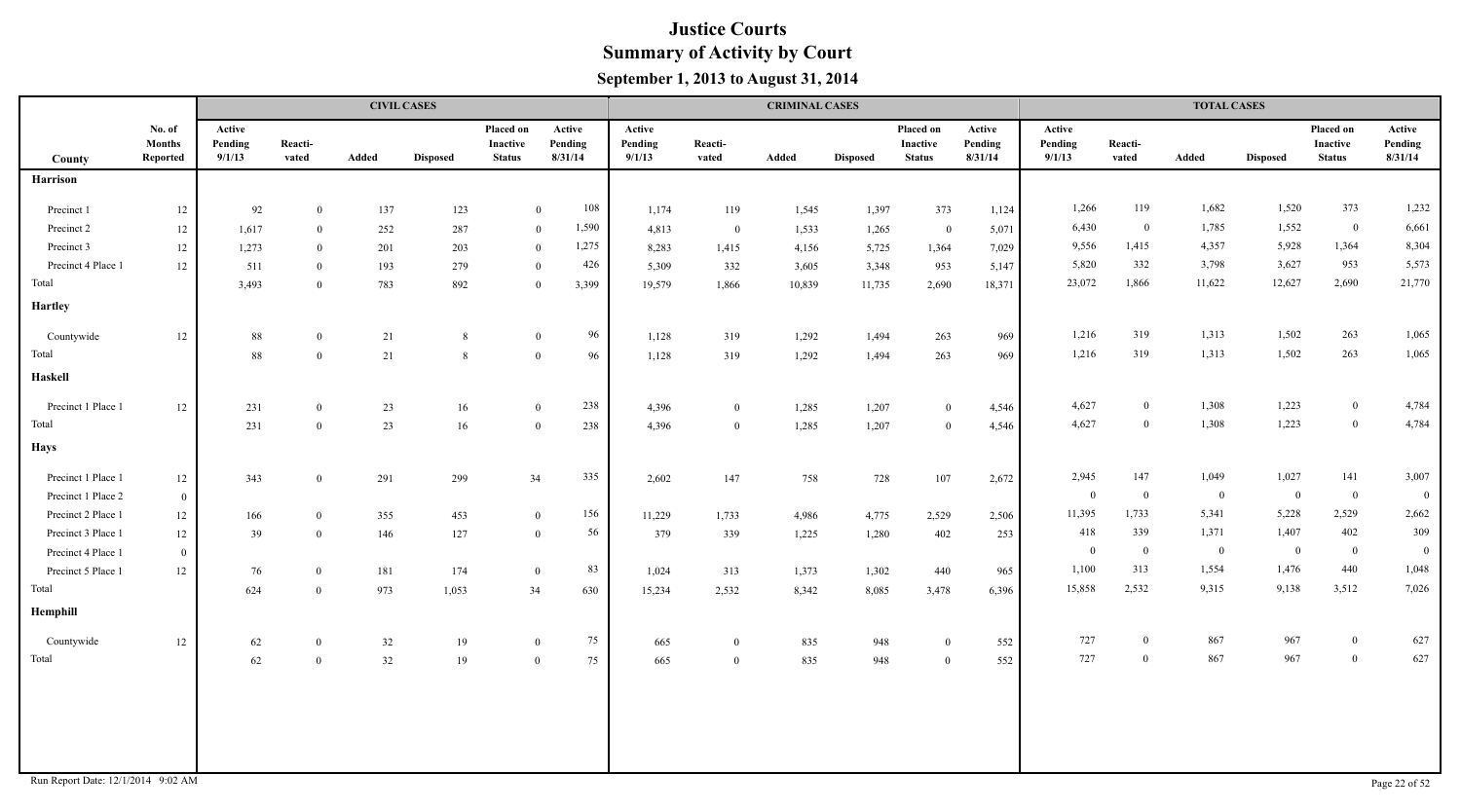|                    |                                     |                             |                  |       | <b>CIVIL CASES</b> |                                        |                              |                             |                  | <b>CRIMINAL CASES</b> |                 |                                        |                              |                             |                  | <b>TOTAL CASES</b> |                 |                                               |                              |
|--------------------|-------------------------------------|-----------------------------|------------------|-------|--------------------|----------------------------------------|------------------------------|-----------------------------|------------------|-----------------------|-----------------|----------------------------------------|------------------------------|-----------------------------|------------------|--------------------|-----------------|-----------------------------------------------|------------------------------|
| County             | No. of<br><b>Months</b><br>Reported | Active<br>Pending<br>9/1/13 | Reacti-<br>vated | Added | <b>Disposed</b>    | Placed on<br>Inactive<br><b>Status</b> | Active<br>Pending<br>8/31/14 | Active<br>Pending<br>9/1/13 | Reacti-<br>vated | Added                 | <b>Disposed</b> | Placed on<br>Inactive<br><b>Status</b> | Active<br>Pending<br>8/31/14 | Active<br>Pending<br>9/1/13 | Reacti-<br>vated | Added              | <b>Disposed</b> | Placed on<br><b>Inactive</b><br><b>Status</b> | Active<br>Pending<br>8/31/14 |
| Henderson          |                                     |                             |                  |       |                    |                                        |                              |                             |                  |                       |                 |                                        |                              |                             |                  |                    |                 |                                               |                              |
| Precinct 1         | 12                                  | 500                         | $\overline{0}$   | 119   | 82                 | $\overline{0}$                         | 530                          | 4,558                       | 102              | 1,700                 | 1,620           | 349                                    | 4,519                        | 5,058                       | 102              | 1,819              | 1,702           | 349                                           | 5,049                        |
| Precinct 2         | $12\,$                              | 797                         | $\overline{0}$   | 304   | 321                | $\overline{0}$                         | 781                          | 1,499                       | 141              | 1,152                 | 1,089           | 348                                    | 1,408                        | 2,296                       | 141              | 1,456              | 1,410           | 348                                           | 2,189                        |
| Precinct 3         | $12 \,$                             | 33                          | $\theta$         | 102   | 103                | $\mathbf{0}$                           | 31                           | 380                         | 111              | 1,267                 | 1,296           | 270                                    | 333                          | 413                         | 111              | 1,369              | 1,399           | 270                                           | 364                          |
| Precinct 4         | 12                                  | 461                         | $\theta$         | 116   | 79                 | $\theta$                               | 449                          | 2,191                       | 45               | 894                   | 661             | 15                                     | 1,724                        | 2,652                       | 45               | 1,010              | 740             | 15                                            | 2,173                        |
| Precinct 5         | 12                                  | 263                         | $\mathbf{0}$     | 251   | 301                | $\mathbf{0}$                           | 274                          | 1,408                       | 149              | 784                   | 860             | 127                                    | 1,349                        | 1,671                       | 149              | 1,035              | 1,161           | 127                                           | 1,623                        |
| Total              |                                     | 2,054                       | $\Omega$         | 892   | 886                | $\Omega$                               | 2,065                        | 10,036                      | 548              | 5,797                 | 5,526           | 1,109                                  | 9,333                        | 12,090                      | 548              | 6,689              | 6,412           | 1,109                                         | 11,398                       |
| Hidalgo            |                                     |                             |                  |       |                    |                                        |                              |                             |                  |                       |                 |                                        |                              |                             |                  |                    |                 |                                               |                              |
| Precinct 1 Place 1 | $\overline{0}$                      |                             |                  |       |                    |                                        |                              |                             |                  |                       |                 |                                        |                              | $\theta$                    | $\bf{0}$         | $\mathbf{0}$       | $\bf{0}$        | $\boldsymbol{0}$                              | $\bf{0}$                     |
| Precinct 1 Place 2 | $7\phantom{.0}$                     | 2,670                       |                  | 288   | 233                | $\mathbf{0}$                           | $\overline{0}$               | 12,281                      | 549              | 3,289                 | 2,471           | 768                                    | $\bf{0}$                     | 14,951                      | 550              | 3,577              | 2,704           | 768                                           | $\mathbf{0}$                 |
| Precinct 2 Place 1 | $12 \,$                             | 3,357                       | $\overline{0}$   | 1,007 | 766                | $\mathbf{0}$                           | 3,545                        | 10,977                      | 404              | 2,347                 | 2,389           | $\overline{2}$                         | 10,412                       | 14,334                      | 404              | 3,354              | 3,155           | $\overline{2}$                                | 13,957                       |
| Precinct 2 Place 2 | 12                                  | 640                         | $\mathbf{0}$     | 921   | 893                | $\overline{0}$                         | 662                          | 9,305                       | 669              | 4,147                 | 4,273           | 440                                    | 9,573                        | 9,945                       | 669              | 5,068              | 5,166           | 440                                           | 10,235                       |
| Precinct 3 Place 1 | $\overline{4}$                      | 3,711                       | $\bf{0}$         | 265   | 119                | $\overline{0}$                         | $\Omega$                     | 12,994                      | 386              | 2,343                 | 1,824           | 332                                    | $\mathbf{0}$                 | 16,705                      | 386              | 2,608              | 1,943           | 332                                           | $\overline{0}$               |
| Precinct 3 Place 2 | 12                                  | 5,580                       | $\bf{0}$         | 747   | 145                | 196                                    | 6,007                        | 13,181                      | 1,458            | 9,394                 | 6,849           | 3,086                                  | 14,331                       | 18,761                      | 1,458            | 10,141             | 6,994           | 3,282                                         | 20,338                       |
| Precinct 4 Place 1 | $12 \,$                             | 3,971                       | $22\,$           | 1,840 | 951                | 835                                    | 4,061                        | 18,724                      | 1,475            | 8,146                 | 8,585           | 5,748                                  | 14,269                       | 22,695                      | 1,497            | 9,986              | 9,536           | 6,583                                         | 18,330                       |
| Precinct 4 Place 2 | -9                                  | 2,470                       | $\overline{0}$   | 453   | 416                | $\overline{0}$                         | $\overline{0}$               | 12,555                      | 593              | 2,175                 | 2,608           | 158                                    | $\mathbf{0}$                 | 15,025                      | 593              | 2,628              | 3,024           | 158                                           | $\overline{0}$               |
| Precinct 5 Place 1 | 12                                  | 317                         | $\overline{0}$   | 92    | 92                 | $\overline{4}$                         | 317                          | 11,679                      | 835              | 2,747                 | 3,987           | 400                                    | 11,161                       | 11,996                      | 835              | 2,839              | 4,079           | 404                                           | 11,478                       |
| Total              |                                     | 22,716                      | 23               | 5,613 | 3,615              | 1,035                                  | 14,592                       | 101,696                     | 6,369            | 34,588                | 32,986          | 10,934                                 | 59,746                       | 124,412                     | 6,392            | 40,201             | 36,601          | 11,969                                        | 74,338                       |
| Hill               |                                     |                             |                  |       |                    |                                        |                              |                             |                  |                       |                 |                                        |                              |                             |                  |                    |                 |                                               |                              |
| Precinct 1 Place 1 | 12                                  | $7\overline{ }$             | $\overline{0}$   | 35    | 37                 | $\mathbf{0}$                           | 10                           | 1,915                       | $\mathbf{0}$     | 667                   | 633             | $\overline{0}$                         | 2,098                        | 1,922                       | $\bf{0}$         | 702                | 670             | $\boldsymbol{0}$                              | 2,108                        |
| Precinct 2 Place 1 | $\bf{0}$                            |                             |                  |       |                    |                                        |                              |                             |                  |                       |                 |                                        |                              | $\bf{0}$                    | $\overline{0}$   | $\bf{0}$           | $\mathbf{0}$    | $\boldsymbol{0}$                              | $\overline{0}$               |
| Precinct 3 Place 1 | 12                                  | 33                          | $\overline{0}$   | 11    | 29                 | $5\overline{)}$                        | 26                           | 682                         | $\overline{0}$   | 1,160                 | 826             | $\bf{0}$                               | 1,017                        | 715                         | $\overline{0}$   | 1,171              | 855             | 5 <sup>5</sup>                                | 1,043                        |
| Precinct 4 Place 1 | 12                                  | 22                          | $\theta$         | 19    | 27                 | $\theta$                               | 12                           | 1,930                       | $\overline{0}$   | 1,306                 | 1,041           | $\bf{0}$                               | 2,178                        | 1,952                       | $\bf{0}$         | 1,325              | 1,068           | $\mathbf{0}$                                  | 2,190                        |
| Total              |                                     | 62                          | $\theta$         | 65    | 93                 | 5                                      | 48                           | 4,527                       | $\overline{0}$   | 3,133                 | 2,500           | $\bf{0}$                               | 5,293                        | 4,589                       | $\bf{0}$         | 3,198              | 2,593           | $5\overline{)}$                               | 5,341                        |
|                    |                                     |                             |                  |       |                    |                                        |                              |                             |                  |                       |                 |                                        |                              |                             |                  |                    |                 |                                               |                              |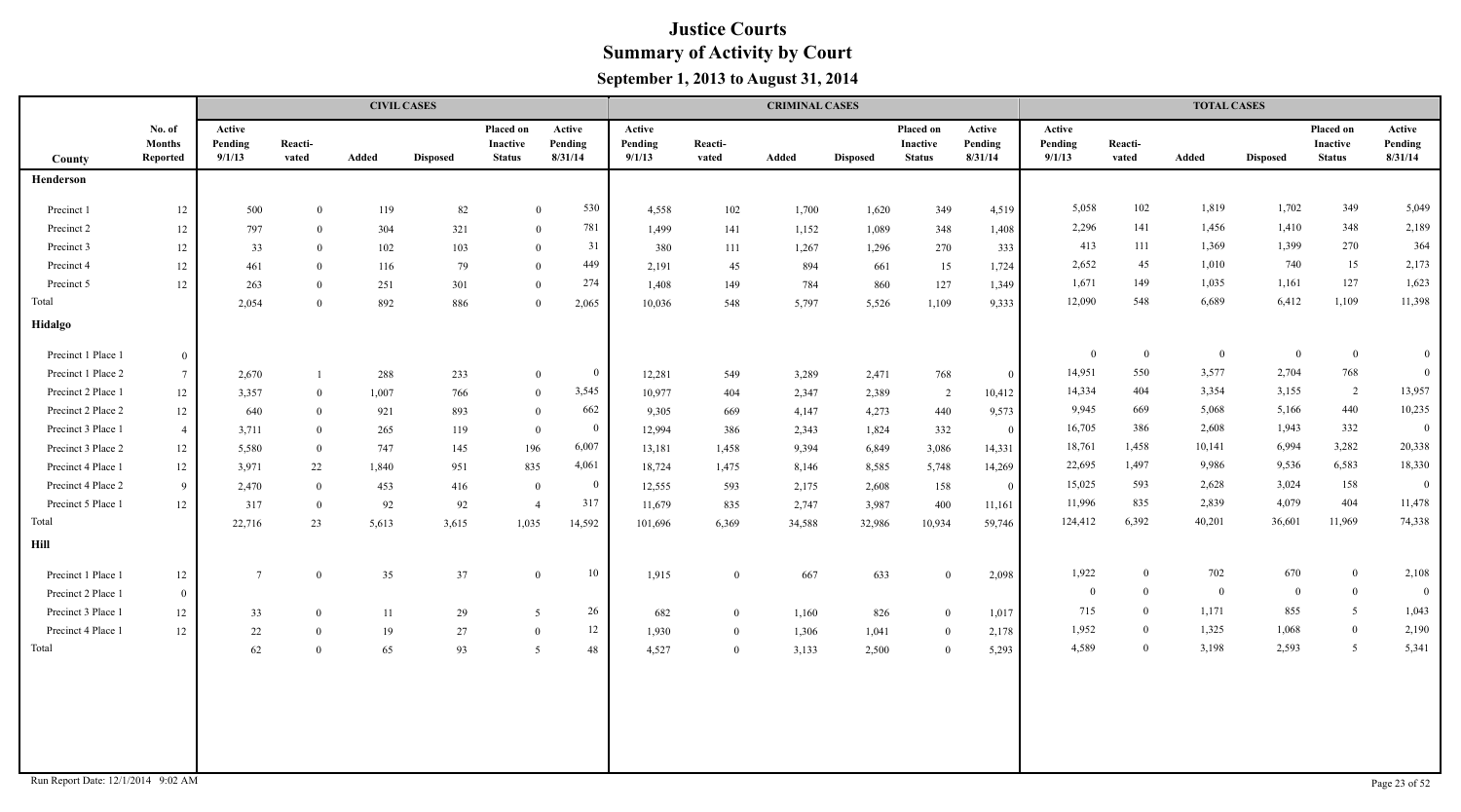|                                    |                                     |                             |                  |                         | <b>CIVIL CASES</b> |                                        |                              |                             |                  | <b>CRIMINAL CASES</b> |                 |                                        |                              |                             |                  | <b>TOTAL CASES</b> |                 |                                        |                              |
|------------------------------------|-------------------------------------|-----------------------------|------------------|-------------------------|--------------------|----------------------------------------|------------------------------|-----------------------------|------------------|-----------------------|-----------------|----------------------------------------|------------------------------|-----------------------------|------------------|--------------------|-----------------|----------------------------------------|------------------------------|
| County                             | No. of<br><b>Months</b><br>Reported | Active<br>Pending<br>9/1/13 | Reacti-<br>vated | Added                   | <b>Disposed</b>    | Placed on<br>Inactive<br><b>Status</b> | Active<br>Pending<br>8/31/14 | Active<br>Pending<br>9/1/13 | Reacti-<br>vated | Added                 | <b>Disposed</b> | Placed on<br>Inactive<br><b>Status</b> | Active<br>Pending<br>8/31/14 | Active<br>Pending<br>9/1/13 | Reacti-<br>vated | Added              | <b>Disposed</b> | Placed on<br>Inactive<br><b>Status</b> | Active<br>Pending<br>8/31/14 |
| Hockley                            |                                     |                             |                  |                         |                    |                                        |                              |                             |                  |                       |                 |                                        |                              |                             |                  |                    |                 |                                        |                              |
| Precinct 1 Place 1                 | 12                                  | 18                          | $\overline{0}$   | 15                      | 6                  |                                        | 21<br>$\mathbf{0}$           | 225                         | $\overline{4}$   | 353                   | 486             | 127                                    | 116                          | 243                         | $\overline{4}$   | 368                | 492             | 127                                    | 137                          |
| Precinct 2 Place 1                 | 12                                  | 12                          | $\theta$         | $\overline{\mathbf{3}}$ |                    |                                        | 14<br>$\overline{0}$         | 240                         | $\bf{0}$         | 130                   | 110             | $\overline{0}$                         | 260                          | 252                         | $\overline{0}$   | 133                | 111             | $\overline{0}$                         | 274                          |
| Precinct 4 Place 1                 | 12                                  | 58                          | $\theta$         | 18                      | 20                 |                                        | 55<br>$\theta$               | 350                         | 26               | 86                    | 102             | 219                                    | 138                          | 408                         | 26               | 104                | 122             | 219                                    | 193                          |
| Precinct 5 Place 1                 | 12                                  | 422                         | $\theta$         | 197                     | 224                |                                        | 393<br>$\mathbf{0}$          | 1,792                       | 658              | 2,705                 | 2,738           | 616                                    | 1,776                        | 2,214                       | 658              | 2,902              | 2,962           | 616                                    | 2,169                        |
| Total                              |                                     | 510                         | $\bf{0}$         | 233                     | 251                |                                        | 483<br>$\bf{0}$              | 2,607                       | 688              | 3,274                 | 3,436           | 962                                    | 2,290                        | 3,117                       | 688              | 3,507              | 3,687           | 962                                    | 2,773                        |
| Hood                               |                                     |                             |                  |                         |                    |                                        |                              |                             |                  |                       |                 |                                        |                              |                             |                  |                    |                 |                                        |                              |
| Precinct 1                         | 12                                  | 51                          | $\overline{0}$   | 178                     | 126                |                                        | 97<br>$\mathbf{0}$           | 212                         | 82               | 796                   | 758             | 153                                    | 175                          | 263                         | 82               | 974                | 884             | 153                                    | 272                          |
| Precinct 2                         | 12                                  | 958                         | $\theta$         | 134                     | 159                |                                        | 931<br>$\bf{0}$              | 1,705                       | 265              | 1,338                 | 1,525           | 237                                    | 1,592                        | 2,663                       | 265              | 1,472              | 1,684           | 237                                    | 2,523                        |
| Precinct 3                         | 12                                  | 206                         | $\overline{0}$   | 142                     | 142                |                                        | 204<br>$\mathbf{0}$          | 1,066                       | 238              | 936                   | 1,016           | 185                                    | 999                          | 1,272                       | 238              | 1,078              | 1,158           | 185                                    | 1,203                        |
| Precinct 4                         | 12                                  | 28                          | $\overline{0}$   | 194                     | 164                | $\overline{0}$                         | 59                           | 490                         | 245              | 1,636                 | 1,565           | 290                                    | 529                          | 518                         | 245              | 1,830              | 1,729           | 290                                    | 588                          |
| Total                              |                                     | 1,243                       | $\overline{0}$   | 648                     | 591                | $\overline{0}$                         | 1,291                        | 3,473                       | 830              | 4,706                 | 4,864           | 865                                    | 3,295                        | 4,716                       | 830              | 5,354              | 5,455           | 865                                    | 4,586                        |
| <b>Hopkins</b>                     |                                     |                             |                  |                         |                    |                                        |                              |                             |                  |                       |                 |                                        |                              |                             |                  |                    |                 |                                        |                              |
| Precinct 1 Place 1                 | 12                                  | 249                         | $\theta$         | 240                     | 211                |                                        | 269<br>$\bf{0}$              | 958                         | 393              | 1,952                 | 1,847           | 409                                    | 1,025                        | 1,207                       | 393              | 2,192              | 2,058           | 409                                    | 1,294                        |
| Precinct 2 Place 1                 | 12                                  | 273                         | $\overline{0}$   | 270                     | 245                | $\mathbf{0}$                           | 312                          | 6,559                       | 183              | 2,164                 | 2,131           | 135                                    | 6,745                        | 6,832                       | 183              | 2,434              | 2,376           | 135                                    | 7,057                        |
| Total                              |                                     | 522                         | $\theta$         | 510                     | 456                | $\overline{0}$                         | 581                          | 7,517                       | 576              | 4,116                 | 3,978           | 544                                    | 7,770                        | 8,039                       | 576              | 4,626              | 4,434           | 544                                    | 8,351                        |
| <b>Houston</b>                     |                                     |                             |                  |                         |                    |                                        |                              |                             |                  |                       |                 |                                        |                              |                             |                  |                    |                 |                                        |                              |
| Precinct 1 Place 1                 | 12                                  | 32                          | $\theta$         | 89                      | 75                 | $\overline{0}$                         | 27                           | 2,221                       | $\overline{0}$   | 815                   | 850             | $\overline{0}$                         | 2,313                        | 2,253                       | $\mathbf{0}$     | 904                | 925             | $\mathbf{0}$                           | 2,340                        |
| Precinct 2 Place 1                 | 12                                  | 31                          | $\overline{0}$   | 58                      | 48                 | $\overline{0}$                         | 27                           | 1,215                       | $\bf{0}$         | 752                   | 712             | $\bf{0}$                               | 1,388                        | 1,246                       | $\bf{0}$         | 810                | 760             | $\overline{0}$                         | 1,415                        |
| Total                              |                                     | 63                          | $\theta$         | 147                     | 123                | $\theta$                               | 54                           | 3,436                       | $\overline{0}$   | 1,567                 | 1,562           | $\mathbf{0}$                           | 3,701                        | 3,499                       | $\overline{0}$   | 1,714              | 1,685           | $\bf{0}$                               | 3,755                        |
| Howard                             |                                     |                             |                  |                         |                    |                                        |                              |                             |                  |                       |                 |                                        |                              |                             |                  |                    |                 |                                        |                              |
| Precinct 1 Place 1                 | 12                                  | 2,246                       | $\overline{0}$   | 265                     | 254                |                                        | 2,257                        | 1,395                       | 502              | 2,388                 | 2,212           | 611                                    | 1,434                        | 3,641                       | 502              | 2,653              | 2,466           | 612                                    | 3,691                        |
| Precinct 1 Place 2                 | 12                                  | 37                          | $\overline{0}$   | 67                      | 75                 | $\overline{0}$                         | 30                           | 883                         | 261              | 1,584                 | 1,546           | 372                                    | 790                          | 920                         | 261              | 1,651              | 1,621           | 372                                    | 820                          |
| Precinct 2                         | $12 \,$                             | 71                          | $\theta$         | 20                      | 19                 | -5                                     | 68                           | 337                         | 193              | 884                   | 855             | 258                                    | 294                          | 408                         | 193              | 904                | 874             | 263                                    | 362                          |
| Total                              |                                     | 2,354                       | $\overline{0}$   | 352                     | 348                |                                        | 6<br>2,355                   | 2,615                       | 956              | 4,856                 | 4,613           | 1,241                                  | 2,518                        | 4,969                       | 956              | 5,208              | 4,961           | 1,247                                  | 4,873                        |
|                                    |                                     |                             |                  |                         |                    |                                        |                              |                             |                  |                       |                 |                                        |                              |                             |                  |                    |                 |                                        |                              |
|                                    |                                     |                             |                  |                         |                    |                                        |                              |                             |                  |                       |                 |                                        |                              |                             |                  |                    |                 |                                        |                              |
| Run Report Date: 12/1/2014 9:02 AM |                                     |                             |                  |                         |                    |                                        |                              |                             |                  |                       |                 |                                        |                              |                             |                  |                    |                 |                                        | Page 24 of 52                |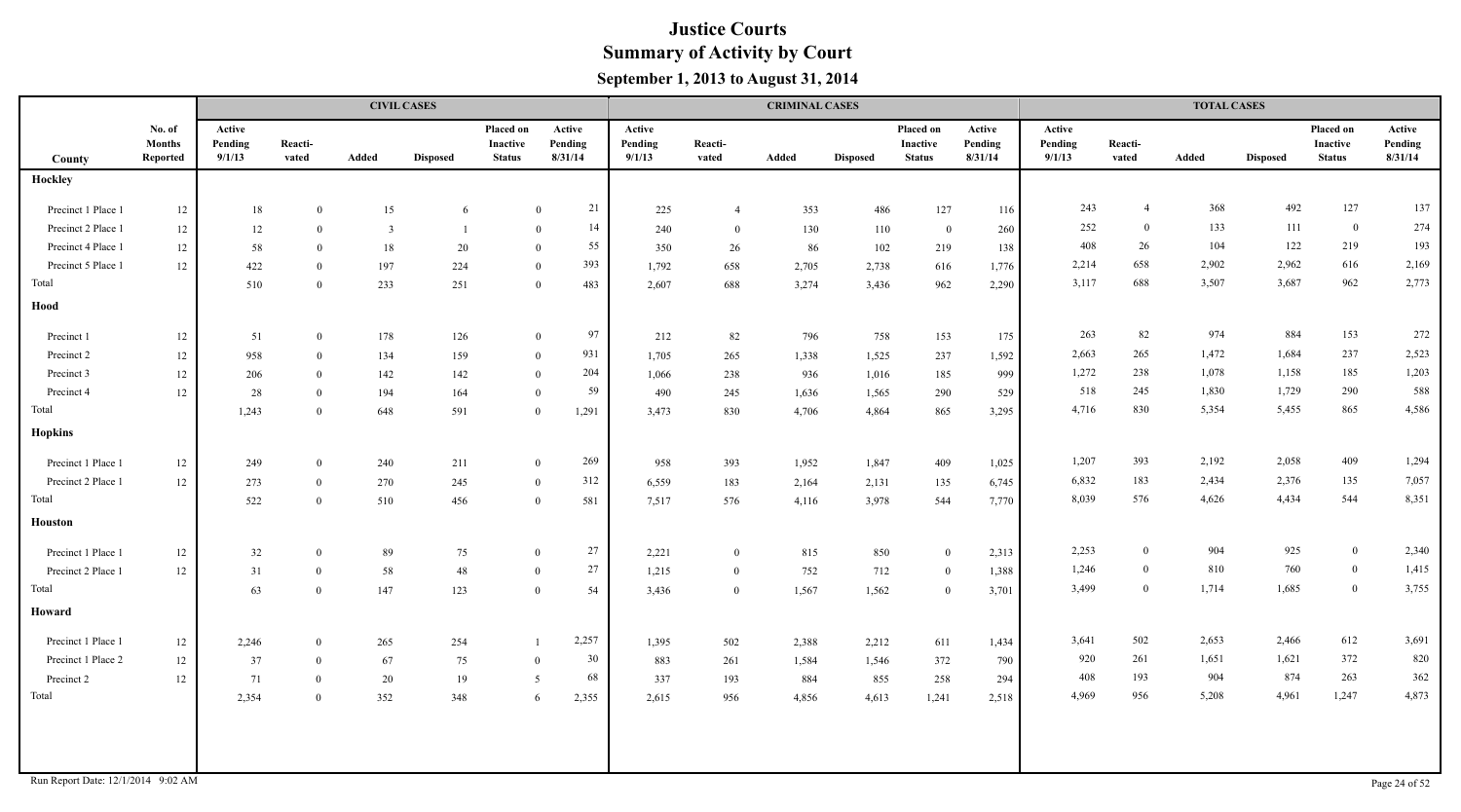|                    |                                     |                             |                  |                | <b>CIVIL CASES</b> |                                        |                                  |                             |                  | <b>CRIMINAL CASES</b> |                 |                                        |                              |                             |                  | <b>TOTAL CASES</b> |                 |                                        |                              |
|--------------------|-------------------------------------|-----------------------------|------------------|----------------|--------------------|----------------------------------------|----------------------------------|-----------------------------|------------------|-----------------------|-----------------|----------------------------------------|------------------------------|-----------------------------|------------------|--------------------|-----------------|----------------------------------------|------------------------------|
| County             | No. of<br><b>Months</b><br>Reported | Active<br>Pending<br>9/1/13 | Reacti-<br>vated | Added          | <b>Disposed</b>    | Placed on<br>Inactive<br><b>Status</b> | Active<br>Pending<br>8/31/14     | Active<br>Pending<br>9/1/13 | Reacti-<br>vated | Added                 | <b>Disposed</b> | Placed on<br>Inactive<br><b>Status</b> | Active<br>Pending<br>8/31/14 | Active<br>Pending<br>9/1/13 | Reacti-<br>vated | Added              | <b>Disposed</b> | Placed on<br>Inactive<br><b>Status</b> | Active<br>Pending<br>8/31/14 |
| Hudspeth           |                                     |                             |                  |                |                    |                                        |                                  |                             |                  |                       |                 |                                        |                              |                             |                  |                    |                 |                                        |                              |
| Precinct 1 Place 1 | 12                                  | $\bf{0}$                    | $\theta$         | $\mathbf{0}$   | $\mathbf{0}$       |                                        | $\bf{0}$<br>$\mathbf{0}$         | 17,063                      | $\overline{0}$   | 2,328                 | 1,476           | $\overline{1}$                         | 17,918                       | 17,063                      | $\theta$         | 2,328              | 1,476           | $\mathbf{1}$                           | 17,918                       |
| Precinct 2 Place 1 | 12                                  | $\overline{0}$              | $\theta$         | $\overline{1}$ | $\mathbf{0}$       |                                        | $\overline{1}$<br>$\overline{0}$ | 5,233                       | $\overline{0}$   | 1,609                 | 994             | $\overline{0}$                         | 6,062                        | 5,233                       | $\theta$         | 1,610              | 994             | $\bf{0}$                               | 6,063                        |
| Precinct 3 Place 1 | $\overline{0}$                      |                             |                  |                |                    |                                        |                                  |                             |                  |                       |                 |                                        |                              | $\bf{0}$                    | $\theta$         | $\overline{0}$     | $\overline{0}$  | $\bf{0}$                               | $\overline{0}$               |
| Precinct 4 Place 1 | 12                                  | $\mathbf{0}$                | $\theta$         | $\overline{4}$ | 2                  |                                        | $\overline{1}$<br>2              | 172                         | $\overline{0}$   | 272                   | 154             | $\overline{0}$                         | 290                          | 172                         | $\theta$         | 276                | 156             | $\overline{2}$                         | 291                          |
| Total              |                                     | $\mathbf{0}$                | $\theta$         | 5              | 2                  | 2                                      | 2                                | 22,468                      | $\theta$         | 4,209                 | 2,624           | $\overline{1}$                         | 24,270                       | 22,468                      | $\Omega$         | 4,214              | 2,626           | $\overline{\mathbf{3}}$                | 24,272                       |
| Hunt               |                                     |                             |                  |                |                    |                                        |                                  |                             |                  |                       |                 |                                        |                              |                             |                  |                    |                 |                                        |                              |
| Precinct 1 Place 1 | $12 \,$                             | 3,315                       | $\theta$         | 501            | 320                |                                        | 3,483<br>$\overline{2}$          | 3,018                       | 582              | 1,912                 | 2,936           | 567                                    | 2,022                        | 6,333                       | 582              | 2,413              | 3,256           | 569                                    | 5,505                        |
| Precinct 1 Place 2 | 12                                  | 1,401                       |                  | 357            | 334                |                                        | 1,426<br>$\theta$                | 8,887                       | 940              | 2,317                 | 4,029           | 514                                    | 7,525                        | 10,288                      | 941              | 2,674              | 4,363           | 514                                    | 8,951                        |
| Precinct 2 Place 1 | 12                                  | 82                          | $\theta$         | 165            | 152                |                                        | 99<br>$\overline{0}$             | 1,239                       | $\overline{0}$   | 1,031                 | 1,071           | 36                                     | 1,258                        | 1,321                       | $\overline{0}$   | 1,196              | 1,223           | 36                                     | 1,357                        |
| Precinct 3 Place 1 | 12                                  | 591                         | $\mathbf{0}$     | 292            | 73                 | $\mathbf{0}$                           | 808                              | 318                         | $12\,$           | 789                   | 718             | 23                                     | 329                          | 909                         | 12               | 1,081              | 791             | 23                                     | 1,137                        |
| Precinct 4 Place 1 | 12                                  | 1,071                       | $\theta$         | 261            | 229                | $\theta$                               | 1,109                            | 4,847                       | 61               | 1,712                 | 1,501           | 119                                    | 4,981                        | 5,918                       | 61               | 1,973              | 1,730           | 119                                    | 6,090                        |
| Total              |                                     | 6,460                       | $\overline{1}$   | 1,576          | 1,108              | 2                                      | 6,925                            | 18,309                      | 1,595            | 7,761                 | 10,255          | 1,259                                  | 16,115                       | 24,769                      | 1,596            | 9,337              | 11,363          | 1,261                                  | 23,040                       |
| Hutchinson         |                                     |                             |                  |                |                    |                                        |                                  |                             |                  |                       |                 |                                        |                              |                             |                  |                    |                 |                                        |                              |
| Precinct 1         | $12 \,$                             | 391                         | $\theta$         | 125            | 108                |                                        | 404                              | 112                         | 257              | 611                   | 630             | 213                                    | 119                          | 503                         | 257              | 736                | 738             | 214                                    | 523                          |
| Precinct 2         | 12                                  | 27                          | $\theta$         | 75             | 79                 | $\overline{1}$                         | 22                               | 418                         | 182              | 881                   | 788             | 207                                    | 482                          | 445                         | 182              | 956                | 867             | 208                                    | 504                          |
| Total              |                                     | 418                         | $\theta$         | 200            | 187                | 2                                      | 426                              | 530                         | 439              | 1,492                 | 1,418           | 420                                    | 601                          | 948                         | 439              | 1,692              | 1,605           | 422                                    | 1,027                        |
| <b>Irion</b>       |                                     |                             |                  |                |                    |                                        |                                  |                             |                  |                       |                 |                                        |                              |                             |                  |                    |                 |                                        |                              |
| Countywide         | 12                                  | 10                          | $\overline{0}$   | 8              | $7\overline{ }$    | $\mathbf{0}$                           | 11                               | 2,164                       | $\overline{0}$   | 1,421                 | 1,317           | $\overline{0}$                         | 2,271                        | 2,174                       | $\overline{0}$   | 1,429              | 1,324           | $\bf{0}$                               | 2,282                        |
| Total              |                                     | 10                          | $\overline{0}$   | 8              | $7\overline{ }$    | $\overline{0}$                         | 11                               | 2,164                       | $\overline{0}$   | 1,421                 | 1,317           | $\theta$                               | 2,271                        | 2,174                       | $\mathbf{0}$     | 1,429              | 1,324           | $\boldsymbol{0}$                       | 2,282                        |
| Jack               |                                     |                             |                  |                |                    |                                        |                                  |                             |                  |                       |                 |                                        |                              |                             |                  |                    |                 |                                        |                              |
| Countywide         | 12                                  | 73                          | $\overline{0}$   | 53             | 48                 | $\theta$                               | 79                               | 2,452                       | $\bf{0}$         | 995                   | 1,212           | $\bf{0}$                               | 2,457                        | 2,525                       | $\bf{0}$         | 1,048              | 1,260           | $\bf{0}$                               | 2,536                        |
| Total              |                                     | 73                          | $\overline{0}$   | 53             | 48                 | $\overline{0}$                         | 79                               | 2,452                       | $\overline{0}$   | 995                   | 1,212           | $\overline{0}$                         | 2,457                        | 2,525                       | $\overline{0}$   | 1,048              | 1,260           | $\boldsymbol{0}$                       | 2,536                        |
| <b>Jackson</b>     |                                     |                             |                  |                |                    |                                        |                                  |                             |                  |                       |                 |                                        |                              |                             |                  |                    |                 |                                        |                              |
| Precinct 1 Place 1 | 12                                  | $\bf{0}$                    | $\overline{0}$   | 98             | 90                 | $\theta$                               | 23                               | 24,240                      | 34               | 1,387                 | 1,206           | 186                                    | 4,494                        | 24,240                      | 34               | 1,485              | 1,296           | 186                                    | 4,517                        |
| Precinct 2 Place 1 | 12                                  | 68                          | $\theta$         | 93             | 70                 | $\theta$                               | 60                               | 26,899                      | 324              | 314                   | 883             | 143                                    | 2,782                        | 26,967                      | 324              | 407                | 953             | 143                                    | 2,842                        |
| Total              |                                     | 68                          | $\theta$         | 191            | 160                | $\theta$                               | 83                               | 51,139                      | 358              | 1,701                 | 2,089           | 329                                    | 7,276                        | 51,207                      | 358              | 1,892              | 2,249           | 329                                    | 7,359                        |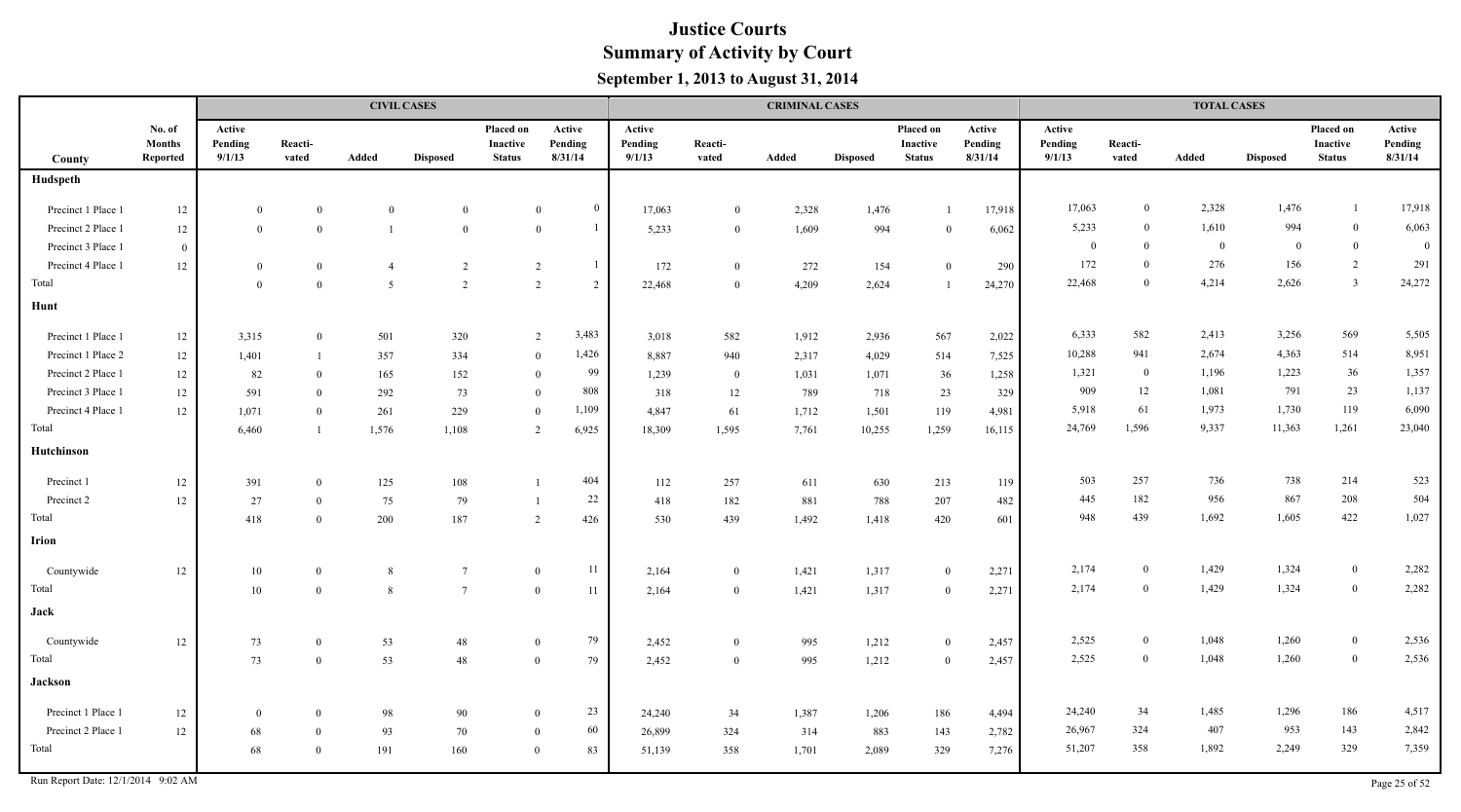|                                    |                                     |                             |                  |                 | <b>CIVIL CASES</b> |                                        |                              |                             |                  | <b>CRIMINAL CASES</b> |                 |                                        |                              |                             |                  | <b>TOTAL CASES</b> |                 |                                               |                              |
|------------------------------------|-------------------------------------|-----------------------------|------------------|-----------------|--------------------|----------------------------------------|------------------------------|-----------------------------|------------------|-----------------------|-----------------|----------------------------------------|------------------------------|-----------------------------|------------------|--------------------|-----------------|-----------------------------------------------|------------------------------|
| County                             | No. of<br><b>Months</b><br>Reported | Active<br>Pending<br>9/1/13 | Reacti-<br>vated | Added           | <b>Disposed</b>    | Placed on<br>Inactive<br><b>Status</b> | Active<br>Pending<br>8/31/14 | Active<br>Pending<br>9/1/13 | Reacti-<br>vated | Added                 | <b>Disposed</b> | Placed on<br>Inactive<br><b>Status</b> | Active<br>Pending<br>8/31/14 | Active<br>Pending<br>9/1/13 | Reacti-<br>vated | Added              | <b>Disposed</b> | Placed on<br><b>Inactive</b><br><b>Status</b> | Active<br>Pending<br>8/31/14 |
| <b>Jasper</b>                      |                                     |                             |                  |                 |                    |                                        |                              |                             |                  |                       |                 |                                        |                              |                             |                  |                    |                 |                                               |                              |
| Precinct 1 Place 1                 | $\overline{0}$                      |                             |                  |                 |                    |                                        |                              |                             |                  |                       |                 |                                        |                              | $\theta$                    | $\mathbf{0}$     | $\mathbf{0}$       | $\overline{0}$  | $\overline{0}$                                | $\overline{0}$               |
| Precinct 2 Place 1                 | $\overline{0}$                      |                             |                  |                 |                    |                                        |                              |                             |                  |                       |                 |                                        |                              | $\Omega$                    | $\mathbf{0}$     | $\overline{0}$     | $\overline{0}$  | $\bf{0}$                                      | $\overline{0}$               |
| Precinct 3 Place 1                 | 12                                  | 27                          | $\theta$         | 28              | 36                 | $\bf{0}$                               | 19                           | 2,579                       | $\bf{0}$         | 1,447                 | 1,556           | $\overline{0}$                         | 2,527                        | 2,606                       | $\theta$         | 1,475              | 1,592           | $\mathbf{0}$                                  | 2,546                        |
| Precinct 4 Place 1                 | 12                                  | 72                          | $\theta$         | 9               | 9                  | $\bf{0}$                               | 113                          | 2,232                       | -5               | 1,671                 | 1,547           | $\theta$                               | 2,356                        | 2,304                       | 5                | 1,680              | 1,556           | $\mathbf{0}$                                  | 2,469                        |
| Precinct 5 Place 1                 | 12                                  | 94                          | $\overline{0}$   | $\overline{4}$  | 10                 | $\bf{0}$                               | 88                           | 1,425                       | $\overline{0}$   | 907                   | 827             | $\overline{0}$                         | 1,503                        | 1,519                       | $\overline{0}$   | 911                | 837             | $\mathbf{0}$                                  | 1,591                        |
| Precinct 6 Place 1                 | $12\,$                              | $5\overline{)}$             | $\theta$         | 10              | 14                 | $\overline{0}$                         | $\overline{4}$               | 1,008                       | $\overline{0}$   | 738                   | 796             | $\overline{0}$                         | 954                          | 1,013                       | $\theta$         | 748                | 810             | $\bf{0}$                                      | 958                          |
| Total                              |                                     | 198                         | $\theta$         | 51              | 69                 | $\overline{0}$                         | 224                          | 7,244                       | 5                | 4,763                 | 4,726           | $\overline{0}$                         | 7,340                        | 7,442                       | 5                | 4,814              | 4,795           | $\bf{0}$                                      | 7,564                        |
| <b>Jeff Davis</b>                  |                                     |                             |                  |                 |                    |                                        |                              |                             |                  |                       |                 |                                        |                              |                             |                  |                    |                 |                                               |                              |
| Countywide                         | 12                                  | 16                          | $\overline{0}$   | 11              | 11                 | $\mathbf{0}$                           | 17                           | 805                         | 44               | 779                   | 792             | 138                                    | 719                          | 821                         | 44               | 790                | 803             | 138                                           | 736                          |
| Total                              |                                     | 16                          | $\overline{0}$   | 11              | 11                 | $\overline{0}$                         | 17                           | 805                         | 44               | 779                   | 792             | 138                                    | 719                          | 821                         | 44               | 790                | 803             | 138                                           | 736                          |
| Jefferson                          |                                     |                             |                  |                 |                    |                                        |                              |                             |                  |                       |                 |                                        |                              |                             |                  |                    |                 |                                               |                              |
| Precinct 1 Place 1                 | 12                                  | 383                         | 83               | 1,371           | 1,348              | 116                                    | 373                          | 842                         | 795              | 1,895                 | 1,985           | 728                                    | 819                          | 1,225                       | 878              | 3,266              | 3,333           | 844                                           | 1,192                        |
| Precinct 1 Place 2                 | 12                                  | 141                         | $\bf{0}$         | 1,067           | 1,030              | $\overline{0}$                         | 178                          | 448                         | 874              | 2,190                 | 2,154           | 908                                    | 450                          | 589                         | 874              | 3,257              | 3,184           | 908                                           | 628                          |
| Precinct 2                         | 12                                  | 123                         | $\overline{0}$   | 1,347           | 1,323              | $\mathbf{0}$                           | 170                          | 1,165                       | 640              | 1,376                 | 1,347           | 627                                    | 1,207                        | 1,288                       | 640              | 2,723              | 2,670           | 627                                           | 1,377                        |
| Precinct 4                         | 12                                  | 48                          | $\theta$         | 118             | 80                 | $\theta$                               | 86                           | 2,292                       | 960              | 3,896                 | 3,518           | 1,267                                  | 2,364                        | 2,340                       | 960              | 4,014              | 3,598           | 1,267                                         | 2,450                        |
| Precinct 6                         | 12                                  | 40                          | $\Omega$         | 585             | 561                | $\overline{0}$                         | 64                           | 1,609                       | 1,332            | 2,777                 | 2,532           | 1,570                                  | 1,616                        | 1,649                       | 1,332            | 3,362              | 3,093           | 1,570                                         | 1,680                        |
| Precinct 7                         | 12                                  | 46                          | $\overline{0}$   | 924             | 896                | 30                                     | 159                          | 568                         | 1,452            | 3,607                 | 3,753           | 1,417                                  | 488                          | 614                         | 1,452            | 4,531              | 4,649           | 1,447                                         | 647                          |
| Precinct 8                         | 12                                  | 106                         | $\overline{0}$   | 235             | 198                | $\overline{0}$                         | 143                          | 3,468                       | 1,617            | 3,149                 | 2,402           | 1,767                                  | 4,381                        | 3,574                       | 1,617            | 3,384              | 2,600           | 1,767                                         | 4,524                        |
| Total                              |                                     | 887                         | 83               | 5,647           | 5,436              | 146                                    | 1,173                        | 10,392                      | 7,670            | 18,890                | 17,691          | 8,284                                  | 11,325                       | 11,279                      | 7,753            | 24,537             | 23,127          | 8,430                                         | 12,498                       |
| <b>Jim Hogg</b>                    |                                     |                             |                  |                 |                    |                                        |                              |                             |                  |                       |                 |                                        |                              |                             |                  |                    |                 |                                               |                              |
| Precinct 1 Place 1                 | 12                                  | $\mathbf{1}$                | $\overline{0}$   |                 | $\mathbf{0}$       | $\theta$                               | $\overline{2}$               | 2,249                       | $\overline{0}$   | 233                   | 195             | $\bf{0}$                               | 2,287                        | 2,250                       | $\overline{0}$   | 234                | 195             | $\bf{0}$                                      | 2,289                        |
| Precinct 2 Place 1                 | 12                                  | 2                           | $\theta$         | $\overline{0}$  | $\overline{0}$     | $\overline{0}$                         | $\overline{2}$               | 3,423                       | $\overline{0}$   | 423                   | 325             | $\bf{0}$                               | 3,521                        | 3,425                       | $\Omega$         | 423                | 325             | $\overline{0}$                                | 3,523                        |
| Precinct 3 Place 1                 | 12                                  | 17                          | $\theta$         | 6               | $\theta$           | $\theta$                               | 23                           | 4,605                       | $\theta$         | 519                   | 350             | $\Omega$                               | 4,774                        | 4,622                       | $\Omega$         | 525                | 350             | $\overline{0}$                                | 4,797                        |
| Precinct 4 Place 1                 | 12                                  | $\overline{4}$              | $\theta$         | $\theta$        | $\mathbf{0}$       | $\theta$                               | $\overline{4}$               | 3,063                       | $\theta$         | 552                   | 359             | $\overline{0}$                         | 3,256                        | 3,067                       | $\theta$         | 552                | 359             | $\overline{0}$                                | 3,260                        |
| Total                              |                                     | 24                          | $\theta$         | $7\phantom{.0}$ | $\mathbf{0}$       | $\mathbf{0}$                           | 31                           | 13,340                      | $\overline{0}$   | 1,727                 | 1,229           | $\overline{0}$                         | 13,838                       | 13,364                      | $\theta$         | 1,734              | 1,229           | $\mathbf{0}$                                  | 13,869                       |
| Run Report Date: 12/1/2014 9:02 AM |                                     |                             |                  |                 |                    |                                        |                              |                             |                  |                       |                 |                                        |                              |                             |                  |                    |                 |                                               | Page 26 of 52                |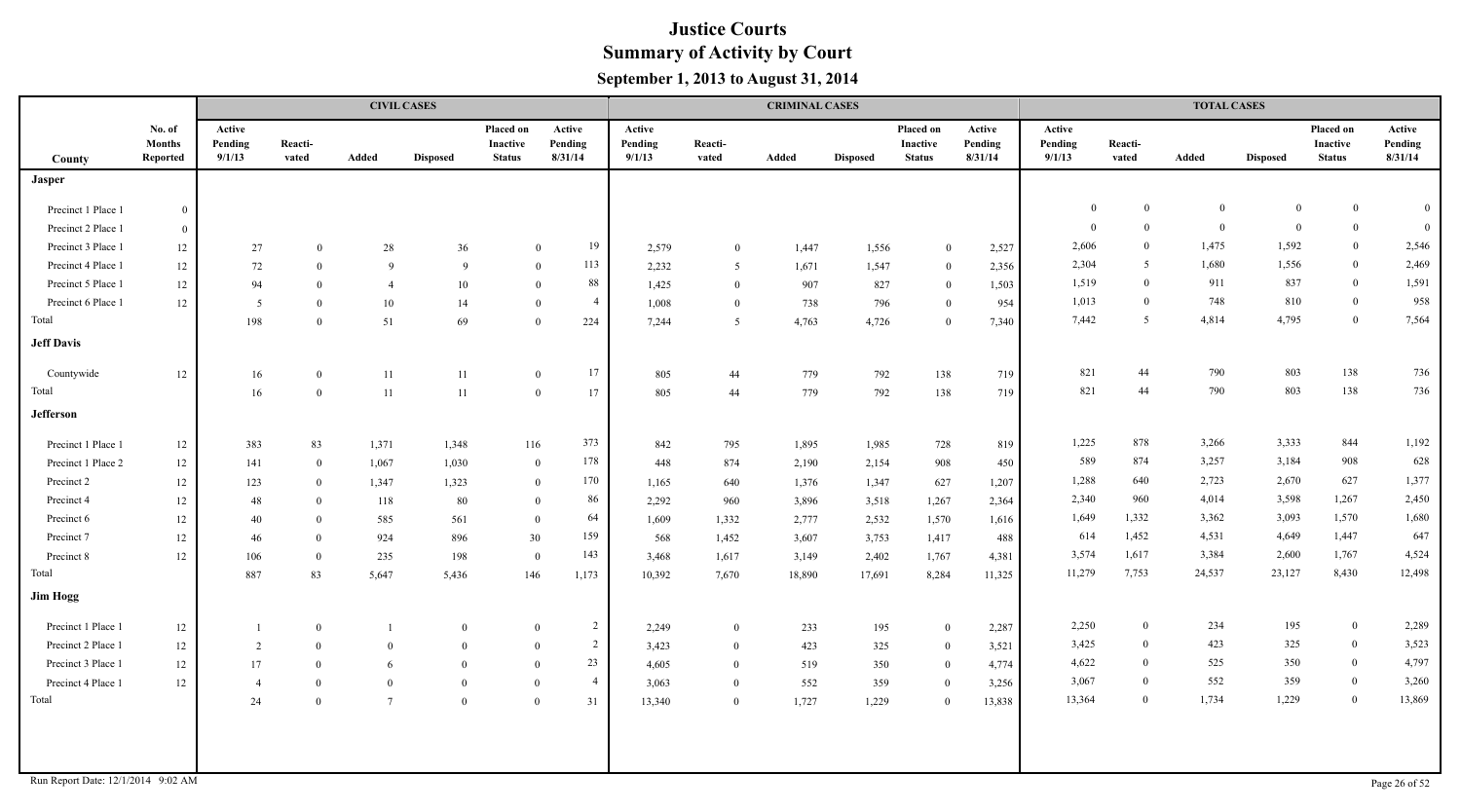|                    |                                     |                             |                  |       | <b>CIVIL CASES</b> |                                               |                              |                             |                         | <b>CRIMINAL CASES</b> |                 |                                               |                              |                             |                         | <b>TOTAL CASES</b> |                 |                                               |                              |
|--------------------|-------------------------------------|-----------------------------|------------------|-------|--------------------|-----------------------------------------------|------------------------------|-----------------------------|-------------------------|-----------------------|-----------------|-----------------------------------------------|------------------------------|-----------------------------|-------------------------|--------------------|-----------------|-----------------------------------------------|------------------------------|
| County             | No. of<br><b>Months</b><br>Reported | Active<br>Pending<br>9/1/13 | Reacti-<br>vated | Added | <b>Disposed</b>    | Placed on<br><b>Inactive</b><br><b>Status</b> | Active<br>Pending<br>8/31/14 | Active<br>Pending<br>9/1/13 | Reacti-<br>vated        | Added                 | <b>Disposed</b> | Placed on<br><b>Inactive</b><br><b>Status</b> | Active<br>Pending<br>8/31/14 | Active<br>Pending<br>9/1/13 | Reacti-<br>vated        | Added              | <b>Disposed</b> | Placed on<br><b>Inactive</b><br><b>Status</b> | Active<br>Pending<br>8/31/14 |
| <b>Jim Wells</b>   |                                     |                             |                  |       |                    |                                               |                              |                             |                         |                       |                 |                                               |                              |                             |                         |                    |                 |                                               |                              |
| Precinct 1 Place 1 | $12\,$                              | 860                         | $\Omega$         | 532   | 462                | 12                                            | 318                          | 11,179                      | $\overline{3}$          | 1,276                 | 1,143           | $\overline{7}$                                | 11,342                       | 12,039                      | $\overline{\mathbf{3}}$ | 1,808              | 1,605           | 19                                            | 11,660                       |
| Precinct 3 Place 1 | $12\,$                              | 113                         | $\Omega$         | 17    | 17                 |                                               | 113<br>$\Omega$              | 781                         | $\theta$                | 500                   | 265             | $\Omega$                                      | 1,017                        | 894                         | $\overline{0}$          | 517                | 282             | $\bf{0}$                                      | 1,130                        |
| Precinct 4 Place 1 | 12                                  | 45                          | $\Omega$         | 23    | 16                 |                                               | 52<br>$\theta$               | 1,244                       | $\theta$                | 375                   | 293             | 2                                             | 1,320                        | 1,289                       | $\overline{0}$          | 398                | 309             | $\overline{2}$                                | 1,372                        |
| Precinct 5 Place 1 | 12                                  | 335                         | $\theta$         | 53    | 26                 |                                               | 357<br>$\theta$              | 6,567                       | $\theta$                | 767                   | 565             | 2                                             | 6,774                        | 6,902                       | $\Omega$                | 820                | 591             | $\overline{2}$                                | 7,131                        |
| Precinct 6 Place 1 | 12                                  | 160                         | $\theta$         | 45    | 189                |                                               | 19<br>$\theta$               | 5,052                       | $\theta$                | 1,940                 | 1,450           | $\theta$                                      | 5,345                        | 5,212                       | $\overline{0}$          | 1,985              | 1,639           | $\mathbf{0}$                                  | 5,364                        |
| Total              |                                     | 1,513                       | $\Omega$         | 670   | 710                | 12                                            | 859                          | 24,823                      | $\overline{3}$          | 4,858                 | 3,716           | 11                                            | 25,798                       | 26,336                      | 3                       | 5,528              | 4,426           | 23                                            | 26,657                       |
| Johnson            |                                     |                             |                  |       |                    |                                               |                              |                             |                         |                       |                 |                                               |                              |                             |                         |                    |                 |                                               |                              |
| Precinct 1 Place 1 | $12 \,$                             | 1,516                       | $\mathbf{0}$     | 388   | 629                |                                               | 1,126<br>$\mathbf{0}$        | 1,730                       | 1,033                   | 2,993                 | 3,888           | 748                                           | 1,063                        | 3,246                       | 1,033                   | 3,381              | 4,517           | 748                                           | 2,189                        |
| Precinct 2 Place 1 | 12                                  | 817                         | $\overline{1}$   | 597   | 580                | 12                                            | 833                          | 4,131                       | 435                     | 2,059                 | 2,214           | 652                                           | 3,720                        | 4,948                       | 436                     | 2,656              | 2,794           | 664                                           | 4,553                        |
| Precinct 3 Place 1 | $12\,$                              | 491                         | $\theta$         | 296   | 328                |                                               | 461<br>$\theta$              | 3,179                       | 1,284                   | 3,981                 | 4,574           | 1,117                                         | 2,836                        | 3,670                       | 1,284                   | 4,277              | 4,902           | 1,117                                         | 3,297                        |
| Precinct 4 Place 1 | 12                                  | 911                         | $\overline{0}$   | 363   | 343                |                                               | 931<br>$\overline{0}$        | 631                         | 322                     | 917                   | 955             | 187                                           | 742                          | 1,542                       | 322                     | 1,280              | 1,298           | 187                                           | 1,673                        |
| Total              |                                     | 3,735                       | $\overline{1}$   | 1,644 | 1,880              | 12                                            | 3,351                        | 9,671                       | 3,074                   | 9,950                 | 11,631          | 2,704                                         | 8,361                        | 13,406                      | 3,075                   | 11,594             | 13,511          | 2,716                                         | 11,712                       |
| Jones              |                                     |                             |                  |       |                    |                                               |                              |                             |                         |                       |                 |                                               |                              |                             |                         |                    |                 |                                               |                              |
| Countywide         | 12                                  | 32                          | $\theta$         | 72    | 70                 |                                               | 34<br>$\mathbf{0}$           | 1,864                       | $\overline{0}$          | 904                   | 1,028           | $\overline{0}$                                | 1,736                        | 1,896                       | $\overline{0}$          | 976                | 1,098           | $\mathbf{0}$                                  | 1,770                        |
| Total              |                                     | 32                          | $\overline{0}$   | 72    | 70                 |                                               | 34<br>$\overline{0}$         | 1.864                       | $\theta$                | 904                   | 1,028           | $\theta$                                      | 1,736                        | 1,896                       | $\overline{0}$          | 976                | 1,098           | $\overline{0}$                                | 1,770                        |
| <b>Karnes</b>      |                                     |                             |                  |       |                    |                                               |                              |                             |                         |                       |                 |                                               |                              |                             |                         |                    |                 |                                               |                              |
| Precinct 1         | $12\,$                              | 31                          | $\theta$         | 21    | 51                 |                                               | 38<br>$\overline{0}$         | 2,188                       | -9                      | 2,026                 | 1,500           | $\theta$                                      | 2,737                        | 2,219                       | 9                       | 2,047              | 1,551           | $\mathbf{0}$                                  | 2,775                        |
| Precinct 2         | 12                                  | 110                         | $\Omega$         | 14    | $\mathbf{Q}$       |                                               | 115<br>$\theta$              | 877                         | 82                      | 1,113                 | 1,131           | 266                                           | 728                          | 987                         | 82                      | 1,127              | 1,140           | 266                                           | 843                          |
| Precinct 3         | $12\,$                              | $\bf{0}$                    | $\Omega$         | 14    |                    |                                               | 13<br>$\Omega$               | 2,375                       | $\mathbf{0}$            | 1,822                 | 258             | 50                                            | 3,889                        | 2,375                       | $\theta$                | 1,836              | 259             | 50                                            | 3,902                        |
| Precinct 4         | 12                                  | 27                          | $\theta$         | 13    | 8                  |                                               | 33<br>$\theta$               | 386                         | 42                      | 701                   | 583             | 11                                            | 566                          | 413                         | 42                      | 714                | 591             | 11                                            | 599                          |
| Total              |                                     | 168                         | $\theta$         | 62    | 69                 |                                               | $\overline{0}$<br>199        | 5,826                       | 133                     | 5,662                 | 3,472           | 327                                           | 7,920                        | 5,994                       | 133                     | 5,724              | 3,541           | 327                                           | 8,119                        |
| Kaufman            |                                     |                             |                  |       |                    |                                               |                              |                             |                         |                       |                 |                                               |                              |                             |                         |                    |                 |                                               |                              |
| Precinct 1         | 12                                  | 2,796                       | $\overline{0}$   | 172   | 108                |                                               | 2,860<br>$\overline{0}$      | 4,298                       | $\overline{\mathbf{3}}$ | 457                   | 188             | 11                                            | 4,559                        | 7,094                       | $\overline{\mathbf{3}}$ | 629                | 296             | 11                                            | 7,419                        |
| Precinct 2         | $12\,$                              | 569                         | $\Omega$         | 407   | 343                | 110                                           | 624                          | 7,683                       | 374                     | 1,063                 | 1,206           | 478                                           | 7,470                        | 8,252                       | 374                     | 1,470              | 1,549           | 588                                           | 8,094                        |
| Precinct 3         | $12\,$                              | 7,336                       | $\Omega$         | 15    | $\overline{0}$     |                                               | 7,351<br>$\overline{0}$      | 31,093                      | 111                     | 345                   | 376             | 170                                           | 30,850                       | 38,429                      | 111                     | 360                | 376             | 170                                           | 38,201                       |
| Precinct 4         | 12                                  | 343                         | $\theta$         | 360   | 308                | 58                                            | 512                          | 5,154                       | 1,256                   | 4,302                 | 4,039           | 1,267                                         | 5,476                        | 5,497                       | 1,256                   | 4,662              | 4,347           | 1,325                                         | 5,988                        |
| Total              |                                     | 11,044                      | $\Omega$         | 954   | 759                | 168                                           | 11,347                       | 48,228                      | 1,744                   | 6,167                 | 5,809           | 1,926                                         | 48,355                       | 59,272                      | 1,744                   | 7,121              | 6,568           | 2,094                                         | 59,702                       |

Run Report Date:  $12/1/2014$  9:02 AM Page 27 of 52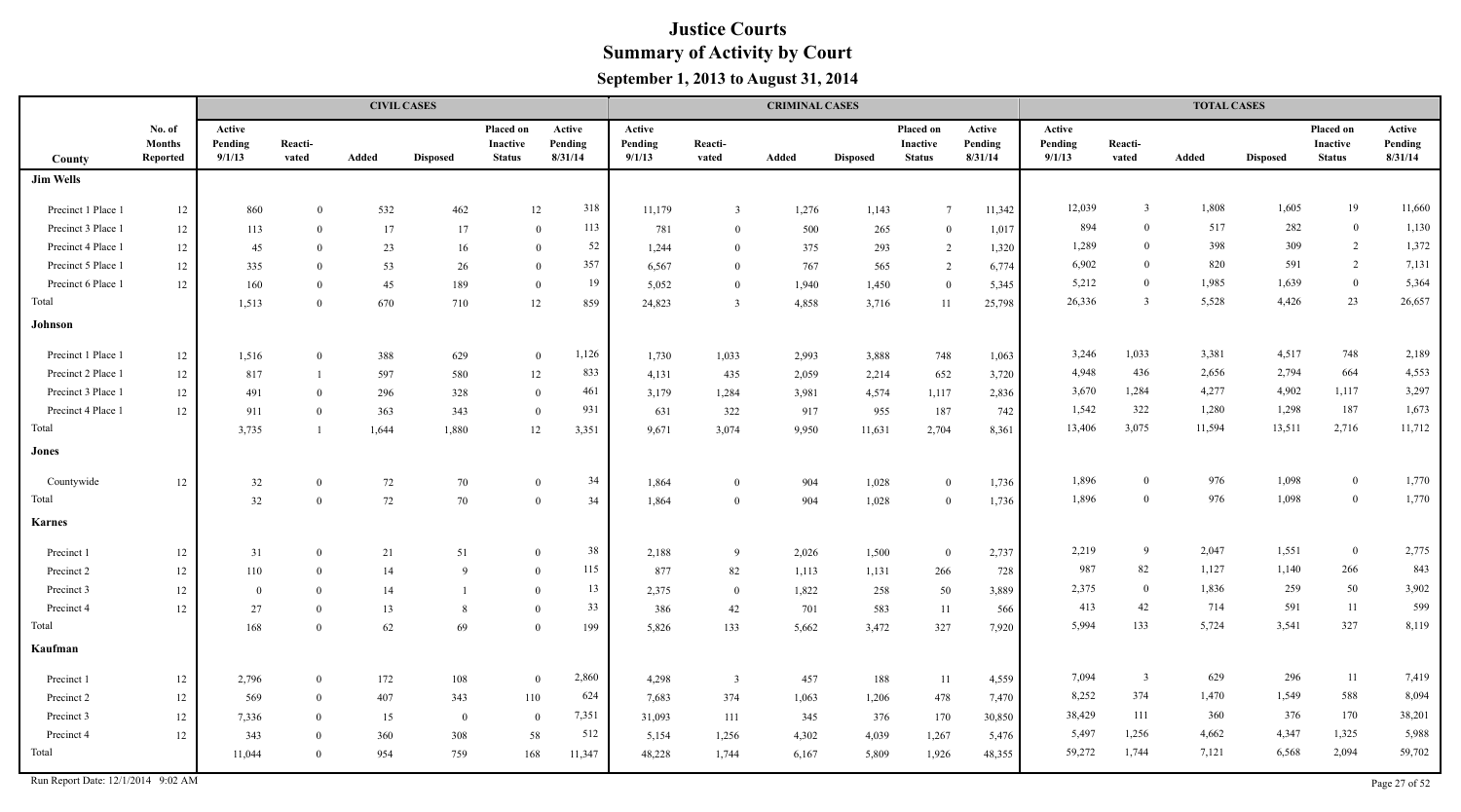|                    |                                     |                             |                  |              | <b>CIVIL CASES</b> |                                        |                                |                             |                  | <b>CRIMINAL CASES</b> |                 |                                        |                              |                             |                  | <b>TOTAL CASES</b> |                 |                                               |                              |
|--------------------|-------------------------------------|-----------------------------|------------------|--------------|--------------------|----------------------------------------|--------------------------------|-----------------------------|------------------|-----------------------|-----------------|----------------------------------------|------------------------------|-----------------------------|------------------|--------------------|-----------------|-----------------------------------------------|------------------------------|
| County             | No. of<br><b>Months</b><br>Reported | Active<br>Pending<br>9/1/13 | Reacti-<br>vated | Added        | <b>Disposed</b>    | Placed on<br>Inactive<br><b>Status</b> | Active<br>Pending<br>8/31/14   | Active<br>Pending<br>9/1/13 | Reacti-<br>vated | Added                 | <b>Disposed</b> | Placed on<br>Inactive<br><b>Status</b> | Active<br>Pending<br>8/31/14 | Active<br>Pending<br>9/1/13 | Reacti-<br>vated | Added              | <b>Disposed</b> | Placed on<br><b>Inactive</b><br><b>Status</b> | Active<br>Pending<br>8/31/14 |
| Kendall            |                                     |                             |                  |              |                    |                                        |                                |                             |                  |                       |                 |                                        |                              |                             |                  |                    |                 |                                               |                              |
| Precinct 1 Place 1 | 12                                  | 62                          | $\Omega$         | 75           | 99                 |                                        | 38<br>$\Omega$                 | 701                         | $\overline{0}$   | 671                   | 586             | $\mathbf{0}$                           | 775                          | 763                         | $\theta$         | 746                | 685             | $\mathbf{0}$                                  | 813                          |
| Precinct 2 Place 1 | $12 \,$                             | 21                          | $\theta$         | 10           | 12                 |                                        | 19<br>$\theta$                 | 335                         | $\theta$         | 279                   | 117             | 6                                      | 265                          | 356                         | $\theta$         | 289                | 129             | 6                                             | 284                          |
| Precinct 3 Place 1 | $12 \,$                             | 12                          | $\theta$         | 56           | 49                 |                                        | 19<br>$\theta$                 | 287                         | $\theta$         | 562                   | 514             | 58                                     | 277                          | 299                         | $\Omega$         | 618                | 563             | 58                                            | 296                          |
| Precinct 4 Place 1 | 10                                  | 19                          | $\theta$         | 21           | 31                 |                                        | $\mathbf{0}$<br>$\theta$       | 2,696                       | $\overline{1}$   | 1,509                 | 1,147           | $\overline{1}$                         | $\overline{0}$               | 2,715                       | $\mathbf{1}$     | 1,530              | 1,178           | $\overline{1}$                                | $\boldsymbol{0}$             |
| Total              |                                     | 114                         | $\theta$         | 162          | 191                | $\overline{0}$                         | 76                             | 4,019                       |                  | 3,021                 | 2,364           | 65                                     | 1,317                        | 4,133                       | $\overline{1}$   | 3,183              | 2,555           | 65                                            | 1,393                        |
| Kenedy             |                                     |                             |                  |              |                    |                                        |                                |                             |                  |                       |                 |                                        |                              |                             |                  |                    |                 |                                               |                              |
| Precinct 1 Place 1 | 12                                  | $\theta$                    | $\theta$         | $\mathbf{0}$ | $\mathbf{0}$       |                                        | $\mathbf{0}$<br>$\mathbf{0}$   | 1,900                       | 270              | 1,105                 | 1,067           | 1,635                                  | 562                          | 1,900                       | 270              | 1,105              | 1,067           | 1,635                                         | 562                          |
| Precinct 2 Place 1 | 12                                  | $\Omega$                    | $\overline{0}$   | $\mathbf{0}$ | $\mathbf{0}$       |                                        | $\overline{0}$<br>$\mathbf{0}$ | 3,245                       | $\overline{0}$   | 489                   | 67              | $\mathbf{0}$                           | 3,667                        | 3,245                       | $\theta$         | 489                | 67              | $\bf{0}$                                      | 3,667                        |
| Precinct 3 Place 1 | $12 \,$                             | $\Omega$                    | $\theta$         | $\theta$     | $\theta$           | $\theta$                               | $\overline{0}$                 | 2,068                       | 52               | 865                   | 783             | $\mathbf{0}$                           | 2,274                        | 2,068                       | 52               | 865                | 783             | $\bf{0}$                                      | 2,274                        |
| Precinct 4 Place 1 | 12                                  | $\Omega$                    | $\theta$         | $\theta$     | $\theta$           | $\theta$                               | $\mathbf{0}$                   | 2,149                       | 197              | 1,284                 | 932             | 51                                     | 2,657                        | 2,149                       | 197              | 1,284              | 932             | 51                                            | 2,657                        |
| Total              |                                     | $\Omega$                    | $\theta$         | $\theta$     | $\theta$           | $\theta$                               | $\overline{0}$                 | 9,362                       | 519              | 3,743                 | 2,849           | 1,686                                  | 9,160                        | 9,362                       | 519              | 3,743              | 2,849           | 1,686                                         | 9,160                        |
| Kent               |                                     |                             |                  |              |                    |                                        |                                |                             |                  |                       |                 |                                        |                              |                             |                  |                    |                 |                                               |                              |
| Countywide         | 12                                  | $\bf{0}$                    | $\overline{0}$   | $\mathbf{0}$ | $\bf{0}$           | $\mathbf{0}$                           | $\overline{0}$                 | 247                         | $\overline{0}$   | 94                    | 112             | $\mathbf{0}$                           | 255                          | 247                         | $\Omega$         | 94                 | 112             | $\overline{0}$                                | 255                          |
| Total              |                                     | $\theta$                    | $\overline{0}$   | $\mathbf{0}$ | $\overline{0}$     | $\mathbf{0}$                           | $\overline{0}$                 | 247                         | $\overline{0}$   | 94                    | 112             | $\overline{0}$                         | 255                          | 247                         | $\theta$         | 94                 | 112             | $\bf{0}$                                      | 255                          |
| Kerr               |                                     |                             |                  |              |                    |                                        |                                |                             |                  |                       |                 |                                        |                              |                             |                  |                    |                 |                                               |                              |
| Precinct 1 Place 1 | $12\,$                              | 48                          | $\theta$         | 128          | 136                | $\theta$                               | 54                             | 1,390                       | $\overline{0}$   | 530                   | 582             | $\mathbf{0}$                           | 1,328                        | 1,438                       | $\mathbf{0}$     | 658                | 718             | $\boldsymbol{0}$                              | 1,382                        |
| Precinct 2         | 12                                  | 17                          | $\theta$         | 102          | 93                 | $\overline{0}$                         | 26                             | 958                         | $\overline{0}$   | 705                   | 550             | $\overline{0}$                         | 1,100                        | 975                         | $\theta$         | 807                | 643             | $\bf{0}$                                      | 1,126                        |
| Precinct 3 Place 1 | 12                                  | 37                          | $\mathbf{0}$     | 124          | 131                | $\overline{0}$                         | 27                             | 1,505                       | $\overline{0}$   | 698                   | 574             | $\overline{0}$                         | 1,623                        | 1,542                       | $\theta$         | 822                | 705             | $\bf{0}$                                      | 1,650                        |
| Precinct 4 Place 1 | $12\,$                              | $5\overline{)}$             | $\theta$         | 63           | 47                 | $\theta$                               | 35                             | 1,572                       | $\overline{0}$   | 757                   | 776             | $\theta$                               | 1,633                        | 1,577                       | $\theta$         | 820                | 823             | $\mathbf{0}$                                  | 1,668                        |
| Total              |                                     | 107                         | $\theta$         | 417          | 407                | $\theta$                               | 142                            | 5,425                       | $\overline{0}$   | 2,690                 | 2,482           | $\theta$                               | 5,684                        | 5,532                       | $\overline{0}$   | 3,107              | 2,889           | $\boldsymbol{0}$                              | 5,826                        |
| Kimble             |                                     |                             |                  |              |                    |                                        |                                |                             |                  |                       |                 |                                        |                              |                             |                  |                    |                 |                                               |                              |
| Countywide         | $12\,$                              | 55                          | $\theta$         | 23           | 14                 | $\theta$                               | 62                             | 28,375                      | $\mathbf{0}$     | 7,961                 | 7,792           | $\bf{0}$                               | 28,412                       | 28,430                      | $\overline{0}$   | 7,984              | 7,806           | $\mathbf{0}$                                  | 28,474                       |
| Total              |                                     | 55                          | $\theta$         | 23           | 14                 | $\overline{0}$                         | 62                             | 28,375                      | $\overline{0}$   | 7,961                 | 7,792           | $\theta$                               | 28,412                       | 28,430                      | $\overline{0}$   | 7,984              | 7,806           | $\boldsymbol{0}$                              | 28,474                       |
| King               |                                     |                             |                  |              |                    |                                        |                                |                             |                  |                       |                 |                                        |                              |                             |                  |                    |                 |                                               |                              |
| Countywide         | $12 \,$                             | $\bf{0}$                    | $\overline{0}$   | $\mathbf{0}$ | $\mathbf{0}$       | $\overline{0}$                         | $\bf{0}$                       | 292                         | $\bf{0}$         | 189                   | 178             | $\theta$                               | 306                          | 292                         | $\overline{0}$   | 189                | 178             | $\mathbf{0}$                                  | 306                          |
| Total              |                                     | $\mathbf{0}$                | $\theta$         | $\theta$     | $\overline{0}$     | $\theta$                               | $\theta$                       | 292                         | $\bf{0}$         | 189                   | 178             | $\bf{0}$                               | 306                          | 292                         | $\bf{0}$         | 189                | 178             | $\bf{0}$                                      | 306                          |

Run Report Date:  $12/1/2014$  9:02 AM Page 28 of 52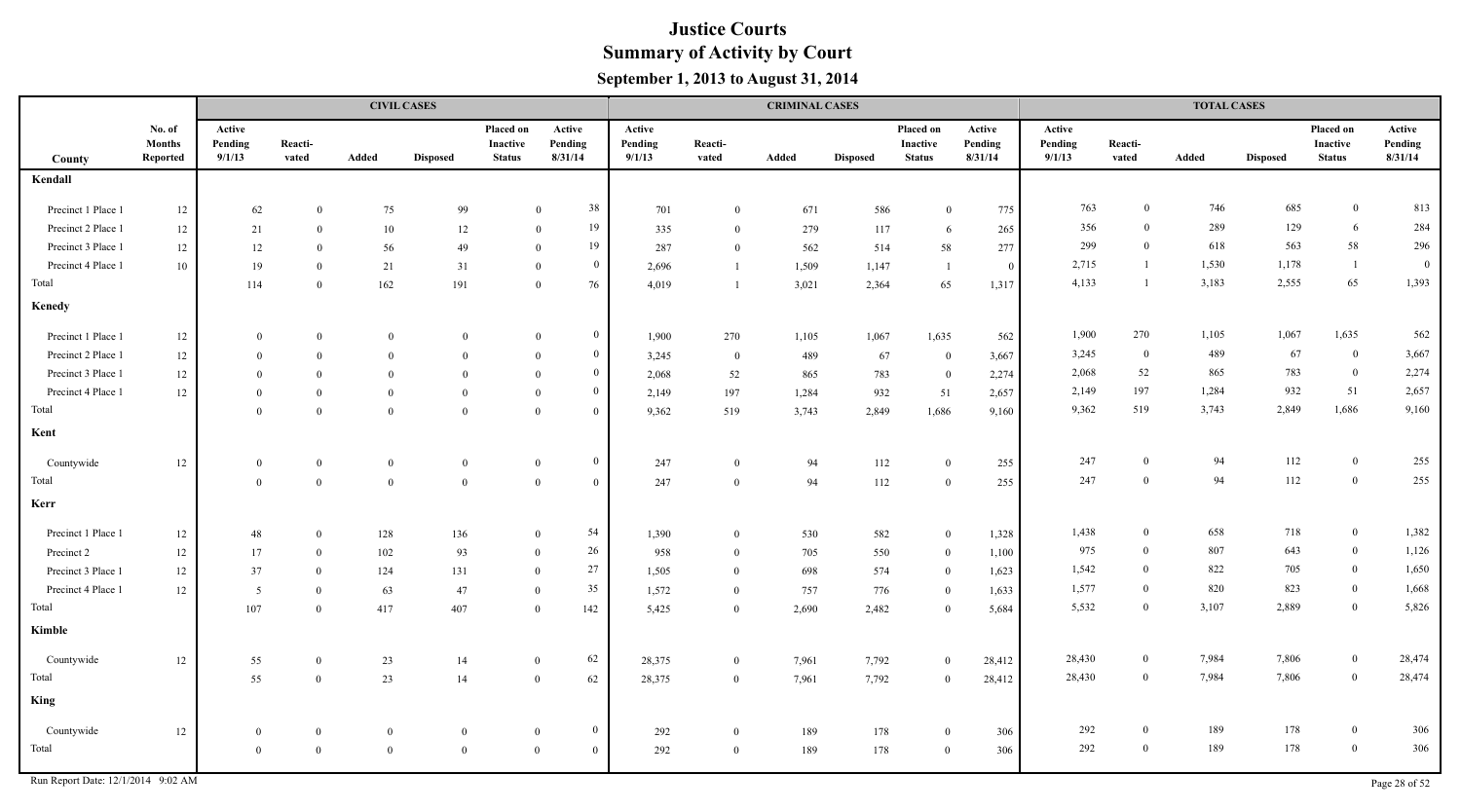|                                    |                                     |                             |                  |       | <b>CIVIL CASES</b> |                                        |                                  |                             |                  | <b>CRIMINAL CASES</b> |                 |                                        |                              |                             |                  | <b>TOTAL CASES</b> |                 |                                               |                              |
|------------------------------------|-------------------------------------|-----------------------------|------------------|-------|--------------------|----------------------------------------|----------------------------------|-----------------------------|------------------|-----------------------|-----------------|----------------------------------------|------------------------------|-----------------------------|------------------|--------------------|-----------------|-----------------------------------------------|------------------------------|
| County                             | No. of<br><b>Months</b><br>Reported | Active<br>Pending<br>9/1/13 | Reacti-<br>vated | Added | <b>Disposed</b>    | Placed on<br>Inactive<br><b>Status</b> | Active<br>Pending<br>8/31/14     | Active<br>Pending<br>9/1/13 | Reacti-<br>vated | Added                 | <b>Disposed</b> | Placed on<br>Inactive<br><b>Status</b> | Active<br>Pending<br>8/31/14 | Active<br>Pending<br>9/1/13 | Reacti-<br>vated | Added              | <b>Disposed</b> | Placed on<br><b>Inactive</b><br><b>Status</b> | Active<br>Pending<br>8/31/14 |
| Kinney                             |                                     |                             |                  |       |                    |                                        |                                  |                             |                  |                       |                 |                                        |                              |                             |                  |                    |                 |                                               |                              |
| Countywide                         | 12                                  | 26                          | $\overline{0}$   | 6     | 13                 |                                        | 20<br>$\overline{0}$             | 7,101                       | $\mathbf{0}$     | 3,558                 | 2,837           | $\theta$                               | 8,031                        | 7,127                       | $\mathbf{0}$     | 3,564              | 2,850           | $\overline{0}$                                | 8,051                        |
| Total                              |                                     | 26                          | $\Omega$         | -6    | 13                 |                                        | 20<br>$\overline{0}$             | 7,101                       | $\overline{0}$   | 3,558                 | 2,837           | $\Omega$                               | 8,031                        | 7,127                       | $\mathbf{0}$     | 3,564              | 2,850           | $\bf{0}$                                      | 8,051                        |
| Kleberg                            |                                     |                             |                  |       |                    |                                        |                                  |                             |                  |                       |                 |                                        |                              |                             |                  |                    |                 |                                               |                              |
| Precinct 1 Place 1                 | $\overline{0}$                      |                             |                  |       |                    |                                        |                                  |                             |                  |                       |                 |                                        |                              | $\bf{0}$                    | $\theta$         | $\overline{0}$     | $\overline{0}$  | $\overline{0}$                                | $\overline{0}$               |
| Precinct 2 Place 1                 | 12                                  | -4                          | $\bf{0}$         | 24    | 16                 |                                        | 14<br>$\mathbf{0}$               | 241                         | $\bf{0}$         | 595                   | 458             | $\overline{0}$                         | 2,317                        | 245                         | $\Omega$         | 619                | 474             | $\overline{0}$                                | 2,331                        |
| Precinct 3 Place 1                 | 12                                  | $\overline{4}$              | $\overline{0}$   | 32    | 36                 |                                        | $7\overline{ }$<br>$\mathbf{0}$  | 7,404                       | $\mathbf{0}$     | 3,193                 | 2,599           | 55                                     | 8,092                        | 7,408                       | $\theta$         | 3,225              | 2,635           | 55                                            | 8,099                        |
| Precinct 4 Place 1                 | $\overline{0}$                      |                             |                  |       |                    |                                        |                                  |                             |                  |                       |                 |                                        |                              | $\mathbf{0}$                | $\overline{0}$   | $\bf{0}$           | $\bf{0}$        | $\overline{0}$                                | $\overline{0}$               |
| Total                              |                                     | 8                           | $\bf{0}$         | 56    | 52                 |                                        | 21<br>$\overline{0}$             | 7,645                       | $\bf{0}$         | 3,788                 | 3,057           | 55                                     | 10,409                       | 7,653                       | $\theta$         | 3,844              | 3,109           | 55                                            | 10,430                       |
| Knox                               |                                     |                             |                  |       |                    |                                        |                                  |                             |                  |                       |                 |                                        |                              |                             |                  |                    |                 |                                               |                              |
| Precincts 1, 2, 3 & 4              | 12                                  | 23                          | $\overline{0}$   | 16    | 16                 |                                        | 24<br>$\overline{0}$             | 200                         | 61               | 696                   | 640             | 117                                    | 204                          | 223                         | 61               | 712                | 656             | 117                                           | 228                          |
| Total                              |                                     | 23                          | $\overline{0}$   | 16    | 16                 |                                        | 24<br>$\mathbf{0}$               | 200                         | 61               | 696                   | 640             | 117                                    | 204                          | 223                         | 61               | 712                | 656             | 117                                           | 228                          |
| La Salle                           |                                     |                             |                  |       |                    |                                        |                                  |                             |                  |                       |                 |                                        |                              |                             |                  |                    |                 |                                               |                              |
| Precinct 1 Place 1                 | 12                                  | 83                          | $\mathbf{0}$     | 23    | $23\,$             |                                        | 83<br>$\bf{0}$                   | 39,128                      | $\boldsymbol{0}$ | 5,170                 | 4,844           | $\bf{0}$                               | 44,440                       | 39,211                      | $\theta$         | 5,193              | 4,867           | $\overline{0}$                                | 44,523                       |
| Precinct 2 Place 1                 | $\mathbf{0}$                        |                             |                  |       |                    |                                        |                                  |                             |                  |                       |                 |                                        |                              | $\overline{0}$              | $\Omega$         | $\overline{0}$     | $\bf{0}$        | $\bf{0}$                                      | $\overline{0}$               |
| Precinct 3 Place 1                 | 12                                  | 5                           | $\bf{0}$         | 6     | $\overline{3}$     |                                        | 8<br>$\mathbf{0}$                | 1,060                       | $\bf{0}$         | 892                   | 429             | $\overline{0}$                         | 1,524                        | 1,065                       | $\theta$         | 898                | 432             | $\bf{0}$                                      | 1,532                        |
| Precinct 4 Place 1                 | 12                                  |                             | $\theta$         |       | $\overline{0}$     |                                        | $\overline{2}$<br>$\overline{0}$ | 369                         | $\mathbf{0}$     | 553                   | 313             | $\bf{0}$                               | 694                          | 370                         | $\Omega$         | 554                | 313             | $\bf{0}$                                      | 696                          |
| Total                              |                                     | 89                          | $\theta$         | 30    | 26                 |                                        | 93<br>$\mathbf{0}$               | 40,557                      | $\overline{0}$   | 6,615                 | 5,586           | $\bf{0}$                               | 46,658                       | 40,646                      | $\Omega$         | 6,645              | 5,612           | $\mathbf{0}$                                  | 46,751                       |
| Lamar                              |                                     |                             |                  |       |                    |                                        |                                  |                             |                  |                       |                 |                                        |                              |                             |                  |                    |                 |                                               |                              |
| Precinct 1 Place 1                 | $12 \,$                             |                             | $\mathbf{0}$     | 10    | 9                  | $\overline{0}$                         | 2                                | -6                          | $\bf{0}$         | $\mathbf{0}$          |                 | $\bf{0}$                               | 5                            | $\overline{7}$              | $\mathbf{0}$     | 10                 | 10              | $\overline{0}$                                | $7\phantom{.0}$              |
| Precinct 2 Place 1                 | $\overline{0}$                      |                             |                  |       |                    |                                        |                                  |                             |                  |                       |                 |                                        |                              | $\bf{0}$                    | $\Omega$         | $\Omega$           | $\overline{0}$  | $\bf{0}$                                      | $\mathbf{0}$                 |
| Precinct 3 Place 1                 | 12                                  | 3                           | $\bf{0}$         | 13    | 13                 | $\bf{0}$                               | $\overline{3}$                   | $\theta$                    | $\overline{0}$   |                       |                 | $\overline{0}$                         | $\bf{0}$                     |                             | $\Omega$         | 14                 | 14              | $\bf{0}$                                      | $\overline{\mathbf{3}}$      |
| Precinct 4 Place 1                 | 12                                  |                             | $\Omega$         | 8     | 6                  | $\Omega$                               | $\overline{1}$                   | $\Omega$                    | $\theta$         | $\Omega$              | $\theta$        | $\theta$                               | $\bf{0}$                     |                             | $\Omega$         | 8                  | 6               | $\bf{0}$                                      |                              |
| Precinct 5 Place 1                 | 12                                  | 142                         | $\Omega$         | 239   | 267                | 2                                      | 460                              | 1,317                       | 300              | 1,754                 | 1,934           | 281                                    | 3,506                        | 1,459                       | 300              | 1,993              | 2,201           | 283                                           | 3,966                        |
| Precinct 5 Place 2                 | $12 \,$                             | 913                         | $\overline{0}$   | 338   | 310                |                                        | 1,232<br>$\mathbf{0}$            | 1,005                       | 98               | 1,919                 | 1,881           | 191                                    | 2,174                        | 1,918                       | 98               | 2,257              | 2,191           | 191                                           | 3,406                        |
| Total                              |                                     | 1,060                       | $\bf{0}$         | 608   | 605                |                                        | 1,698<br>2                       | 2,328                       | 398              | 3,674                 | 3,817           | 472                                    | 5,685                        | 3,388                       | 398              | 4,282              | 4,422           | 474                                           | 7,383                        |
|                                    |                                     |                             |                  |       |                    |                                        |                                  |                             |                  |                       |                 |                                        |                              |                             |                  |                    |                 |                                               |                              |
| Run Report Date: 12/1/2014 9:02 AM |                                     |                             |                  |       |                    |                                        |                                  |                             |                  |                       |                 |                                        |                              |                             |                  |                    |                 |                                               | Page 29 of 52                |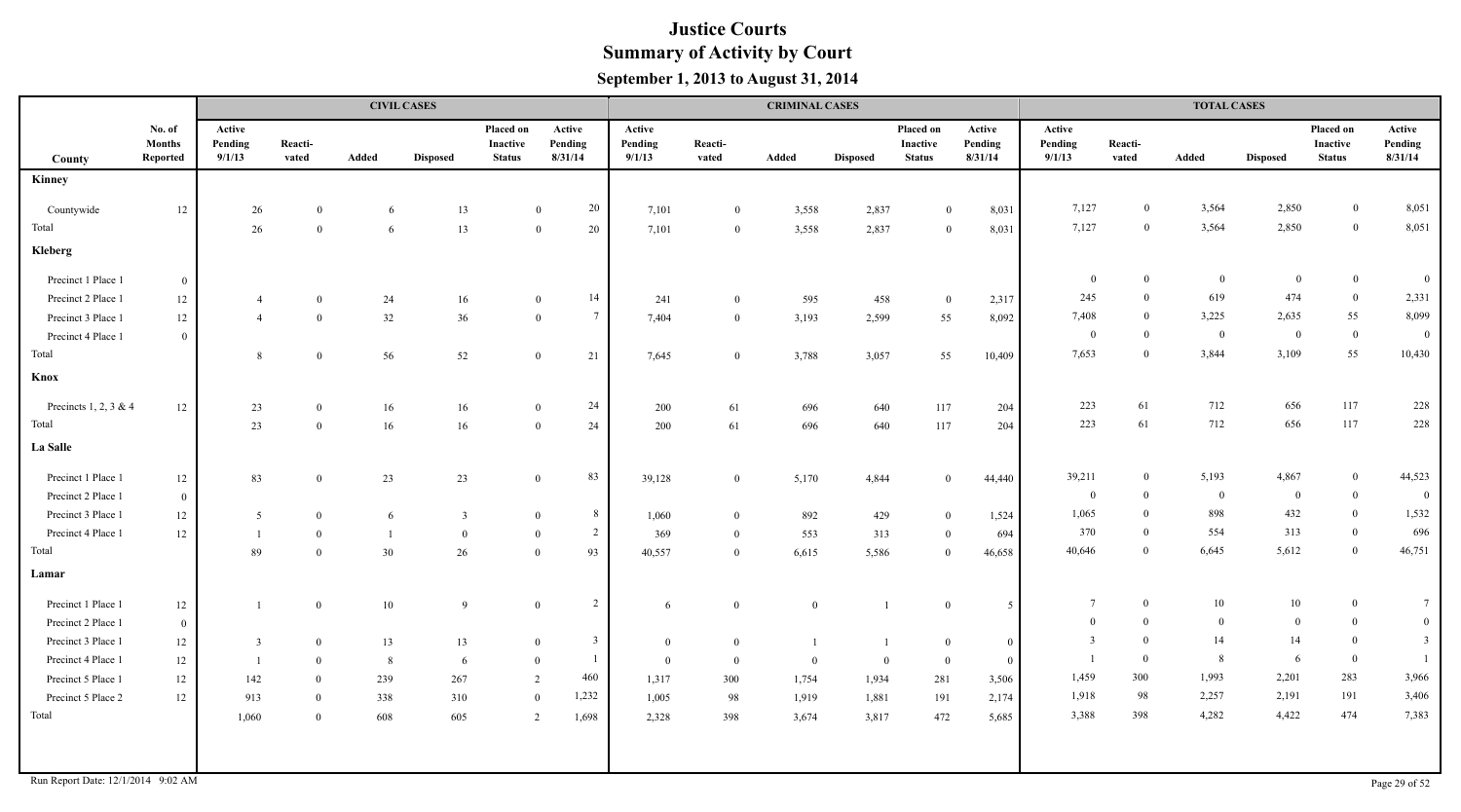|                        |                                     |                             |                  |              | <b>CIVIL CASES</b> |                                        |                                  |                             |                  | <b>CRIMINAL CASES</b> |                 |                                        |                              |                             |                  | <b>TOTAL CASES</b> |                 |                                        |                              |
|------------------------|-------------------------------------|-----------------------------|------------------|--------------|--------------------|----------------------------------------|----------------------------------|-----------------------------|------------------|-----------------------|-----------------|----------------------------------------|------------------------------|-----------------------------|------------------|--------------------|-----------------|----------------------------------------|------------------------------|
| County                 | No. of<br><b>Months</b><br>Reported | Active<br>Pending<br>9/1/13 | Reacti-<br>vated | Added        | <b>Disposed</b>    | Placed on<br>Inactive<br><b>Status</b> | Active<br>Pending<br>8/31/14     | Active<br>Pending<br>9/1/13 | Reacti-<br>vated | Added                 | <b>Disposed</b> | Placed on<br>Inactive<br><b>Status</b> | Active<br>Pending<br>8/31/14 | Active<br>Pending<br>9/1/13 | Reacti-<br>vated | Added              | <b>Disposed</b> | Placed on<br>Inactive<br><b>Status</b> | Active<br>Pending<br>8/31/14 |
| Lamb                   |                                     |                             |                  |              |                    |                                        |                                  |                             |                  |                       |                 |                                        |                              |                             |                  |                    |                 |                                        |                              |
| Precinct 1 Place 1     | $12 \,$                             | 36                          | $\overline{2}$   | 13           | 19                 |                                        | 32<br>$\overline{0}$             | 289                         | $\overline{3}$   | 63                    | 156             | 29                                     | 170                          | 325                         | 5                | 76                 | 175             | 29                                     | 202                          |
| Precinct 2 Place 1     | $\overline{0}$                      |                             |                  |              |                    |                                        |                                  |                             |                  |                       |                 |                                        |                              | $\overline{0}$              | $\mathbf{0}$     | $\overline{0}$     | $\overline{0}$  | $\overline{0}$                         | $\bf{0}$                     |
| Precinct 3 Place 1     | $12 \,$                             | 52                          | $\theta$         | 53           | 40                 |                                        | 65<br>$\theta$                   | 2,577                       | $\overline{0}$   | 1,125                 | 1,054           | $\overline{0}$                         | 2,648                        | 2,629                       | $\bf{0}$         | 1,178              | 1,094           | $\bf{0}$                               | 2,713                        |
| Precinct 4 Place 1     | 12                                  | 10                          | $\mathbf{0}$     | 13           | 13                 |                                        | -11<br>$\overline{1}$            | 611                         | 91               | 133                   | 340             | 447                                    | 61                           | 621                         | 91               | 146                | 353             | 448                                    | 72                           |
| Total                  |                                     | 98                          | 2                | 79           | 72                 |                                        | 108<br>$\overline{1}$            | 3,477                       | 94               | 1,321                 | 1,550           | 476                                    | 2,879                        | 3,575                       | 96               | 1,400              | 1,622           | 477                                    | 2,987                        |
| Lampasas               |                                     |                             |                  |              |                    |                                        |                                  |                             |                  |                       |                 |                                        |                              |                             |                  |                    |                 |                                        |                              |
| Precinct 1 Place 1     | 12                                  | $\overline{0}$              | $\overline{0}$   | 71           | 40                 |                                        | 33<br>$\overline{0}$             | 2,408                       | 307              | 1,130                 | 719             | 1,101                                  | 2,025                        | 2,408                       | 307              | 1,201              | 759             | 1,101                                  | 2,058                        |
| Precinct 2 & 3 Place 1 | 12                                  | 150                         | $\theta$         | 12           | $\theta$           |                                        | 164<br>$\theta$                  | 479                         | 57               | 443                   | 361             | -4                                     | 608                          | 629                         | 57               | 455                | 361             | $\overline{4}$                         | 772                          |
| Precinct 4 Place 1     | 12                                  | 18                          | $\theta$         | 55           | 47                 |                                        | 23<br>$\theta$                   | 150                         | 69               | 659                   | 541             | 6                                      | 331                          | 168                         | 69               | 714                | 588             | 6                                      | 354                          |
| Total                  |                                     | 168                         | $\Omega$         | 138          | 87                 |                                        | $\Omega$<br>220                  | 3,037                       | 433              | 2,232                 | 1,621           | 1,111                                  | 2,964                        | 3,205                       | 433              | 2,370              | 1,708           | 1,111                                  | 3,184                        |
| Lavaca                 |                                     |                             |                  |              |                    |                                        |                                  |                             |                  |                       |                 |                                        |                              |                             |                  |                    |                 |                                        |                              |
| Precinct 1 Place 1     | 12                                  | $\bf{0}$                    | $\overline{0}$   | 33           | 28                 |                                        | $5\overline{)}$<br>$\theta$      | 1,334                       |                  | 559                   | 425             | $\mathbf{0}$                           | 1,469                        | 1,334                       |                  | 592                | 453             | $\bf{0}$                               | 1,474                        |
| Precinct 2 Place 1     | 12                                  | 11                          | $\theta$         | 18           | 13                 |                                        | 14<br>$\theta$                   | 213                         | $\bf{0}$         | 67                    | 66              | $\overline{0}$                         | 216                          | 224                         | $\Omega$         | 85                 | 79              | $\bf{0}$                               | 230                          |
| Precinct 3 Place 1     | 12                                  | $\bf{0}$                    | $\Omega$         | 6            | $\bf{0}$           |                                        | 5<br>$\Omega$                    | $\bf{0}$                    | $\mathbf{0}$     | 83                    | 43              | $\bf{0}$                               | 41                           | $\bf{0}$                    | $\theta$         | 89                 | 43              | $\mathbf{0}$                           | 46                           |
| Precinct 4 Place 1     | 12                                  | 880                         | $\theta$         | 66           | $\theta$           |                                        | 945<br>$\mathbf{1}$              | 2.010                       | 79               | 1.097                 | 957             | 1,564                                  | 673                          | 2,890                       | 79               | 1,163              | 957             | 1,565                                  | 1,618                        |
| Total                  |                                     | 891                         | $\overline{0}$   | 123          | 41                 |                                        | 969<br>$\overline{1}$            | 3,557                       | 80               | 1,806                 | 1,491           | 1,564                                  | 2,399                        | 4,448                       | 80               | 1,929              | 1,532           | 1,565                                  | 3,368                        |
| Lee                    |                                     |                             |                  |              |                    |                                        |                                  |                             |                  |                       |                 |                                        |                              |                             |                  |                    |                 |                                        |                              |
| Precinct 2 Place 1     | 12                                  | 43                          | $\theta$         | 126          | 108                |                                        | 60<br>$\overline{0}$             | 5,744                       | $\overline{0}$   | 2,949                 | 2,743           | $\mathbf{0}$                           | 5,956                        | 5,787                       | $\overline{0}$   | 3,075              | 2,851           | $\bf{0}$                               | 6,016                        |
| Precinct 3 Place 1     | 12                                  | 63                          | $\theta$         | 36           | 22                 |                                        | 78<br>$\overline{0}$             | 757                         | $\overline{0}$   | 194                   | 167             | $\overline{0}$                         | 777                          | 820                         | $\overline{0}$   | 230                | 189             | $\boldsymbol{0}$                       | 855                          |
| Precinct 4 Place 1     | $12\,$                              | 141                         | $\theta$         | $\mathbf{Q}$ | $\Omega$           |                                        | 143<br>$\mathbf{0}$              | 1,538                       | $\overline{0}$   | 1,691                 | 1,393           | $\mathbf{0}$                           | 1,834                        | 1,679                       | $\overline{0}$   | 1,700              | 1,393           | $\boldsymbol{0}$                       | 1,977                        |
| Total                  |                                     | 247                         | $\theta$         | 171          | 130                |                                        | $\overline{0}$<br>281            | 8,039                       | $\overline{0}$   | 4,834                 | 4,303           | $\theta$                               | 8,567                        | 8,286                       | $\overline{0}$   | 5,005              | 4,433           | $\overline{0}$                         | 8,848                        |
| Leon                   |                                     |                             |                  |              |                    |                                        |                                  |                             |                  |                       |                 |                                        |                              |                             |                  |                    |                 |                                        |                              |
| Precinct 1 Place 1     | $12\,$                              | 13                          | $\theta$         | 56           | 46                 |                                        | $22\,$<br>$\theta$               | 3,869                       | $\overline{0}$   | 1,207                 | 1,497           | $\overline{0}$                         | 3,581                        | 3,882                       | $\overline{0}$   | 1,263              | 1,543           | $\overline{0}$                         | 3,603                        |
| Precinct 2 Place 1     | $12\,$                              | 12                          | $\overline{0}$   | 40           | 37                 | $\overline{0}$                         | 15                               | 10,202                      | $\overline{0}$   | 2,655                 | 2,437           | $\overline{0}$                         | 10,349                       | 10,214                      | $\overline{0}$   | 2,695              | 2,474           | $\overline{0}$                         | 10,364                       |
| Precinct 4 Place 1     | $12 \,$                             | $\mathbf{0}$                | $\overline{0}$   | 30           | 26                 |                                        | $\overline{4}$<br>$\overline{0}$ | 8                           | $\bf{0}$         | 258                   | 241             | $\overline{0}$                         | 25                           | 8                           | $\theta$         | 288                | 267             | $\boldsymbol{0}$                       | 29                           |
| Total                  |                                     | 25                          | $\overline{0}$   | 126          | 109                |                                        | $\overline{0}$<br>41             | 14,079                      | $\overline{0}$   | 4,120                 | 4,175           | $\overline{0}$                         | 13,955                       | 14,104                      | $\theta$         | 4,246              | 4,284           | $\overline{0}$                         | 13,996                       |
|                        |                                     |                             |                  |              |                    |                                        |                                  |                             |                  |                       |                 |                                        |                              |                             |                  |                    |                 |                                        |                              |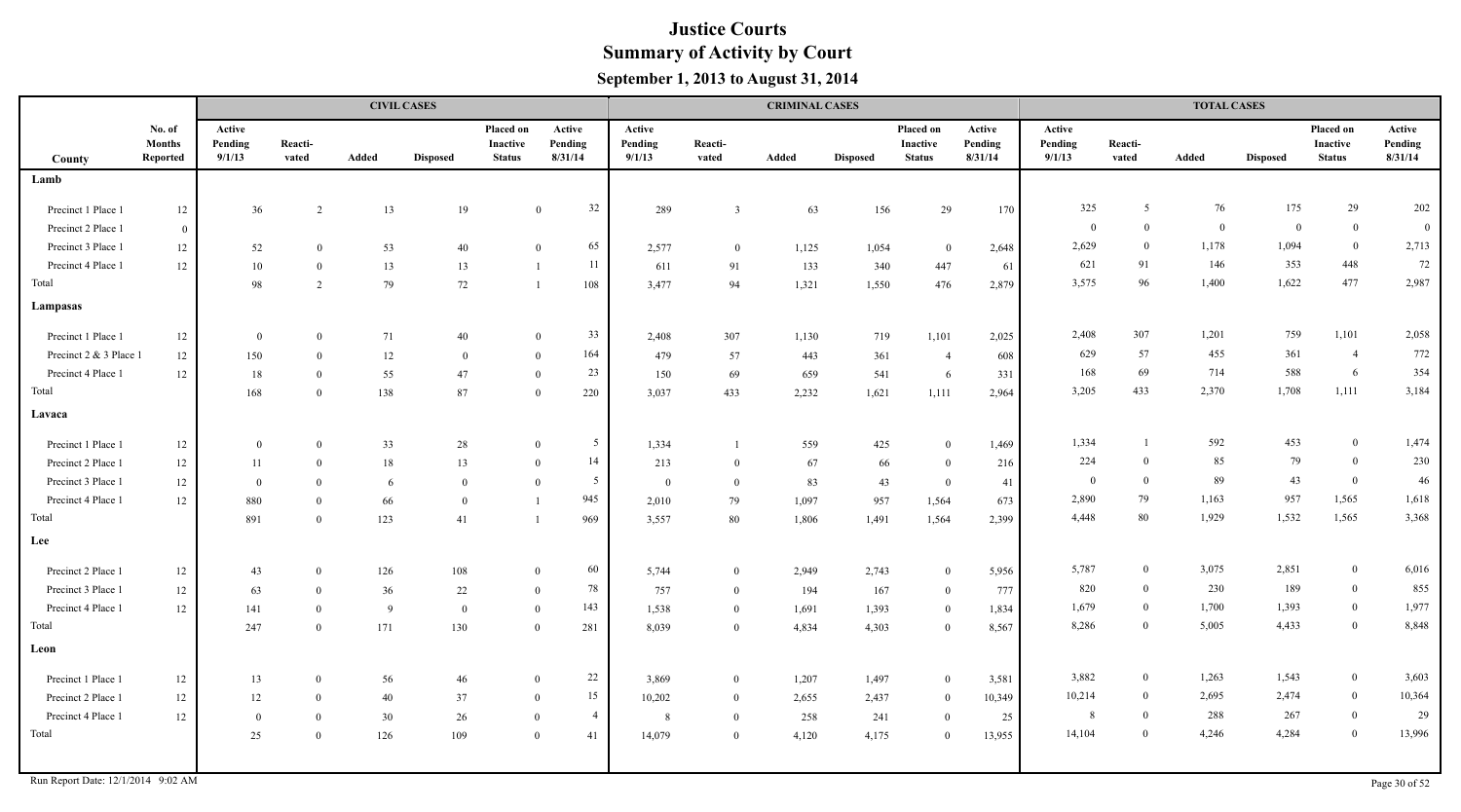|                    |                                     |                             |                  |                 | <b>CIVIL CASES</b> |                                               |                                 |                             |                  | <b>CRIMINAL CASES</b> |                 |                                               |                              |                             |                  | <b>TOTAL CASES</b> |                 |                                        |                              |
|--------------------|-------------------------------------|-----------------------------|------------------|-----------------|--------------------|-----------------------------------------------|---------------------------------|-----------------------------|------------------|-----------------------|-----------------|-----------------------------------------------|------------------------------|-----------------------------|------------------|--------------------|-----------------|----------------------------------------|------------------------------|
| County             | No. of<br><b>Months</b><br>Reported | Active<br>Pending<br>9/1/13 | Reacti-<br>vated | <b>Added</b>    | <b>Disposed</b>    | Placed on<br><b>Inactive</b><br><b>Status</b> | Active<br>Pending<br>8/31/14    | Active<br>Pending<br>9/1/13 | Reacti-<br>vated | Added                 | <b>Disposed</b> | Placed on<br><b>Inactive</b><br><b>Status</b> | Active<br>Pending<br>8/31/14 | Active<br>Pending<br>9/1/13 | Reacti-<br>vated | Added              | <b>Disposed</b> | Placed on<br>Inactive<br><b>Status</b> | Active<br>Pending<br>8/31/14 |
| Liberty            |                                     |                             |                  |                 |                    |                                               |                                 |                             |                  |                       |                 |                                               |                              |                             |                  |                    |                 |                                        |                              |
| Precinct 1 Place 1 | 12                                  | 149                         | $\overline{0}$   | 213             | $\theta$           |                                               | 173<br>$\mathbf{0}$             | 4,950                       | 92               | 1,576                 | 1,999           | 229                                           | 4,375                        | 5,099                       | 92               | 1,789              | 1,999           | 229                                    | 4,548                        |
| Precinct 2 Place 1 | $12\,$                              | 114                         | $\mathbf{0}$     | 45              | $\theta$           |                                               | 120<br>$\overline{0}$           | 1,953                       | $10\,$           | 360                   | 549             | 19                                            | 1,757                        | 2,067                       | 10               | 405                | 549             | 19                                     | 1,877                        |
| Precinct 3 Place 1 | 12                                  | 5                           | $\overline{0}$   | 36              | 40                 |                                               | 8<br>$\overline{0}$             | 1,837                       | 257              | 1,927                 | 2,472           | 367                                           | 1,754                        | 1,842                       | 257              | 1,963              | 2,512           | 367                                    | 1,762                        |
| Precinct 4 Place 1 | 12                                  | 696                         | $\theta$         | 304             | 342                |                                               | 658<br>$\mathbf{0}$             | 5,630                       | 1,029            | 2,121                 | 2,554           | 940                                           | 5,253                        | 6,326                       | 1,029            | 2,425              | 2,896           | 940                                    | 5,911                        |
| Precinct 5 Place 1 | $12\,$                              | 217                         | $\theta$         | 97              | 31                 |                                               | 237<br>$\mathbf{0}$             | 3,170                       | 206              | 1,031                 | 1,050           | 340                                           | 3,000                        | 3,387                       | 206              | 1,128              | 1,081           | 340                                    | 3,237                        |
| Precinct 6 Place 1 | 12                                  | 374                         | $\mathbf{0}$     | 252             | 160                |                                               | 408<br>$\mathbf{0}$             | 5,003                       | 406              | 2,035                 | 2,169           | 840                                           | 4,446                        | 5,377                       | 406              | 2,287              | 2,329           | 840                                    | 4,854                        |
| Total              |                                     | 1,555                       | $\overline{0}$   | 947             | 573                |                                               | $\overline{0}$<br>1,604         | 22,543                      | 2,000            | 9,050                 | 10,793          | 2,735                                         | 20,585                       | 24,098                      | 2,000            | 9,997              | 11,366          | 2,735                                  | 22,189                       |
| Limestone          |                                     |                             |                  |                 |                    |                                               |                                 |                             |                  |                       |                 |                                               |                              |                             |                  |                    |                 |                                        |                              |
| Precinct 1 Place 1 | 12                                  | 11                          | $\mathbf{0}$     | 36              | 38                 |                                               | 9<br>$\overline{0}$             | 568                         | $\overline{0}$   | 287                   | 304             | $\mathbf{0}$                                  | 551                          | 579                         | $\overline{0}$   | 323                | 342             | $\boldsymbol{0}$                       | 560                          |
| Precinct 2 Place 1 | 12                                  | 17                          | $\mathbf{0}$     | 120             | 90                 |                                               | 48<br>$\overline{0}$            | 1,001                       | $\overline{0}$   | 386                   | 370             | $\mathbf{0}$                                  | 1,018                        | 1,018                       | $\overline{0}$   | 506                | 460             | $\bf{0}$                               | 1,066                        |
| Precinct 3 Place 1 | 12                                  | $7\phantom{.0}$             | $\theta$         | 43              | 40                 |                                               | -11<br>$\overline{0}$           | 523                         | $\theta$         | 286                   | 299             | $\mathbf{0}$                                  | 508                          | 530                         | $\overline{0}$   | 329                | 339             | $\bf{0}$                               | 519                          |
| Precinct 4 Place 2 | 12                                  | 189                         | $\theta$         | 102             | 71                 |                                               | 219<br>$\theta$                 | 908                         | $\theta$         | 709                   | 551             | $\mathbf{0}$                                  | 1,066                        | 1,097                       | $\mathbf{0}$     | 811                | 622             | $\overline{0}$                         | 1,285                        |
| Total              |                                     | 224                         | $\theta$         | 301             | 239                |                                               | 287<br>$\theta$                 | 3,000                       | $\overline{0}$   | 1,668                 | 1,524           | $\mathbf{0}$                                  | 3,143                        | 3,224                       | $\mathbf{0}$     | 1,969              | 1,763           | $\boldsymbol{0}$                       | 3,430                        |
| Lipscomb           |                                     |                             |                  |                 |                    |                                               |                                 |                             |                  |                       |                 |                                               |                              |                             |                  |                    |                 |                                        |                              |
| Countywide         | 12                                  | 235                         | $\overline{0}$   | $7\phantom{.0}$ | 5                  |                                               | 237<br>$\overline{0}$           | 404                         | 25               | 434                   | 421             | 24                                            | 411                          | 639                         | 25               | 441                | 426             | 24                                     | 648                          |
| Total              |                                     | 235                         | $\theta$         | $7\phantom{.0}$ | 5                  |                                               | $\overline{0}$<br>237           | 404                         | 25               | 434                   | 421             | 24                                            | 411                          | 639                         | 25               | 441                | 426             | 24                                     | 648                          |
| <b>Live Oak</b>    |                                     |                             |                  |                 |                    |                                               |                                 |                             |                  |                       |                 |                                               |                              |                             |                  |                    |                 |                                        |                              |
| Precinct 1         | 12                                  | 87                          | $\mathbf{0}$     | 16              | 93                 |                                               | $7\phantom{.0}$<br>$\mathbf{0}$ | 1,990                       | $\bf{0}$         | 521                   | 548             | $\mathbf{0}$                                  | 2,017                        | 2,077                       | $\overline{0}$   | 537                | 641             | $\bf{0}$                               | 2,024                        |
| Precinct 2 Place 1 | $12 \,$                             | $46\,$                      | $\mathbf{0}$     | 12              | $\overline{3}$     |                                               | 54<br>$\bf{0}$                  | 5,468                       | $\bf{0}$         | 3,890                 | 3,481           | 14                                            | 5,857                        | 5,514                       | $\overline{0}$   | 3,902              | 3,484           | 14                                     | 5,911                        |
| Precinct 3 Place 1 | $12 \,$                             | $\overline{\mathbf{3}}$     | $\theta$         | 10              | 8                  | $\theta$                                      | $5\overline{)}$                 | 7,695                       | $\bf{0}$         | 1,969                 | 1,966           | $\overline{0}$                                | 7,712                        | 7,698                       | $\bf{0}$         | 1,979              | 1,974           | $\overline{0}$                         | 7,717                        |
| Precinct 4 Place 1 | 12                                  | $\overline{4}$              | $\mathbf{0}$     | 17              | 17                 | $\theta$                                      | $\overline{4}$                  | 1,534                       | $\overline{0}$   | 1,097                 | 1,121           | $\overline{0}$                                | 1,506                        | 1,538                       | $\overline{0}$   | 1,114              | 1,138           | $\overline{0}$                         | 1,510                        |
| Total              |                                     | 140                         | $\theta$         | 55              | 121                | $\theta$                                      | 70                              | 16,687                      | $\overline{0}$   | 7,477                 | 7,116           | 14                                            | 17,092                       | 16,827                      | $\mathbf{0}$     | 7,532              | 7,237           | 14                                     | 17,162                       |
|                    |                                     |                             |                  |                 |                    |                                               |                                 |                             |                  |                       |                 |                                               |                              |                             |                  |                    |                 |                                        |                              |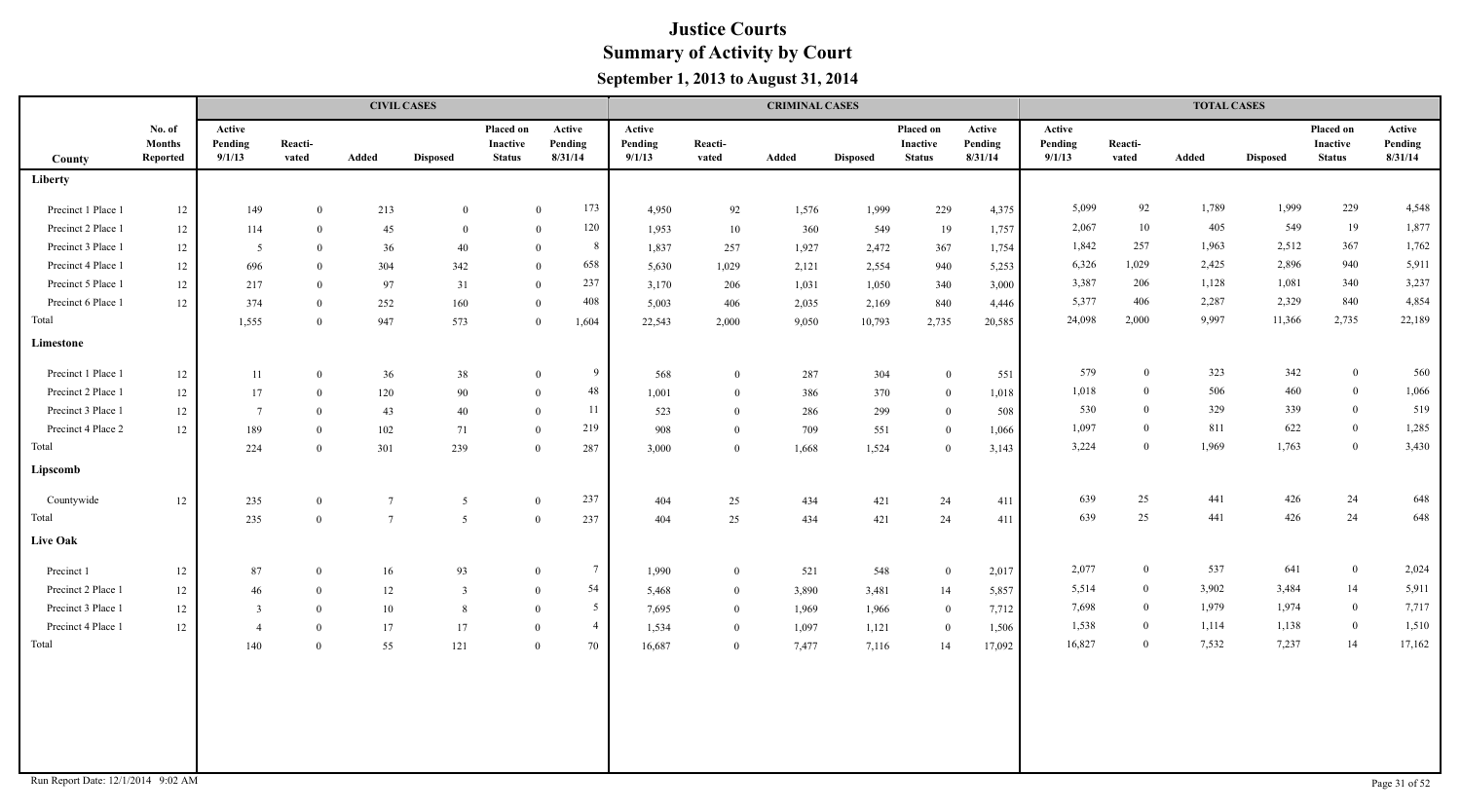|                    |                                            |                             |                  |                 | <b>CIVIL CASES</b> |                                               |                                  |                             |                  | <b>CRIMINAL CASES</b> |                 |                                        |                              |                             |                  | <b>TOTAL CASES</b> |                 |                                               |                              |
|--------------------|--------------------------------------------|-----------------------------|------------------|-----------------|--------------------|-----------------------------------------------|----------------------------------|-----------------------------|------------------|-----------------------|-----------------|----------------------------------------|------------------------------|-----------------------------|------------------|--------------------|-----------------|-----------------------------------------------|------------------------------|
| County             | No. of<br><b>Months</b><br><b>Reported</b> | Active<br>Pending<br>9/1/13 | Reacti-<br>vated | Added           | <b>Disposed</b>    | Placed on<br><b>Inactive</b><br><b>Status</b> | Active<br>Pending<br>8/31/14     | Active<br>Pending<br>9/1/13 | Reacti-<br>vated | Added                 | <b>Disposed</b> | Placed on<br>Inactive<br><b>Status</b> | Active<br>Pending<br>8/31/14 | Active<br>Pending<br>9/1/13 | Reacti-<br>vated | Added              | <b>Disposed</b> | Placed on<br><b>Inactive</b><br><b>Status</b> | Active<br>Pending<br>8/31/14 |
| Llano              |                                            |                             |                  |                 |                    |                                               |                                  |                             |                  |                       |                 |                                        |                              |                             |                  |                    |                 |                                               |                              |
| Precinct 1 Place 1 | $12\,$                                     | 173                         | $\mathbf{0}$     | $28\,$          | 28                 |                                               | 173<br>$\overline{0}$            | 252                         | 68               | 285                   | 268             | 39                                     | 285                          | 425                         | 68               | 313                | 296             | 39                                            | 458                          |
| Precinct 2 Place 1 | - 6                                        | 12                          | $\overline{0}$   | 13              | $\overline{7}$     | $\theta$                                      | $\mathbf{0}$                     | 514                         | 64               | 446                   | 409             | 57                                     | $\overline{0}$               | 526                         | 64               | 459                | 416             | 57                                            | $\bf{0}$                     |
| Precinct 3 Place 1 | $12\,$                                     | 10                          | $\theta$         | 63              | 64                 |                                               | -9<br>$\Omega$                   | 914                         | 294              | 1,205                 | 1,178           | 283                                    | 899                          | 924                         | 294              | 1,268              | 1,242           | 283                                           | 908                          |
| Precinct 4 Place 1 | 12                                         | 78                          | $\Omega$         | 37              | 38                 | $\Omega$                                      | 76                               | 729                         | 78               | 421                   | 500             | 224                                    | 472                          | 807                         | 78               | 458                | 538             | 224                                           | 548                          |
| Total              |                                            | 273                         | $\theta$         | 141             | 137                |                                               | 258<br>$\overline{0}$            | 2,409                       | 504              | 2,357                 | 2,355           | 603                                    | 1,656                        | 2,682                       | 504              | 2,498              | 2,492           | 603                                           | 1,914                        |
| Loving             |                                            |                             |                  |                 |                    |                                               |                                  |                             |                  |                       |                 |                                        |                              |                             |                  |                    |                 |                                               |                              |
| Countywide         | $12\,$                                     | $\mathbf{0}$                | $\overline{0}$   | 2               | $\overline{2}$     |                                               | $\bf{0}$<br>$\mathbf{0}$         | 176                         | $\overline{0}$   | 791                   | 784             | 123                                    | 91                           | 176                         | $\overline{0}$   | 793                | 786             | 123                                           | 91                           |
| Total              |                                            | $\overline{0}$              | $\Omega$         | $\overline{2}$  | $\overline{2}$     |                                               | $\overline{0}$<br>$\overline{0}$ | 176                         | $\overline{0}$   | 791                   | 784             | 123                                    | 91                           | 176                         | $\theta$         | 793                | 786             | 123                                           | 91                           |
| Lubbock            |                                            |                             |                  |                 |                    |                                               |                                  |                             |                  |                       |                 |                                        |                              |                             |                  |                    |                 |                                               |                              |
| Precinct 1 Place 1 | $12\,$                                     | 447                         | -6               | 1,392           | 1,120              | 12                                            | 714                              | 1,898                       | 915              | 2,755                 | 2,062           | 917                                    | 2,022                        | 2,345                       | 921              | 4,147              | 3,182           | 929                                           | 2,736                        |
| Precinct 2 Place 1 | $12\,$                                     | 2,368                       | $\Omega$         | 1,139           | 364                |                                               | 3,143<br>$\mathbf{0}$            | 1,083                       | 1,213            | 2,240                 | 1,942           | 1,056                                  | 1,538                        | 3,451                       | 1,213            | 3,379              | 2,306           | 1,056                                         | 4,681                        |
| Precinct 3 Place 1 | $12\,$                                     | 508                         | $\theta$         | 1,373           | 1,355              |                                               | 524<br>2                         | 401                         | 921              | 1,539                 | 1,103           | 741                                    | 1,017                        | 909                         | 921              | 2,912              | 2,458           | 743                                           | 1,541                        |
| Precinct 4 Place 1 | $12\,$                                     | 447                         | $\theta$         | 789             | 902                | 6                                             | 328                              | 1,274                       | 1,400            | 3,779                 | 2,682           | 1,584                                  | 2,163                        | 1,721                       | 1,400            | 4,568              | 3,584           | 1,590                                         | 2,491                        |
| Total              |                                            | 3,770                       | 6                | 4,693           | 3,741              | 20                                            | 4,709                            | 4,656                       | 4,449            | 10,313                | 7,789           | 4,298                                  | 6,740                        | 8,426                       | 4,455            | 15,006             | 11,530          | 4,318                                         | 11,449                       |
| Lynn               |                                            |                             |                  |                 |                    |                                               |                                  |                             |                  |                       |                 |                                        |                              |                             |                  |                    |                 |                                               |                              |
| Precinct 1 Place 1 | $\overline{0}$                             |                             |                  |                 |                    |                                               |                                  |                             |                  |                       |                 |                                        |                              | $\bf{0}$                    | $\overline{0}$   | $\bf{0}$           | $\overline{0}$  | $\overline{0}$                                | $\bf{0}$                     |
| Precinct 4 Place 1 | $12\,$                                     | $\bf{0}$                    | $\mathbf{0}$     | $7\phantom{.0}$ | $\overline{3}$     |                                               | 9<br>$\mathbf{0}$                | 512                         | $\overline{0}$   | 224                   | 228             | $\overline{0}$                         | 508                          | 512                         | $\mathbf{0}$     | 231                | 231             | $\mathbf{0}$                                  | 517                          |
| Total              |                                            | $\bf{0}$                    | $\overline{0}$   | $7\phantom{.0}$ | 3                  |                                               | $\overline{0}$<br>9              | 512                         | $\bf{0}$         | 224                   | 228             | $\mathbf{0}$                           | 508                          | 512                         | $\overline{0}$   | 231                | 231             | $\bf{0}$                                      | 517                          |
| <b>Madison</b>     |                                            |                             |                  |                 |                    |                                               |                                  |                             |                  |                       |                 |                                        |                              |                             |                  |                    |                 |                                               |                              |
| Precinct 1         | $12\,$                                     | 484                         | $\mathbf{0}$     | 57              | 11                 |                                               | 528                              | 4,946                       | $\overline{0}$   | 1,621                 | 1,310           | $\mathbf{0}$                           | 5,254                        | 5,430                       | $\mathbf{0}$     | 1,678              | 1,321           | $\mathbf{1}$                                  | 5,782                        |
| Precinct 2         | 12                                         | 562                         | $\theta$         | 55              | $20\,$             | 2                                             | 598                              | 4,575                       | $\theta$         | 1,965                 | 1,592           | 2                                      | 4,943                        | 5,137                       | $\overline{0}$   | 2,020              | 1,612           | $\overline{4}$                                | 5,541                        |
| Total              |                                            | 1,046                       | $\theta$         | 112             | 31                 | $\overline{3}$                                | 1,126                            | 9,521                       | $\theta$         | 3,586                 | 2,902           | 2                                      | 10,197                       | 10,567                      | $\overline{0}$   | 3,698              | 2,933           | $5\overline{)}$                               | 11,323                       |
| <b>Marion</b>      |                                            |                             |                  |                 |                    |                                               |                                  |                             |                  |                       |                 |                                        |                              |                             |                  |                    |                 |                                               |                              |
| Precinct 1 Place 1 | 12                                         | 272                         | $\overline{0}$   | 70              | 48                 | $\mathbf{0}$                                  | 286                              | 8,525                       | 35               | 1,736                 | 1,788           | 43                                     | 8,429                        | 8,797                       | 35               | 1,806              | 1,836           | 43                                            | 8,715                        |
| Precinct 2 Place 1 | 12                                         | 13                          | $\overline{0}$   | 25              | 23                 | $\mathbf{0}$                                  | 14                               | 379                         | 11               | 65                    | 197             | 5                                      | 258                          | 392                         | 11               | 90                 | 220             | 5                                             | 272                          |
| Total              |                                            | 285                         | $\theta$         | 95              | 71                 | $\mathbf{0}$                                  | 300                              | 8,904                       | 46               | 1,801                 | 1,985           | 48                                     | 8,687                        | 9,189                       | 46               | 1,896              | 2,056           | 48                                            | 8,987                        |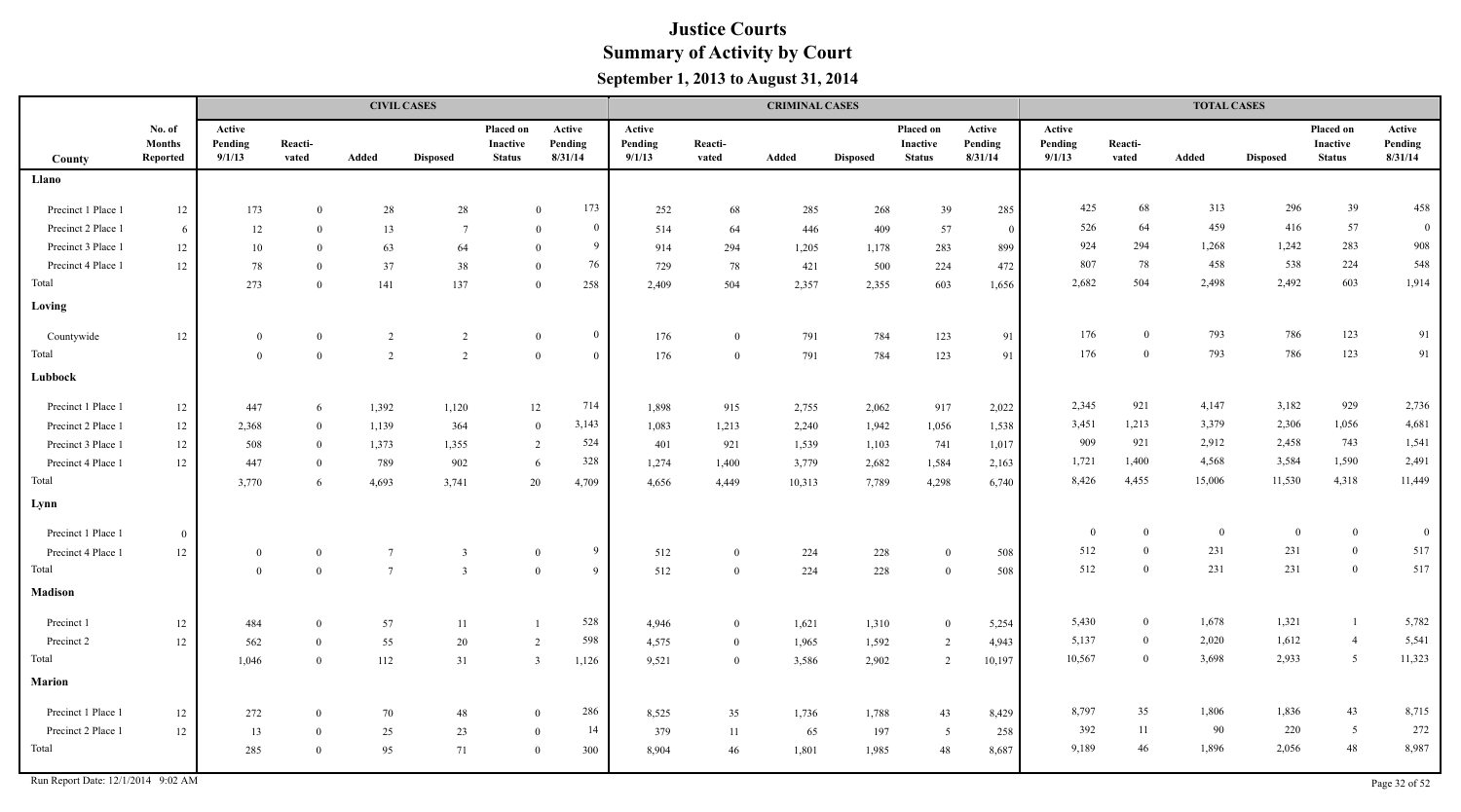|                                    |                                     |                             |                  |                | <b>CIVIL CASES</b> |                                        |                                  |                             |                  | <b>CRIMINAL CASES</b> |                 |                                        |                              |                             |                  | <b>TOTAL CASES</b> |                 |                                        |                              |
|------------------------------------|-------------------------------------|-----------------------------|------------------|----------------|--------------------|----------------------------------------|----------------------------------|-----------------------------|------------------|-----------------------|-----------------|----------------------------------------|------------------------------|-----------------------------|------------------|--------------------|-----------------|----------------------------------------|------------------------------|
| County                             | No. of<br><b>Months</b><br>Reported | Active<br>Pending<br>9/1/13 | Reacti-<br>vated | Added          | <b>Disposed</b>    | Placed on<br>Inactive<br><b>Status</b> | Active<br>Pending<br>8/31/14     | Active<br>Pending<br>9/1/13 | Reacti-<br>vated | Added                 | <b>Disposed</b> | Placed on<br>Inactive<br><b>Status</b> | Active<br>Pending<br>8/31/14 | Active<br>Pending<br>9/1/13 | Reacti-<br>vated | Added              | <b>Disposed</b> | Placed on<br>Inactive<br><b>Status</b> | Active<br>Pending<br>8/31/14 |
| Martin                             |                                     |                             |                  |                |                    |                                        |                                  |                             |                  |                       |                 |                                        |                              |                             |                  |                    |                 |                                        |                              |
| Precinct 1                         | 12                                  | 8                           | $\overline{0}$   | $\overline{4}$ | $\mathbf{0}$       |                                        | 14<br>$\mathbf{0}$               | 2,534                       | $\overline{0}$   | 736                   | 731             | $\mathbf{0}$                           | 2,584                        | 2,542                       | $\overline{0}$   | 740                | 731             | $\mathbf{0}$                           | 2,598                        |
| Precinct 2                         | 12                                  | 10                          | $\overline{0}$   | 10             |                    | $\overline{0}$                         | 20                               | 1,887                       | $\bf{0}$         | 978                   | 1,025           | $\bf{0}$                               | 1,849                        | 1,897                       | $\overline{0}$   | 988                | 1,026           | $\mathbf{0}$                           | 1,869                        |
| Total                              |                                     | 18                          | $\theta$         | 14             |                    |                                        | 34<br>$\overline{0}$             | 4,421                       | $\overline{0}$   | 1,714                 | 1,756           | $\mathbf{0}$                           | 4,433                        | 4,439                       | $\overline{0}$   | 1,728              | 1,757           | $\mathbf{0}$                           | 4,467                        |
| Mason                              |                                     |                             |                  |                |                    |                                        |                                  |                             |                  |                       |                 |                                        |                              |                             |                  |                    |                 |                                        |                              |
| Countywide                         | 12                                  | $\bf{0}$                    | $\bf{0}$         | 13             | 10                 |                                        | $\overline{4}$<br>$\bf{0}$       | 3,368                       | $\bf{0}$         | 1,316                 | 1,285           | $\bf{0}$                               | 3,399                        | 3,368                       | $\bf{0}$         | 1,329              | 1,295           | $\overline{0}$                         | 3,403                        |
| Total                              |                                     | $\overline{0}$              | $\overline{0}$   | 13             | 10                 |                                        | $\overline{0}$<br>$\overline{4}$ | 3,368                       | $\overline{0}$   | 1,316                 | 1,285           | $\overline{0}$                         | 3,399                        | 3,368                       | $\overline{0}$   | 1,329              | 1,295           | $\boldsymbol{0}$                       | 3,403                        |
| Matagorda                          |                                     |                             |                  |                |                    |                                        |                                  |                             |                  |                       |                 |                                        |                              |                             |                  |                    |                 |                                        |                              |
| Precinct 1 Place 1                 | $12\,$                              | -11                         | $\overline{0}$   | 98             | 100                |                                        | 24<br>$\overline{0}$             | 167                         | 674              | 1,106                 | 1,610           | 228                                    | 152                          | 178                         | 674              | 1,204              | 1,710           | 228                                    | 176                          |
| Precinct 2 Place 1                 | 12                                  | 14                          | $\theta$         | 139            | 91                 |                                        | 70<br>$\bf{0}$                   | 1,460                       | $\bf{0}$         | 1,300                 | 930             | $\overline{0}$                         | 1,831                        | 1,474                       | $\bf{0}$         | 1,439              | 1,021           | $\boldsymbol{0}$                       | 1,901                        |
| Precinct 3 Place 1                 | 12                                  | 71                          |                  | 147            | 124                | 2                                      | 117                              | 585                         | 47               | 277                   | 512             | 26                                     | 589                          | 656                         | 48               | 424                | 636             | 28                                     | 706                          |
| Precinct 4 Place 1                 | 12                                  | 55                          | $\overline{0}$   | 45             | 41                 | $\overline{0}$                         | 59                               | 499                         | 28               | 748                   | 654             | 14                                     | 607                          | 554                         | 28               | 793                | 695             | 14                                     | 666                          |
| Precinct 6 Place 1                 | 12                                  | 5                           | $\theta$         | 14             | 14                 | $\overline{0}$                         | - 6                              | 106                         | $\overline{0}$   | 111                   | 89              | $\bf{0}$                               | 128                          | 111                         | $\bf{0}$         | 125                | 103             | $\bf{0}$                               | 134                          |
| Total                              |                                     | 156                         |                  | 443            | 370                | 2                                      | 276                              | 2,817                       | 749              | 3,542                 | 3,795           | 268                                    | 3,307                        | 2,973                       | 750              | 3,985              | 4,165           | 270                                    | 3,583                        |
| Maverick                           |                                     |                             |                  |                |                    |                                        |                                  |                             |                  |                       |                 |                                        |                              |                             |                  |                    |                 |                                        |                              |
| Precinct 1 Place 1                 | $12 \,$                             | $\mathbf{0}$                | $\overline{0}$   | 77             | $\Omega$           | $\overline{0}$                         | 77                               | 1,327                       | $\bf{0}$         | 1,693                 | 729             | $\overline{0}$                         | 2,291                        | 1,327                       | $\bf{0}$         | 1,770              | 729             | $\overline{0}$                         | 2,368                        |
| Precinct 2 Place 1                 | $\bf{0}$                            |                             |                  |                |                    |                                        |                                  |                             |                  |                       |                 |                                        |                              | $\theta$                    | $\mathbf{0}$     | $\Omega$           | $\mathbf{0}$    | $\bf{0}$                               | $\overline{0}$               |
| Precinct 3 Place 1                 | $\bf{0}$                            |                             |                  |                |                    |                                        |                                  |                             |                  |                       |                 |                                        |                              | $\theta$                    | $\theta$         | $\theta$           | $\theta$        | $\bf{0}$                               | $\bf{0}$                     |
| Precinct 3 Place 2                 | $12\,$                              | $\overline{0}$              | $\overline{0}$   |                | $\overline{1}$     | $\overline{0}$                         | $\overline{0}$                   | 1,029                       | $\overline{0}$   | 126                   | 144             | $\bf{0}$                               | 1,011                        | 1,029                       | $\theta$         | 127                | 145             | $\bf{0}$                               | 1,011                        |
| Precinct 4 Place 1                 | $12 \,$                             | $\overline{0}$              | $\overline{0}$   | 71             | 43                 | $\overline{0}$                         | $28\,$                           | 971                         | $\bf{0}$         | 1,911                 | 1,359           | $\bf{0}$                               | 1,523                        | 971                         | $\mathbf{0}$     | 1,982              | 1,402           | $\overline{0}$                         | 1,551                        |
| Total                              |                                     | $\overline{0}$              | $\overline{0}$   | 149            | 44                 | $\overline{0}$                         | 105                              | 3,327                       | $\mathbf{0}$     | 3,730                 | 2,232           | $\overline{0}$                         | 4,825                        | 3,327                       | $\mathbf{0}$     | 3,879              | 2,276           | $\bf{0}$                               | 4,930                        |
| McCulloch                          |                                     |                             |                  |                |                    |                                        |                                  |                             |                  |                       |                 |                                        |                              |                             |                  |                    |                 |                                        |                              |
| Countywide                         | $12\,$                              | 854                         | $\overline{0}$   | 40             | 67                 | $\bf{0}$                               | 815                              | 3,508                       | $\bf{0}$         | 2,277                 | 2,007           | $\overline{0}$                         | 3,809                        | 4,362                       | $\theta$         | 2,317              | 2,074           | $\bf{0}$                               | 4,624                        |
| Total                              |                                     | 854                         | $\overline{0}$   | 40             | 67                 | $\overline{0}$                         | 815                              | 3,508                       | $\mathbf{0}$     | 2,277                 | 2,007           | $\overline{0}$                         | 3,809                        | 4,362                       | $\mathbf{0}$     | 2,317              | 2,074           | $\mathbf{0}$                           | 4,624                        |
|                                    |                                     |                             |                  |                |                    |                                        |                                  |                             |                  |                       |                 |                                        |                              |                             |                  |                    |                 |                                        |                              |
|                                    |                                     |                             |                  |                |                    |                                        |                                  |                             |                  |                       |                 |                                        |                              |                             |                  |                    |                 |                                        |                              |
|                                    |                                     |                             |                  |                |                    |                                        |                                  |                             |                  |                       |                 |                                        |                              |                             |                  |                    |                 |                                        |                              |
| Run Report Date: 12/1/2014 9:02 AM |                                     |                             |                  |                |                    |                                        |                                  |                             |                  |                       |                 |                                        |                              |                             |                  |                    |                 |                                        | Page 33 of 52                |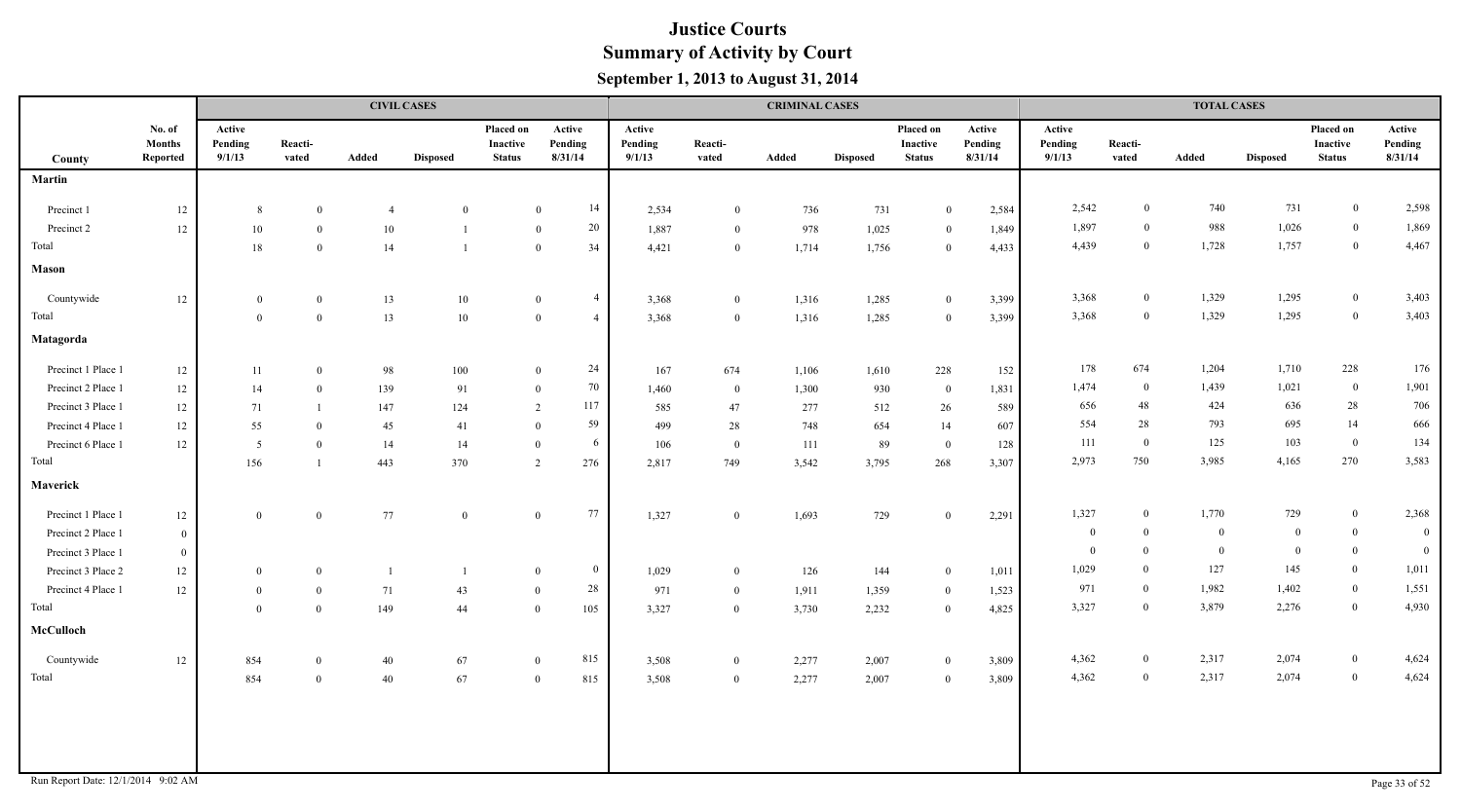|                    |                                     |                             |                  |       | <b>CIVIL CASES</b> |                                        |                              |                             |                  | <b>CRIMINAL CASES</b> |                 |                                        |                              |                             |                  | <b>TOTAL CASES</b> |                 |                                        |                              |
|--------------------|-------------------------------------|-----------------------------|------------------|-------|--------------------|----------------------------------------|------------------------------|-----------------------------|------------------|-----------------------|-----------------|----------------------------------------|------------------------------|-----------------------------|------------------|--------------------|-----------------|----------------------------------------|------------------------------|
| County             | No. of<br><b>Months</b><br>Reported | Active<br>Pending<br>9/1/13 | Reacti-<br>vated | Added | <b>Disposed</b>    | Placed on<br>Inactive<br><b>Status</b> | Active<br>Pending<br>8/31/14 | Active<br>Pending<br>9/1/13 | Reacti-<br>vated | Added                 | <b>Disposed</b> | Placed on<br>Inactive<br><b>Status</b> | Active<br>Pending<br>8/31/14 | Active<br>Pending<br>9/1/13 | Reacti-<br>vated | Added              | <b>Disposed</b> | Placed on<br>Inactive<br><b>Status</b> | Active<br>Pending<br>8/31/14 |
| McLennan           |                                     |                             |                  |       |                    |                                        |                              |                             |                  |                       |                 |                                        |                              |                             |                  |                    |                 |                                        |                              |
| Precinct 1 Place 1 | $12\,$                              | 2,410                       | $\theta$         | 1,268 | 1,003              | 48                                     | 2,662                        | 11,168                      | 230              | 3,285                 | 2,572           | 262                                    | 10,751                       | 13,578                      | 230              | 4,553              | 3,575           | 310                                    | 13,413                       |
| Precinct 1 Place 2 | $12 \,$                             | 745                         | $\theta$         | 919   | 894                | $\theta$                               | 783                          | 10,478                      | 416              | 3,977                 | 2,992           | 931                                    | 12,355                       | 11,223                      | 416              | 4,896              | 3,886           | 931                                    | 13,138                       |
| Precinct 2         | $7\phantom{.0}$                     | 14                          | $\overline{0}$   | 35    | 28                 | $\mathbf{0}$                           | $\Omega$                     | 1,020                       | $\overline{0}$   | 307                   | 306             | 66                                     | $\overline{0}$               | 1,034                       | $\overline{0}$   | 342                | 334             | 66                                     | $\overline{0}$               |
| Precinct 3         | $\overline{0}$                      |                             |                  |       |                    |                                        |                              |                             |                  |                       |                 |                                        |                              | $\overline{0}$              | $\overline{0}$   | $\overline{0}$     | $\overline{0}$  | $\bf{0}$                               | $\mathbf{0}$                 |
| Precinct 4         | 12                                  | 204                         | $\mathbf{0}$     | 139   | 152                | $\overline{0}$                         | 273                          | 1,926                       | $\mathbf{0}$     | 1,032                 | 641             | 85                                     | 4,107                        | 2,130                       | $\overline{0}$   | 1,171              | 793             | 85                                     | 4,380                        |
| Precinct 5         | $\mathbf{q}$                        | 126                         | $\mathbf{0}$     | 82    | 118                | $\mathbf{0}$                           | $\theta$                     | 1,931                       | $\overline{4}$   | 530                   | 275             | 246                                    | $\theta$                     | 2,057                       | $\overline{4}$   | 612                | 393             | 246                                    | $\overline{0}$               |
| Precinct 7         | $\theta$                            |                             |                  |       |                    |                                        |                              |                             |                  |                       |                 |                                        |                              | $\bf{0}$                    | $\mathbf{0}$     | $\bf{0}$           | $\theta$        | $\mathbf{0}$                           | $\overline{0}$               |
| Precinct 8         |                                     | 431                         | $\theta$         | 49    | 8                  | $\bf{0}$                               | $\overline{0}$               | 1,156                       | $\bf{0}$         | 87                    | 24              | $\bf{0}$                               | $\overline{0}$               | 1,587                       | $\theta$         | 136                | 32              | $\bf{0}$                               | $\overline{0}$               |
| Total              |                                     | 3,930                       | $\Omega$         | 2,492 | 2,203              | $48\,$                                 | 3,718                        | 27,679                      | 650              | 9,218                 | 6,810           | 1,590                                  | 27,213                       | 31,609                      | 650              | 11,710             | 9,013           | 1,638                                  | 30,931                       |
| McMullen           |                                     |                             |                  |       |                    |                                        |                              |                             |                  |                       |                 |                                        |                              |                             |                  |                    |                 |                                        |                              |
| Countywide         | $12\,$                              | 11                          | $\overline{0}$   |       | $11\,$             | $\overline{0}$                         | -9                           | 4,282                       | $\overline{0}$   | 7,140                 | 4,539           | $\mathbf{0}$                           | 6,878                        | 4,293                       | $\overline{0}$   | 7,141              | 4,550           | $\overline{0}$                         | 6,887                        |
| Total              |                                     | 11                          | $\theta$         | -1    | 11                 | $\mathbf{0}$                           | $\mathbf{Q}$                 | 4,282                       | $\theta$         | 7,140                 | 4,539           | $\theta$                               | 6,878                        | 4,293                       | $\mathbf{0}$     | 7,141              | 4,550           | $\mathbf{0}$                           | 6,887                        |
| Medina             |                                     |                             |                  |       |                    |                                        |                              |                             |                  |                       |                 |                                        |                              |                             |                  |                    |                 |                                        |                              |
| Precinct 1 Place 1 | 12                                  | $\bf{0}$                    | $\overline{0}$   | 86    | $\mathbf{0}$       | $\mathbf{0}$                           | 905                          | 9,638                       | $\overline{0}$   | 819                   | 802             | $\overline{0}$                         | 9,992                        | 9,638                       | $\overline{0}$   | 905                | 802             | $\overline{0}$                         | 10,897                       |
| Precinct 2 Place 1 | 12                                  | 22                          | $\theta$         | 69    | 51                 | -1                                     | 163                          | 7,141                       | 92               | 1,733                 | 1,756           | 2,263                                  | 6,294                        | 7,163                       | 92               | 1,802              | 1,807           | 2,264                                  | 6,457                        |
| Precinct 3 Place 1 | 12                                  | 12                          | $\theta$         | 87    | 71                 | $\overline{0}$                         | 29                           | 2,152                       | $\theta$         | 2,194                 | 1,855           | $\overline{0}$                         | 2,491                        | 2,164                       | $\overline{0}$   | 2,281              | 1,926           | $\overline{0}$                         | 2,520                        |
| Precinct 4 Place 1 | 12                                  | 416                         | $\theta$         | 87    | 67                 | 11                                     | 425                          | 20,832                      | $\overline{0}$   | 6,303                 | 5,498           | $\overline{0}$                         | 21,637                       | 21,248                      | $\mathbf{0}$     | 6,390              | 5,565           | 11                                     | 22,062                       |
| Total              |                                     | 450                         | $\theta$         | 329   | 189                | 12                                     | 1,522                        | 39,763                      | 92               | 11,049                | 9,911           | 2,263                                  | 40,414                       | 40,213                      | 92               | 11,378             | 10,100          | 2,275                                  | 41,936                       |
| Menard             |                                     |                             |                  |       |                    |                                        |                              |                             |                  |                       |                 |                                        |                              |                             |                  |                    |                 |                                        |                              |
| Countywide         | $\overline{0}$                      |                             |                  |       |                    |                                        |                              |                             |                  |                       |                 |                                        |                              | $\boldsymbol{0}$            | $\theta$         | $\theta$           | $\theta$        | $\bf{0}$                               | $\overline{0}$               |
| Total              |                                     |                             |                  |       |                    |                                        |                              |                             |                  |                       |                 |                                        |                              | $\theta$                    | $\overline{0}$   | $\theta$           | $\theta$        | $\overline{0}$                         | $\mathbf{0}$                 |
| <b>Midland</b>     |                                     |                             |                  |       |                    |                                        |                              |                             |                  |                       |                 |                                        |                              |                             |                  |                    |                 |                                        |                              |
| Precinct 1         | 12                                  | 3,040                       | $\overline{0}$   | 222   | 212                | $\overline{0}$                         | 3,061                        | 1,988                       | 785              | 5,048                 | 4,571           | 232                                    | 3,029                        | 5,028                       | 785              | 5,270              | 4,783           | 232                                    | 6,090                        |
| Precinct 2         | 12                                  | 6,275                       | $\overline{0}$   | 233   | 221                | $\bf{0}$                               | 6,277                        | 13,116                      | 1,252            | 3,612                 | 5,039           | 1,157                                  | 12,314                       | 19,391                      | 1,252            | 3,845              | 5,260           | 1,157                                  | 18,591                       |
| Precinct 3         | $12 \,$                             | 2,970                       | $\theta$         | 290   | 256                | $\mathbf{0}$                           | 3,005                        | 2,761                       | 732              | 3,423                 | 2,980           | 945                                    | 2,969                        | 5,731                       | 732              | 3,713              | 3,236           | 945                                    | 5,974                        |
| Precinct 4         | 12                                  | 1,495                       | $\Omega$         | 173   | 162                | 10                                     | 1,503                        | 984                         | 364              | 1,534                 | 1,511           | 336                                    | 1,046                        | 2,479                       | 364              | 1,707              | 1,673           | 346                                    | 2,549                        |
| Total              |                                     | 13,780                      | $\theta$         | 918   | 851                | 10                                     | 13,846                       | 18,849                      | 3,133            | 13,617                | 14,101          | 2,670                                  | 19,358                       | 32,629                      | 3,133            | 14,535             | 14,952          | 2,680                                  | 33,204                       |

Run Report Date:  $12/1/2014$  9:02 AM Page 34 of 52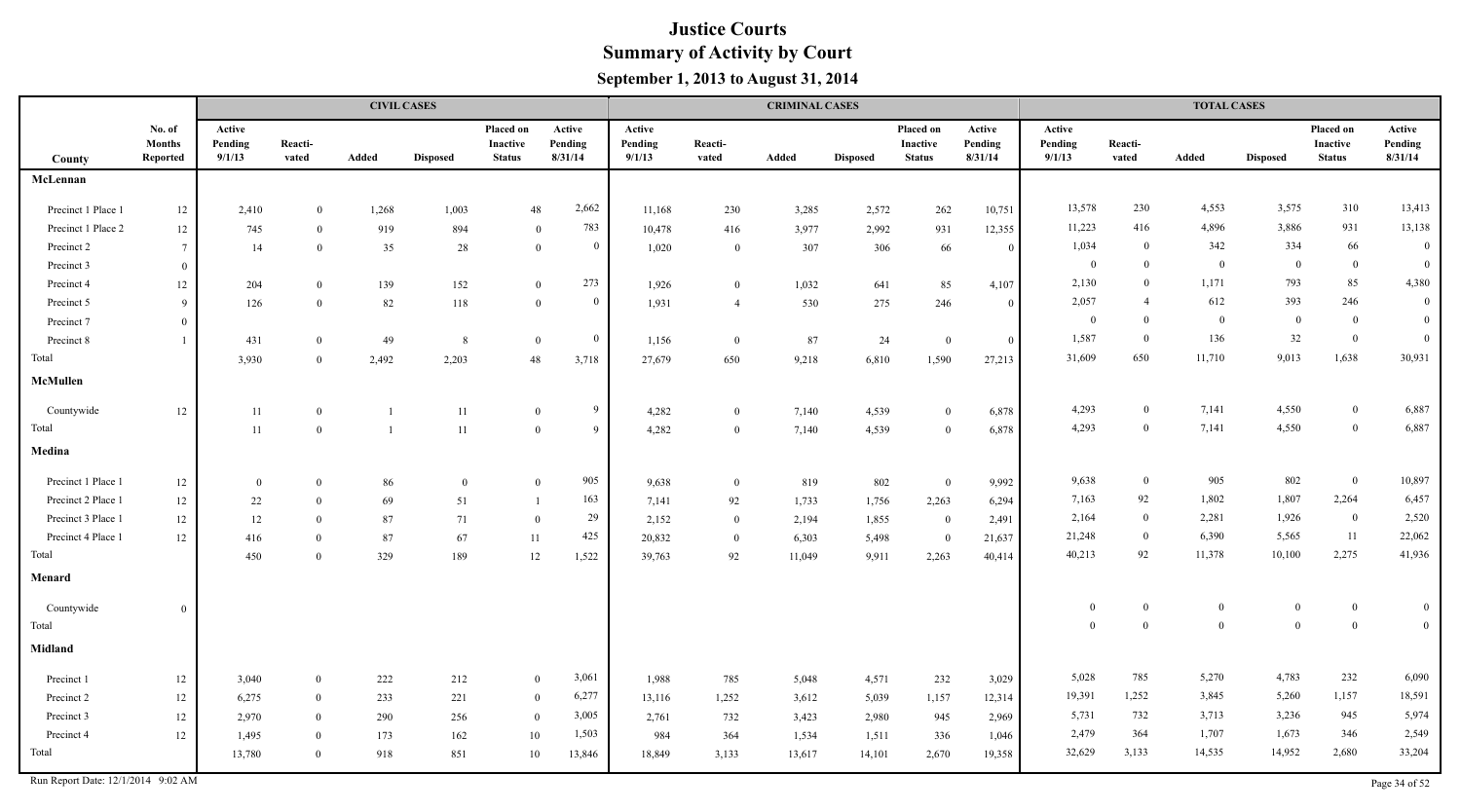|                                    |                                     |                             |                  |       | <b>CIVIL CASES</b> |                                        |                              |                             |                  | <b>CRIMINAL CASES</b> |                 |                                        |                              |                             |                  | <b>TOTAL CASES</b> |                 |                                        |                              |
|------------------------------------|-------------------------------------|-----------------------------|------------------|-------|--------------------|----------------------------------------|------------------------------|-----------------------------|------------------|-----------------------|-----------------|----------------------------------------|------------------------------|-----------------------------|------------------|--------------------|-----------------|----------------------------------------|------------------------------|
| County                             | No. of<br><b>Months</b><br>Reported | Active<br>Pending<br>9/1/13 | Reacti-<br>vated | Added | <b>Disposed</b>    | Placed on<br>Inactive<br><b>Status</b> | Active<br>Pending<br>8/31/14 | Active<br>Pending<br>9/1/13 | Reacti-<br>vated | Added                 | <b>Disposed</b> | Placed on<br>Inactive<br><b>Status</b> | Active<br>Pending<br>8/31/14 | Active<br>Pending<br>9/1/13 | Reacti-<br>vated | Added              | <b>Disposed</b> | Placed on<br>Inactive<br><b>Status</b> | Active<br>Pending<br>8/31/14 |
| <b>Milam</b>                       |                                     |                             |                  |       |                    |                                        |                              |                             |                  |                       |                 |                                        |                              |                             |                  |                    |                 |                                        |                              |
| Precinct 1 Place 1                 | 12                                  | 14                          | $\bf{0}$         | 50    | 43                 |                                        | 25<br>$\mathbf{0}$           | 12,418                      | $\overline{0}$   | 967                   | 736             | $\mathbf{0}$                           | 12,649                       | 12,432                      | $\bf{0}$         | 1,017              | 779             | $\overline{0}$                         | 12,674                       |
| Precinct 2 Place 1                 | $\overline{0}$                      |                             |                  |       |                    |                                        |                              |                             |                  |                       |                 |                                        |                              | $\overline{0}$              | $\bf{0}$         | $\bf{0}$           | $\overline{0}$  | $\overline{0}$                         | $\overline{0}$               |
| Precinct 3 Place 1                 | 12                                  | 19                          |                  | 60    | 56                 |                                        | 25                           | 2,751                       |                  | 935                   | 1,009           | $\overline{0}$                         | 2,556                        | 2,770                       | 2                | 995                | 1,065           | $\mathbf{1}$                           | 2,581                        |
| Precinct 4 Place 1                 | 12                                  | $\overline{\phantom{0}}$    | $\Omega$         | 42    | 37                 |                                        | 8<br>$\mathbf{0}$            | 833                         | $\overline{0}$   | 894                   | 647             | $7\phantom{.0}$                        | 1,031                        | 834                         | $\theta$         | 936                | 684             | $7\overline{ }$                        | 1,039                        |
| Total                              |                                     | 34                          |                  | 152   | 136                |                                        | 58                           | 16,002                      |                  | 2,796                 | 2,392           | $7\overline{ }$                        | 16,236                       | 16,036                      | 2                | 2,948              | 2,528           | 8                                      | 16,294                       |
| <b>Mills</b>                       |                                     |                             |                  |       |                    |                                        |                              |                             |                  |                       |                 |                                        |                              |                             |                  |                    |                 |                                        |                              |
| Countywide                         | $12 \,$                             | 17                          | $\theta$         | 24    | 12                 |                                        | 27<br>$\mathbf{0}$           | 1,548                       | 43               | 1,158                 | 1,136           | 241                                    | 1,353                        | 1,565                       | 43               | 1,182              | 1,148           | 241                                    | 1,380                        |
| Total                              |                                     | 17                          | $\theta$         | 24    | 12                 |                                        | 27<br>$\mathbf{0}$           | 1,548                       | 43               | 1,158                 | 1,136           | 241                                    | 1,353                        | 1,565                       | 43               | 1,182              | 1,148           | 241                                    | 1,380                        |
| Mitchell                           |                                     |                             |                  |       |                    |                                        |                              |                             |                  |                       |                 |                                        |                              |                             |                  |                    |                 |                                        |                              |
| Precincts 1 & 4 Place 1            | 12                                  | 361                         | $\theta$         | 59    | 54                 |                                        | 374<br>$\overline{0}$        | 3,320                       | 10               | 1,432                 | 1,254           | $\overline{0}$                         | 3,490                        | 3,681                       | 10               | 1,491              | 1,308           | $\overline{0}$                         | 3,864                        |
| Precincts 2 & 3 Place 1            | 12                                  | 219                         |                  | 26    | 24                 |                                        | 218<br>$\mathbf{1}$          | 1,625                       | $\overline{2}$   | 645                   | 718             | $\overline{0}$                         | 1,652                        | 1,844                       | $\overline{3}$   | 671                | 742             | -1                                     | 1,870                        |
| Total                              |                                     | 580                         |                  | 85    | 78                 |                                        | 592                          | 4,945                       | $12\,$           | 2,077                 | 1,972           | $\overline{0}$                         | 5,142                        | 5,525                       | 13               | 2,162              | 2,050           | $\overline{1}$                         | 5,734                        |
| Montague                           |                                     |                             |                  |       |                    |                                        |                              |                             |                  |                       |                 |                                        |                              |                             |                  |                    |                 |                                        |                              |
| Precinct 1 Place 1                 | 12                                  | 137                         | $\overline{0}$   | 29    | $\overline{4}$     |                                        | 168<br>$\mathbf{0}$          | 474                         | 278              | 923                   | 879             | 300                                    | 501                          | 611                         | 278              | 952                | 883             | 300                                    | 669                          |
| Precinct 2 Place 1                 | 12                                  | $\bf{0}$                    | $\theta$         | 59    | 235                |                                        | 17<br>$\mathbf{0}$           | 1,313                       | 454              | 2,012                 | 1,480           | 730                                    | 1,571                        | 1,313                       | 454              | 2,071              | 1,715           | 730                                    | 1,588                        |
| Total                              |                                     | 137                         | $\theta$         | 88    | 239                |                                        | $\mathbf{0}$<br>185          | 1,787                       | 732              | 2,935                 | 2,359           | 1,030                                  | 2,072                        | 1,924                       | 732              | 3,023              | 2,598           | 1,030                                  | 2,257                        |
| Montgomery                         |                                     |                             |                  |       |                    |                                        |                              |                             |                  |                       |                 |                                        |                              |                             |                  |                    |                 |                                        |                              |
| Precinct 1 Place 1                 | 12                                  | 933                         | $\bf{0}$         | 1,218 | 1,167              |                                        | 294<br>$\mathbf{0}$          | 9,913                       | 4,289            | 11,397                | 10,975          | 3,834                                  | 15,187                       | 10,846                      | 4,289            | 12,615             | 12,142          | 3,834                                  | 15,481                       |
| Precinct 2 Place 1                 | 12                                  | 3,717                       | $\overline{0}$   | 1,362 | 1,464              |                                        | 3,845<br>$\bf{0}$            | 19,567                      | 798              | 9,390                 | 11,240          | 205                                    | 19,311                       | 23,284                      | 798              | 10,752             | 12,704          | 205                                    | 23,156                       |
| Precinct 3 Place 1                 | 12                                  | 1,101                       | 8                | 1,501 | 1,469              | 37                                     | 1,054                        | 47,894                      | 2,931            | 28,402                | 28,481          | 2,786                                  | 47,963                       | 48,995                      | 2,939            | 29,903             | 29,950          | 2,823                                  | 49,017                       |
| Precinct 4 Place 1                 | 12                                  | 1,013                       | $\overline{0}$   | 1,434 | 1,296              |                                        | 4,165<br>$\overline{0}$      | 19,335                      | 3,493            | 21,371                | 15,114          | 2,784                                  | 69,368                       | 20,348                      | 3,493            | 22,805             | 16,410          | 2,784                                  | 73,533                       |
| Precinct 5 Place 1                 | 12                                  | 1,722                       | $\theta$         | 807   | 739                | $26\,$                                 | 1,764                        | 7,588                       | 552              | 5,161                 | 5,126           | 526                                    | 7,649                        | 9,310                       | 552              | 5,968              | 5,865           | 552                                    | 9,413                        |
| Total                              |                                     | 8,486                       | 8                | 6,322 | 6,135              | 63                                     | 11,122                       | 104,297                     | 12,063           | 75,721                | 70,936          | 10,135                                 | 159,478                      | 112,783                     | 12,071           | 82,043             | 77,071          | 10,198                                 | 170,600                      |
|                                    |                                     |                             |                  |       |                    |                                        |                              |                             |                  |                       |                 |                                        |                              |                             |                  |                    |                 |                                        |                              |
|                                    |                                     |                             |                  |       |                    |                                        |                              |                             |                  |                       |                 |                                        |                              |                             |                  |                    |                 |                                        |                              |
|                                    |                                     |                             |                  |       |                    |                                        |                              |                             |                  |                       |                 |                                        |                              |                             |                  |                    |                 |                                        |                              |
| Run Report Date: 12/1/2014 9:02 AM |                                     |                             |                  |       |                    |                                        |                              |                             |                  |                       |                 |                                        |                              |                             |                  |                    |                 |                                        | Page 35 of 52                |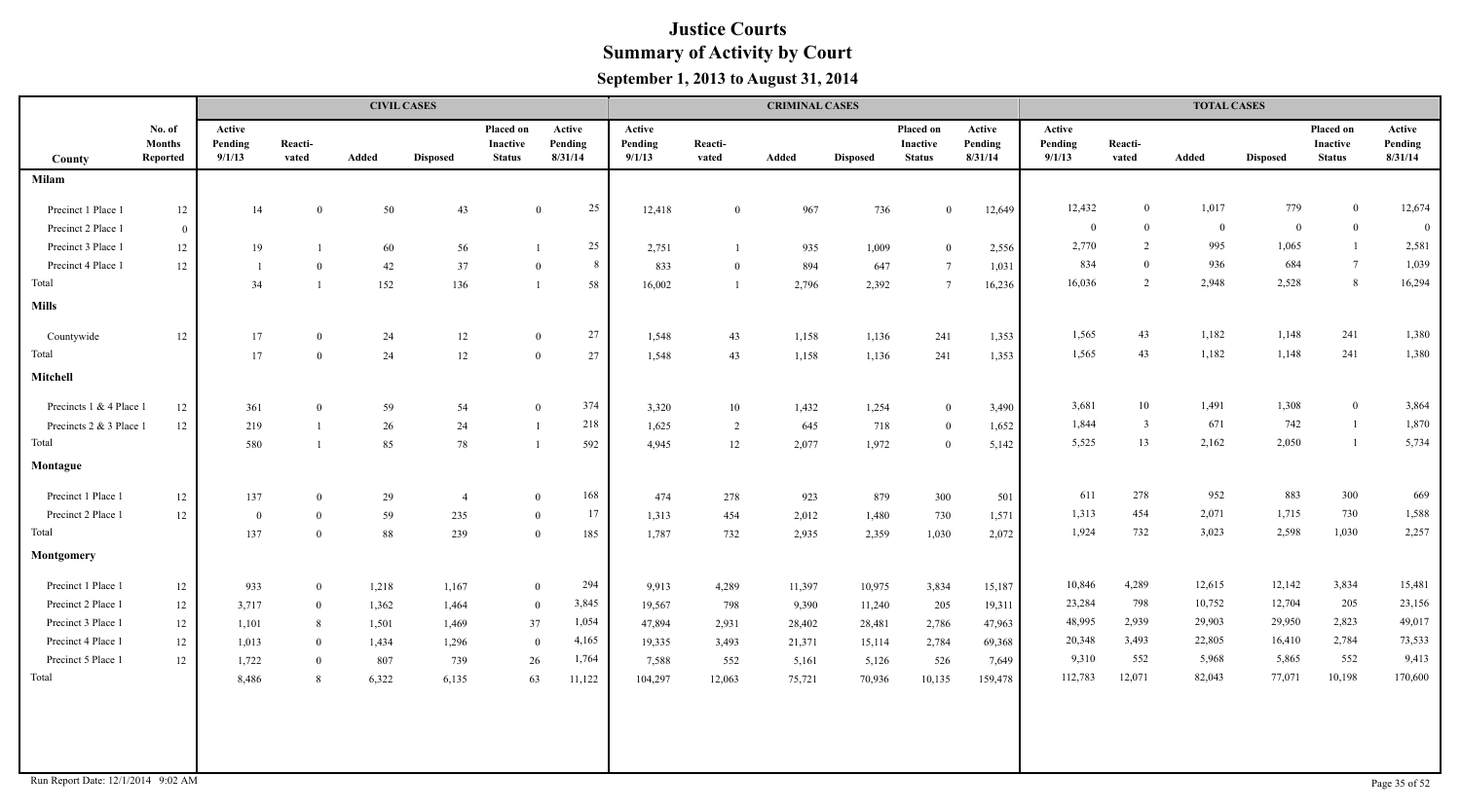|                                    |                                     |                             |                  | <b>CIVIL CASES</b> |                 |                                               |                                  |                             |                  | <b>CRIMINAL CASES</b> |                 |                                        |                              |                             |                  | <b>TOTAL CASES</b> |                 |                                               |                              |
|------------------------------------|-------------------------------------|-----------------------------|------------------|--------------------|-----------------|-----------------------------------------------|----------------------------------|-----------------------------|------------------|-----------------------|-----------------|----------------------------------------|------------------------------|-----------------------------|------------------|--------------------|-----------------|-----------------------------------------------|------------------------------|
| County                             | No. of<br><b>Months</b><br>Reported | Active<br>Pending<br>9/1/13 | Reacti-<br>vated | Added              | <b>Disposed</b> | Placed on<br><b>Inactive</b><br><b>Status</b> | Active<br>Pending<br>8/31/14     | Active<br>Pending<br>9/1/13 | Reacti-<br>vated | Added                 | <b>Disposed</b> | Placed on<br>Inactive<br><b>Status</b> | Active<br>Pending<br>8/31/14 | Active<br>Pending<br>9/1/13 | Reacti-<br>vated | Added              | <b>Disposed</b> | Placed on<br><b>Inactive</b><br><b>Status</b> | Active<br>Pending<br>8/31/14 |
| Moore                              |                                     |                             |                  |                    |                 |                                               |                                  |                             |                  |                       |                 |                                        |                              |                             |                  |                    |                 |                                               |                              |
| Precinct 1 Place 1                 | 12                                  | 1,119                       | $\bf{0}$         | 166                | 398             |                                               | 886<br>$\mathbf{0}$              | 5,129                       | $\overline{0}$   | 1,273                 | 1,228           | $\mathbf{0}$                           | 5,139                        | 6,248                       | $\overline{0}$   | 1,439              | 1,626           | $\overline{0}$                                | 6,025                        |
| Precinct 2 Place 1                 | 12                                  | 5                           | $\overline{0}$   | 20                 | 20              |                                               | $\overline{2}$<br>$\overline{0}$ | 891                         | $\overline{0}$   | 857                   | 837             | $\bf{0}$                               | 905                          | 896                         | $\overline{0}$   | 877                | 857             | $\bf{0}$                                      | 907                          |
| Total                              |                                     | 1,124                       | $\overline{0}$   | 186                | 418             |                                               | 888<br>$\mathbf{0}$              | 6,020                       | $\overline{0}$   | 2,130                 | 2,065           | $\overline{0}$                         | 6,044                        | 7,144                       | $\mathbf{0}$     | 2,316              | 2,483           | $\bf{0}$                                      | 6,932                        |
| <b>Morris</b>                      |                                     |                             |                  |                    |                 |                                               |                                  |                             |                  |                       |                 |                                        |                              |                             |                  |                    |                 |                                               |                              |
| Precinct 1                         | 12                                  | 132                         | $\overline{7}$   | 33                 | 46              | $\overline{3}$                                | 134                              | 506                         | 34               | 241                   | 174             | 53                                     | 520                          | 638                         | 41               | 274                | 220             | 56                                            | 654                          |
| Precinct 2                         | 12                                  | 179                         |                  | 23                 | 19              | $\overline{3}$                                | 186                              | 1,275                       | 25               | 236                   | 172             | $\overline{3}$                         | 1,368                        | 1,454                       | 26               | 259                | 191             | 6                                             | 1,554                        |
| Precinct 3                         | 12                                  | 59                          | $\overline{7}$   | 17                 | 15              | 9                                             | 236                              | 1,390                       | 40               | 312                   | 257             | 62                                     | 1,415                        | 1,449                       | 47               | 329                | 272             | 71                                            | 1,651                        |
| Precinct 4                         | 12                                  | 14                          | $\overline{0}$   | 15                 |                 | $\overline{0}$                                | 31                               | 1,207                       | 8                | 366                   | 239             | $\bf{0}$                               | 1,346                        | 1,221                       | 8                | 381                | 240             | $\bf{0}$                                      | 1,377                        |
| Total                              |                                     | 384                         | 15               | $88\,$             | 81              | 15                                            | 587                              | 4,378                       | 107              | 1,155                 | 842             | 118                                    | 4,649                        | 4,762                       | 122              | 1,243              | 923             | 133                                           | 5,236                        |
| Motley                             |                                     |                             |                  |                    |                 |                                               |                                  |                             |                  |                       |                 |                                        |                              |                             |                  |                    |                 |                                               |                              |
| Countywide                         | 12                                  |                             | $\overline{0}$   | $\overline{c}$     |                 | $\mathbf{0}$                                  | $5\overline{)}$                  | 560                         | $\overline{0}$   | 151                   | 145             | $\bf{0}$                               | 552                          | 561                         | $\mathbf{0}$     | 153                | 146             | $\bf{0}$                                      | 557                          |
| Total                              |                                     |                             | $\overline{0}$   | $\overline{2}$     |                 | $\bf{0}$                                      | 5                                | 560                         | $\overline{0}$   | 151                   | 145             | $\bf{0}$                               | 552                          | 561                         | $\overline{0}$   | 153                | 146             | $\bf{0}$                                      | 557                          |
| <b>Nacogdoches</b>                 |                                     |                             |                  |                    |                 |                                               |                                  |                             |                  |                       |                 |                                        |                              |                             |                  |                    |                 |                                               |                              |
| Precinct 1 Place 1                 | 12                                  | 119                         | $\overline{0}$   | 176                | 133             | $\mathbf{0}$                                  | 161                              | 3,579                       | 178              | 3,508                 | 3,791           | 1,116                                  | 3,232                        | 3,698                       | 178              | 3,684              | 3,924           | 1,116                                         | 3,393                        |
| Precinct 2 Place 1                 | 12                                  | 746                         | $\overline{0}$   | 250                | 246             | $\bf{0}$                                      | 739                              | 3,388                       | 33               | 579                   | 2,767           | 645                                    | 1,995                        | 4,134                       | 33               | 829                | 3,013           | 645                                           | 2,734                        |
| Precinct 3 Place 1                 | 12                                  | 122                         | $\overline{0}$   | 126                | 115             | $\bf{0}$                                      | 132                              | 2,150                       | $\overline{0}$   | 903                   | 930             | 287                                    | 1,866                        | 2,272                       | $\overline{0}$   | 1,029              | 1,045           | 287                                           | 1,998                        |
| Precinct 4 Place 1                 | 12                                  | 213                         | $\overline{0}$   | 118                | 59              | $\overline{0}$                                | 226                              | 5,536                       | 59               | 2,356                 | 3,927           | 1,591                                  | 3,805                        | 5,749                       | 59               | 2,474              | 3,986           | 1,591                                         | 4,031                        |
| Total                              |                                     | 1,200                       | $\overline{0}$   | 670                | 553             | $\bf{0}$                                      | 1,258                            | 14,653                      | 270              | 7,346                 | 11,415          | 3,639                                  | 10,898                       | 15,853                      | 270              | 8,016              | 11,968          | 3,639                                         | 12,156                       |
| <b>Navarro</b>                     |                                     |                             |                  |                    |                 |                                               |                                  |                             |                  |                       |                 |                                        |                              |                             |                  |                    |                 |                                               |                              |
| Precinct 1                         | 12                                  | 55                          | $\overline{0}$   | 205                | 200             | $\overline{0}$                                | 60                               | 1,854                       | 382              | 1,841                 | 1,769           | 496                                    | 1,812                        | 1,909                       | 382              | 2,046              | 1,969           | 496                                           | 1,872                        |
| Precinct 2                         | 12                                  | 50                          | $\overline{0}$   | 158                | 139             | $\overline{0}$                                | 69                               | 1,798                       | 358              | 1,784                 | 1,611           | 436                                    | 1,893                        | 1,848                       | 358              | 1,942              | 1,750           | 436                                           | 1,962                        |
| Precinct 3                         | $12\,$                              | 63                          | $\theta$         | 136                | 131             | $\theta$                                      | 68                               | 1,895                       | 531              | 1,772                 | 1,391           | 721                                    | 2,086                        | 1,958                       | 531              | 1,908              | 1,522           | 721                                           | 2,154                        |
| Precinct 4                         | 12                                  | 43                          | $\theta$         | 168                | 168             | $\overline{0}$                                | 43                               | 1,676                       | 182              | 1,785                 | 1,202           | 583                                    | 1,858                        | 1,719                       | 182              | 1,953              | 1,370           | 583                                           | 1,901                        |
| Total                              |                                     | 211                         | $\overline{0}$   | 667                | 638             | $\overline{0}$                                | 240                              | 7,223                       | 1,453            | 7,182                 | 5,973           | 2,236                                  | 7,649                        | 7,434                       | 1,453            | 7,849              | 6,611           | 2,236                                         | 7,889                        |
|                                    |                                     |                             |                  |                    |                 |                                               |                                  |                             |                  |                       |                 |                                        |                              |                             |                  |                    |                 |                                               |                              |
|                                    |                                     |                             |                  |                    |                 |                                               |                                  |                             |                  |                       |                 |                                        |                              |                             |                  |                    |                 |                                               |                              |
|                                    |                                     |                             |                  |                    |                 |                                               |                                  |                             |                  |                       |                 |                                        |                              |                             |                  |                    |                 |                                               |                              |
| Run Report Date: 12/1/2014 9:02 AM |                                     |                             |                  |                    |                 |                                               |                                  |                             |                  |                       |                 |                                        |                              |                             |                  |                    |                 |                                               | Page 36 of 52                |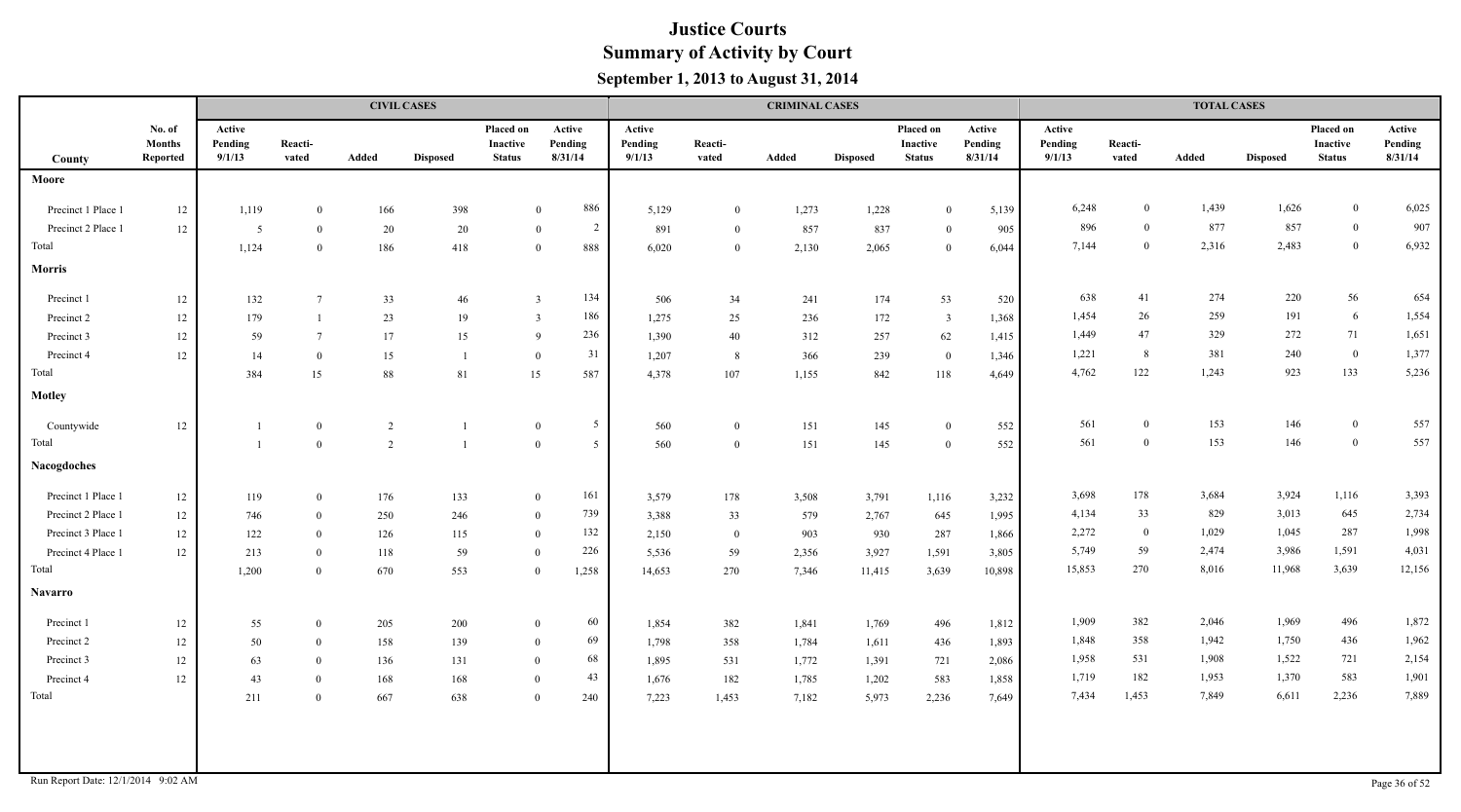|                    |                                     |                             |                  |       | <b>CIVIL CASES</b> |                                               |                              |                             |                         | <b>CRIMINAL CASES</b> |                 |                                        |                              |                             |                         | <b>TOTAL CASES</b> |                 |                                               |                              |
|--------------------|-------------------------------------|-----------------------------|------------------|-------|--------------------|-----------------------------------------------|------------------------------|-----------------------------|-------------------------|-----------------------|-----------------|----------------------------------------|------------------------------|-----------------------------|-------------------------|--------------------|-----------------|-----------------------------------------------|------------------------------|
| County             | No. of<br><b>Months</b><br>Reported | Active<br>Pending<br>9/1/13 | Reacti-<br>vated | Added | <b>Disposed</b>    | Placed on<br><b>Inactive</b><br><b>Status</b> | Active<br>Pending<br>8/31/14 | Active<br>Pending<br>9/1/13 | Reacti-<br>vated        | Added                 | <b>Disposed</b> | Placed on<br>Inactive<br><b>Status</b> | Active<br>Pending<br>8/31/14 | Active<br>Pending<br>9/1/13 | Reacti-<br>vated        | Added              | <b>Disposed</b> | Placed on<br><b>Inactive</b><br><b>Status</b> | Active<br>Pending<br>8/31/14 |
| <b>Newton</b>      |                                     |                             |                  |       |                    |                                               |                              |                             |                         |                       |                 |                                        |                              |                             |                         |                    |                 |                                               |                              |
| Precinct 1 Place 1 | 12                                  | 96                          | $\theta$         | 22    | $7\phantom{.0}$    |                                               | 107<br>$\mathbf{0}$          | 1,951                       |                         | 493                   | 564             | $\overline{3}$                         | 1,881                        | 2,047                       | $\overline{1}$          | 515                | 571             | $\mathbf{3}$                                  | 1,988                        |
| Precinct 2 Place 1 | $12 \,$                             | 17                          | $\overline{0}$   | 18    | $7\phantom{.0}$    |                                               | 18<br>$\bf{0}$               | 1,022                       | 67                      | 338                   | 342             | 95                                     | 983                          | 1,039                       | 67                      | 356                | 349             | 95                                            | 1,001                        |
| Precinct 3 Place 1 | $12\,$                              | 17                          | $\theta$         | 20    | 6                  |                                               | 22<br>$\overline{0}$         | 469                         | 60                      | 265                   | 316             | $40\,$                                 | 437                          | 486                         | 60                      | 285                | 322             | 40                                            | 459                          |
| Precinct 4 Place 1 | 12                                  | 106                         | $\theta$         | 18    | $\theta$           |                                               | 125<br>$\overline{0}$        | 3,718                       | - 1                     | 933                   | 1,164           | - 1                                    | 3,496                        | 3,824                       | $\overline{1}$          | 951                | 1,164           | $\mathbf{1}$                                  | 3,621                        |
| Total              |                                     | 236                         | $\theta$         | 78    | 20                 |                                               | 272<br>$\overline{0}$        | 7,160                       | 129                     | 2,029                 | 2,386           | 139                                    | 6,797                        | 7,396                       | 129                     | 2,107              | 2,406           | 139                                           | 7,069                        |
| <b>Nolan</b>       |                                     |                             |                  |       |                    |                                               |                              |                             |                         |                       |                 |                                        |                              |                             |                         |                    |                 |                                               |                              |
| Countywide         | 12                                  | 253                         | $\theta$         | 123   | 84                 |                                               | 293<br>$\overline{0}$        | 6,536                       | 11                      | 2,235                 | 2,898           | 537                                    | 6,322                        | 6,789                       | 11                      | 2,358              | 2,982           | 537                                           | 6,615                        |
| Total              |                                     | 253                         | $\theta$         | 123   | 84                 |                                               | 293<br>$\overline{0}$        | 6,536                       | 11                      | 2,235                 | 2,898           | 537                                    | 6,322                        | 6,789                       | 11                      | 2,358              | 2,982           | 537                                           | 6,615                        |
| <b>Nueces</b>      |                                     |                             |                  |       |                    |                                               |                              |                             |                         |                       |                 |                                        |                              |                             |                         |                    |                 |                                               |                              |
| Precinct 1 Place 1 | $12 \,$                             | 913                         | $\bf{0}$         | 899   | 832                |                                               | 914<br>$\overline{0}$        | 19,388                      | 22                      | 1,905                 | 1,657           | 19                                     | 19,599                       | 20,301                      | 22                      | 2,804              | 2,489           | 19                                            | 20,513                       |
| Precinct 1 Place 2 | 12                                  | 320                         | $\theta$         | 889   | 844                |                                               | 350<br>$\overline{0}$        | 8,662                       | 114                     | 2,940                 | 2,154           | 114                                    | 9,716                        | 8,982                       | 114                     | 3,829              | 2,998           | 114                                           | 10,066                       |
| Precinct 1 Place 3 | 12                                  | 175                         | $\overline{0}$   | 305   | 320                |                                               | 146<br>$\overline{0}$        | 10,546                      | $\overline{\mathbf{3}}$ | 2,662                 | 3,107           | 13                                     | 10,105                       | 10,721                      | $\overline{\mathbf{3}}$ | 2,967              | 3,427           | 13                                            | 10,251                       |
| Precinct 2 Place 1 | 12                                  | 805                         | $\mathbf{0}$     | 1,294 | 1,413              |                                               | 478<br>$\overline{0}$        | 10,883                      | 8                       | 2,366                 | 1,820           | 48                                     | 11,318                       | 11,688                      | 8                       | 3,660              | 3,233           | 48                                            | 11,796                       |
| Precinct 2 Place 2 | 12                                  | 357                         | $\theta$         | 654   | 627                |                                               | 369<br>$\overline{0}$        | 6,755                       | $\overline{1}$          | 2,402                 | 1,534           | -1                                     | 7,557                        | 7,112                       | $\overline{1}$          | 3,056              | 2,161           | -1                                            | 7,926                        |
| Precinct 3         | 12                                  | $7\phantom{.0}$             | $\theta$         | 35    | 34                 |                                               | 5 <sup>5</sup><br>$\theta$   | 5,320                       | $\overline{0}$          | 1,737                 | 1,348           | $\bf{0}$                               | 5,754                        | 5,327                       | $\theta$                | 1,772              | 1,382           | $\overline{0}$                                | 5,759                        |
| Precinct 4 Place 1 | - 9                                 | 175                         | $\theta$         | 53    | 46                 |                                               | $\overline{0}$<br>$\theta$   | 5,061                       | $\overline{2}$          | 519                   | 270             | 120                                    | $\overline{0}$               | 5,236                       | 2                       | 572                | 316             | 120                                           | $\overline{0}$               |
| Precinct 5 Place 1 | 12                                  | 1,500                       | $\overline{0}$   | 201   | 1,597              |                                               | 103<br>$\mathbf{0}$          | 8,872                       | $\overline{0}$          | 2,919                 | 2,217           | $\bf{0}$                               | 9,783                        | 10,372                      | $\mathbf{0}$            | 3,120              | 3,814           | $\mathbf{0}$                                  | 9,886                        |
| Precinct 5 Place 2 | 12                                  | 25                          | $\overline{0}$   | 8     | $\overline{4}$     |                                               | 29<br>$\mathbf{0}$           | 4,762                       | $\overline{0}$          | 1,302                 | 850             | $\bf{0}$                               | 5,239                        | 4,787                       | $\bf{0}$                | 1,310              | 854             | $\overline{0}$                                | 5,268                        |
| Total              |                                     | 4,277                       | $\theta$         | 4,338 | 5,717              |                                               | $\theta$<br>2,394            | 80,249                      | 150                     | 18,752                | 14,957          | 315                                    | 79,071                       | 84,526                      | 150                     | 23,090             | 20,674          | 315                                           | 81,465                       |
| Ochiltree          |                                     |                             |                  |       |                    |                                               |                              |                             |                         |                       |                 |                                        |                              |                             |                         |                    |                 |                                               |                              |
| Countywide         | 12                                  | 3,035                       | $\overline{0}$   | 225   | 214                |                                               | 3,042<br>$\overline{0}$      | 1,697                       | $5\overline{5}$         | 2,004                 | 1,786           | $\overline{2}$                         | 1,772                        | 4,732                       | 5                       | 2,229              | 2,000           | 2                                             | 4,814                        |
| Total              |                                     | 3,035                       | $\overline{0}$   | 225   | 214                |                                               | 3,042<br>$\overline{0}$      | 1,697                       | 5                       | 2,004                 | 1,786           | $\overline{2}$                         | 1,772                        | 4,732                       | 5                       | 2,229              | 2,000           | 2                                             | 4,814                        |
| Oldham             |                                     |                             |                  |       |                    |                                               |                              |                             |                         |                       |                 |                                        |                              |                             |                         |                    |                 |                                               |                              |
| Countywide         | $12\,$                              | 61                          | $\overline{0}$   | 15    | 11                 | $\mathbf{1}$                                  | 65                           | 8,035                       | $\overline{3}$          | 1,986                 | 2,090           | $\overline{3}$                         | 7,709                        | 8,096                       | $\overline{3}$          | 2,001              | 2,101           | $\overline{4}$                                | 7,774                        |
| Total              |                                     | 61                          | $\Omega$         | 15    | 11                 | $\mathbf{1}$                                  | 65                           | 8,035                       | $\overline{3}$          | 1,986                 | 2,090           | $\overline{3}$                         | 7,709                        | 8,096                       | $\overline{3}$          | 2,001              | 2,101           | $\overline{4}$                                | 7,774                        |
|                    |                                     |                             |                  |       |                    |                                               |                              |                             |                         |                       |                 |                                        |                              |                             |                         |                    |                 |                                               |                              |
|                    |                                     |                             |                  |       |                    |                                               |                              |                             |                         |                       |                 |                                        |                              |                             |                         |                    |                 |                                               |                              |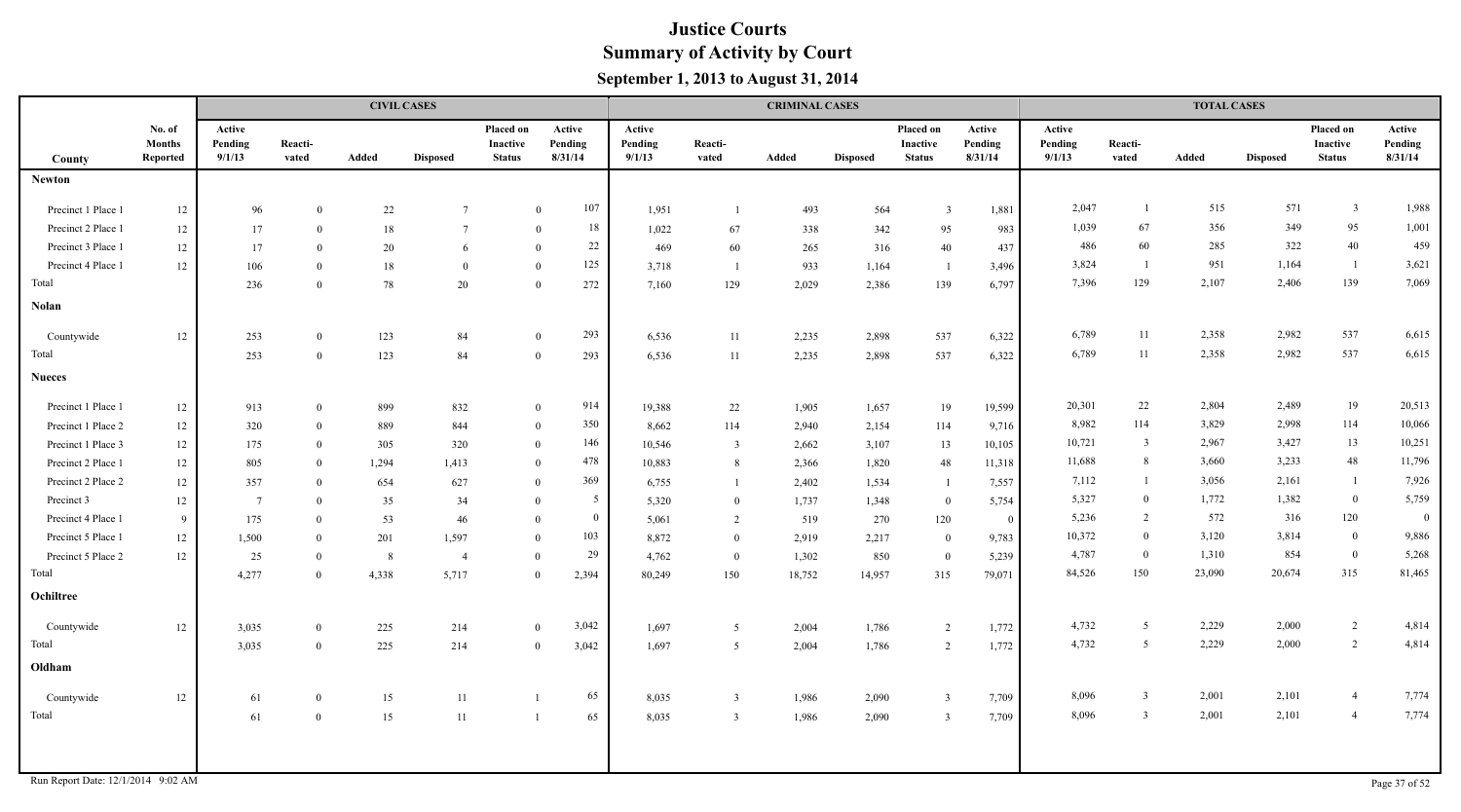|                    |                                     |                             |                  |                | <b>CIVIL CASES</b> |                                        |                              |                             |                  | <b>CRIMINAL CASES</b> |                 |                                        |                              |                             |                  | <b>TOTAL CASES</b> |                 |                                        |                              |
|--------------------|-------------------------------------|-----------------------------|------------------|----------------|--------------------|----------------------------------------|------------------------------|-----------------------------|------------------|-----------------------|-----------------|----------------------------------------|------------------------------|-----------------------------|------------------|--------------------|-----------------|----------------------------------------|------------------------------|
| County             | No. of<br><b>Months</b><br>Reported | Active<br>Pending<br>9/1/13 | Reacti-<br>vated | Added          | <b>Disposed</b>    | Placed on<br>Inactive<br><b>Status</b> | Active<br>Pending<br>8/31/14 | Active<br>Pending<br>9/1/13 | Reacti-<br>vated | Added                 | <b>Disposed</b> | Placed on<br>Inactive<br><b>Status</b> | Active<br>Pending<br>8/31/14 | Active<br>Pending<br>9/1/13 | Reacti-<br>vated | Added              | <b>Disposed</b> | Placed on<br>Inactive<br><b>Status</b> | Active<br>Pending<br>8/31/14 |
| Orange             |                                     |                             |                  |                |                    |                                        |                              |                             |                  |                       |                 |                                        |                              |                             |                  |                    |                 |                                        |                              |
| Precinct 1 Place 1 | 12                                  | 2,626                       | $\theta$         | 388            | 2,955              | $\theta$                               | 53                           | 2,448                       | 593              | 2,691                 | 2,594           | 831                                    | 2,310                        | 5,074                       | 593              | 3,079              | 5,549           | 831                                    | 2,363                        |
| Precinct 2 Place 1 | 12                                  | 1,199                       | $\theta$         | 244            | 1,325              | $\theta$                               | 119                          | 1,005                       | 427              | 1,751                 | 1,755           | 430                                    | 920                          | 2,204                       | 427              | 1,995              | 3,080           | 430                                    | 1,039                        |
| Precinct 3 Place 1 | $12\,$                              | 63                          | $\theta$         | 239            | 237                | $\theta$                               | 67                           | 1,632                       | 289              | 1,575                 | 1,704           | 347                                    | 1,485                        | 1,695                       | 289              | 1,814              | 1,941           | 347                                    | 1,552                        |
| Precinct 4 Place 1 | $12\,$                              | 97                          | $\theta$         | 298            | 276                | $\theta$                               | 121                          | 650                         | 462              | 2,363                 | 2,158           | 980                                    | 773                          | 747                         | 462              | 2,661              | 2,434           | 980                                    | 894                          |
| Total              |                                     | 3,985                       | $\theta$         | 1,169          | 4,793              | $\theta$                               | 360                          | 5,735                       | 1,771            | 8,380                 | 8,211           | 2,588                                  | 5,488                        | 9,720                       | 1,771            | 9,549              | 13,004          | 2,588                                  | 5,848                        |
| <b>Palo Pinto</b>  |                                     |                             |                  |                |                    |                                        |                              |                             |                  |                       |                 |                                        |                              |                             |                  |                    |                 |                                        |                              |
| Precinct 1 Place 1 | 12                                  | 15                          | $\theta$         | 35             | 24                 | $\theta$                               | 21                           | 5,556                       | 31               | 2,722                 | 2,486           | 36                                     | 5,793                        | 5,571                       | 31               | 2,757              | 2,510           | $36\,$                                 | 5,814                        |
| Precinct 2 Place 1 | 12                                  | 25                          | $\theta$         | 42             | 51                 | $\theta$                               | 16                           | 219                         | 6                | 257                   | 198             | 23                                     | 259                          | 244                         | -6               | 299                | 249             | 23                                     | 275                          |
| Precinct 3 Place 1 | $12\,$                              | $\mathbf{0}$                | $\Omega$         | 18             | 2                  | $\theta$                               | 16                           | 6,533                       | 2                | 590                   | 513             | 8                                      | 6,605                        | 6,533                       | 2                | 608                | 515             | 8                                      | 6,621                        |
| Precinct 4 Place 1 | 12                                  | $\mathbf{0}$                | $\Omega$         | $\overline{4}$ | $\theta$           | $\theta$                               | $\overline{4}$               | 458                         | $\overline{0}$   | 419                   | 330             | $\overline{0}$                         | 547                          | 458                         | $\Omega$         | 423                | 330             | $\bf{0}$                               | 551                          |
| Precinct 5 Place 1 | 12                                  | 752                         | $\theta$         | 315            | 308                | $\theta$                               | 756                          | 6,032                       | 5                | 1,480                 | 1,416           | 42                                     | 6,196                        | 6,784                       | -5               | 1,795              | 1,724           | 42                                     | 6,952                        |
| Total              |                                     | 792                         | $\Omega$         | 414            | 385                | $\Omega$                               | 813                          | 18,798                      | 44               | 5,468                 | 4,943           | 109                                    | 19,400                       | 19,590                      | 44               | 5,882              | 5,328           | 109                                    | 20,213                       |
| Panola             |                                     |                             |                  |                |                    |                                        |                              |                             |                  |                       |                 |                                        |                              |                             |                  |                    |                 |                                        |                              |
| Precinct 1 & 4     | 12                                  | 91                          | $\overline{4}$   | 100            | 121                | $\mathbf{0}$                           | 72                           | 1,809                       | 844              | 1,579                 | 2,109           | 378                                    | 1,745                        | 1,900                       | 848              | 1,679              | 2,230           | 378                                    | 1,817                        |
| Precinct 2 & 3     | $12 \,$                             | 38                          | $\theta$         | 81             | 74                 | $\theta$                               | 45                           | 1,302                       | 213              | 1,512                 | 1,334           | 180                                    | 1,513                        | 1,340                       | 213              | 1,593              | 1,408           | 180                                    | 1,558                        |
| Total              |                                     | 129                         | $\overline{4}$   | 181            | 195                | $\theta$                               | 117                          | 3,111                       | 1,057            | 3,091                 | 3,443           | 558                                    | 3,258                        | 3,240                       | 1,061            | 3,272              | 3,638           | 558                                    | 3,375                        |
| Parker             |                                     |                             |                  |                |                    |                                        |                              |                             |                  |                       |                 |                                        |                              |                             |                  |                    |                 |                                        |                              |
| Precinct 1         | $12\,$                              | 71                          | $\overline{0}$   | 284            | 287                | 12                                     | 61                           | 564                         | 575              | 1,499                 | 1,795           | 530                                    | 358                          | 635                         | 575              | 1,783              | 2,082           | 542                                    | 419                          |
| Precinct 2         | 12                                  | 116                         | 2                | 436            | 422                | 2                                      | 143                          | 535                         | 694              | 1,846                 | 2,210           | 434                                    | 419                          | 651                         | 696              | 2,282              | 2,632           | 436                                    | 562                          |
| Precinct 3         | $12\,$                              | 177                         | $\overline{0}$   | 373            | 309                | $\overline{4}$                         | 257                          | 1,041                       | 1,454            | 4,752                 | 4,879           | 1,676                                  | 774                          | 1,218                       | 1,454            | 5,125              | 5,188           | 1,680                                  | 1,031                        |
| Precinct 4         | 12                                  | 93                          | $\Omega$         | 184            | 237                | 2                                      | 40                           | 1,254                       | 1,072            | 3,693                 | 3,822           | 1,425                                  | 761                          | 1,347                       | 1,072            | 3,877              | 4,059           | 1,427                                  | 801                          |
| Total              |                                     | 457                         | 2                | 1,277          | 1,255              | 20                                     | 501                          | 3,394                       | 3,795            | 11,790                | 12,706          | 4,065                                  | 2,312                        | 3,851                       | 3,797            | 13,067             | 13,961          | 4,085                                  | 2,813                        |
| Parmer             |                                     |                             |                  |                |                    |                                        |                              |                             |                  |                       |                 |                                        |                              |                             |                  |                    |                 |                                        |                              |
| Precinct 1 Place 1 | $12\,$                              | 197                         | $\overline{0}$   | 21             | 14                 | $\overline{0}$                         | 194                          | 763                         | $\bf{0}$         | 460                   | 430             |                                        | 792                          | 960                         | $\overline{0}$   | 481                | 444             | $\overline{1}$                         | 986                          |
| Precinct 2 Place 1 | 12                                  | 93                          | $\overline{0}$   | 3              | 8                  | $\overline{0}$                         | 86                           | 1,199                       | $\bf{0}$         | 303                   | 456             | $\bf{0}$                               | 1,057                        | 1,292                       | $\theta$         | 306                | 464             | $\bf{0}$                               | 1,143                        |
| Precinct 3 Place 1 | 12                                  | 114                         | $\theta$         | $\overline{7}$ | 16                 | $\overline{0}$                         | 101                          | 3,305                       | $\theta$         | 435                   | 412             | $\overline{0}$                         | 3,330                        | 3,419                       | $\Omega$         | 442                | 428             | $\bf{0}$                               | 3,431                        |
| Total              |                                     | 404                         | $\mathbf{0}$     | 31             | 38                 | $\overline{0}$                         | 381                          | 5,267                       | $\mathbf{0}$     | 1,198                 | 1,298           | - 1                                    | 5,179                        | 5,671                       | $\overline{0}$   | 1,229              | 1,336           | -1                                     | 5,560                        |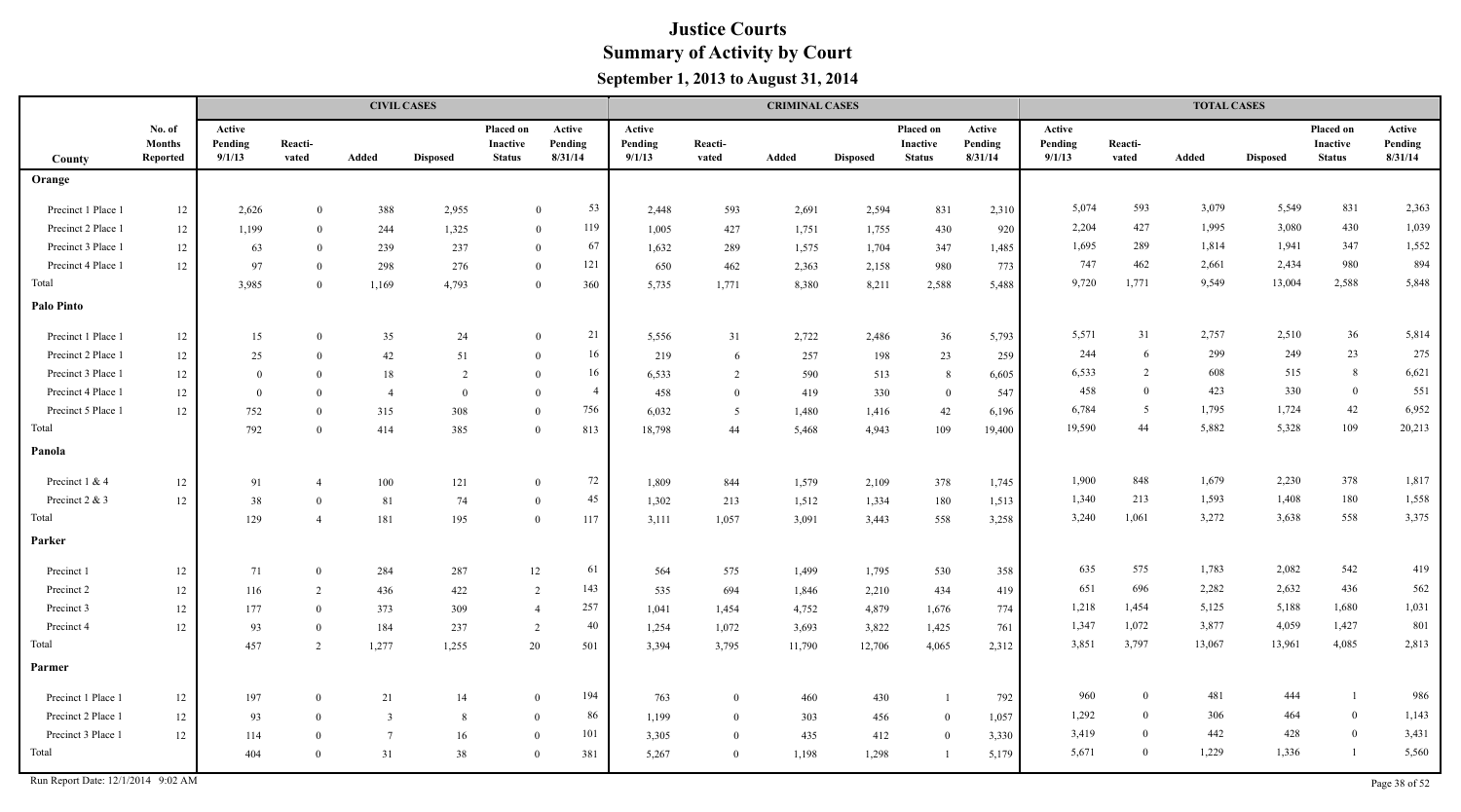|                                    |                                     |                             |                  |                | <b>CIVIL CASES</b> |                                        |                              |                             |                  | <b>CRIMINAL CASES</b> |                 |                                        |                              |                             |                  | <b>TOTAL CASES</b> |                 |                                               |                              |
|------------------------------------|-------------------------------------|-----------------------------|------------------|----------------|--------------------|----------------------------------------|------------------------------|-----------------------------|------------------|-----------------------|-----------------|----------------------------------------|------------------------------|-----------------------------|------------------|--------------------|-----------------|-----------------------------------------------|------------------------------|
| County                             | No. of<br><b>Months</b><br>Reported | Active<br>Pending<br>9/1/13 | Reacti-<br>vated | Added          | <b>Disposed</b>    | Placed on<br>Inactive<br><b>Status</b> | Active<br>Pending<br>8/31/14 | Active<br>Pending<br>9/1/13 | Reacti-<br>vated | Added                 | <b>Disposed</b> | Placed on<br>Inactive<br><b>Status</b> | Active<br>Pending<br>8/31/14 | Active<br>Pending<br>9/1/13 | Reacti-<br>vated | Added              | <b>Disposed</b> | Placed on<br><b>Inactive</b><br><b>Status</b> | Active<br>Pending<br>8/31/14 |
| Pecos                              |                                     |                             |                  |                |                    |                                        |                              |                             |                  |                       |                 |                                        |                              |                             |                  |                    |                 |                                               |                              |
| Precinct 1 Place 1                 | 12                                  | 1,357                       | $\bf{0}$         | 111            | 140                |                                        | 1,375<br>$\overline{0}$      | 16,744                      | $\overline{0}$   | 4,780                 | 4,211           | $\mathbf{0}$                           | 17,218                       | 18,101                      | $\overline{0}$   | 4,891              | 4,351           | $\mathbf{0}$                                  | 18,593                       |
| Precinct 3 Place 1                 | 12                                  |                             | $\mathbf{0}$     | $\overline{4}$ | 5                  | $\overline{0}$                         | $\bf{0}$                     | 1,530                       | $\overline{0}$   | 710                   | 560             | $\bf{0}$                               | 1,715                        | 1,531                       | $\overline{0}$   | 714                | 565             | $\bf{0}$                                      | 1,715                        |
| Precinct 4 Place 1                 | 12                                  | 2                           | $\theta$         | $\overline{0}$ | $\theta$           | $\theta$                               | $\overline{2}$               | 394                         | $\overline{0}$   | 296                   | 138             | $\bf{0}$                               | 561                          | 396                         | $\theta$         | 296                | 138             | $\bf{0}$                                      | 563                          |
| Precinct 6 Place 1                 | 12                                  | $\overline{0}$              | $\theta$         |                |                    | $\bf{0}$                               | $\overline{0}$               | 1,871                       | $\overline{0}$   | 595                   | 517             | $\bf{0}$                               | 1,964                        | 1,871                       | $\overline{0}$   | 596                | 518             | $\mathbf{0}$                                  | 1,964                        |
| Total                              |                                     | 1,360                       | $\overline{0}$   | 116            | 146                | $\mathbf{0}$                           | 1,377                        | 20,539                      | $\overline{0}$   | 6,381                 | 5,426           | $\overline{0}$                         | 21,458                       | 21,899                      | $\overline{0}$   | 6,497              | 5,572           | $\overline{0}$                                | 22,835                       |
| Polk                               |                                     |                             |                  |                |                    |                                        |                              |                             |                  |                       |                 |                                        |                              |                             |                  |                    |                 |                                               |                              |
| Precinct 1 Place 1                 | 12                                  | 71                          | $\overline{0}$   | 214            | 154                | $\bf{0}$                               | 136                          | 2,917                       | 444              | 2,225                 | 2,033           | 515                                    | 2,903                        | 2,988                       | 444              | 2,439              | 2,187           | 515                                           | 3,039                        |
| Precinct 2 Place 1                 | 12                                  | 208                         | $\theta$         | 137            | 101                | 17                                     | 234                          | 1,353                       | 381              | 1,482                 | 1,451           | 627                                    | 1,289                        | 1,561                       | 381              | 1,619              | 1,552           | 644                                           | 1,523                        |
| Precinct 3 Place 1                 | 12                                  | 87                          | $\overline{0}$   | 56             | 56                 | $\theta$                               | 85                           | 3,051                       | 156              | 1,561                 | 1,691           | 69                                     | 3,016                        | 3,138                       | 156              | 1,617              | 1,747           | 69                                            | 3,101                        |
| Precinct 4 Place 1                 | 12                                  | 164                         | $\theta$         | 78             | 94                 | $\overline{0}$                         | 146                          | 598                         | 98               | 597                   | 555             | 109                                    | 625                          | 762                         | 98               | 675                | 649             | 109                                           | 771                          |
| Total                              |                                     | 530                         | $\theta$         | 485            | 405                | 17                                     | 601                          | 7,919                       | 1,079            | 5,865                 | 5,730           | 1,320                                  | 7,833                        | 8,449                       | 1,079            | 6,350              | 6,135           | 1,337                                         | 8,434                        |
| Potter                             |                                     |                             |                  |                |                    |                                        |                              |                             |                  |                       |                 |                                        |                              |                             |                  |                    |                 |                                               |                              |
| Precinct 1                         | 12                                  | 157                         | $\overline{0}$   | 740            | 740                | $\bf{0}$                               | 146                          | 495                         | 803              | 1,775                 | 2,140           | 524                                    | 390                          | 652                         | 803              | 2,515              | 2,880           | 524                                           | 536                          |
| Precinct 2 Place 1                 | 12                                  | 51                          | $\overline{0}$   | 359            | 356                | 16                                     | 37                           | 311                         | 781              | 1,576                 | 1,707           | 626                                    | 337                          | 362                         | 781              | 1,935              | 2,063           | 642                                           | 374                          |
| Precinct 3 Place 1                 | 12                                  | 287                         | $\overline{4}$   | 353            | 282                | $\overline{0}$                         | 360                          | 569                         | 724              | 4,044                 | 3,618           | 1,169                                  | 550                          | 856                         | 728              | 4,397              | 3,900           | 1,169                                         | 910                          |
| Precinct 4 Place 1                 | 12                                  | 54                          | $\overline{0}$   | 589            | 568                | $\bf{0}$                               | 68                           | 64                          | 118              | 102                   | 151             | 66                                     | 68                           | 118                         | 118              | 691                | 719             | 66                                            | 136                          |
| Total                              |                                     | 549                         | $\overline{4}$   | 2,041          | 1,946              | 16                                     | 611                          | 1,439                       | 2,426            | 7,497                 | 7,616           | 2,385                                  | 1,345                        | 1,988                       | 2,430            | 9,538              | 9,562           | 2,401                                         | 1,956                        |
| <b>Presidio</b>                    |                                     |                             |                  |                |                    |                                        |                              |                             |                  |                       |                 |                                        |                              |                             |                  |                    |                 |                                               |                              |
| Precinct 1 Place 1                 | $12\,$                              | 314                         | $\overline{0}$   | 13             | 94                 | $\bf{0}$                               | 230                          | 2,777                       | 6                | 918                   | 1,080           | $\overline{0}$                         | 2,641                        | 3,091                       | 6                | 931                | 1,174           | $\bf{0}$                                      | 2,871                        |
| Precinct 2 Place 1                 | 12                                  | $\bf{0}$                    | $\overline{0}$   | $\overline{0}$ | $\theta$           | $\bf{0}$                               | $\overline{0}$               | 2,859                       | $\overline{0}$   | $\bf{0}$              | 12              | $\bf{0}$                               | 2,847                        | 2,859                       | $\mathbf{0}$     | $\bf{0}$           | 12              | $\overline{0}$                                | 2,847                        |
| Total                              |                                     | 314                         | $\theta$         | 13             | 94                 | $\theta$                               | 230                          | 5,636                       | 6                | 918                   | 1,092           | $\overline{0}$                         | 5,488                        | 5,950                       | 6                | 931                | 1,186           | $\bf{0}$                                      | 5,718                        |
| Rains                              |                                     |                             |                  |                |                    |                                        |                              |                             |                  |                       |                 |                                        |                              |                             |                  |                    |                 |                                               |                              |
| Countywide                         | 12                                  | 59                          | $\overline{0}$   | 83             | 56                 | $\overline{0}$                         | 86                           | 674                         | 119              | 881                   | 984             | 342                                    | 522                          | 733                         | 119              | 964                | 1,040           | 342                                           | 608                          |
| Total                              |                                     | 59                          | $\bf{0}$         | 83             | 56                 | $\overline{0}$                         | 86                           | 674                         | 119              | 881                   | 984             | 342                                    | 522                          | 733                         | 119              | 964                | 1,040           | 342                                           | 608                          |
|                                    |                                     |                             |                  |                |                    |                                        |                              |                             |                  |                       |                 |                                        |                              |                             |                  |                    |                 |                                               |                              |
|                                    |                                     |                             |                  |                |                    |                                        |                              |                             |                  |                       |                 |                                        |                              |                             |                  |                    |                 |                                               |                              |
|                                    |                                     |                             |                  |                |                    |                                        |                              |                             |                  |                       |                 |                                        |                              |                             |                  |                    |                 |                                               |                              |
| Run Report Date: 12/1/2014 9:02 AM |                                     |                             |                  |                |                    |                                        |                              |                             |                  |                       |                 |                                        |                              |                             |                  |                    |                 |                                               | Page 39 of 52                |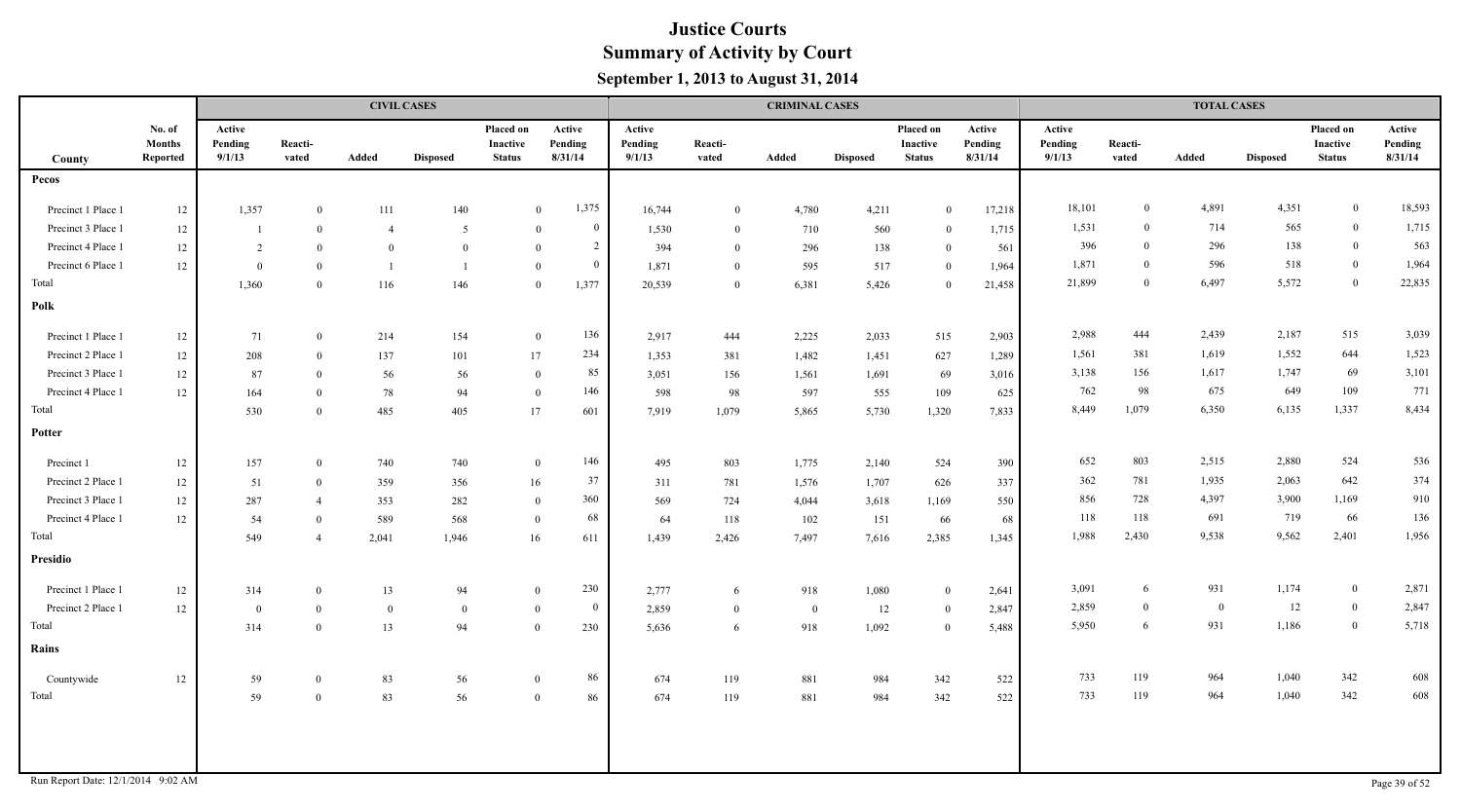|                                    |                                     |                             |                  |                 | <b>CIVIL CASES</b> |                                               |                                  |                             |                  | <b>CRIMINAL CASES</b> |                 |                                        |                              |                             |                  | <b>TOTAL CASES</b> |                 |                                               |                              |
|------------------------------------|-------------------------------------|-----------------------------|------------------|-----------------|--------------------|-----------------------------------------------|----------------------------------|-----------------------------|------------------|-----------------------|-----------------|----------------------------------------|------------------------------|-----------------------------|------------------|--------------------|-----------------|-----------------------------------------------|------------------------------|
| County                             | No. of<br><b>Months</b><br>Reported | Active<br>Pending<br>9/1/13 | Reacti-<br>vated | Added           | <b>Disposed</b>    | Placed on<br><b>Inactive</b><br><b>Status</b> | Active<br>Pending<br>8/31/14     | Active<br>Pending<br>9/1/13 | Reacti-<br>vated | Added                 | <b>Disposed</b> | Placed on<br>Inactive<br><b>Status</b> | Active<br>Pending<br>8/31/14 | Active<br>Pending<br>9/1/13 | Reacti-<br>vated | Added              | <b>Disposed</b> | Placed on<br><b>Inactive</b><br><b>Status</b> | Active<br>Pending<br>8/31/14 |
| Randall                            |                                     |                             |                  |                 |                    |                                               |                                  |                             |                  |                       |                 |                                        |                              |                             |                  |                    |                 |                                               |                              |
| Precinct 1 Place 1                 | $12\,$                              | 211                         | $\overline{0}$   | 420             | 317                |                                               | 343<br>$\overline{0}$            | 3,296                       | 436              | 3,355                 | 3,274           | 691                                    | 3,183                        | 3,507                       | 436              | 3,775              | 3,591           | 691                                           | 3,526                        |
| Precinct 4 Place 1                 | 12                                  | 229                         | $\Omega$         | 911             | 1,078              |                                               | 338<br>9                         | 1,415                       | 144              | 2,415                 | 2,366           | 588                                    | 1,323                        | 1,644                       | 144              | 3,326              | 3,444           | 597                                           | 1,661                        |
| Total                              |                                     | 440                         | $\Omega$         | 1,331           | 1,395              |                                               | 9<br>681                         | 4,711                       | 580              | 5,770                 | 5,640           | 1,279                                  | 4,506                        | 5,151                       | 580              | 7,101              | 7,035           | 1,288                                         | 5,187                        |
| Reagan                             |                                     |                             |                  |                 |                    |                                               |                                  |                             |                  |                       |                 |                                        |                              |                             |                  |                    |                 |                                               |                              |
|                                    |                                     |                             |                  |                 |                    |                                               |                                  |                             |                  |                       |                 |                                        |                              |                             |                  |                    |                 |                                               |                              |
| Countywide                         | 12                                  | $7\phantom{.0}$             | $\bf{0}$         | 17              | 18                 |                                               | 6<br>$\bf{0}$                    | 1,309                       | 555              | 3,607                 | 3,237           | 1,711                                  | 412                          | 1,316                       | 555              | 3,624              | 3,255           | 1,711                                         | 418                          |
| Total                              |                                     | $7\overline{ }$             | $\mathbf{0}$     | 17              | $18\,$             |                                               | $\mathbf{0}$<br>6                | 1,309                       | 555              | 3,607                 | 3,237           | 1,711                                  | 412                          | 1,316                       | 555              | 3,624              | 3,255           | 1,711                                         | 418                          |
| Real                               |                                     |                             |                  |                 |                    |                                               |                                  |                             |                  |                       |                 |                                        |                              |                             |                  |                    |                 |                                               |                              |
| Precincts 1 & 2 Place 1            | 12                                  | $\bf{0}$                    | $\overline{0}$   | 6               |                    |                                               | $5\overline{)}$<br>$\bf{0}$      | 198                         | 91               | 332                   | 343             | 79                                     | 228                          | 198                         | 91               | 338                | 347             | 79                                            | 233                          |
| Precincts 3 & 4 Place 1            | $12\,$                              | 5                           | $\theta$         | $\theta$        |                    |                                               | 5 <sup>5</sup><br>$\overline{0}$ | 206                         | $\overline{0}$   | 103                   | 113             | $\mathbf{0}$                           | 198                          | 211                         | $\theta$         | 103                | 114             | $\overline{0}$                                | 203                          |
| Total                              |                                     | 5                           | $\theta$         | 6               | 5                  |                                               | $\mathbf{0}$<br>10               | 404                         | 91               | 435                   | 456             | 79                                     | 426                          | 409                         | 91               | 441                | 461             | 79                                            | 436                          |
| <b>Red River</b>                   |                                     |                             |                  |                 |                    |                                               |                                  |                             |                  |                       |                 |                                        |                              |                             |                  |                    |                 |                                               |                              |
| Countywide                         | 12                                  | 607                         | $\overline{0}$   | 87              | 73                 |                                               | 556<br>$\bf{0}$                  | 806                         | 317              | 1,007                 | 1,049           | 248                                    | 775                          | 1,413                       | 317              | 1,094              | 1,122           | 248                                           | 1,331                        |
| Total                              |                                     | 607                         | $\Omega$         | 87              | 73                 |                                               | 556<br>$\overline{0}$            | 806                         | 317              | 1,007                 | 1,049           | 248                                    | 775                          | 1,413                       | 317              | 1,094              | 1,122           | 248                                           | 1,331                        |
| <b>Reeves</b>                      |                                     |                             |                  |                 |                    |                                               |                                  |                             |                  |                       |                 |                                        |                              |                             |                  |                    |                 |                                               |                              |
| Precinct 1 Place 1                 | 12                                  | 155                         | $\bf{0}$         | 92              | 43                 |                                               | 203<br>$\mathbf{0}$              | 699                         | $\overline{0}$   | 701                   | 428             | $\bf{0}$                               | 1,011                        | 854                         | $\overline{0}$   | 793                | 471             | $\bf{0}$                                      | 1,214                        |
| Precinct 2 Place 1                 | $12\,$                              | 725                         | $\theta$         | 54              | 36                 | 732                                           | 739                              | 1,413                       | $\overline{0}$   | 1,284                 | 779             |                                        | 1,911                        | 2,138                       | $\theta$         | 1,338              | 815             | 733                                           | 2,650                        |
| Precinct 3 Place 1                 | 12                                  | 205                         | $\theta$         | $7\phantom{.0}$ | 5                  |                                               | 207<br>$\mathbf{0}$              | 964                         | $\overline{0}$   | 1,471                 | 1,046           | $\bf{0}$                               | 1,426                        | 1,169                       | $\theta$         | 1,478              | 1,051           | $\bf{0}$                                      | 1,633                        |
| Precinct 4 Place 1                 | 12                                  | 154                         | $\theta$         | 17              | $\overline{3}$     | $\bf{0}$                                      | 166                              | 202                         | $\overline{0}$   | 354                   | 265             | $\bf{0}$                               | 292                          | 356                         | $\theta$         | 371                | 268             | $\mathbf{0}$                                  | 458                          |
| Total                              |                                     | 1,239                       | $\overline{0}$   | 170             | 87                 | 732                                           | 1,315                            | 3,278                       | $\overline{0}$   | 3,810                 | 2,518           | $\overline{1}$                         | 4,640                        | 4,517                       | $\theta$         | 3,980              | 2,605           | 733                                           | 5,955                        |
| Refugio                            |                                     |                             |                  |                 |                    |                                               |                                  |                             |                  |                       |                 |                                        |                              |                             |                  |                    |                 |                                               |                              |
| Precinct 1                         | 12                                  | 18                          | $\overline{0}$   | 15              | 8                  | $\overline{0}$                                | 25                               | 6,567                       | 346              | 2,420                 | 2,938           | 654                                    | 5,957                        | 6,585                       | 346              | 2,435              | 2,946           | 654                                           | 5,982                        |
| Precinct 2                         | $12\,$                              | 13                          | $\theta$         | 28              | 32                 | $\mathbf{0}$                                  | 10                               | 2,019                       | 585              | 3,474                 | 3,005           | 1,875                                  | 1,897                        | 2,032                       | 585              | 3,502              | 3,037           | 1,875                                         | 1,907                        |
| Total                              |                                     | 31                          | $\overline{0}$   | 43              | 40                 |                                               | $\mathbf{0}$<br>35               | 8,586                       | 931              | 5,894                 | 5,943           | 2,529                                  | 7,854                        | 8,617                       | 931              | 5,937              | 5,983           | 2,529                                         | 7,889                        |
|                                    |                                     |                             |                  |                 |                    |                                               |                                  |                             |                  |                       |                 |                                        |                              |                             |                  |                    |                 |                                               |                              |
|                                    |                                     |                             |                  |                 |                    |                                               |                                  |                             |                  |                       |                 |                                        |                              |                             |                  |                    |                 |                                               |                              |
| Run Report Date: 12/1/2014 9:02 AM |                                     |                             |                  |                 |                    |                                               |                                  |                             |                  |                       |                 |                                        |                              |                             |                  |                    |                 |                                               | Page 40 of 52                |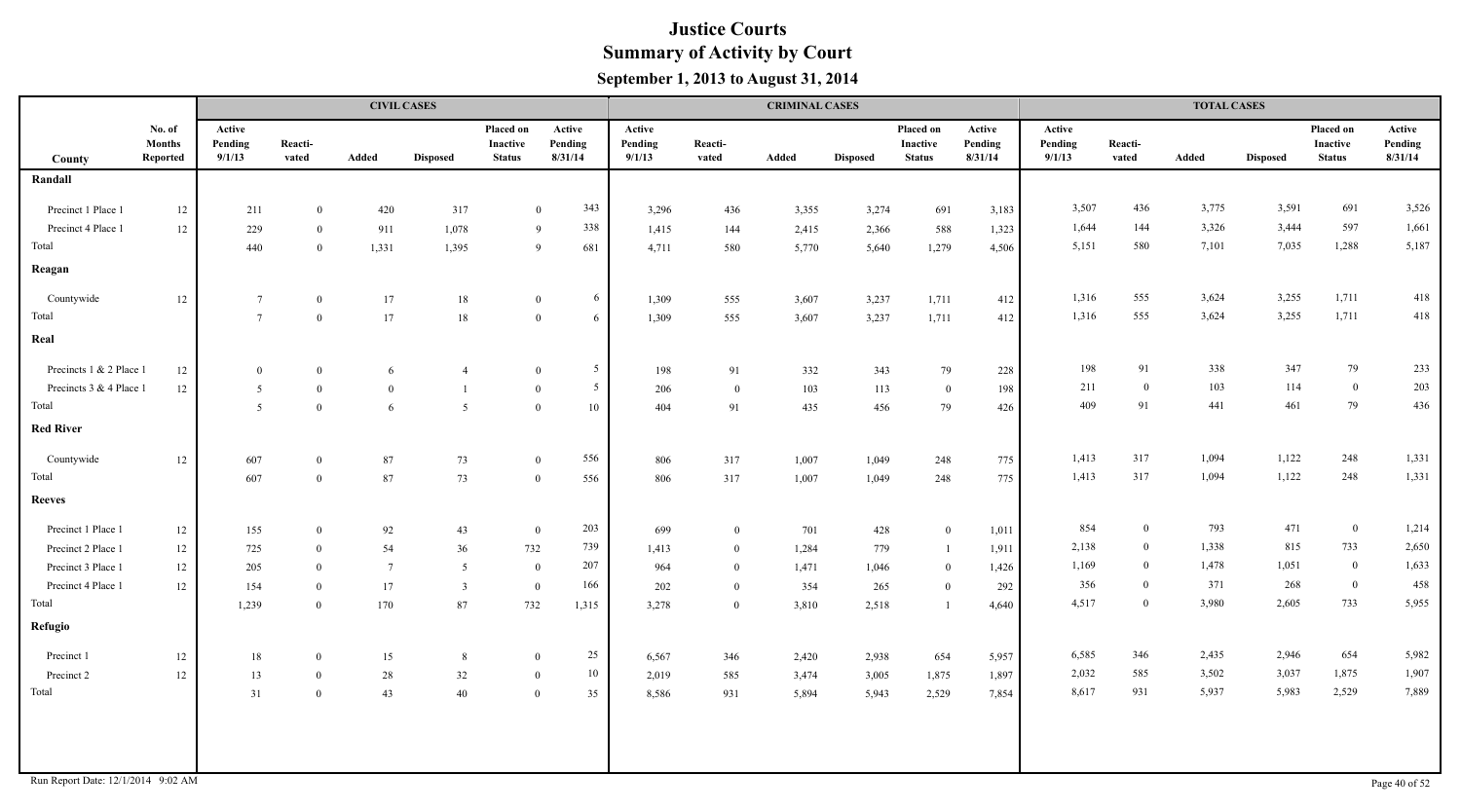|                                    |                                     |                             |                  |                | <b>CIVIL CASES</b> |                                        |                              |                             |                  | <b>CRIMINAL CASES</b> |                 |                                        |                              |                             |                  | <b>TOTAL CASES</b> |                 |                                               |                              |
|------------------------------------|-------------------------------------|-----------------------------|------------------|----------------|--------------------|----------------------------------------|------------------------------|-----------------------------|------------------|-----------------------|-----------------|----------------------------------------|------------------------------|-----------------------------|------------------|--------------------|-----------------|-----------------------------------------------|------------------------------|
| County                             | No. of<br><b>Months</b><br>Reported | Active<br>Pending<br>9/1/13 | Reacti-<br>vated | Added          | <b>Disposed</b>    | Placed on<br>Inactive<br><b>Status</b> | Active<br>Pending<br>8/31/14 | Active<br>Pending<br>9/1/13 | Reacti-<br>vated | Added                 | <b>Disposed</b> | Placed on<br>Inactive<br><b>Status</b> | Active<br>Pending<br>8/31/14 | Active<br>Pending<br>9/1/13 | Reacti-<br>vated | Added              | <b>Disposed</b> | Placed on<br><b>Inactive</b><br><b>Status</b> | Active<br>Pending<br>8/31/14 |
| <b>Roberts</b>                     |                                     |                             |                  |                |                    |                                        |                              |                             |                  |                       |                 |                                        |                              |                             |                  |                    |                 |                                               |                              |
| Countywide                         | 12                                  | 16                          | $\overline{0}$   | $\overline{4}$ | 10                 |                                        | 10<br>$\mathbf{0}$           | 960                         | $\overline{0}$   | 1,454                 | 1,162           | $\mathbf{0}$                           | 1,235                        | 976                         | $\bf{0}$         | 1,458              | 1,172           | $\bf{0}$                                      | 1,245                        |
| Total                              |                                     | 16                          | $\Omega$         | $\overline{4}$ | 10                 |                                        | 10<br>$\overline{0}$         | 960                         | $\theta$         | 1,454                 | 1,162           | $\overline{0}$                         | 1,235                        | 976                         | $\bf{0}$         | 1,458              | 1,172           | $\bf{0}$                                      | 1,245                        |
| Robertson                          |                                     |                             |                  |                |                    |                                        |                              |                             |                  |                       |                 |                                        |                              |                             |                  |                    |                 |                                               |                              |
| Precinct 1                         | 12                                  | $\overline{\mathbf{3}}$     | $\theta$         | 14             | 15                 |                                        | 2<br>$\mathbf{0}$            | 1,835                       | $\overline{0}$   | 998                   | 908             | $\bf{0}$                               | 1,925                        | 1,838                       | $\mathbf{0}$     | 1,012              | 923             | $\bf{0}$                                      | 1,927                        |
| Precinct 2 Place 1                 | 12                                  | 15                          | $\theta$         | 29             | 44                 |                                        | $\overline{3}$<br>$\theta$   | 6,338                       | $\overline{0}$   | 1,343                 | 1,302           | 27                                     | 6,360                        | 6,353                       | $\overline{0}$   | 1,372              | 1,346           | $27\,$                                        | 6,363                        |
| Precinct 3 Place 1                 | 12                                  | 11                          | $\theta$         | 23             | 29                 |                                        | 6<br>$\theta$                | 760                         | $\theta$         | 778                   | 834             | $\bf{0}$                               | 715                          | 771                         | $\overline{0}$   | 801                | 863             | $\bf{0}$                                      | 721                          |
| Precinct 4 Place 1                 | 12                                  | $\overline{4}$              | $\theta$         | 33             | 29                 |                                        | $7\overline{ }$<br>$\theta$  | 1,416                       | $\overline{0}$   | 830                   | 816             | $\bf{0}$                               | 1,437                        | 1,420                       | $\theta$         | 863                | 845             | $\boldsymbol{0}$                              | 1,444                        |
| Total                              |                                     | 33                          | $\Omega$         | 99             | 117                |                                        | 18<br>$\theta$               | 10,349                      | $\theta$         | 3,949                 | 3,860           | 27                                     | 10,437                       | 10,382                      | $\theta$         | 4,048              | 3,977           | $27\,$                                        | 10,455                       |
| Rockwall                           |                                     |                             |                  |                |                    |                                        |                              |                             |                  |                       |                 |                                        |                              |                             |                  |                    |                 |                                               |                              |
| Precinct 1 Place 1                 | 12                                  | 204                         | 11               | 281            | 306                | 21                                     | 172                          | 3,013                       | 344              | 347                   | 813             | 54                                     | 2,700                        | 3,217                       | 355              | 628                | 1,119           | 75                                            | 2,872                        |
| Precinct 2 Place 1                 | 12                                  | 105                         | $\overline{0}$   | 247            | 238                |                                        | 117<br>$\bf{0}$              | 3,810                       | 1,167            | 3,856                 | 3,378           | 1,382                                  | 3,959                        | 3,915                       | 1,167            | 4,103              | 3,616           | 1,382                                         | 4,076                        |
| Precinct 3 Place 1                 | 12                                  | $7\overline{ }$             | $\overline{0}$   | 93             | 75                 |                                        | 25<br>$\bf{0}$               | 226                         | 181              | 1,225                 | 935             | 452                                    | 212                          | 233                         | 181              | 1,318              | 1,010           | 452                                           | 237                          |
| Precinct 4 Place 1                 | 12                                  | 20                          | $\overline{3}$   | 187            | 161                | 10                                     | 39                           | 646                         | 144              | 2,989                 | 2,290           | 656                                    | 833                          | 666                         | 147              | 3,176              | 2,451           | 666                                           | 872                          |
| Total                              |                                     | 336                         | 14               | 808            | 780                | 31                                     | 353                          | 7,695                       | 1,836            | 8,417                 | 7,416           | 2,544                                  | 7,704                        | 8,031                       | 1,850            | 9,225              | 8,196           | 2,575                                         | 8,057                        |
| <b>Runnels</b>                     |                                     |                             |                  |                |                    |                                        |                              |                             |                  |                       |                 |                                        |                              |                             |                  |                    |                 |                                               |                              |
| Precinct 1 Place 1                 | 12                                  | 88                          | $\theta$         | 38             | 24                 | $\mathbf{0}$                           | 101                          | 1,130                       | $\overline{0}$   | 387                   | 488             | $\overline{0}$                         | 1,028                        | 1,218                       | $\overline{0}$   | 425                | 512             | $\bf{0}$                                      | 1,129                        |
| Precinct 2 Place 1                 | 12                                  | 29                          | $\overline{0}$   | 19             | 2                  | $\mathbf{0}$                           | 47                           | 643                         | $\overline{0}$   | 246                   | 254             | $\overline{0}$                         | 645                          | 672                         | $\theta$         | 265                | 256             | $\bf{0}$                                      | 692                          |
| Total                              |                                     | 117                         | $\overline{0}$   | 57             | 26                 | $\overline{0}$                         | 148                          | 1,773                       | $\overline{0}$   | 633                   | 742             | $\mathbf{0}$                           | 1,673                        | 1,890                       | $\theta$         | 690                | 768             | $\bf{0}$                                      | 1,821                        |
| <b>Rusk</b>                        |                                     |                             |                  |                |                    |                                        |                              |                             |                  |                       |                 |                                        |                              |                             |                  |                    |                 |                                               |                              |
| Precinct 1 Place 1                 | 12                                  | 161                         | 2                | 82             | 212                |                                        | 31                           | 2,966                       | 50               | 749                   | 588             | 1,150                                  | 2,028                        | 3,127                       | 52               | 831                | 800             | 1,151                                         | 2,059                        |
| Precinct 2 Place 1                 | 12                                  | 18                          | $\overline{0}$   | 65             | 57                 | -3                                     | 25                           | 254                         | 177              | 704                   | 706             | 136                                    | 276                          | 272                         | 177              | 769                | 763             | 139                                           | 301                          |
| Precinct 3 Place 1                 | $12\,$                              | 40                          | $\Omega$         | 42             | 22                 | $\theta$                               | 60                           | 3,373                       | 12               | 834                   | 788             | 214                                    | 3,226                        | 3,413                       | 12               | 876                | 810             | 214                                           | 3,286                        |
| Precinct 4 Place 1                 | 12                                  | 11                          | $\Omega$         | 23             | 27                 | $\mathbf{0}$                           | $7\phantom{.0}$              | 2,329                       | -9               | 740                   | 601             | 55                                     | 2,437                        | 2,340                       | -9               | 763                | 628             | 55                                            | 2,444                        |
| Precinct 5 Place 1                 | 12                                  | 65                          | $\overline{0}$   | 168            | 123                | $\overline{0}$                         | 90                           | 7,522                       | 674              | 1,974                 | 4,423           | 263                                    | 5,526                        | 7,587                       | 674              | 2,142              | 4,546           | 263                                           | 5,616                        |
| Total                              |                                     | 295                         | $\overline{2}$   | 380            | 441                | $\overline{4}$                         | 213                          | 16,444                      | 922              | 5,001                 | 7,106           | 1,818                                  | 13,493                       | 16,739                      | 924              | 5,381              | 7,547           | 1,822                                         | 13,706                       |
|                                    |                                     |                             |                  |                |                    |                                        |                              |                             |                  |                       |                 |                                        |                              |                             |                  |                    |                 |                                               |                              |
|                                    |                                     |                             |                  |                |                    |                                        |                              |                             |                  |                       |                 |                                        |                              |                             |                  |                    |                 |                                               |                              |
| Run Report Date: 12/1/2014 9:02 AM |                                     |                             |                  |                |                    |                                        |                              |                             |                  |                       |                 |                                        |                              |                             |                  |                    |                 |                                               | Page 41 of 52                |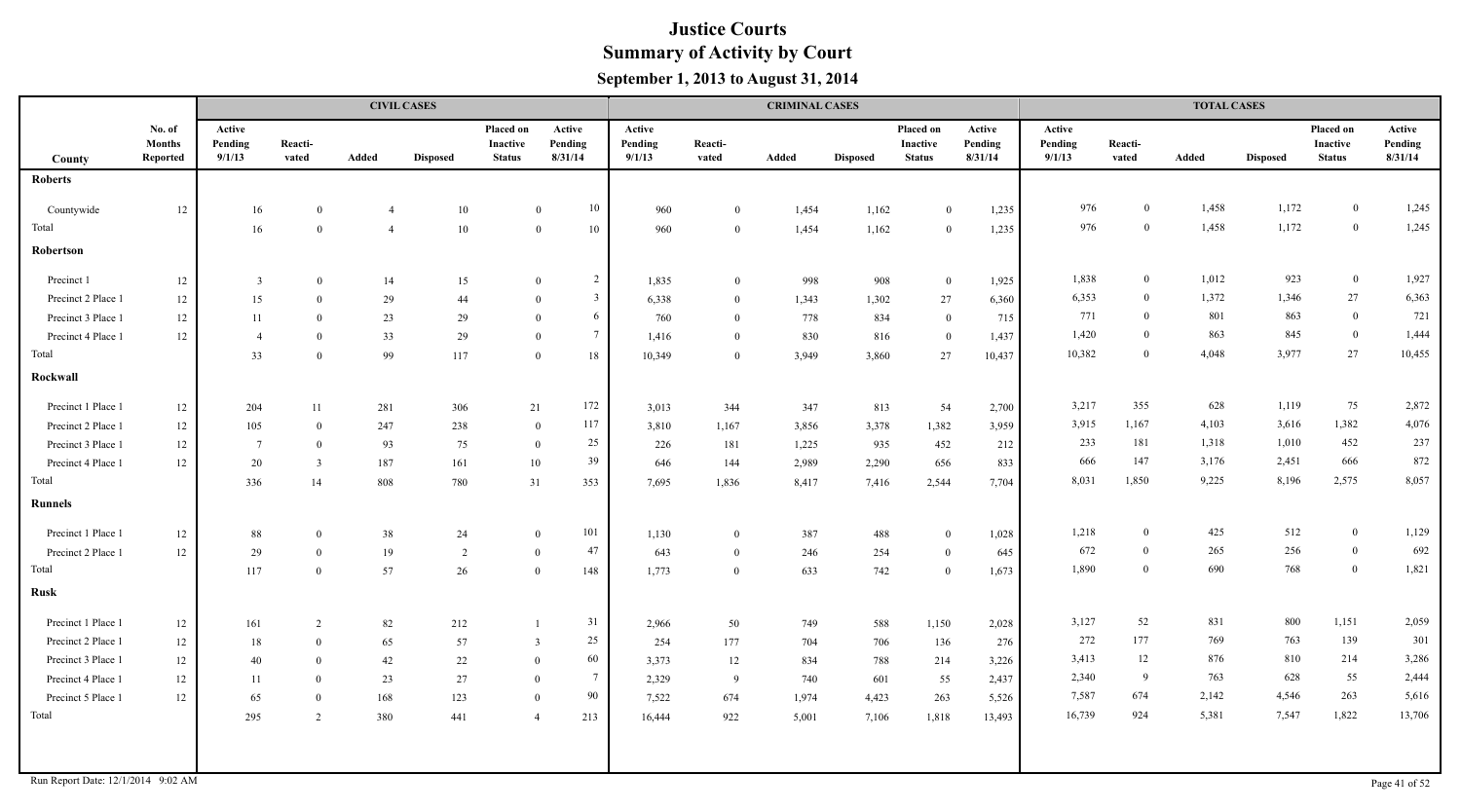|                      |                                            |                             |                  |                 | <b>CIVIL CASES</b> |                                        |                              |                             |                  | <b>CRIMINAL CASES</b> |                 |                                        |                              |                             |                  | <b>TOTAL CASES</b> |                 |                                        |                              |
|----------------------|--------------------------------------------|-----------------------------|------------------|-----------------|--------------------|----------------------------------------|------------------------------|-----------------------------|------------------|-----------------------|-----------------|----------------------------------------|------------------------------|-----------------------------|------------------|--------------------|-----------------|----------------------------------------|------------------------------|
| County               | No. of<br><b>Months</b><br><b>Reported</b> | Active<br>Pending<br>9/1/13 | Reacti-<br>vated | Added           | <b>Disposed</b>    | Placed on<br>Inactive<br><b>Status</b> | Active<br>Pending<br>8/31/14 | Active<br>Pending<br>9/1/13 | Reacti-<br>vated | Added                 | <b>Disposed</b> | Placed on<br>Inactive<br><b>Status</b> | Active<br>Pending<br>8/31/14 | Active<br>Pending<br>9/1/13 | Reacti-<br>vated | Added              | <b>Disposed</b> | Placed on<br>Inactive<br><b>Status</b> | Active<br>Pending<br>8/31/14 |
| <b>Sabine</b>        |                                            |                             |                  |                 |                    |                                        |                              |                             |                  |                       |                 |                                        |                              |                             |                  |                    |                 |                                        |                              |
| Precinct 1 Place 1   | 12                                         | 34                          | $\theta$         | 24              | 23                 |                                        | 34<br>$\theta$               | 353                         | 79               | 588                   | 633             | 110                                    | 297                          | 387                         | 79               | 612                | 656             | 110                                    | 331                          |
| Precinct 2 Place 1   | 12                                         | 24                          | $\theta$         | $42\,$          | 26                 |                                        | 36<br>$\theta$               | 524                         | 76               | 528                   | 638             | 376                                    | 260                          | 548                         | 76               | 570                | 664             | 376                                    | 296                          |
| Total                |                                            | 58                          | $\theta$         | 66              | 49                 |                                        | 70<br>$\theta$               | 877                         | 155              | 1,116                 | 1,271           | 486                                    | 557                          | 935                         | 155              | 1,182              | 1,320           | 486                                    | 627                          |
| <b>San Augustine</b> |                                            |                             |                  |                 |                    |                                        |                              |                             |                  |                       |                 |                                        |                              |                             |                  |                    |                 |                                        |                              |
| Precinct 1 Place 1   | 12                                         | 84                          | $\overline{0}$   | 10              | 80                 |                                        | 15<br>$\mathbf{0}$           | 1,323                       | $\overline{3}$   | 217                   | 213             | $\overline{2}$                         | 1,325                        | 1,407                       | $\overline{3}$   | 227                | 293             | $\overline{2}$                         | 1,340                        |
| Precinct 2 Place 1   | $12 \,$                                    | 101                         | $\theta$         | 17              | 17                 |                                        | 101<br>$\theta$              | 548                         | $\overline{1}$   | 94                    | 94              | $\overline{1}$                         | 548                          | 649                         | $\overline{1}$   | 111                | 111             | -1                                     | 649                          |
| Precinct 3 Place 1   | $12\,$                                     | 101                         | $\theta$         | $22\,$          | 16                 |                                        | 106<br>$\mathbf{0}$          | 2,367                       | $\overline{7}$   | 406                   | 438             | 8                                      | 2,334                        | 2,468                       | $7\phantom{.0}$  | 428                | 454             | 8                                      | 2,440                        |
| Precinct 4 Place 1   | 12                                         | 197                         | $\overline{0}$   | $7\overline{ }$ | 8                  |                                        | 196<br>$\theta$              | 1,826                       | $\overline{0}$   | 158                   | 190             | $\overline{0}$                         | 1,793                        | 2,023                       | $\Omega$         | 165                | 198             | $\mathbf{0}$                           | 1,989                        |
| Total                |                                            | 483                         | $\theta$         | 56              | 121                |                                        | $\Omega$<br>418              | 6,064                       | 11               | 875                   | 935             | 11                                     | 6,000                        | 6,547                       | 11               | 931                | 1,056           | 11                                     | 6,418                        |
| San Jacinto          |                                            |                             |                  |                 |                    |                                        |                              |                             |                  |                       |                 |                                        |                              |                             |                  |                    |                 |                                        |                              |
| Precinct 1 Place 1   | 12                                         | 66                          | $\theta$         | 32              | 17                 |                                        | 77<br>$\bf{0}$               | 5,611                       |                  | 2,291                 | 2,187           | $\mathbf{0}$                           | 6,067                        | 5,677                       |                  | 2,323              | 2,204           | $\boldsymbol{0}$                       | 6,144                        |
| Precinct 2 Place 1   | 12                                         | 101                         | $\theta$         | 79              | 52                 |                                        | 128<br>$\theta$              | 11,941                      | $\overline{2}$   | 3,575                 | 4,199           | 6                                      | 11,320                       | 12,042                      | 2                | 3,654              | 4,251           | 6                                      | 11,448                       |
| Precinct 3 Place 1   | 12                                         | 62                          | $\theta$         | 51              | 49                 |                                        | 70<br>$\overline{0}$         | 1,591                       | $\overline{0}$   | 477                   | 539             | $\mathbf{0}$                           | 1,548                        | 1,653                       | $\overline{0}$   | 528                | 588             | $\mathbf{0}$                           | 1,618                        |
| Precinct 4 Place 1   | 12                                         | $\bf{0}$                    | $\overline{0}$   | 46              | $\overline{1}$     |                                        | 45<br>$\overline{0}$         | 4,368                       | $\bf{0}$         | 1,870                 | 93              | $\mathbf{0}$                           | 6,145                        | 4,368                       | $\theta$         | 1,916              | 94              | $\bf{0}$                               | 6,190                        |
| Total                |                                            | 229                         | $\overline{0}$   | 208             | 119                |                                        | 320<br>$\theta$              | 23,511                      | $\overline{3}$   | 8,213                 | 7,018           | -6                                     | 25,080                       | 23,740                      | $\overline{3}$   | 8,421              | 7,137           | 6                                      | 25,400                       |
| <b>San Patricio</b>  |                                            |                             |                  |                 |                    |                                        |                              |                             |                  |                       |                 |                                        |                              |                             |                  |                    |                 |                                        |                              |
| Precinct 1           | 12                                         | 176                         | $\theta$         | 67              | 14                 |                                        | 278<br>$\mathbf{0}$          | 7,184                       | $\overline{3}$   | 2,538                 | 2,165           | 81                                     | 7,528                        | 7,360                       | $\overline{3}$   | 2,605              | 2,179           | 81                                     | 7,806                        |
| Precinct 2           | $12\,$                                     | 36                          | $\theta$         | 13              | 5                  |                                        | $23\,$<br>$\theta$           | 8,411                       | $\overline{0}$   | 1,233                 | 729             | $\bf{0}$                               | 8,904                        | 8,447                       | $\mathbf{0}$     | 1,246              | 734             | $\bf{0}$                               | 8,927                        |
| Precinct 4           | $12\,$                                     | 77                          | $\overline{0}$   | 161             | 131                | $\overline{0}$                         | 49                           | 2,396                       | 95               | 2,489                 | 1,638           | 509                                    | 2,847                        | 2,473                       | 95               | 2,650              | 1,769           | 509                                    | 2,896                        |
| Precinct 5           | $12\,$                                     | 36                          | $\theta$         | 46              | 29                 | $\theta$                               | 52                           | 11,838                      | $\overline{0}$   | 2,303                 | 1,932           | $\overline{0}$                         | 12,336                       | 11,874                      | $\overline{0}$   | 2,349              | 1,961           | $\mathbf{0}$                           | 12,388                       |
| Precinct 6           | 12                                         | 93                          | $\theta$         | 110             | 72                 | $\theta$                               | 82                           | 1,035                       | 264              | 2,493                 | 2,067           | 959                                    | 1,229                        | 1,128                       | 264              | 2,603              | 2,139           | 959                                    | 1,311                        |
| Precinct 8           | $12\,$                                     | 31                          | $\overline{0}$   | 45              | 48                 | $\overline{0}$                         | 8                            | 958                         | 61               | 561                   | 548             | $\overline{1}$                         | 1,032                        | 989                         | 61               | 606                | 596             | $\overline{1}$                         | 1,040                        |
| Total                |                                            | 449                         | $\Omega$         | 442             | 299                | $\Omega$                               | 492                          | 31,822                      | 423              | 11,617                | 9,079           | 1,550                                  | 33,876                       | 32,271                      | 423              | 12,059             | 9,378           | 1,550                                  | 34,368                       |
| San Saba             |                                            |                             |                  |                 |                    |                                        |                              |                             |                  |                       |                 |                                        |                              |                             |                  |                    |                 |                                        |                              |
| Countywide           | $12\,$                                     | 76                          | $\overline{0}$   | 41              | 47                 | $\overline{0}$                         | 74                           | 425                         | 98               | 385                   | 438             | 112                                    | 358                          | 501                         | 98               | 426                | 485             | 112                                    | 432                          |
| Total                |                                            | 76                          | $\theta$         | 41              | 47                 | $\theta$                               | 74                           | 425                         | 98               | 385                   | 438             | 112                                    | 358                          | 501                         | 98               | 426                | 485             | 112                                    | 432                          |
|                      |                                            |                             |                  |                 |                    |                                        |                              |                             |                  |                       |                 |                                        |                              |                             |                  |                    |                 |                                        |                              |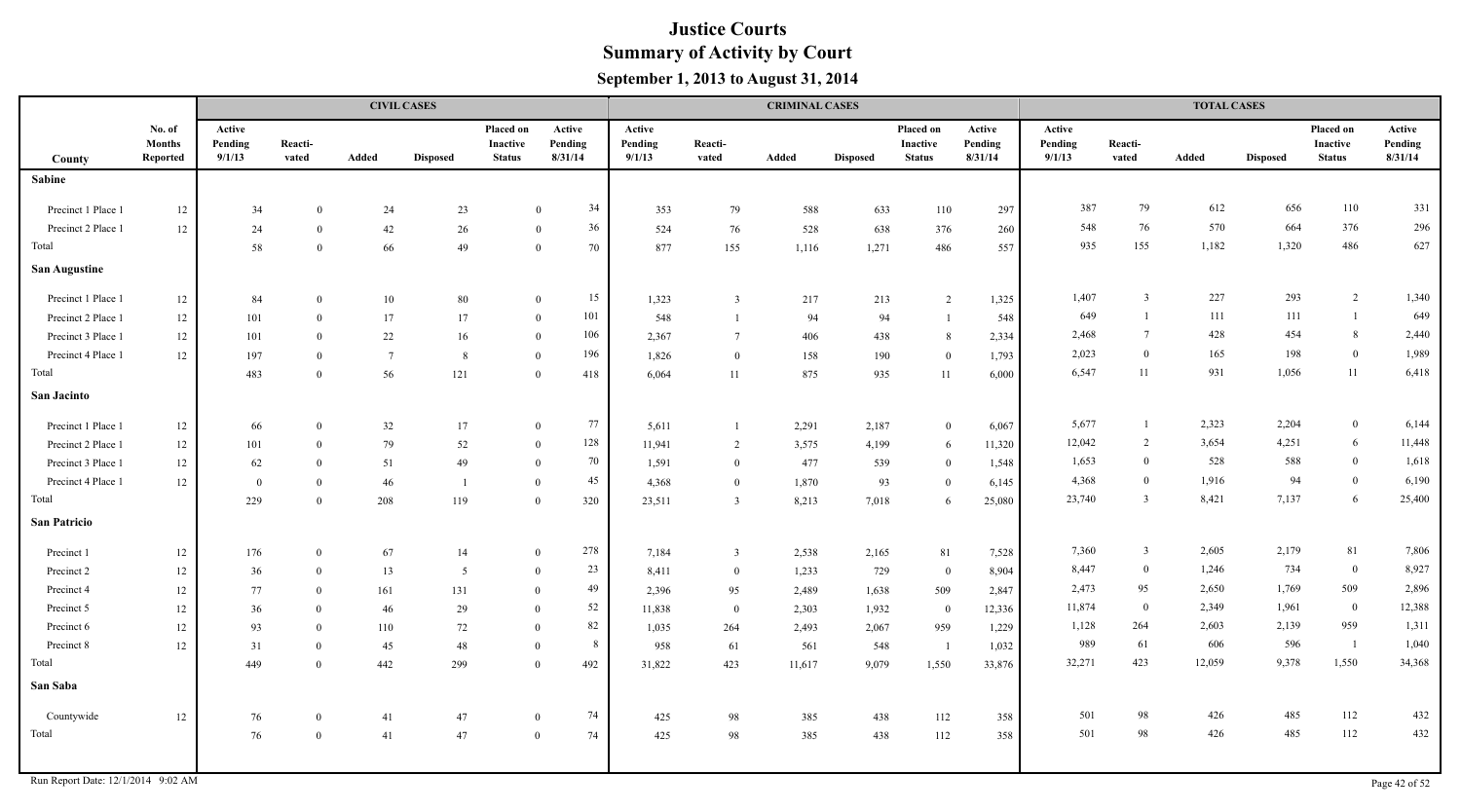|                                    |                                     |                             |                  |        | <b>CIVIL CASES</b> |                                        |                              |                             |                  | <b>CRIMINAL CASES</b> |                 |                                        |                              |                             |                  | <b>TOTAL CASES</b> |                 |                                               |                              |
|------------------------------------|-------------------------------------|-----------------------------|------------------|--------|--------------------|----------------------------------------|------------------------------|-----------------------------|------------------|-----------------------|-----------------|----------------------------------------|------------------------------|-----------------------------|------------------|--------------------|-----------------|-----------------------------------------------|------------------------------|
| County                             | No. of<br><b>Months</b><br>Reported | Active<br>Pending<br>9/1/13 | Reacti-<br>vated | Added  | <b>Disposed</b>    | Placed on<br>Inactive<br><b>Status</b> | Active<br>Pending<br>8/31/14 | Active<br>Pending<br>9/1/13 | Reacti-<br>vated | Added                 | <b>Disposed</b> | Placed on<br>Inactive<br><b>Status</b> | Active<br>Pending<br>8/31/14 | Active<br>Pending<br>9/1/13 | Reacti-<br>vated | Added              | <b>Disposed</b> | Placed on<br><b>Inactive</b><br><b>Status</b> | Active<br>Pending<br>8/31/14 |
| Schleicher                         |                                     |                             |                  |        |                    |                                        |                              |                             |                  |                       |                 |                                        |                              |                             |                  |                    |                 |                                               |                              |
| Countywide                         | 12                                  | 823                         | $\overline{0}$   | 11     | 9                  | $\overline{3}$                         | 832                          | 1,934                       | 26               | 987                   | 977             | 101                                    | 1,572                        | 2,757                       | 26               | 998                | 986             | 104                                           | 2,404                        |
| Total                              |                                     | 823                         | $\theta$         | $11\,$ | 9                  | $\overline{3}$                         | 832                          | 1,934                       | 26               | 987                   | 977             | 101                                    | 1,572                        | 2,757                       | 26               | 998                | 986             | 104                                           | 2,404                        |
| Scurry                             |                                     |                             |                  |        |                    |                                        |                              |                             |                  |                       |                 |                                        |                              |                             |                  |                    |                 |                                               |                              |
| Precinct 1                         | 12                                  | 1,663                       | $\overline{0}$   | 109    | 77                 | $\theta$                               | 1,694                        | 7,145                       | 235              | 1,333                 | 1,392           | 254                                    | 7,067                        | 8,808                       | 235              | 1,442              | 1,469           | 254                                           | 8,761                        |
| Precinct 2 Place 1                 | 12                                  | 56                          | $\overline{0}$   | 17     | 12                 | $\mathbf{0}$                           | 61                           | 456                         | 518              | 1,946                 | 1,861           | 470                                    | 595                          | 512                         | 518              | 1,963              | 1,873           | 470                                           | 656                          |
| Total                              |                                     | 1,719                       | $\overline{0}$   | 126    | 89                 | $\mathbf{0}$                           | 1,755                        | 7,601                       | 753              | 3,279                 | 3,253           | 724                                    | 7,662                        | 9,320                       | 753              | 3,405              | 3,342           | 724                                           | 9,417                        |
| Shackelford                        |                                     |                             |                  |        |                    |                                        |                              |                             |                  |                       |                 |                                        |                              |                             |                  |                    |                 |                                               |                              |
| Countywide                         | 12                                  | 125                         | $\mathbf{0}$     | 31     | 31                 | $\bf{0}$                               | 151                          | 1,520                       | $\overline{0}$   | 938                   | 882             | $\mathbf{0}$                           | 1,576                        | 1,645                       | $\theta$         | 969                | 913             | $\bf{0}$                                      | 1,727                        |
| Total                              |                                     | 125                         | $\theta$         | 31     | 31                 | $\bf{0}$                               | 151                          | 1,520                       | $\overline{0}$   | 938                   | 882             | $\overline{0}$                         | 1,576                        | 1,645                       | $\theta$         | 969                | 913             | $\bf{0}$                                      | 1,727                        |
| <b>Shelby</b>                      |                                     |                             |                  |        |                    |                                        |                              |                             |                  |                       |                 |                                        |                              |                             |                  |                    |                 |                                               |                              |
| Precinct 1 Place 1                 | 12                                  | $\theta$                    | $\overline{0}$   | 139    | 47                 | $\overline{0}$                         | 92                           | 4,379                       | $\overline{0}$   | 1,573                 | 1,060           | $\bf{0}$                               | 4,892                        | 4,379                       | $\theta$         | 1,712              | 1,107           | $\bf{0}$                                      | 4,984                        |
| Precinct 2 Place 1                 | 12                                  | $\theta$                    | $\overline{0}$   | 19     | 23                 | $\overline{0}$                         | 6                            | 31                          | $\overline{0}$   | 211                   | 191             | $\bf{0}$                               | 51                           | 31                          | $\theta$         | 230                | 214             | $\overline{0}$                                | 57                           |
| Precinct 3 Place 1                 | 12                                  | $\theta$                    | $\theta$         | 23     | 21                 | $\theta$                               | $\overline{2}$               | 340                         | $\theta$         | 902                   | 593             | $\bf{0}$                               | 649                          | 340                         | $\theta$         | 925                | 614             | $\bf{0}$                                      | 651                          |
| Precinct 4 Place 1                 | 12                                  | $\theta$                    | $\theta$         | 11     | 11                 | $\theta$                               | $\mathbf{0}$                 | 321                         | $\theta$         | 427                   | 498             | $\overline{0}$                         | 250                          | 321                         | $\Omega$         | 438                | 509             | $\bf{0}$                                      | 250                          |
| Precinct 5 Place 1                 | 12                                  | $\theta$                    | $\theta$         | 23     | 23                 | $\theta$                               | $\overline{0}$               | $\mathbf{0}$                | $\overline{0}$   | 369                   | 369             | $\mathbf{0}$                           | $\bf{0}$                     | $\overline{0}$              | $\theta$         | 392                | 392             | $\overline{0}$                                | $\overline{0}$               |
| Total                              |                                     | $\theta$                    | $\theta$         | 215    | 125                | $\theta$                               | 100                          | 5,071                       | $\overline{0}$   | 3,482                 | 2,711           | $\mathbf{0}$                           | 5,842                        | 5,071                       | $\theta$         | 3,697              | 2,836           | $\bf{0}$                                      | 5,942                        |
| Sherman                            |                                     |                             |                  |        |                    |                                        |                              |                             |                  |                       |                 |                                        |                              |                             |                  |                    |                 |                                               |                              |
| Countywide                         | 12                                  | 422                         | $\overline{0}$   | 41     | 5                  | $\overline{0}$                         | 458                          | 1,801                       | $\overline{0}$   | 1,278                 | 1,934           | 20                                     | 1,136                        | 2,223                       | $\mathbf{0}$     | 1,319              | 1,939           | 20                                            | 1,594                        |
| Total                              |                                     | 422                         | $\theta$         | 41     | 5                  | $\bf{0}$                               | 458                          | 1,801                       | $\overline{0}$   | 1,278                 | 1,934           | 20                                     | 1,136                        | 2,223                       | $\overline{0}$   | 1,319              | 1,939           | 20                                            | 1,594                        |
| Smith                              |                                     |                             |                  |        |                    |                                        |                              |                             |                  |                       |                 |                                        |                              |                             |                  |                    |                 |                                               |                              |
| Precinct 1 Place 1                 | 12                                  | 5,752                       | $\theta$         | 630    | 603                | $\bf{0}$                               | 5,791                        | 1,635                       |                  | 214                   | 165             | $\bf{0}$                               | 1,694                        | 7,387                       |                  | 844                | 768             | $\bf{0}$                                      | 7,485                        |
| Precinct 2 Place 1                 | 12                                  | 630                         | 6                | 681    | 729                | 55                                     | 644                          | 1,726                       | 698              | 5,779                 | 3,996           | 1,632                                  | 2,582                        | 2,356                       | 704              | 6,460              | 4,725           | 1,687                                         | 3,226                        |
| Precinct 3 Place 1                 | 12                                  | 506                         |                  | 733    | 704                | 13                                     | 524                          | 1,598                       | 323              | 1,992                 | 1,872           | 410                                    | 1,587                        | 2,104                       | 324              | 2,725              | 2,576           | 423                                           | 2,111                        |
| Precinct 4 Place 1                 | 12                                  | 447                         | $\overline{0}$   | 218    | 209                | $\overline{0}$                         | 468                          | 10,768                      | 723              | 3,268                 | 3,622           | 359                                    | 10,612                       | 11,215                      | 723              | 3,486              | 3,831           | 359                                           | 11,080                       |
| Precinct 5 Place 1                 | 12                                  | 74                          | $\overline{0}$   | 247    | 272                | $\overline{0}$                         | 65                           | 10,117                      | 1,388            | 4,938                 | 4,299           | 1,853                                  | 10,052                       | 10,191                      | 1,388            | 5,185              | 4,571           | 1,853                                         | 10,117                       |
| Total                              |                                     | 7,409                       | $7\phantom{.0}$  | 2,509  | 2,517              | 68                                     | 7,492                        | 25,844                      | 3,133            | 16,191                | 13,954          | 4,254                                  | 26,527                       | 33,253                      | 3,140            | 18,700             | 16,471          | 4,322                                         | 34,019                       |
| Run Report Date: 12/1/2014 9:02 AM |                                     |                             |                  |        |                    |                                        |                              |                             |                  |                       |                 |                                        |                              |                             |                  |                    |                 |                                               | Page 43 of 52                |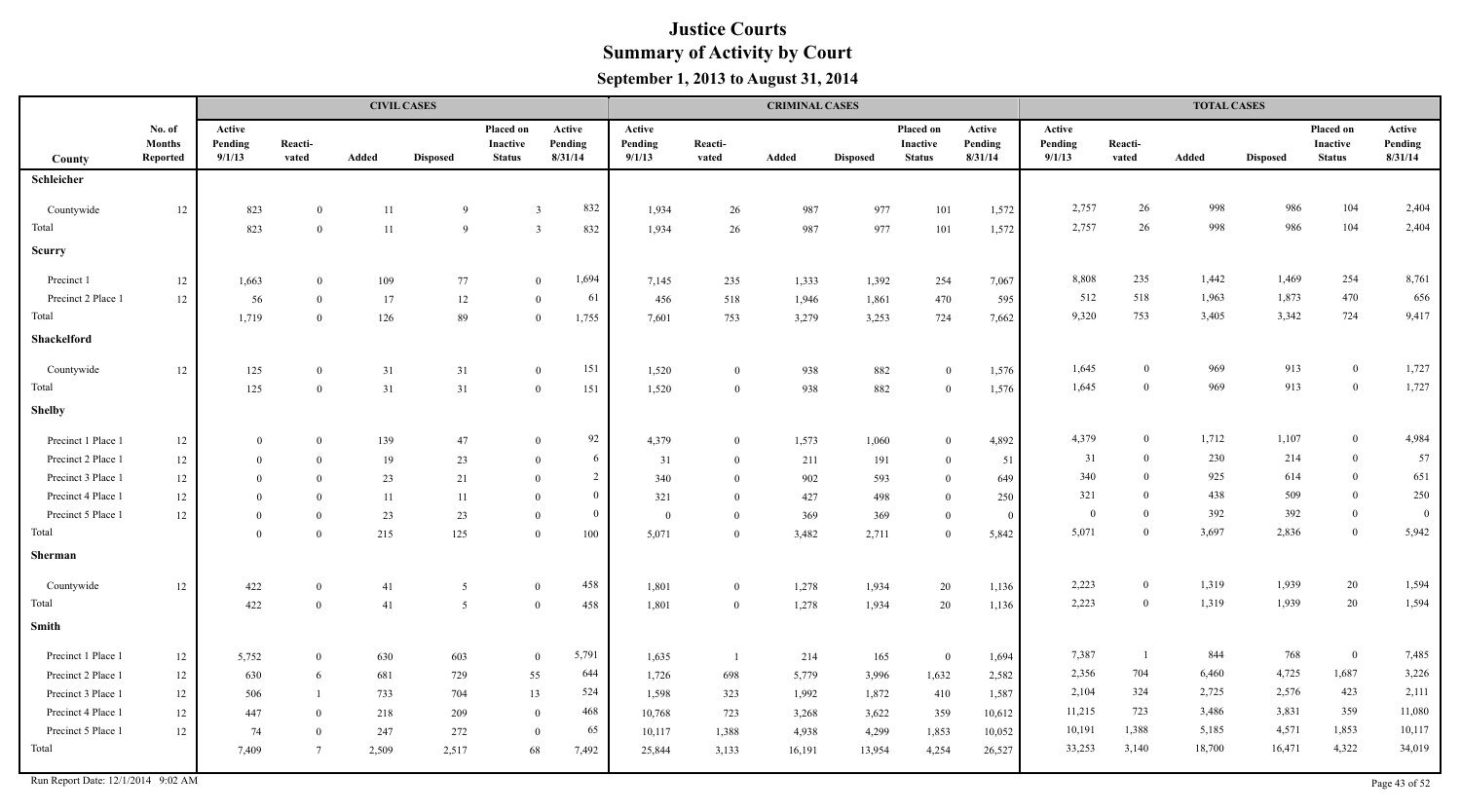|                         |                                            |                             |                  |              | <b>CIVIL CASES</b> |                                        |                                  |                             |                  | <b>CRIMINAL CASES</b> |                 |                                               |                              |                             |                  | <b>TOTAL CASES</b> |                 |                                        |                              |
|-------------------------|--------------------------------------------|-----------------------------|------------------|--------------|--------------------|----------------------------------------|----------------------------------|-----------------------------|------------------|-----------------------|-----------------|-----------------------------------------------|------------------------------|-----------------------------|------------------|--------------------|-----------------|----------------------------------------|------------------------------|
| County                  | No. of<br><b>Months</b><br><b>Reported</b> | Active<br>Pending<br>9/1/13 | Reacti-<br>vated | Added        | <b>Disposed</b>    | Placed on<br>Inactive<br><b>Status</b> | Active<br>Pending<br>8/31/14     | Active<br>Pending<br>9/1/13 | Reacti-<br>vated | Added                 | <b>Disposed</b> | Placed on<br><b>Inactive</b><br><b>Status</b> | Active<br>Pending<br>8/31/14 | Active<br>Pending<br>9/1/13 | Reacti-<br>vated | Added              | <b>Disposed</b> | Placed on<br>Inactive<br><b>Status</b> | Active<br>Pending<br>8/31/14 |
| Somervell               |                                            |                             |                  |              |                    |                                        |                                  |                             |                  |                       |                 |                                               |                              |                             |                  |                    |                 |                                        |                              |
| Precinct 1 Place 1      |                                            |                             | $\theta$         |              |                    |                                        | 72<br>$\theta$                   | 442                         | $\overline{4}$   | 368                   | 343             |                                               |                              | 502                         | $\overline{4}$   | 397                | 359             | $\mathbf{1}$                           | 569                          |
| Precinct 2 Place 1      | $12\,$<br>12                               | 60<br>101                   | $\overline{0}$   | 29<br>$22\,$ | 16<br>14           |                                        | 107<br>$\mathbf{0}$              | 1,365                       | 16               | 1,523                 | 1,441           | $\overline{3}$                                | 497<br>1,532                 | 1,466                       | 16               | 1,545              | 1,455           | $\overline{3}$                         | 1,639                        |
| Total                   |                                            | 161                         | $\overline{0}$   | 51           | 30                 |                                        | 179<br>$\mathbf{0}$              | 1,807                       | 20               | 1,891                 | 1,784           | $\overline{4}$                                | 2,029                        | 1,968                       | 20               | 1,942              | 1,814           | $\overline{4}$                         | 2,208                        |
|                         |                                            |                             |                  |              |                    |                                        |                                  |                             |                  |                       |                 |                                               |                              |                             |                  |                    |                 |                                        |                              |
| <b>Starr</b>            |                                            |                             |                  |              |                    |                                        |                                  |                             |                  |                       |                 |                                               |                              |                             |                  |                    |                 |                                        |                              |
| Precinct 1 Place 1      | 12                                         | 116                         | $\theta$         | 47           | 23                 |                                        | 134<br>$\overline{0}$            | 1,565                       | $\overline{0}$   | 1,167                 | 86              | $\mathbf{0}$                                  | 2,646                        | 1,681                       | $\theta$         | 1,214              | 109             | $\bf{0}$                               | 2,780                        |
| Precinct 2 Place 1      | $12\,$                                     | $\bf{0}$                    | $\theta$         | 47           | $\overline{4}$     |                                        | 43<br>$\theta$                   | 526                         | $\overline{0}$   | 828                   | 383             | $\theta$                                      | 971                          | 526                         | $\theta$         | 875                | 387             | $\overline{0}$                         | 1,014                        |
| Precinct 3 Place 1      | 8                                          | $\bf{0}$                    | $\theta$         | $\theta$     | $\bf{0}$           |                                        | $\bf{0}$<br>$\overline{0}$       | 1,213                       | $\mathbf{0}$     | 533                   | 117             | $\overline{0}$                                | $\bf{0}$                     | 1,213                       | $\theta$         | 533                | 117             | $\mathbf{0}$                           | $\bf{0}$                     |
| Precinct 4 Places 1 & 2 | $12\,$                                     | $\bf{0}$                    | $\overline{0}$   | 185          | 132                |                                        | 53<br>$\overline{0}$             | 2,083                       | $\bf{0}$         | 1,526                 | 434             | $\mathbf{0}$                                  | 3,175                        | 2,083                       | $\theta$         | 1,711              | 566             | $\overline{0}$                         | 3,228                        |
| Precinct 5 Place 1      | $\overline{0}$                             |                             |                  |              |                    |                                        |                                  |                             |                  |                       |                 |                                               |                              | $\overline{0}$              | $\theta$         | $\overline{0}$     | $\overline{0}$  | $\bf{0}$                               | $\overline{0}$               |
| Precinct 6 Place 1      | 12                                         | $5\overline{)}$             | $\theta$         | 17           | 13                 |                                        | 9<br>$\theta$                    | 1,322                       | $\overline{0}$   | 1,011                 | 601             | $\mathbf{0}$                                  | 1,732                        | 1,327                       | $\overline{0}$   | 1,028              | 614             | $\boldsymbol{0}$                       | 1,741                        |
| Precinct 7 Place 1      | 12                                         | $\mathbf{0}$                | $\theta$         | 2            | $\bf{0}$           |                                        | $\overline{c}$<br>$\theta$       | 428                         | $\overline{0}$   | 789                   | 168             | $\overline{0}$                                | 1,049                        | 428                         | $\Omega$         | 791                | 168             | $\overline{0}$                         | 1,051                        |
| Precinct 8 Place 1      | $12\,$                                     | $\mathbf{3}$                | $\theta$         | 13           | 14                 |                                        | 6<br>$\theta$                    | 400                         | $\mathbf{0}$     | 420                   | 580             | $\theta$                                      | 240                          | 403                         | $\theta$         | 433                | 594             | $\bf{0}$                               | 246                          |
| Total                   |                                            | 124                         | $\theta$         | 311          | 186                |                                        | 247<br>$\theta$                  | 7,537                       | $\overline{0}$   | 6,274                 | 2,369           | $\theta$                                      | 9,813                        | 7,661                       | $\theta$         | 6,585              | 2,555           | $\bf{0}$                               | 10,060                       |
| <b>Stephens</b>         |                                            |                             |                  |              |                    |                                        |                                  |                             |                  |                       |                 |                                               |                              |                             |                  |                    |                 |                                        |                              |
| Countywide              | $12\,$                                     | 604                         | $\theta$         | 57           | 28                 |                                        | 633<br>$\overline{0}$            | 1,461                       | $\overline{0}$   | 540                   | 454             | $\overline{3}$                                | 1,546                        | 2,065                       | $\overline{0}$   | 597                | 482             | $\overline{3}$                         | 2,179                        |
| Total                   |                                            | 604                         | $\theta$         | 57           | 28                 |                                        | 633<br>$\theta$                  | 1,461                       | $\overline{0}$   | 540                   | 454             | $\overline{3}$                                | 1,546                        | 2,065                       | $\mathbf{0}$     | 597                | 482             | $\overline{3}$                         | 2,179                        |
| <b>Sterling</b>         |                                            |                             |                  |              |                    |                                        |                                  |                             |                  |                       |                 |                                               |                              |                             |                  |                    |                 |                                        |                              |
| Countywide              | 12                                         | $\mathbf{0}$                | $\mathbf{0}$     | $\mathbf{0}$ | $\mathbf{0}$       |                                        | $\overline{0}$<br>$\overline{0}$ | 7,252                       | $\bf{0}$         | 4,084                 | 4,247           | $\mathbf{0}$                                  | 7,074                        | 7,252                       | $\overline{0}$   | 4,084              | 4,247           | $\bf{0}$                               | 7,074                        |
| Total                   |                                            | $\overline{0}$              | $\overline{0}$   | $\mathbf{0}$ | $\overline{0}$     |                                        | $\overline{0}$<br>$\overline{0}$ | 7,252                       | $\overline{0}$   | 4,084                 | 4,247           | $\bf{0}$                                      | 7,074                        | 7,252                       | $\overline{0}$   | 4,084              | 4,247           | $\overline{0}$                         | 7,074                        |
| Stonewall               |                                            |                             |                  |              |                    |                                        |                                  |                             |                  |                       |                 |                                               |                              |                             |                  |                    |                 |                                        |                              |
| Countywide              | $12\,$                                     | 5                           | $\bf{0}$         | $\mathbf{0}$ |                    |                                        | $\overline{0}$<br>$\overline{0}$ | 98                          | 48               | 368                   | 282             | 87                                            | 146                          | 103                         | 48               | 368                | 283             | 87                                     | 146                          |
| Total                   |                                            | $\mathfrak{S}$              | $\overline{0}$   | $\theta$     |                    |                                        | $\overline{0}$<br>$\theta$       | 98                          | 48               | 368                   | 282             | $\bf 87$                                      | 146                          | 103                         | 48               | 368                | 283             | 87                                     | 146                          |
| <b>Sutton</b>           |                                            |                             |                  |              |                    |                                        |                                  |                             |                  |                       |                 |                                               |                              |                             |                  |                    |                 |                                        |                              |
| Countywide              | 12                                         | $8\,$                       | $\bf{0}$         | 31           | 26                 |                                        | 13<br>$\bf{0}$                   | 19,031                      | $\bf{0}$         | 5,380                 | 4,568           | $\mathbf{0}$                                  | 20,180                       | 19,039                      | $\overline{0}$   | 5,411              | 4,594           | $\mathbf{0}$                           | 20,193                       |
| Total                   |                                            | 8                           | $\mathbf{0}$     | 31           | 26                 |                                        | $\overline{0}$<br>13             | 19,031                      | $\bf{0}$         | 5,380                 | 4,568           | $\overline{0}$                                | 20,180                       | 19,039                      | $\overline{0}$   | 5,411              | 4,594           | $\boldsymbol{0}$                       | 20,193                       |
|                         |                                            |                             |                  |              |                    |                                        |                                  |                             |                  |                       |                 |                                               |                              |                             |                  |                    |                 |                                        |                              |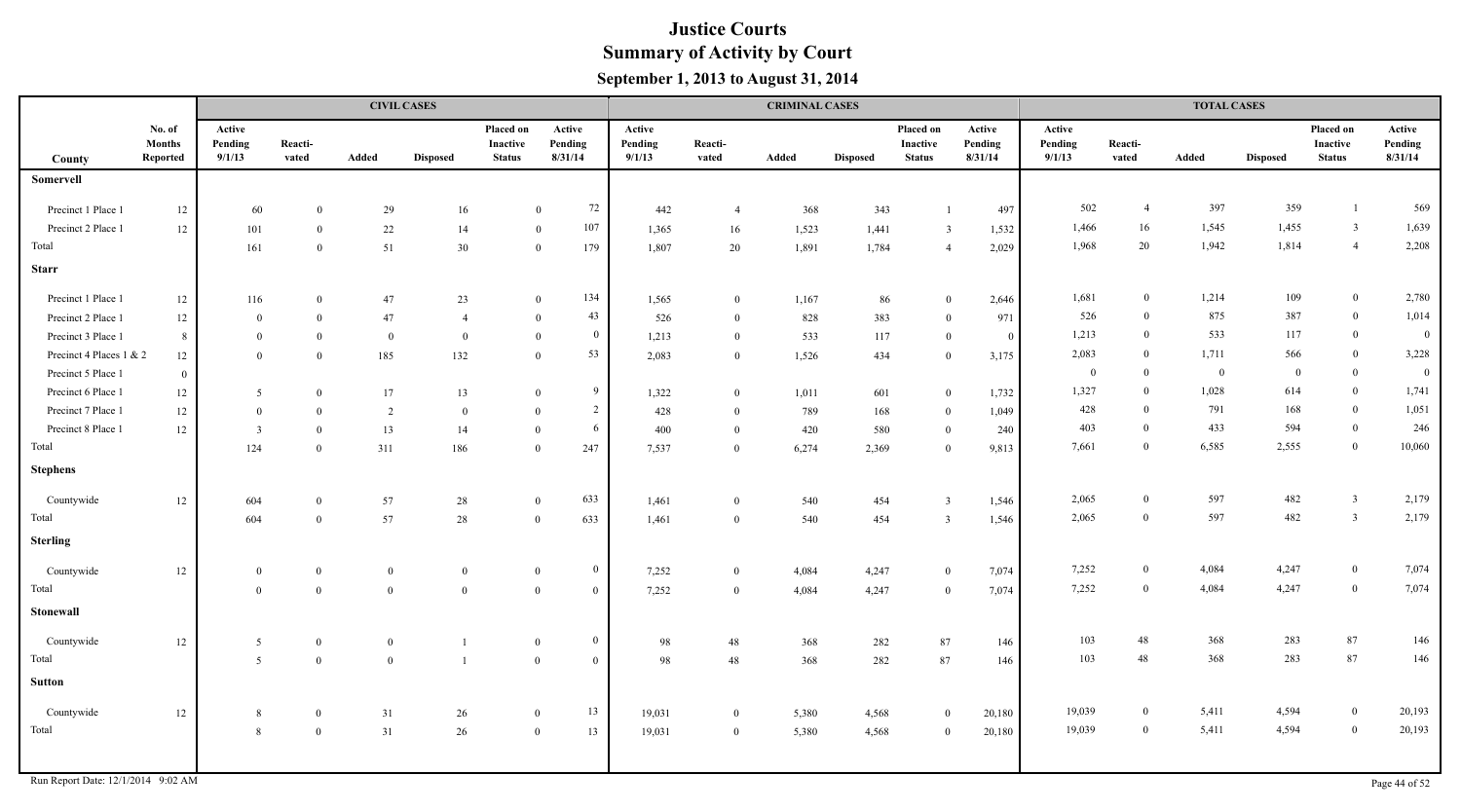|                         |                                     |                             |                  |                | <b>CIVIL CASES</b> |                                        |                              |                             |                  | <b>CRIMINAL CASES</b> |                 |                                        |                              |                             |                  | <b>TOTAL CASES</b> |                 |                                               |                              |
|-------------------------|-------------------------------------|-----------------------------|------------------|----------------|--------------------|----------------------------------------|------------------------------|-----------------------------|------------------|-----------------------|-----------------|----------------------------------------|------------------------------|-----------------------------|------------------|--------------------|-----------------|-----------------------------------------------|------------------------------|
| County                  | No. of<br><b>Months</b><br>Reported | Active<br>Pending<br>9/1/13 | Reacti-<br>vated | Added          | <b>Disposed</b>    | Placed on<br>Inactive<br><b>Status</b> | Active<br>Pending<br>8/31/14 | Active<br>Pending<br>9/1/13 | Reacti-<br>vated | Added                 | <b>Disposed</b> | Placed on<br>Inactive<br><b>Status</b> | Active<br>Pending<br>8/31/14 | Active<br>Pending<br>9/1/13 | Reacti-<br>vated | Added              | <b>Disposed</b> | Placed on<br><b>Inactive</b><br><b>Status</b> | Active<br>Pending<br>8/31/14 |
| <b>Swisher</b>          |                                     |                             |                  |                |                    |                                        |                              |                             |                  |                       |                 |                                        |                              |                             |                  |                    |                 |                                               |                              |
|                         |                                     |                             |                  |                |                    |                                        |                              |                             |                  |                       |                 |                                        |                              |                             | $\theta$         | 988                |                 | $\mathbf{0}$                                  | 7,887                        |
| Countywide<br>Total     | 12                                  | 549                         | $\mathbf{0}$     | 17             | 17                 |                                        | 1,889<br>$\overline{0}$      | 5,767                       | $\overline{0}$   | 971                   | 740             | $\Omega$                               | 5,998                        | 6,316<br>6,316              | $\theta$         | 988                | 757<br>757      | $\mathbf{0}$                                  | 7,887                        |
|                         |                                     | 549                         | $\overline{0}$   | 17             | 17                 |                                        | 1,889<br>$\overline{0}$      | 5,767                       | $\overline{0}$   | 971                   | 740             | $\Omega$                               | 5,998                        |                             |                  |                    |                 |                                               |                              |
| <b>Tarrant</b>          |                                     |                             |                  |                |                    |                                        |                              |                             |                  |                       |                 |                                        |                              |                             |                  |                    |                 |                                               |                              |
| Precinct 1 Place 1      | $12\,$                              | 2,995                       | $\overline{0}$   | 5,294          | 4,978              |                                        | 2,952<br>-1                  | 476                         | $\overline{0}$   | 468                   | 545             | $\theta$                               | 559                          | 3,471                       | $\bf{0}$         | 5,762              | 5,523           | $\mathbf{1}$                                  | 3,511                        |
| Precinct 2 Place 1      | $12\,$                              | 1,460                       | $\mathbf{0}$     | 7,262          | 7,135              |                                        | 1,587<br>$\overline{0}$      | 642                         | $\theta$         | 789                   | 708             |                                        | 722                          | 2,102                       | $\bf{0}$         | 8,051              | 7,843           | -1                                            | 2,309                        |
| Precinct 3 Place 1      | 12                                  | 1,465                       | $\mathbf{0}$     | 4,719          | 4,900              |                                        | 1,293<br>$\mathbf{1}$        | 1,566                       | $\theta$         | 1,099                 | 1,024           | $\bf{0}$                               | 1,664                        | 3,031                       | $\bf{0}$         | 5,818              | 5,924           | $\mathbf{1}$                                  | 2,957                        |
| Precinct 4 Place 1      | 12                                  | 3,039                       | 3                | 4,793          | 5,343              |                                        | 2,430<br>$\overline{4}$      | 3,991                       | $\theta$         | 2,786                 | 2,614           | $\bf{0}$                               | 4,622                        | 7,030                       | $\overline{3}$   | 7,579              | 7,957           | $\overline{4}$                                | 7,052                        |
| Precinct 5              | 12                                  | 1,064                       | $\overline{0}$   | 1,743          | 1,574              |                                        | 1,230<br>$\overline{1}$      | 274                         | $\theta$         | 336                   | 227             | $\bf{0}$                               | 384                          | 1,338                       | $\theta$         | 2,079              | 1,801           | $\mathbf{1}$                                  | 1,614                        |
| Precinct 6              | 12                                  | 1,977                       | $\theta$         | 4,025          | 3,805              |                                        | 2,191<br>$\overline{0}$      | 1,892                       | $\overline{0}$   | 2,626                 | 1,718           | $\overline{0}$                         | 2,724                        | 3,869                       | $\theta$         | 6,651              | 5,523           | $\boldsymbol{0}$                              | 4,915                        |
| Precinct 7 Place 1      | $12\,$                              | 1,079                       | $\overline{4}$   | 6,368          | 6,276              | $12\,$                                 | 1,164                        | 2,604                       | $\theta$         | 2,980                 | 2,572           | $\mathbf{0}$                           | 3,076                        | 3,683                       | $\overline{4}$   | 9,348              | 8,848           | 12                                            | 4,240                        |
| Precinct 8 Place 1      | 12                                  | 1,732                       | $\theta$         | 5,326          | 5,391              |                                        | 1,676<br>$\theta$            | 876                         | $\theta$         | 328                   | 256             |                                        | 988                          | 2,608                       | $\theta$         | 5,654              | 5,647           | $\overline{1}$                                | 2,664                        |
| Total                   |                                     | 14,811                      | $\overline{7}$   | 39,530         | 39,402             | 19                                     | 14,523                       | 12,321                      | $\Omega$         | 11,412                | 9,664           | 2                                      | 14,739                       | 27,132                      | $7\phantom{.0}$  | 50,942             | 49,066          | 21                                            | 29,262                       |
| <b>Taylor</b>           |                                     |                             |                  |                |                    |                                        |                              |                             |                  |                       |                 |                                        |                              |                             |                  |                    |                 |                                               |                              |
| Precinct 1 Place 1      | 12                                  | 406                         | $\overline{0}$   | 752            | 799                |                                        | 408<br>$\overline{2}$        | 2,097                       | 485              | 947                   | 1,243           | 526                                    | 1,851                        | 2,503                       | 485              | 1,699              | 2,042           | 528                                           | 2,259                        |
| Precinct 1 Place 2      | 12                                  | 302                         | $\theta$         | 856            | 833                |                                        | 329<br>$\theta$              | 1,902                       | $\overline{1}$   | 1,600                 | 1,547           | 10                                     | 2,057                        | 2,204                       | -1               | 2,456              | 2,380           | 10                                            | 2,386                        |
| Precinct 2 Place 1      | 12                                  | 21                          | $\theta$         | 54             | 64                 |                                        | 8<br>$\theta$                | 297                         | 260              | 1,045                 | 996             | 275                                    | 280                          | 318                         | 260              | 1,099              | 1,060           | 275                                           | 288                          |
| Precinct 3 Place 1      | $12 \,$                             | 14                          | $\theta$         | 26             | 13                 | $\theta$                               | 28                           | 258                         | 151              | 931                   | 876             | $118\,$                                | 346                          | 272                         | 151              | 957                | 889             | 118                                           | 374                          |
| Precinct 4 Place 1      | 12                                  | $\overline{4}$              | $\theta$         | 5              | $\overline{4}$     | $\theta$                               | $5\overline{)}$              | 163                         | 47               | 429                   | 363             | 55                                     | 203                          | 167                         | 47               | 434                | 367             | 55                                            | 208                          |
| Total                   |                                     | 747                         | $\Omega$         | 1,693          | 1,713              | $\overline{2}$                         | 778                          | 4,717                       | 944              | 4,952                 | 5,025           | 984                                    | 4,737                        | 5,464                       | 944              | 6,645              | 6,738           | 986                                           | 5,515                        |
| <b>Terrell</b>          |                                     |                             |                  |                |                    |                                        |                              |                             |                  |                       |                 |                                        |                              |                             |                  |                    |                 |                                               |                              |
| Precinct 1 & 2 Place 2  | 12                                  | $\overline{\mathbf{3}}$     | $\overline{0}$   | $\overline{2}$ | 3                  | $\Omega$                               | $\overline{0}$               | 629                         | $\overline{0}$   | 379                   | 235             | $\overline{0}$                         | 771                          | 632                         | $\overline{0}$   | 381                | 238             | $\bf{0}$                                      | 771                          |
| Precincts 3 & 4 Place 1 | 12                                  | $12\,$                      | $\theta$         |                | 2                  | $\overline{2}$                         | $\overline{0}$               | 1,180                       | $\overline{0}$   | 380                   | 301             | 2                                      | 1,263                        | 1,192                       | $\overline{0}$   | 381                | 303             | $\overline{4}$                                | 1,263                        |
| Total                   |                                     | 15                          | $\overline{0}$   | $\overline{3}$ | $\overline{5}$     | $\overline{2}$                         | $\overline{0}$               | 1,809                       | $\overline{0}$   | 759                   | 536             | 2                                      | 2,034                        | 1,824                       | $\overline{0}$   | 762                | 541             | $\overline{4}$                                | 2,034                        |
| <b>Terry</b>            |                                     |                             |                  |                |                    |                                        |                              |                             |                  |                       |                 |                                        |                              |                             |                  |                    |                 |                                               |                              |
| Countywide              | 12                                  | 80                          | $\theta$         | 105            | 103                | $\mathbf{0}$                           | 21                           | 4,231                       | $\overline{0}$   | 2,521                 | 2,157           | $\mathbf{0}$                           | 4,605                        | 4,311                       | $\overline{0}$   | 2,626              | 2,260           | $\boldsymbol{0}$                              | 4,626                        |
| Total                   |                                     | 80                          | $\overline{0}$   | 105            | 103                | $\theta$                               | 21                           | 4,231                       | $\overline{0}$   | 2,521                 | 2,157           | $\Omega$                               | 4,605                        | 4,311                       | $\overline{0}$   | 2,626              | 2,260           | $\overline{0}$                                | 4,626                        |
|                         |                                     |                             |                  |                |                    |                                        |                              |                             |                  |                       |                 |                                        |                              |                             |                  |                    |                 |                                               |                              |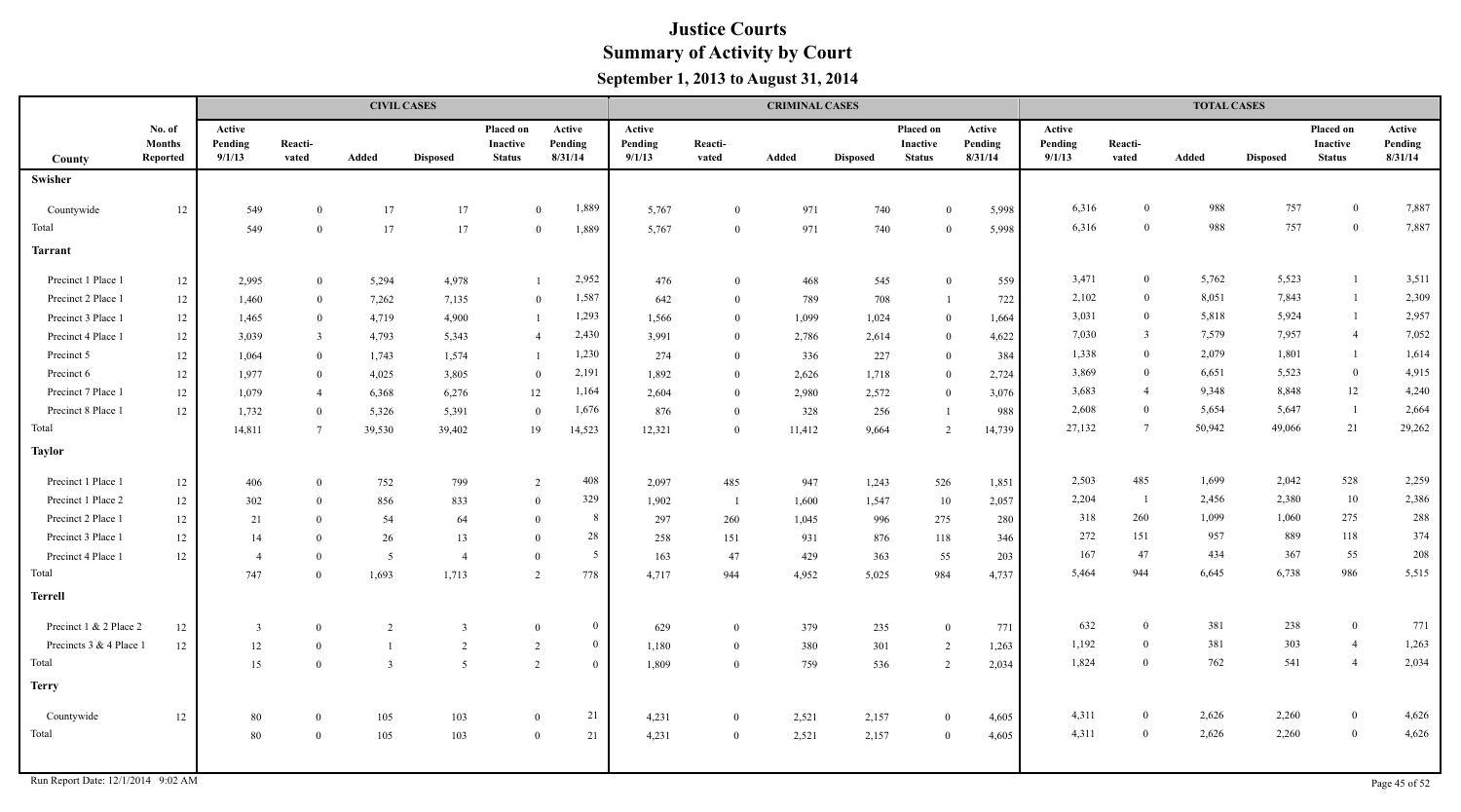|                                    |                                     |                             |                          |        | <b>CIVIL CASES</b> |                                        |                              |                             |                  | <b>CRIMINAL CASES</b> |                 |                                        |                              |                             |                  | <b>TOTAL CASES</b> |                 |                                        |                              |
|------------------------------------|-------------------------------------|-----------------------------|--------------------------|--------|--------------------|----------------------------------------|------------------------------|-----------------------------|------------------|-----------------------|-----------------|----------------------------------------|------------------------------|-----------------------------|------------------|--------------------|-----------------|----------------------------------------|------------------------------|
| <b>County</b>                      | No. of<br><b>Months</b><br>Reported | Active<br>Pending<br>9/1/13 | Reacti-<br>vated         | Added  | <b>Disposed</b>    | Placed on<br>Inactive<br><b>Status</b> | Active<br>Pending<br>8/31/14 | Active<br>Pending<br>9/1/13 | Reacti-<br>vated | <b>Added</b>          | <b>Disposed</b> | Placed on<br>Inactive<br><b>Status</b> | Active<br>Pending<br>8/31/14 | Active<br>Pending<br>9/1/13 | Reacti-<br>vated | Added              | <b>Disposed</b> | Placed on<br>Inactive<br><b>Status</b> | Active<br>Pending<br>8/31/14 |
| Throckmorton                       |                                     |                             |                          |        |                    |                                        |                              |                             |                  |                       |                 |                                        |                              |                             |                  |                    |                 |                                        |                              |
| Countywide                         | 12                                  | -8                          | $\overline{0}$           | 12     | $\overline{0}$     | $\theta$                               | 20                           | 784                         | $\overline{0}$   | 165                   | 169             | $\theta$                               | 778                          | 792                         | $\bf{0}$         | 177                | 169             | $\mathbf{0}$                           | 798                          |
| Total                              |                                     | -8                          | $\Omega$                 | 12     | $\overline{0}$     | $\Omega$                               | 20                           | 784                         | $\overline{0}$   | 165                   | 169             | $\theta$                               | 778                          | 792                         | $\overline{0}$   | 177                | 169             | $\mathbf{0}$                           | 798                          |
| <b>Titus</b>                       |                                     |                             |                          |        |                    |                                        |                              |                             |                  |                       |                 |                                        |                              |                             |                  |                    |                 |                                        |                              |
| Precinct 1 Place 1                 | 12                                  | 241                         | $\Omega$                 | 154    | 158                | $\Omega$                               | 440                          | 2,429                       | 255              | 2,117                 | 2,123           | 698                                    | 2,262                        | 2,670                       | 255              | 2,271              | 2,281           | 698                                    | 2,702                        |
| Precinct 2 Place 1                 | 12                                  | - 9                         | $\theta$                 | 50     | 43                 | $\bf{0}$                               | 16                           | 2,719                       | 310              | 1,489                 | 1,472           | 296                                    | 2,777                        | 2,728                       | 310              | 1,539              | 1,515           | 296                                    | 2,793                        |
| Total                              |                                     | 250                         | $\Omega$                 | 204    | 201                | $\Omega$                               | 456                          | 5,148                       | 565              | 3,606                 | 3,595           | 994                                    | 5,039                        | 5,398                       | 565              | 3,810              | 3,796           | 994                                    | 5,495                        |
| <b>Tom Green</b>                   |                                     |                             |                          |        |                    |                                        |                              |                             |                  |                       |                 |                                        |                              |                             |                  |                    |                 |                                        |                              |
| Precinct 1 Place 1                 | 12                                  | 1,061                       | $\Omega$                 | 351    | 329                | $\overline{0}$                         | 1,083                        | 2,132                       | $\bf{0}$         | 941                   | 852             | $\bf{0}$                               | 2,220                        | 3,193                       | $\mathbf{0}$     | 1,292              | 1,181           | $\bf{0}$                               | 3,303                        |
| Precinct 2 Place 1                 | 12                                  | 514                         | $\Omega$                 | 321    | 465                | $\Omega$                               | 321                          | 6,362                       | $\overline{0}$   | 3,467                 | 3,160           | $\mathbf{0}$                           | 6,475                        | 6,876                       | $\bf{0}$         | 3,788              | 3,625           | $\mathbf{0}$                           | 6,796                        |
| Precinct 3 Place 1                 | 12                                  | 692                         | $\Omega$                 | 300    | 397                | $\Omega$                               | 591                          | 9,976                       | $\theta$         | 4,219                 | 4,039           | $\theta$                               | 10,168                       | 10,668                      | $\overline{0}$   | 4,519              | 4,436           | $\mathbf{0}$                           | 10,759                       |
| Precinct 4 Place 1                 | 12                                  | 68                          | $\Omega$                 | 295    | 281                | $\Omega$                               | 77                           | 6,264                       | $\overline{0}$   | 2,203                 | 2,115           | $\bf{0}$                               | 6,016                        | 6,332                       | $\theta$         | 2,498              | 2,396           | $\overline{0}$                         | 6,093                        |
| Total                              |                                     | 2,335                       | $\Omega$                 | 1,267  | 1,472              | $\Omega$                               | 2,072                        | 24,734                      | $\bf{0}$         | 10,830                | 10,166          | $\theta$                               | 24,879                       | 27,069                      | $\theta$         | 12,097             | 11,638          | $\mathbf{0}$                           | 26,951                       |
| <b>Travis</b>                      |                                     |                             |                          |        |                    |                                        |                              |                             |                  |                       |                 |                                        |                              |                             |                  |                    |                 |                                        |                              |
| Precinct 1 Place 1                 | 12                                  | 2,109                       |                          | 2,799  | 2,494              | 2                                      | 2,408                        | 14,595                      | 4,478            | 10,426                | 9,007           | 6,194                                  | 13,619                       | 16,704                      | 4,479            | 13,225             | 11,501          | 6,196                                  | 16,027                       |
| Precinct 2 Place 1                 | 12                                  | 2,834                       |                          | 4,022  | 4,058              | 20                                     | 2,767                        | 23,088                      | 3,711            | 21,554                | 18,753          | 8,195                                  | 21,172                       | 25,922                      | 3,712            | 25,576             | 22,811          | 8,215                                  | 23,939                       |
| Precinct 3 Place 1                 | 12                                  | 820                         | 33                       | 1,919  | 2,010              | 43                                     | 748                          | 9,732                       | 5,543            | 20,098                | 19,791          | 7,656                                  | 8,094                        | 10,552                      | 5,576            | 22,017             | 21,801          | 7,699                                  | 8,842                        |
| Precinct 4 Place 1                 | 12                                  | 1,974                       | 29                       | 2,906  | 2,781              | 36                                     | 2,092                        | 13,595                      | 3,853            | 8,703                 | 8,083           | 6,144                                  | 11,693                       | 15,569                      | 3,882            | 11,609             | 10,864          | 6,180                                  | 13,785                       |
| Precinct 5 Place 1                 | 12                                  | 4,229                       | 77                       | 4,089  | 3,674              | 109                                    | 4,621                        | 9,325                       | 2,150            | 9,243                 | 7,828           | 4,036                                  | 8,823                        | 13,554                      | 2,227            | 13,332             | 11,502          | 4,145                                  | 13,444                       |
| Total                              |                                     | 11,966                      | 141                      | 15,735 | 15,017             | 210                                    | 12,636                       | 70,335                      | 19,735           | 70,024                | 63,462          | 32,225                                 | 63,401                       | 82,301                      | 19,876           | 85,759             | 78,479          | 32,435                                 | 76,037                       |
| <b>Trinity</b>                     |                                     |                             |                          |        |                    |                                        |                              |                             |                  |                       |                 |                                        |                              |                             |                  |                    |                 |                                        |                              |
| Precinct 1 Place 1                 | 12                                  | 296                         | $\overline{\mathcal{L}}$ | 48     | 66                 | $\Omega$                               | 287                          | 922                         | 269              | 224                   | 421             | 91                                     | 908                          | 1,218                       | 273              | 272                | 487             | 91                                     | 1,195                        |
| Precinct 2 Place 1                 | 12                                  | 545                         | $\theta$                 | 45     | 6                  |                                        | 588                          | 331                         | 122              | 531                   | 353             | 177                                    | 431                          | 876                         | 122              | 576                | 359             | 178                                    | 1,019                        |
| Precinct 3 Place 1                 | 12                                  | 208                         | $\Omega$                 | 45     | 10                 | $\overline{0}$                         | 243                          | 284                         | 102              | 267                   | 236             | 103                                    | 292                          | 492                         | 102              | 312                | 246             | 103                                    | 535                          |
| Precinct 4 Place 1                 | 12                                  | 28                          | $\Omega$                 | 13     | 8                  | 2                                      | 31                           | 1,301                       | 106              | 418                   | 354             | 94                                     | 423                          | 1,329                       | 106              | 431                | 362             | 96                                     | 454                          |
| Total                              |                                     | 1,077                       | 4                        | 151    | 90                 | $\overline{3}$                         | 1,149                        | 2,838                       | 599              | 1,440                 | 1,364           | 465                                    | 2,054                        | 3,915                       | 603              | 1,591              | 1,454           | 468                                    | 3,203                        |
|                                    |                                     |                             |                          |        |                    |                                        |                              |                             |                  |                       |                 |                                        |                              |                             |                  |                    |                 |                                        |                              |
| Run Report Date: 12/1/2014 9:02 AM |                                     |                             |                          |        |                    |                                        |                              |                             |                  |                       |                 |                                        |                              |                             |                  |                    |                 |                                        | Page 46 of 52                |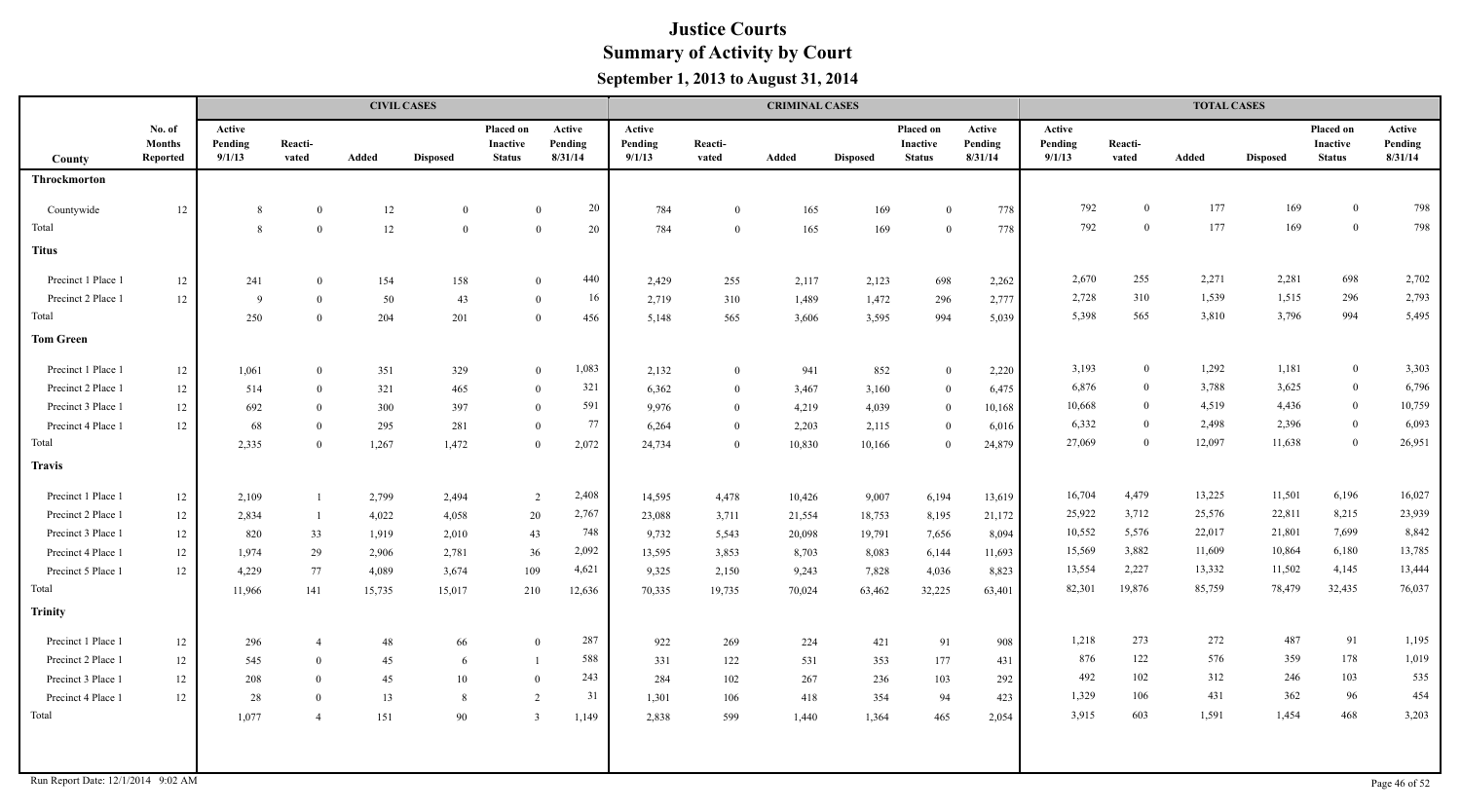| No. of<br>Active<br>Placed on<br>Active<br>Active<br>Placed on<br>Active<br>Active<br>Placed on<br><b>Months</b><br>Pending<br>Reacti-<br>Pending<br>Pending<br>Reacti-<br>Inactive<br>Pending<br>Pending<br>Reacti-<br>Inactive<br>Inactive<br>8/31/14<br>8/31/14<br>9/1/13<br>vated<br>9/1/13<br>vated<br>Added<br>9/1/13<br>vated<br>Added<br>Reported<br>Added<br><b>Status</b><br><b>Status</b><br><b>Disposed</b><br><b>Disposed</b><br><b>Disposed</b><br><b>Status</b><br>County<br><b>Tyler</b><br>278<br>2,843<br>1,525<br>1,258<br>$\bf{0}$<br>Precinct 1 Place 1<br>528<br>83<br>97<br>2,315<br>1,442<br>2,462<br>12<br>$\mathbf{0}$<br>1,161<br>$\bf{0}$<br>$\mathbf{0}$<br>$\overline{0}$<br>$\mathbf{0}$<br>$\overline{0}$<br>$\bf{0}$<br>Precinct 2 Place 1<br>$\overline{0}$<br>$\overline{0}$<br>$\theta$<br>$\overline{0}$<br>$\theta$<br>Precinct 3 Place 1<br>$\bf{0}$<br>$\theta$<br>$\overline{0}$<br>$\bf{0}$<br>Precinct 4 Place 1<br>$\overline{0}$<br>$\overline{0}$<br>1,525<br>2,843<br>1,258<br>$\theta$<br>Total<br>528<br>83<br>97<br>278<br>1,442<br>1,161<br>2,462<br>$\mathbf{0}$<br>2,315<br>$\mathbf{0}$<br>$\mathbf{0}$<br>Upshur<br>3,453<br>434<br>$\bf{0}$<br>$\mathbf{0}$<br>468<br>Precinct 1 Place 1<br>85<br>35<br>$40\,$<br>399<br>428<br>$\overline{4}$<br>3,368<br>$\mathbf{0}$<br>$\bf{0}$<br>$\overline{0}$<br>$\Omega$<br>$\overline{0}$<br>$\overline{0}$<br>$\mathbf{0}$<br>$\overline{0}$<br>Precinct 2 Place 1<br>$\overline{0}$<br>$\bf{0}$<br>17<br>971<br>1,551<br>897<br>2<br>Precinct 3 Place 1<br>22<br>78<br>82<br>1,529<br>893<br>815<br>1,531<br>12<br>$\overline{0}$<br>2<br>$\bf{0}$<br>$\mathbf{0}$<br>73<br>533<br>304<br>270<br>$\theta$<br>Precinct 4 Place 1<br>12<br>82<br>77<br>188<br>469<br>76<br>456<br>$\overline{0}$<br>228<br>$\theta$<br>$\bf{0}$<br>$\mathbf{0}$<br>5,537<br>2<br>1,709<br>1,635<br>Total<br>184<br>189<br>204<br>90<br>$\mathbf{0}$<br>5,353<br>$\overline{2}$<br>1,520<br>1,431<br>2,000<br>$\theta$<br>$\theta$<br><b>Upton</b><br>952<br>1,268<br>818<br>6<br>Precinct 1 Place 1<br>806<br>1,390<br>12<br>16<br>2<br>12<br>936<br>1,266<br>$\overline{0}$<br>$\mathbf{0}$<br>$\overline{0}$<br>768<br>293<br>16<br>$\theta$<br>185<br>Precinct 2 Place 1<br>753<br>862<br>12<br>15<br>$\bf{0}$<br>292<br>185<br>$\theta$<br>$\overline{0}$<br>$\mathbf{0}$<br>$\bf{0}$<br>57<br>21<br>332<br>160<br>90<br>$\theta$<br>Precinct 3 Place 1<br>57<br>12<br>159<br>89<br>324<br>21<br>$\theta$<br>$\overline{0}$<br>311<br>$\overline{0}$<br>169<br>265<br>232<br>$\overline{0}$<br>$\overline{0}$<br>$\theta$<br>Precinct 4 Place 1<br>12<br>202<br>2<br>169<br>263<br>230<br>$\bf{0}$<br>$\overline{0}$<br>$\theta$<br>2<br>$\theta$<br>$\overline{0}$ | Active<br>Pending<br>8/31/14<br>2,740<br>$\overline{0}$<br>$\overline{0}$<br>$\overline{0}$<br>$\mathbf{0}$ |
|-----------------------------------------------------------------------------------------------------------------------------------------------------------------------------------------------------------------------------------------------------------------------------------------------------------------------------------------------------------------------------------------------------------------------------------------------------------------------------------------------------------------------------------------------------------------------------------------------------------------------------------------------------------------------------------------------------------------------------------------------------------------------------------------------------------------------------------------------------------------------------------------------------------------------------------------------------------------------------------------------------------------------------------------------------------------------------------------------------------------------------------------------------------------------------------------------------------------------------------------------------------------------------------------------------------------------------------------------------------------------------------------------------------------------------------------------------------------------------------------------------------------------------------------------------------------------------------------------------------------------------------------------------------------------------------------------------------------------------------------------------------------------------------------------------------------------------------------------------------------------------------------------------------------------------------------------------------------------------------------------------------------------------------------------------------------------------------------------------------------------------------------------------------------------------------------------------------------------------------------------------------------------------------------------------------------------------------------------------------------------------------------------------------------------------------------------------------------------------------------------------------------------------------------------------------------------------------------------------------------------------------------------------------------------------------------------------------------------------------------------------------|-------------------------------------------------------------------------------------------------------------|
|                                                                                                                                                                                                                                                                                                                                                                                                                                                                                                                                                                                                                                                                                                                                                                                                                                                                                                                                                                                                                                                                                                                                                                                                                                                                                                                                                                                                                                                                                                                                                                                                                                                                                                                                                                                                                                                                                                                                                                                                                                                                                                                                                                                                                                                                                                                                                                                                                                                                                                                                                                                                                                                                                                                                                           |                                                                                                             |
|                                                                                                                                                                                                                                                                                                                                                                                                                                                                                                                                                                                                                                                                                                                                                                                                                                                                                                                                                                                                                                                                                                                                                                                                                                                                                                                                                                                                                                                                                                                                                                                                                                                                                                                                                                                                                                                                                                                                                                                                                                                                                                                                                                                                                                                                                                                                                                                                                                                                                                                                                                                                                                                                                                                                                           |                                                                                                             |
|                                                                                                                                                                                                                                                                                                                                                                                                                                                                                                                                                                                                                                                                                                                                                                                                                                                                                                                                                                                                                                                                                                                                                                                                                                                                                                                                                                                                                                                                                                                                                                                                                                                                                                                                                                                                                                                                                                                                                                                                                                                                                                                                                                                                                                                                                                                                                                                                                                                                                                                                                                                                                                                                                                                                                           |                                                                                                             |
|                                                                                                                                                                                                                                                                                                                                                                                                                                                                                                                                                                                                                                                                                                                                                                                                                                                                                                                                                                                                                                                                                                                                                                                                                                                                                                                                                                                                                                                                                                                                                                                                                                                                                                                                                                                                                                                                                                                                                                                                                                                                                                                                                                                                                                                                                                                                                                                                                                                                                                                                                                                                                                                                                                                                                           |                                                                                                             |
|                                                                                                                                                                                                                                                                                                                                                                                                                                                                                                                                                                                                                                                                                                                                                                                                                                                                                                                                                                                                                                                                                                                                                                                                                                                                                                                                                                                                                                                                                                                                                                                                                                                                                                                                                                                                                                                                                                                                                                                                                                                                                                                                                                                                                                                                                                                                                                                                                                                                                                                                                                                                                                                                                                                                                           |                                                                                                             |
|                                                                                                                                                                                                                                                                                                                                                                                                                                                                                                                                                                                                                                                                                                                                                                                                                                                                                                                                                                                                                                                                                                                                                                                                                                                                                                                                                                                                                                                                                                                                                                                                                                                                                                                                                                                                                                                                                                                                                                                                                                                                                                                                                                                                                                                                                                                                                                                                                                                                                                                                                                                                                                                                                                                                                           |                                                                                                             |
|                                                                                                                                                                                                                                                                                                                                                                                                                                                                                                                                                                                                                                                                                                                                                                                                                                                                                                                                                                                                                                                                                                                                                                                                                                                                                                                                                                                                                                                                                                                                                                                                                                                                                                                                                                                                                                                                                                                                                                                                                                                                                                                                                                                                                                                                                                                                                                                                                                                                                                                                                                                                                                                                                                                                                           | $\mathbf{0}$<br>$\overline{0}$                                                                              |
|                                                                                                                                                                                                                                                                                                                                                                                                                                                                                                                                                                                                                                                                                                                                                                                                                                                                                                                                                                                                                                                                                                                                                                                                                                                                                                                                                                                                                                                                                                                                                                                                                                                                                                                                                                                                                                                                                                                                                                                                                                                                                                                                                                                                                                                                                                                                                                                                                                                                                                                                                                                                                                                                                                                                                           | 2,740<br>$\mathbf{1}$                                                                                       |
|                                                                                                                                                                                                                                                                                                                                                                                                                                                                                                                                                                                                                                                                                                                                                                                                                                                                                                                                                                                                                                                                                                                                                                                                                                                                                                                                                                                                                                                                                                                                                                                                                                                                                                                                                                                                                                                                                                                                                                                                                                                                                                                                                                                                                                                                                                                                                                                                                                                                                                                                                                                                                                                                                                                                                           |                                                                                                             |
|                                                                                                                                                                                                                                                                                                                                                                                                                                                                                                                                                                                                                                                                                                                                                                                                                                                                                                                                                                                                                                                                                                                                                                                                                                                                                                                                                                                                                                                                                                                                                                                                                                                                                                                                                                                                                                                                                                                                                                                                                                                                                                                                                                                                                                                                                                                                                                                                                                                                                                                                                                                                                                                                                                                                                           | $\overline{0}$<br>$\mathbf{0}$                                                                              |
|                                                                                                                                                                                                                                                                                                                                                                                                                                                                                                                                                                                                                                                                                                                                                                                                                                                                                                                                                                                                                                                                                                                                                                                                                                                                                                                                                                                                                                                                                                                                                                                                                                                                                                                                                                                                                                                                                                                                                                                                                                                                                                                                                                                                                                                                                                                                                                                                                                                                                                                                                                                                                                                                                                                                                           | $\overline{0}$<br>$\overline{0}$                                                                            |
|                                                                                                                                                                                                                                                                                                                                                                                                                                                                                                                                                                                                                                                                                                                                                                                                                                                                                                                                                                                                                                                                                                                                                                                                                                                                                                                                                                                                                                                                                                                                                                                                                                                                                                                                                                                                                                                                                                                                                                                                                                                                                                                                                                                                                                                                                                                                                                                                                                                                                                                                                                                                                                                                                                                                                           | 1,548<br>$\mathbf{0}$                                                                                       |
|                                                                                                                                                                                                                                                                                                                                                                                                                                                                                                                                                                                                                                                                                                                                                                                                                                                                                                                                                                                                                                                                                                                                                                                                                                                                                                                                                                                                                                                                                                                                                                                                                                                                                                                                                                                                                                                                                                                                                                                                                                                                                                                                                                                                                                                                                                                                                                                                                                                                                                                                                                                                                                                                                                                                                           | 542<br>$\mathbf{0}$                                                                                         |
|                                                                                                                                                                                                                                                                                                                                                                                                                                                                                                                                                                                                                                                                                                                                                                                                                                                                                                                                                                                                                                                                                                                                                                                                                                                                                                                                                                                                                                                                                                                                                                                                                                                                                                                                                                                                                                                                                                                                                                                                                                                                                                                                                                                                                                                                                                                                                                                                                                                                                                                                                                                                                                                                                                                                                           | 2,090<br>$\overline{0}$                                                                                     |
|                                                                                                                                                                                                                                                                                                                                                                                                                                                                                                                                                                                                                                                                                                                                                                                                                                                                                                                                                                                                                                                                                                                                                                                                                                                                                                                                                                                                                                                                                                                                                                                                                                                                                                                                                                                                                                                                                                                                                                                                                                                                                                                                                                                                                                                                                                                                                                                                                                                                                                                                                                                                                                                                                                                                                           |                                                                                                             |
|                                                                                                                                                                                                                                                                                                                                                                                                                                                                                                                                                                                                                                                                                                                                                                                                                                                                                                                                                                                                                                                                                                                                                                                                                                                                                                                                                                                                                                                                                                                                                                                                                                                                                                                                                                                                                                                                                                                                                                                                                                                                                                                                                                                                                                                                                                                                                                                                                                                                                                                                                                                                                                                                                                                                                           | 1,396<br>$\mathbf{0}$                                                                                       |
|                                                                                                                                                                                                                                                                                                                                                                                                                                                                                                                                                                                                                                                                                                                                                                                                                                                                                                                                                                                                                                                                                                                                                                                                                                                                                                                                                                                                                                                                                                                                                                                                                                                                                                                                                                                                                                                                                                                                                                                                                                                                                                                                                                                                                                                                                                                                                                                                                                                                                                                                                                                                                                                                                                                                                           | 878<br>$\mathbf{0}$                                                                                         |
|                                                                                                                                                                                                                                                                                                                                                                                                                                                                                                                                                                                                                                                                                                                                                                                                                                                                                                                                                                                                                                                                                                                                                                                                                                                                                                                                                                                                                                                                                                                                                                                                                                                                                                                                                                                                                                                                                                                                                                                                                                                                                                                                                                                                                                                                                                                                                                                                                                                                                                                                                                                                                                                                                                                                                           | 345                                                                                                         |
|                                                                                                                                                                                                                                                                                                                                                                                                                                                                                                                                                                                                                                                                                                                                                                                                                                                                                                                                                                                                                                                                                                                                                                                                                                                                                                                                                                                                                                                                                                                                                                                                                                                                                                                                                                                                                                                                                                                                                                                                                                                                                                                                                                                                                                                                                                                                                                                                                                                                                                                                                                                                                                                                                                                                                           | 202                                                                                                         |
| 57<br>2,221<br>1,986<br>1,325<br>Total<br>57<br>52<br>15<br>43<br>$\overline{0}$<br>2,169<br>1,980<br>1,310<br>2,778<br>$\theta$<br>6<br>$\overline{1}$                                                                                                                                                                                                                                                                                                                                                                                                                                                                                                                                                                                                                                                                                                                                                                                                                                                                                                                                                                                                                                                                                                                                                                                                                                                                                                                                                                                                                                                                                                                                                                                                                                                                                                                                                                                                                                                                                                                                                                                                                                                                                                                                                                                                                                                                                                                                                                                                                                                                                                                                                                                                   | 2,821                                                                                                       |
| <b>Uvalde</b>                                                                                                                                                                                                                                                                                                                                                                                                                                                                                                                                                                                                                                                                                                                                                                                                                                                                                                                                                                                                                                                                                                                                                                                                                                                                                                                                                                                                                                                                                                                                                                                                                                                                                                                                                                                                                                                                                                                                                                                                                                                                                                                                                                                                                                                                                                                                                                                                                                                                                                                                                                                                                                                                                                                                             |                                                                                                             |
| 921<br>3,743<br>604<br>651<br>$\bf{0}$<br>$\overline{0}$<br>Precinct 1 Place 1<br>12<br>894<br>63<br>43<br>2,849<br>541<br>608<br>2,794<br>$\theta$<br>$\overline{0}$<br>$\bf{0}$<br>$\mathbf{0}$                                                                                                                                                                                                                                                                                                                                                                                                                                                                                                                                                                                                                                                                                                                                                                                                                                                                                                                                                                                                                                                                                                                                                                                                                                                                                                                                                                                                                                                                                                                                                                                                                                                                                                                                                                                                                                                                                                                                                                                                                                                                                                                                                                                                                                                                                                                                                                                                                                                                                                                                                         | 3,715                                                                                                       |
| $\overline{0}$<br>1,407<br>325<br>370<br>11<br>$\overline{0}$<br>Precinct 2<br>1,528<br>12<br>14<br>$7\phantom{.0}$<br>5<br>1,393<br>$\overline{0}$<br>318<br>365<br>$\overline{0}$<br>$\mathbf{0}$<br>$\overline{0}$                                                                                                                                                                                                                                                                                                                                                                                                                                                                                                                                                                                                                                                                                                                                                                                                                                                                                                                                                                                                                                                                                                                                                                                                                                                                                                                                                                                                                                                                                                                                                                                                                                                                                                                                                                                                                                                                                                                                                                                                                                                                                                                                                                                                                                                                                                                                                                                                                                                                                                                                     | 1,539                                                                                                       |
| 750<br>1,026<br>$\mathbf{3}$<br>1,384<br>73<br>1,189<br>867<br>Precinct 3 Place 1<br>73<br>1,026<br>12<br>1,380<br>1,186<br>746<br>$\overline{0}$<br>$\overline{3}$<br>$\overline{0}$<br>$\overline{4}$<br>$\overline{4}$                                                                                                                                                                                                                                                                                                                                                                                                                                                                                                                                                                                                                                                                                                                                                                                                                                                                                                                                                                                                                                                                                                                                                                                                                                                                                                                                                                                                                                                                                                                                                                                                                                                                                                                                                                                                                                                                                                                                                                                                                                                                                                                                                                                                                                                                                                                                                                                                                                                                                                                                 | 870                                                                                                         |
| 227<br>2,566<br>463<br>1,028<br>$\overline{0}$<br>Precinct 4 Place 1<br>$\theta$<br>12<br>227<br>41<br>2,339<br>422<br>987<br>1,826<br>$\theta$<br>41<br>$\overline{0}$<br>$\overline{0}$<br>$\overline{0}$                                                                                                                                                                                                                                                                                                                                                                                                                                                                                                                                                                                                                                                                                                                                                                                                                                                                                                                                                                                                                                                                                                                                                                                                                                                                                                                                                                                                                                                                                                                                                                                                                                                                                                                                                                                                                                                                                                                                                                                                                                                                                                                                                                                                                                                                                                                                                                                                                                                                                                                                               | 2,053                                                                                                       |
| 18<br>550<br>659<br>$\overline{0}$<br>2,914<br>$\Omega$<br>Precinct 6 Place 1<br>196<br>49<br>230<br>429<br>12<br>$\theta$<br>2,718<br>501<br>3,867<br>$\theta$<br>$\theta$<br>$\overline{0}$                                                                                                                                                                                                                                                                                                                                                                                                                                                                                                                                                                                                                                                                                                                                                                                                                                                                                                                                                                                                                                                                                                                                                                                                                                                                                                                                                                                                                                                                                                                                                                                                                                                                                                                                                                                                                                                                                                                                                                                                                                                                                                                                                                                                                                                                                                                                                                                                                                                                                                                                                             | 3,885                                                                                                       |
| 73<br>1,026<br>3,131<br>3,458<br>Total<br>12,014<br>163<br>323<br>10,679<br>73<br>1,026<br>10,882<br>1,335<br>1,180<br>2,968<br>3,135<br>$\theta$<br>$\overline{0}$                                                                                                                                                                                                                                                                                                                                                                                                                                                                                                                                                                                                                                                                                                                                                                                                                                                                                                                                                                                                                                                                                                                                                                                                                                                                                                                                                                                                                                                                                                                                                                                                                                                                                                                                                                                                                                                                                                                                                                                                                                                                                                                                                                                                                                                                                                                                                                                                                                                                                                                                                                                       | 12,062                                                                                                      |
| Run Report Date: 12/1/2014 9:02 AM                                                                                                                                                                                                                                                                                                                                                                                                                                                                                                                                                                                                                                                                                                                                                                                                                                                                                                                                                                                                                                                                                                                                                                                                                                                                                                                                                                                                                                                                                                                                                                                                                                                                                                                                                                                                                                                                                                                                                                                                                                                                                                                                                                                                                                                                                                                                                                                                                                                                                                                                                                                                                                                                                                                        |                                                                                                             |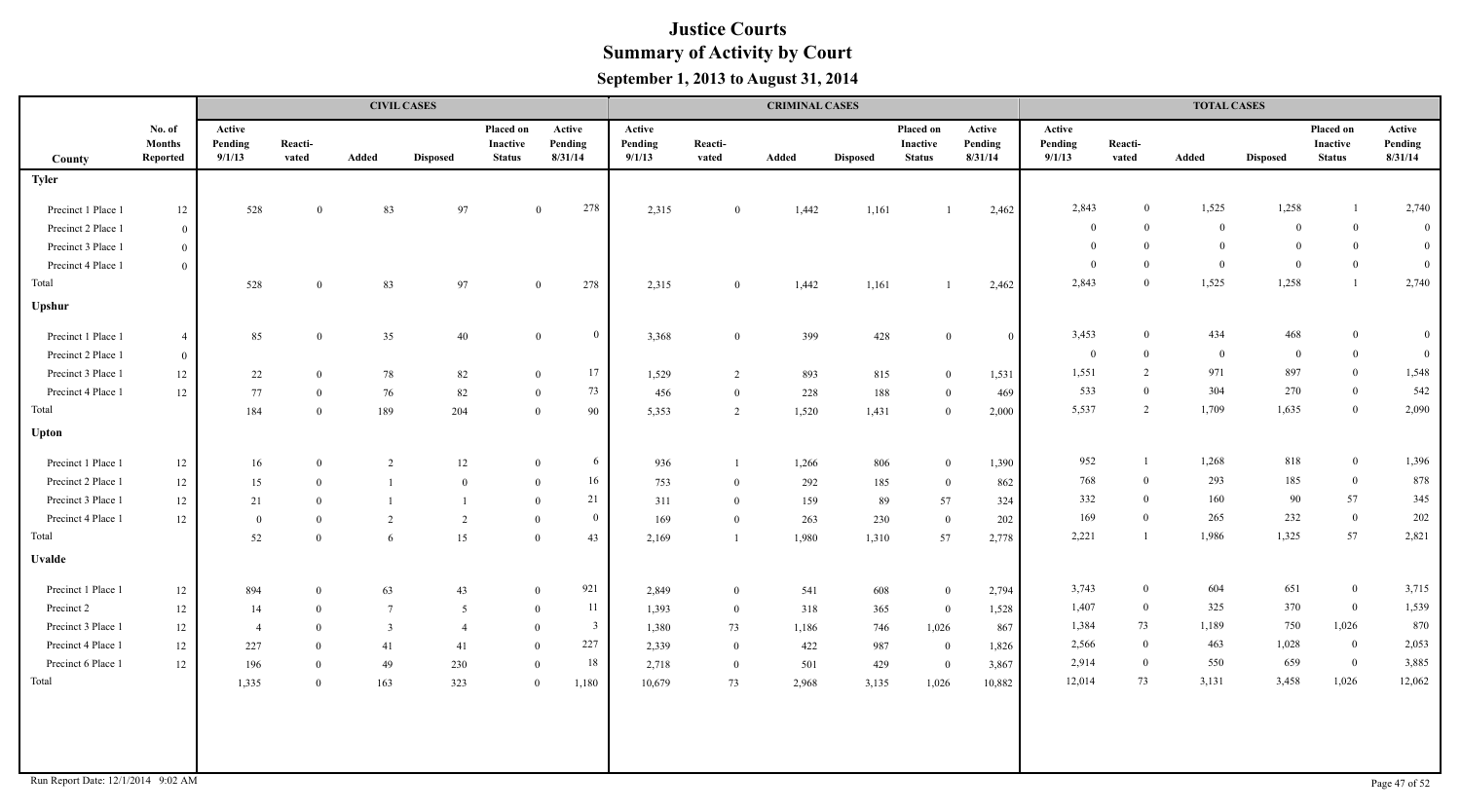|                                    |                                     |                             |                  |       | <b>CIVIL CASES</b> |                                        |                              |                             |                  | <b>CRIMINAL CASES</b> |                 |                                        |                              |                             |                  | <b>TOTAL CASES</b> |                 |                                               |                              |
|------------------------------------|-------------------------------------|-----------------------------|------------------|-------|--------------------|----------------------------------------|------------------------------|-----------------------------|------------------|-----------------------|-----------------|----------------------------------------|------------------------------|-----------------------------|------------------|--------------------|-----------------|-----------------------------------------------|------------------------------|
| <b>County</b>                      | No. of<br><b>Months</b><br>Reported | Active<br>Pending<br>9/1/13 | Reacti-<br>vated | Added | <b>Disposed</b>    | Placed on<br>Inactive<br><b>Status</b> | Active<br>Pending<br>8/31/14 | Active<br>Pending<br>9/1/13 | Reacti-<br>vated | Added                 | <b>Disposed</b> | Placed on<br>Inactive<br><b>Status</b> | Active<br>Pending<br>8/31/14 | Active<br>Pending<br>9/1/13 | Reacti-<br>vated | Added              | <b>Disposed</b> | Placed on<br><b>Inactive</b><br><b>Status</b> | Active<br>Pending<br>8/31/14 |
| Val Verde                          |                                     |                             |                  |       |                    |                                        |                              |                             |                  |                       |                 |                                        |                              |                             |                  |                    |                 |                                               |                              |
| Precinct 1 Place 1                 | 12                                  | 234                         | $\overline{0}$   | 117   | 98                 |                                        | 264<br>$\mathbf{0}$          | 978                         | $\theta$         | 536                   | 435             | $\Omega$                               | 1,508                        | 1,212                       | $\mathbf{0}$     | 653                | 533             | $\mathbf{0}$                                  | 1,772                        |
| Precinct 2 Place 1                 | 12                                  | 2,400                       | $\overline{0}$   | 265   | 341                |                                        | 787<br>$\bf{0}$              | 5,981                       | $\overline{0}$   | 877                   | 799             | 2                                      | 7,437                        | 8,381                       | $\bf{0}$         | 1,142              | 1,140           | $\overline{2}$                                | 8,224                        |
| Precinct 3 Place 1                 | 12                                  | 578                         | $\overline{0}$   | 107   | 123                |                                        | 553<br>$\bf{0}$              | 3,124                       | $\overline{0}$   | 2,229                 | 1,319           | .5                                     | 4,842                        | 3,702                       | $\overline{0}$   | 2,336              | 1,442           | 5 <sup>5</sup>                                | 5,395                        |
| Precinct 4 Place 1                 | 12                                  | 307                         | $\theta$         | 61    | 45                 |                                        | 246<br>$\bf{0}$              | 106                         | $\overline{0}$   | 264                   | 229             | $\theta$                               | 91                           | 413                         | $\theta$         | 325                | 274             | $\overline{0}$                                | 337                          |
| Total                              |                                     | 3,519                       | $\overline{0}$   | 550   | 607                |                                        | 1,850<br>$\bf{0}$            | 10,189                      | $\overline{0}$   | 3,906                 | 2,782           | $7\phantom{.0}$                        | 13,878                       | 13,708                      | $\overline{0}$   | 4,456              | 3,389           | $7\overline{ }$                               | 15,728                       |
| Van Zandt                          |                                     |                             |                  |       |                    |                                        |                              |                             |                  |                       |                 |                                        |                              |                             |                  |                    |                 |                                               |                              |
| Precinct 1 Place 1                 | 12                                  | 34                          | $\overline{0}$   | 133   | 118                |                                        | 48<br>$\overline{0}$         | 7,992                       | 236              | 1,247                 | 1,421           | 345                                    | 7,730                        | 8,026                       | 236              | 1,380              | 1,539           | 345                                           | 7,778                        |
| Precinct 2 Place 1                 | 12                                  | 252                         | $\Omega$         | 95    | 96                 |                                        | 250<br>$\overline{0}$        | 1,710                       | 130              | 1,144                 | 922             | 299                                    | 1,776                        | 1,962                       | 130              | 1,239              | 1,018           | 299                                           | 2,026                        |
| Precinct 3 Place 1                 | 12                                  | 68                          | $\theta$         | 145   | 128                |                                        | 86<br>$\overline{0}$         | 784                         | 255              | 894                   | 958             | 291                                    | 878                          | 852                         | 255              | 1,039              | 1,086           | 291                                           | 964                          |
| Precinct 4 Place 1                 | 12                                  | 118                         | $\Omega$         | 119   | 103                |                                        | 125<br>$\mathbf{0}$          | 1,130                       | 337              | 1,287                 | 1,439           | 655                                    | 1,148                        | 1,248                       | 337              | 1,406              | 1,542           | 655                                           | 1,273                        |
| Total                              |                                     | 472                         | $\theta$         | 492   | 445                |                                        | 509<br>$\mathbf{0}$          | 11,616                      | 958              | 4,572                 | 4,740           | 1,590                                  | 11,532                       | 12,088                      | 958              | 5,064              | 5,185           | 1,590                                         | 12,041                       |
| Victoria                           |                                     |                             |                  |       |                    |                                        |                              |                             |                  |                       |                 |                                        |                              |                             |                  |                    |                 |                                               |                              |
| Precinct 1                         | 12                                  | 654                         | $\overline{0}$   | 345   | 295                |                                        | 687                          | 2,839                       | 461              | 3,107                 | 2,489           | 1,102                                  | 2,997                        | 3,493                       | 461              | 3,452              | 2,784           | 1,103                                         | 3,684                        |
| Precinct 2                         | 12                                  | 172                         | $\Omega$         | 182   | 177                |                                        | 174<br>$\mathbf{0}$          | 655                         | 621              | 2,869                 | 2,544           | 1,004                                  | 898                          | 827                         | 621              | 3,051              | 2,721           | 1,004                                         | 1,072                        |
| Precinct 3                         | 12                                  | 101                         | $\theta$         | 277   | 264                |                                        | 115<br>$\mathbf{0}$          | 4,568                       | 282              | 1,887                 | 1,496           | 515                                    | 4,616                        | 4,669                       | 282              | 2,164              | 1,760           | 515                                           | 4,731                        |
| Precinct 4                         | 12                                  | 225                         | $\mathbf{0}$     | 273   | 256                |                                        | 242<br>$\theta$              | 5,710                       | 843              | 2,237                 | 2,418           | 1,123                                  | 5,400                        | 5,935                       | 843              | 2,510              | 2,674           | 1,123                                         | 5,642                        |
| Total                              |                                     | 1,152                       | $\overline{0}$   | 1,077 | 992                |                                        | 1,218                        | 13,772                      | 2,207            | 10,100                | 8,947           | 3,744                                  | 13,911                       | 14,924                      | 2,207            | 11,177             | 9,939           | 3,745                                         | 15,129                       |
| Walker                             |                                     |                             |                  |       |                    |                                        |                              |                             |                  |                       |                 |                                        |                              |                             |                  |                    |                 |                                               |                              |
| Precinct 1 Place 1                 | 12                                  | 10                          | $\overline{0}$   | 161   | 157                |                                        | 40<br>$\bf{0}$               | 6,801                       | $\overline{0}$   | 3,984                 | 3,801           | $\bf{0}$                               | 6,980                        | 6,811                       | $\overline{0}$   | 4,145              | 3,958           | $\mathbf{0}$                                  | 7,020                        |
| Precinct 2 Place 1                 | 12                                  | $5\overline{)}$             | $\theta$         | 66    | 58                 |                                        | 16<br>$\bf{0}$               | 4,264                       | $\overline{0}$   | 1,039                 | 1,062           | $\overline{0}$                         | 4,282                        | 4,269                       | $\overline{0}$   | 1,105              | 1,120           | $\mathbf{0}$                                  | 4,298                        |
| Precinct 3 Place 1                 | 12                                  | 24                          | $\overline{0}$   | 151   | 145                | $\overline{0}$                         | 26                           | 2,124                       | $\overline{0}$   | 796                   | 645             | $\overline{0}$                         | 2,272                        | 2,148                       | $\theta$         | 947                | 790             | $\mathbf{0}$                                  | 2,298                        |
| Precinct 4 Place 1                 | 12                                  | 18                          | $\theta$         | 195   | 184                | $\theta$                               | 29                           | 5,650                       | $\bf{0}$         | 3,473                 | 3,493           | $\overline{0}$                         | 5,622                        | 5,668                       | $\overline{0}$   | 3,668              | 3,677           | $\mathbf{0}$                                  | 5,651                        |
| Total                              |                                     | 57                          | $\theta$         | 573   | 544                | $\mathbf{0}$                           | 111                          | 18,839                      | $\overline{0}$   | 9,292                 | 9,001           | $\overline{0}$                         | 19,156                       | 18,896                      | $\Omega$         | 9,865              | 9,545           | $\bf{0}$                                      | 19,267                       |
| Run Report Date: 12/1/2014 9:02 AM |                                     |                             |                  |       |                    |                                        |                              |                             |                  |                       |                 |                                        |                              |                             |                  |                    |                 |                                               | Page 48 of 52                |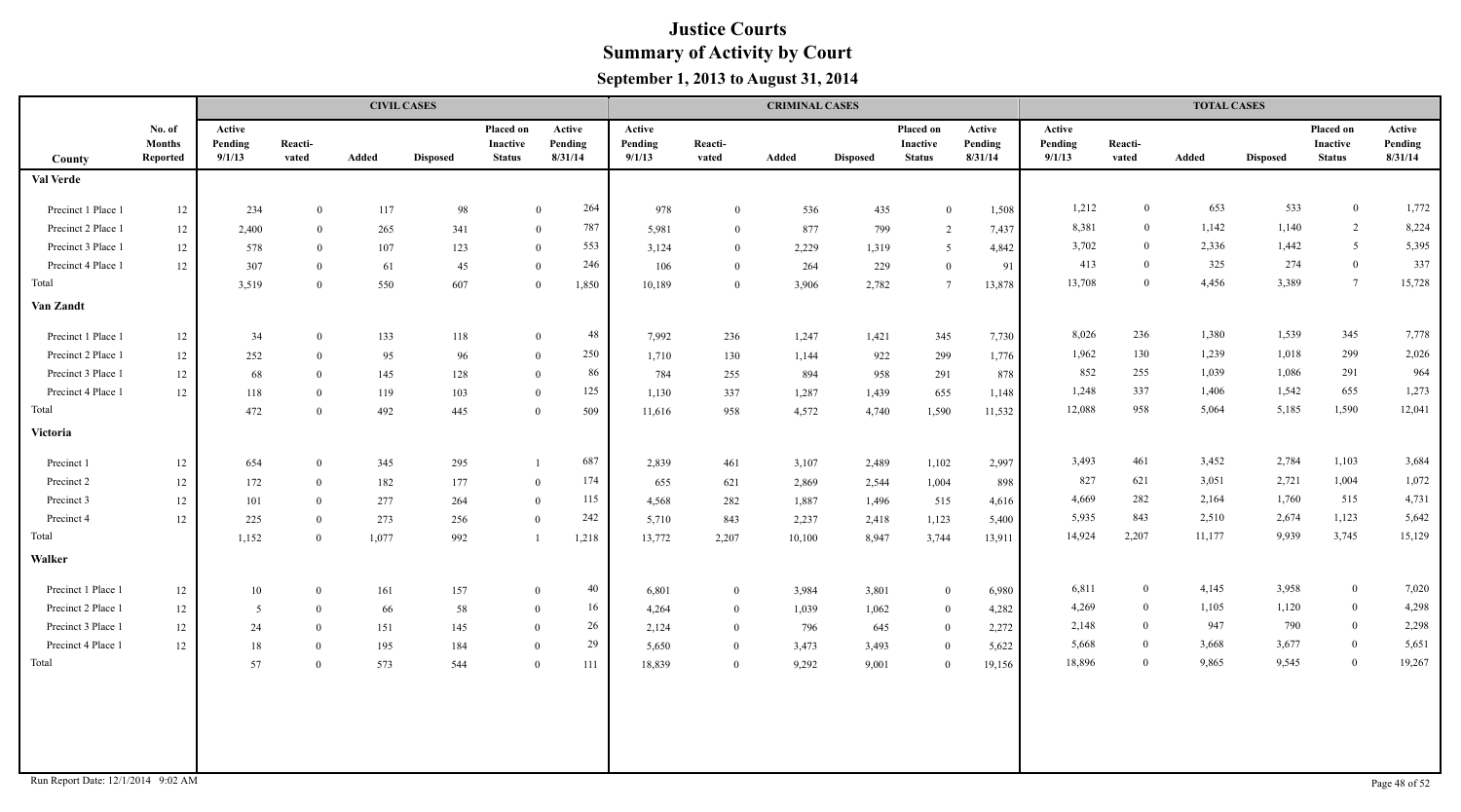|                    |                                     |                             |                  |                 | <b>CIVIL CASES</b> |                                               |                              |                             |                  | <b>CRIMINAL CASES</b> |                 |                                               |                              | <b>TOTAL CASES</b>          |                  |        |                 |                                               |                              |  |
|--------------------|-------------------------------------|-----------------------------|------------------|-----------------|--------------------|-----------------------------------------------|------------------------------|-----------------------------|------------------|-----------------------|-----------------|-----------------------------------------------|------------------------------|-----------------------------|------------------|--------|-----------------|-----------------------------------------------|------------------------------|--|
| County             | No. of<br><b>Months</b><br>Reported | Active<br>Pending<br>9/1/13 | Reacti-<br>vated | Added           | <b>Disposed</b>    | <b>Placed on</b><br>Inactive<br><b>Status</b> | Active<br>Pending<br>8/31/14 | Active<br>Pending<br>9/1/13 | Reacti-<br>vated | Added                 | <b>Disposed</b> | <b>Placed on</b><br>Inactive<br><b>Status</b> | Active<br>Pending<br>8/31/14 | Active<br>Pending<br>9/1/13 | Reacti-<br>vated | Added  | <b>Disposed</b> | Placed on<br><b>Inactive</b><br><b>Status</b> | Active<br>Pending<br>8/31/14 |  |
| Waller             |                                     |                             |                  |                 |                    |                                               |                              |                             |                  |                       |                 |                                               |                              |                             |                  |        |                 |                                               |                              |  |
| Precinct 1 Place 1 | - 1                                 | 89                          | $\theta$         | $7\phantom{.0}$ | 15                 |                                               | $\bf{0}$<br>$\mathbf{0}$     | 3,728                       | $7\phantom{.0}$  | 171                   | 128             | $\overline{1}$                                | $\overline{0}$               | 3,817                       | $7\overline{ }$  | 178    | 143             | -1                                            | $\bf{0}$                     |  |
| Precinct 2 Place 1 | 12                                  | 70                          | $\overline{0}$   | 117             | 94                 |                                               | 93<br>$\mathbf{0}$           | 2,571                       | 86               | 1,077                 | 1,134           | 24                                            | 2,585                        | 2,641                       | 86               | 1,194  | 1,228           | 24                                            | 2,678                        |  |
| Precinct 3 Place 1 | $12 \,$                             | $\bf{0}$                    | $\overline{0}$   | 90              | 67                 |                                               | 255<br>$\bf{0}$              | 1,871                       | 131              | 1,543                 | 1,198           | 9                                             | 2,339                        | 1,871                       | 131              | 1,633  | 1,265           | 9                                             | 2,594                        |  |
| Precinct 4 Place 1 | 12                                  | 67                          | $\theta$         | 155             | 167                |                                               | 60<br>$\theta$               | 1,715                       | 789              | 2,955                 | 2,975           | 1,172                                         | 1,311                        | 1,782                       | 789              | 3,110  | 3,142           | 1,172                                         | 1,371                        |  |
| Total              |                                     | 226                         | $\overline{0}$   | 369             | 343                |                                               | 408<br>$\mathbf{0}$          | 9,885                       | 1,013            | 5,746                 | 5,435           | 1,206                                         | 6,235                        | 10,111                      | 1,013            | 6,115  | 5,778           | 1,206                                         | 6,643                        |  |
| Ward               |                                     |                             |                  |                 |                    |                                               |                              |                             |                  |                       |                 |                                               |                              |                             |                  |        |                 |                                               |                              |  |
| Precinct 1 Place 1 | 12                                  | 33                          | $\mathbf{0}$     | 61              | 57                 |                                               | 38<br>$\overline{0}$         | 6,438                       | $\overline{0}$   | 1,736                 | 1,328           | $\overline{0}$                                | 6,859                        | 6,471                       | $\overline{0}$   | 1,797  | 1,385           | $\overline{0}$                                | 6,897                        |  |
| Precinct 2 Place 1 | 12                                  | $\mathbf{0}$                | $\overline{0}$   | 21              | 20                 | $\theta$                                      | -1                           | 204                         | 204              | 830                   | 790             | 245                                           | 223                          | 204                         | 204              | 851    | 810             | 245                                           | 224                          |  |
| Total              |                                     | 33                          | $\overline{0}$   | 82              | 77                 |                                               | $\overline{0}$<br>39         | 6,642                       | 204              | 2,566                 | 2,118           | 245                                           | 7,082                        | 6,675                       | 204              | 2,648  | 2,195           | 245                                           | 7,121                        |  |
| Washington         |                                     |                             |                  |                 |                    |                                               |                              |                             |                  |                       |                 |                                               |                              |                             |                  |        |                 |                                               |                              |  |
| Precinct 1 Place 1 | 12                                  | 73                          | $\overline{0}$   | 67              | 81                 |                                               | 62<br>$\bf{0}$               | 2,784                       | $\bf{0}$         | 670                   | 888             | 213                                           | 2,467                        | 2,857                       | $\overline{0}$   | 737    | 969             | 213                                           | 2,529                        |  |
| Precinct 2 Place 1 | 12                                  | 83                          | $\overline{0}$   | 54              | 94                 | $\theta$                                      | 24                           | 3,133                       | $\bf{0}$         | 335                   | 590             | 93                                            | 2,835                        | 3,216                       | $\overline{0}$   | 389    | 684             | 93                                            | 2,859                        |  |
| Precinct 3 Place 1 | 12                                  | 29                          | $\overline{0}$   | 116             | 114                | $\overline{0}$                                | 34                           | 405                         | 439              | 320                   | 698             | 226                                           | 243                          | 434                         | 439              | 436    | 812             | 226                                           | 277                          |  |
| Precinct 4 Place 1 | 12                                  | 23                          | $\overline{0}$   | 27              | 34                 | $\theta$                                      | $22\,$                       | 7,474                       | $\overline{0}$   | 579                   | 1,328           | $\bf{0}$                                      | 6,981                        | 7,497                       | $\overline{0}$   | 606    | 1,362           | $\overline{0}$                                | 7,003                        |  |
| Total              |                                     | 208                         | $\overline{0}$   | 264             | 323                | $\overline{0}$                                | 142                          | 13,796                      | 439              | 1,904                 | 3,504           | 532                                           | 12,526                       | 14,004                      | 439              | 2,168  | 3,827           | 532                                           | 12,668                       |  |
| <b>Webb</b>        |                                     |                             |                  |                 |                    |                                               |                              |                             |                  |                       |                 |                                               |                              |                             |                  |        |                 |                                               |                              |  |
| Precinct 1 Place 1 | 12                                  | 2,365                       | $\overline{0}$   | 1,118           | 985                |                                               | 2,498<br>$\bf{0}$            | 1,191                       | 1,204            | 3,937                 | 777             | 11                                            | 5,544                        | 3,556                       | 1,204            | 5,055  | 1,762           | 11                                            | 8,042                        |  |
| Precinct 1 Place 2 | 12                                  | 128                         | $\overline{0}$   | 278             | 271                |                                               | 135<br>$\bf{0}$              |                             |                  |                       |                 |                                               |                              | 128                         | $\overline{0}$   | 278    | 271             | $\bf{0}$                                      | 135                          |  |
| Precinct 2 Place 1 | 8                                   | $\bf{0}$                    | $\overline{0}$   | 802             | 323                |                                               | $\mathbf{0}$<br>$\bf{0}$     | 29,884                      | $\overline{0}$   | 3,897                 | 2,828           | $\bf{0}$                                      | $\mathbf{0}$                 | 29,884                      | $\overline{0}$   | 4,699  | 3,151           | $\bf{0}$                                      | $\boldsymbol{0}$             |  |
| Precinct 2 Place 2 | 11                                  |                             |                  |                 |                    |                                               |                              | 2,967                       | $\overline{0}$   | 3,543                 | 4,579           | $\mathbf{0}$                                  | $\boldsymbol{0}$             | 2,967                       | $\overline{0}$   | 3,543  | 4,579           | $\overline{0}$                                | $\overline{0}$               |  |
| Precinct 3 Place 1 | 12                                  | $\boldsymbol{0}$            | $\overline{0}$   | $7\overline{ }$ | 5                  | $\bf{0}$                                      | $\overline{2}$               | 564                         | $\overline{0}$   | 1,237                 | 1,058           | $\overline{0}$                                | 743                          | 564                         | $\overline{0}$   | 1,244  | 1,063           | $\boldsymbol{0}$                              | 745                          |  |
| Precinct 4 Place 1 | 12                                  | 170                         | 20               | 994             | 871                | 323                                           | 575                          |                             |                  |                       |                 |                                               |                              | 170                         | 20               | 994    | 871             | 323                                           | 575                          |  |
| Total              |                                     | 2,663                       | 20               | 3,199           | 2,455              | 323                                           | 3,210                        | 34,606                      | 1,204            | 12,614                | 9,242           | 11                                            | 6,287                        | 37,269                      | 1,224            | 15,813 | 11,697          | 334                                           | 9,497                        |  |
|                    |                                     |                             |                  |                 |                    |                                               |                              |                             |                  |                       |                 |                                               |                              |                             |                  |        |                 |                                               |                              |  |
|                    |                                     |                             |                  |                 |                    |                                               |                              |                             |                  |                       |                 |                                               |                              |                             |                  |        |                 |                                               |                              |  |
|                    |                                     |                             |                  |                 |                    |                                               |                              |                             |                  |                       |                 |                                               |                              |                             |                  |        |                 |                                               |                              |  |
|                    |                                     |                             |                  |                 |                    |                                               |                              |                             |                  |                       |                 |                                               |                              |                             |                  |        |                 |                                               |                              |  |
|                    |                                     |                             |                  |                 |                    |                                               |                              |                             |                  |                       |                 |                                               |                              |                             |                  |        |                 |                                               |                              |  |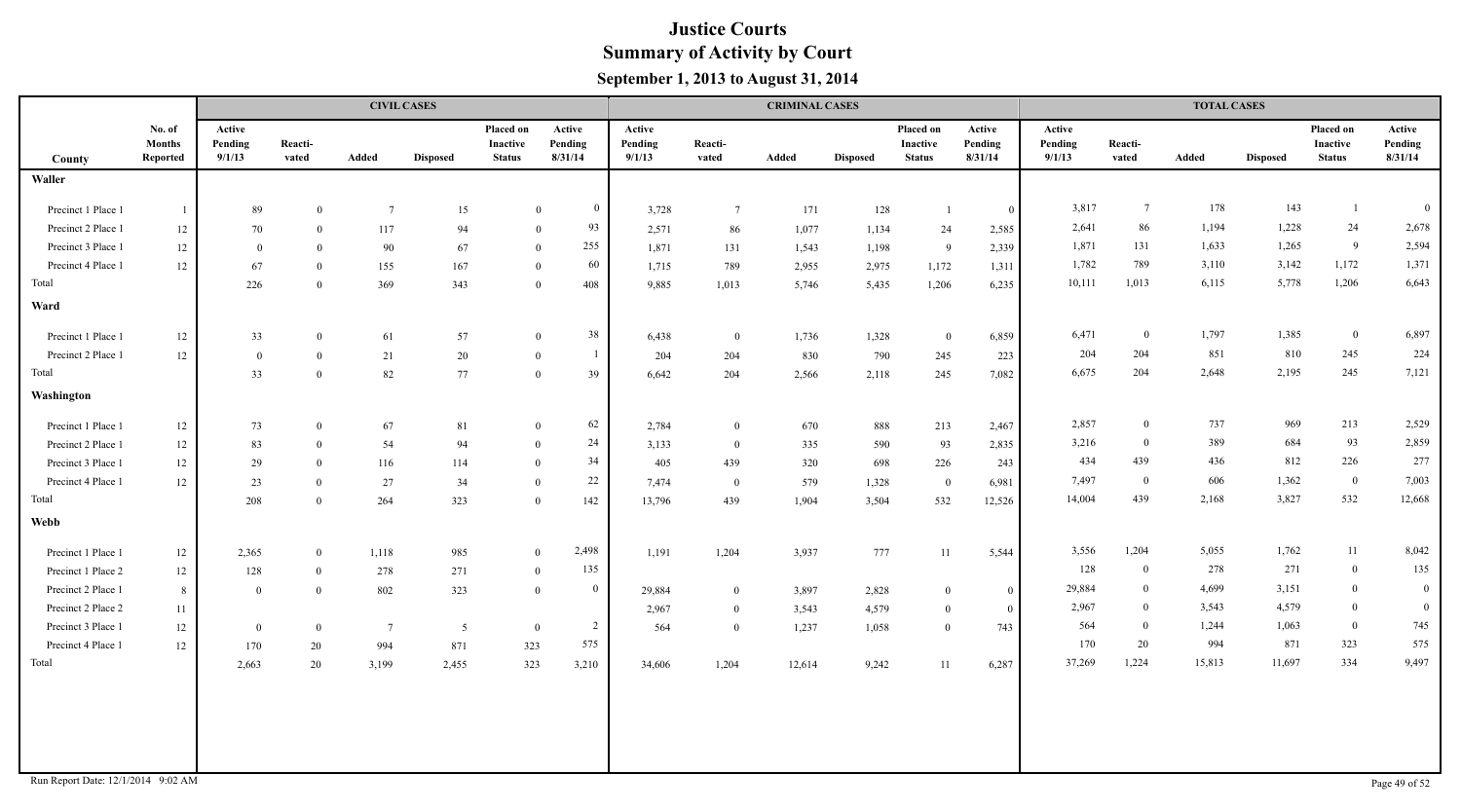|                    |                                     | <b>CIVIL CASES</b>          |                  |                 |                 |                                        |                              |                             |                  |       | <b>CRIMINAL CASES</b> |                                        |                              | <b>TOTAL CASES</b>          |                  |       |                 |                                        |                              |  |
|--------------------|-------------------------------------|-----------------------------|------------------|-----------------|-----------------|----------------------------------------|------------------------------|-----------------------------|------------------|-------|-----------------------|----------------------------------------|------------------------------|-----------------------------|------------------|-------|-----------------|----------------------------------------|------------------------------|--|
| County             | No. of<br><b>Months</b><br>Reported | Active<br>Pending<br>9/1/13 | Reacti-<br>vated | Added           | <b>Disposed</b> | Placed on<br>Inactive<br><b>Status</b> | Active<br>Pending<br>8/31/14 | Active<br>Pending<br>9/1/13 | Reacti-<br>vated | Added | <b>Disposed</b>       | Placed on<br>Inactive<br><b>Status</b> | Active<br>Pending<br>8/31/14 | Active<br>Pending<br>9/1/13 | Reacti-<br>vated | Added | <b>Disposed</b> | Placed on<br>Inactive<br><b>Status</b> | Active<br>Pending<br>8/31/14 |  |
| Wharton            |                                     |                             |                  |                 |                 |                                        |                              |                             |                  |       |                       |                                        |                              |                             |                  |       |                 |                                        |                              |  |
| Precinct 1         | 12                                  | 217                         | $\theta$         | 173             | 150             |                                        | 238<br>$\theta$              | 2,027                       | 22               | 907   | 860                   | 10                                     | 2,094                        | 2,244                       | $22\,$           | 1,080 | 1,010           | 10                                     | 2,332                        |  |
| Precinct 2         | 12                                  | 57                          | $\theta$         | 120             | 106             |                                        | 68<br>$\overline{0}$         | 6,647                       | 79               | 3,417 | 3,149                 | 69                                     | 6,890                        | 6,704                       | 79               | 3,537 | 3,255           | 69                                     | 6,958                        |  |
| Precinct 3         | 12                                  | 36                          | $\theta$         | 37              | 32              |                                        | 41<br>$\mathbf{0}$           | 2,782                       | 10               | 814   | 786                   | - 7                                    | 2,811                        | 2,818                       | 10               | 851   | 818             | $7\phantom{.0}$                        | 2,852                        |  |
| Precinct 4         | $12 \,$                             | 347                         | $\mathbf{0}$     | 245             | 175             |                                        | 422<br>$\mathbf{0}$          | 4,983                       | 81               | 855   | 932                   | 42                                     | 4,960                        | 5,330                       | 81               | 1,100 | 1,107           | 42                                     | 5,382                        |  |
| Total              |                                     | 657                         | $\theta$         | 575             | 463             |                                        | $\theta$<br>769              | 16,439                      | 192              | 5,993 | 5,727                 | 128                                    | 16,755                       | 17,096                      | 192              | 6,568 | 6,190           | 128                                    | 17,524                       |  |
| Wheeler            |                                     |                             |                  |                 |                 |                                        |                              |                             |                  |       |                       |                                        |                              |                             |                  |       |                 |                                        |                              |  |
| Precinct 1         | 12                                  | 7                           | $\theta$         |                 | 2               |                                        | 46<br>$\mathbf{0}$           | 1,670                       | $\overline{0}$   | 1,746 | 1,579                 | $\bf{0}$                               | 1,854                        | 1,677                       | $\bf{0}$         | 1,747 | 1,581           | $\bf{0}$                               | 1,900                        |  |
| Precinct 2         | 12                                  | 38                          | $\theta$         | 22              | 15              |                                        | 44<br>$\mathbf{0}$           | 6,894                       | 57               | 2,828 | 2,851                 | 184                                    | 6,765                        | 6,932                       | 57               | 2,850 | 2,866           | 184                                    | 6,809                        |  |
| Total              |                                     | 45                          | $\Omega$         | 23              | 17              | $\theta$                               | 90                           | 8,564                       | 57               | 4,574 | 4,430                 | 184                                    | 8,619                        | 8,609                       | 57               | 4,597 | 4,447           | 184                                    | 8,709                        |  |
| Wichita            |                                     |                             |                  |                 |                 |                                        |                              |                             |                  |       |                       |                                        |                              |                             |                  |       |                 |                                        |                              |  |
| Precinct 1 Place 1 | 12                                  | 161                         | $\overline{0}$   | 753             | 719             |                                        | 200<br>$\overline{0}$        | 592                         | $\overline{0}$   | 267   | 350                   | 83                                     | 519                          | 753                         | $\theta$         | 1,020 | 1,069           | 83                                     | 719                          |  |
| Precinct 1 Place 2 | 12                                  | 242                         | $\theta$         | 746             | 380             |                                        | 547<br>$\overline{0}$        | 7.913                       | $\overline{0}$   | 2,366 | 2,682                 | 969                                    | 7,493                        | 8,155                       | $\theta$         | 3,112 | 3,062           | 969                                    | 8,040                        |  |
| Precinct 2 Place 1 | 12                                  | 1,475                       | $\Omega$         | 208             | 171             | $\theta$                               | 67                           | 1,093                       |                  | 471   | 526                   | 113                                    | 1,036                        | 2,568                       |                  | 679   | 697             | 113                                    | 1,103                        |  |
| Precinct 3 Place 1 | 12                                  | 94                          | $\Omega$         | 45              | 36              | -1                                     | 62                           | 1,547                       | $\overline{0}$   | 708   | 698                   | 298                                    | 1,377                        | 1,641                       | $\overline{0}$   | 753   | 734             | 299                                    | 1,439                        |  |
| Precinct 4 Place 1 | 12                                  | 321                         | $\theta$         | 23              | 22              | $\theta$                               | 322                          | 743                         | $\overline{0}$   | 681   | 545                   | 95                                     | 775                          | 1,064                       | $\Omega$         | 704   | 567             | 95                                     | 1,097                        |  |
| Total              |                                     | 2,293                       | $\theta$         | 1,775           | 1,328           | $\overline{1}$                         | 1,198                        | 11,888                      |                  | 4,493 | 4,801                 | 1,558                                  | 11,200                       | 14,181                      | $\overline{1}$   | 6,268 | 6,129           | 1,559                                  | 12,398                       |  |
| Wilbarger          |                                     |                             |                  |                 |                 |                                        |                              |                             |                  |       |                       |                                        |                              |                             |                  |       |                 |                                        |                              |  |
| Precinct 1 Place 1 | $12\,$                              | 21                          | $\theta$         | 60              | 43              | $\theta$                               | 29                           | 5,689                       | $\mathbf{0}$     | 1,033 | 1,221                 | $\theta$                               | 5,517                        | 5,710                       | $\bf{0}$         | 1,093 | 1,264           | $\bf{0}$                               | 5,546                        |  |
| Precinct 2 Place 1 | 12                                  | 15                          | $\theta$         | 64              | 69              | $\theta$                               | 9                            | 5,229                       | $\overline{0}$   | 982   | 1,244                 | $\theta$                               | 5,188                        | 5,244                       | $\bf{0}$         | 1,046 | 1,313           | $\overline{0}$                         | 5,197                        |  |
| Total              |                                     | 36                          | $\theta$         | 124             | 112             | $\theta$                               | 38                           | 10,918                      | $\overline{0}$   | 2,015 | 2,465                 | $\theta$                               | 10,705                       | 10,954                      | $\overline{0}$   | 2,139 | 2,577           | $\boldsymbol{0}$                       | 10,743                       |  |
| Willacy            |                                     |                             |                  |                 |                 |                                        |                              |                             |                  |       |                       |                                        |                              |                             |                  |       |                 |                                        |                              |  |
| Precinct 1 Place 1 | $12\,$                              | 261                         | $\theta$         | 30              | 12              | $\theta$                               | 273                          | 11,320                      | 2                | 1,321 | 912                   |                                        | 11,732                       | 11,581                      | 2                | 1,351 | 924             | $\overline{1}$                         | 12,005                       |  |
| Precinct 2 Place 1 | $12\,$                              | 96                          | $\theta$         | 42              | 4               | $\theta$                               | 132                          | 6,634                       | $\overline{0}$   | 1,849 | 1,581                 | 1,431                                  | 5,670                        | 6,730                       | $\overline{0}$   | 1,891 | 1,585           | 1,431                                  | 5,802                        |  |
| Precinct 3 Place 1 | $12 \,$                             | 130                         | $\theta$         | 17              | 3               | $\theta$                               | 144                          | 2,518                       | $\overline{0}$   | 459   | 390                   | $\overline{0}$                         | 2,579                        | 2,648                       | $\overline{0}$   | 476   | 393             | $\bf{0}$                               | 2,723                        |  |
| Precinct 4 Place 1 | $12\,$                              | 105                         | $\theta$         | 43              | 19              | $\overline{0}$                         | 127                          | 1,743                       | $\bf{0}$         | 475   | 370                   | $\overline{0}$                         | 1,846                        | 1,848                       | $\Omega$         | 518   | 389             | $\boldsymbol{0}$                       | 1,973                        |  |
| Precinct 5 Place 1 | $12\,$                              | 11                          | $\theta$         | $7\phantom{.0}$ | - 1             | $\overline{0}$                         | 17                           | 508                         | $\overline{0}$   | 203   | 164                   | $\overline{0}$                         | 544                          | 519                         | $\theta$         | 210   | 165             | $\bf{0}$                               | 561                          |  |
| Total              |                                     | 603                         | $\overline{0}$   | 139             | 39              | $\overline{0}$                         | 693                          | 22,723                      | 2                | 4,307 | 3,417                 | 1,432                                  | 22,371                       | 23,326                      | 2                | 4,446 | 3,456           | 1,432                                  | 23,064                       |  |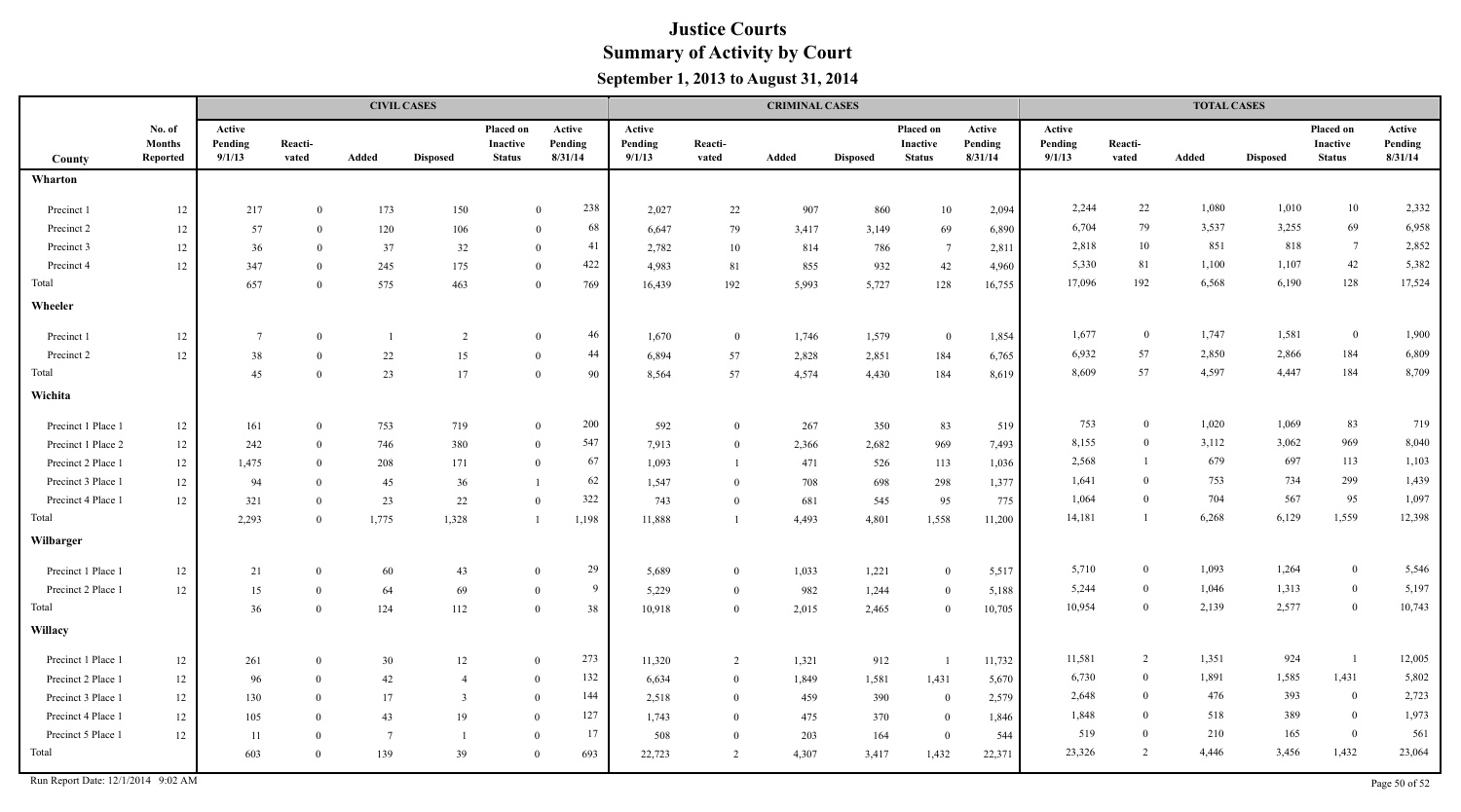|                    |                                     |                             |                  |       | <b>CIVIL CASES</b> |                                        |                              |                             |                  | <b>CRIMINAL CASES</b> |                 |                                        |                              | <b>TOTAL CASES</b>          |                  |                |                 |                                        |                              |  |
|--------------------|-------------------------------------|-----------------------------|------------------|-------|--------------------|----------------------------------------|------------------------------|-----------------------------|------------------|-----------------------|-----------------|----------------------------------------|------------------------------|-----------------------------|------------------|----------------|-----------------|----------------------------------------|------------------------------|--|
| County             | No. of<br><b>Months</b><br>Reported | Active<br>Pending<br>9/1/13 | Reacti-<br>vated | Added | <b>Disposed</b>    | Placed on<br>Inactive<br><b>Status</b> | Active<br>Pending<br>8/31/14 | Active<br>Pending<br>9/1/13 | Reacti-<br>vated | Added                 | <b>Disposed</b> | Placed on<br>Inactive<br><b>Status</b> | Active<br>Pending<br>8/31/14 | Active<br>Pending<br>9/1/13 | Reacti-<br>vated | Added          | <b>Disposed</b> | Placed on<br>Inactive<br><b>Status</b> | Active<br>Pending<br>8/31/14 |  |
| Williamson         |                                     |                             |                  |       |                    |                                        |                              |                             |                  |                       |                 |                                        |                              |                             |                  |                |                 |                                        |                              |  |
| Precinct 1 Place 1 | $12\,$                              | 276                         | $\overline{0}$   | 1,223 | 1,116              | $\overline{4}$                         | 376                          | 3,628                       | 1,112            | 3,993                 | 5,627           | 1,279                                  | 1,859                        | 3,904                       | 1,112            | 5,216          | 6,743           | 1,283                                  | 2,235                        |  |
| Precinct 2 Place 1 | 12                                  | 1,071                       | 39               | 1,168 | 1,728              | 36                                     | 504                          | 3,516                       | 1,428            | 5,802                 | 7,457           | 959                                    | 2,332                        | 4,587                       | 1,467            | 6,970          | 9,185           | 995                                    | 2,836                        |  |
| Precinct 3 Place 1 | 12                                  | 488                         | $\overline{4}$   | 875   | 820                | $\mathbf{0}$                           | 547                          | 6,049                       | 1,815            | 16,604                | 14,322          | 2,263                                  | 7,884                        | 6,537                       | 1,819            | 17,479         | 15,142          | 2,263                                  | 8,431                        |  |
| Precinct 4         | 12                                  | 702                         | 5                | 1,159 | 1,159              | $\mathbf{0}$                           | 697                          | 4,254                       | 1,007            | 5,750                 | 5,123           | 1,413                                  | 4,476                        | 4,956                       | 1,012            | 6,909          | 6,282           | 1,413                                  | 5,173                        |  |
| Total              |                                     | 2,537                       | 48               | 4,425 | 4,823              | 40                                     | 2,124                        | 17,447                      | 5,362            | 32,149                | 32,529          | 5,914                                  | 16,551                       | 19,984                      | 5,410            | 36,574         | 37,352          | 5,954                                  | 18,675                       |  |
| Wilson             |                                     |                             |                  |       |                    |                                        |                              |                             |                  |                       |                 |                                        |                              |                             |                  |                |                 |                                        |                              |  |
| Precinct 1 Place 1 | 12                                  | 146                         | $\bf{0}$         | 78    | 86                 | $\mathbf{0}$                           | 135                          | 557                         | 357              | 1,067                 | 1,148           | 343                                    | 503                          | 703                         | 357              | 1,145          | 1,234           | 343                                    | 638                          |  |
| Precinct 2 Place 1 | $\overline{0}$                      |                             |                  |       |                    |                                        |                              |                             |                  |                       |                 |                                        |                              | $\overline{0}$              | $\theta$         | $\overline{0}$ | $\overline{0}$  | $\overline{0}$                         | $\bf{0}$                     |  |
| Precinct 3 Place 1 | 12                                  | 65                          | $\theta$         | 52    | 46                 | $\theta$                               | 70                           | 364                         | 104              | 980                   | 818             | 142                                    | 504                          | 429                         | 104              | 1,032          | 864             | 142                                    | 574                          |  |
| Precinct 4 Place 1 | 12                                  | 227                         | $\theta$         | 46    | 61                 | $\theta$                               | 212                          | 1,262                       | 215              | 1,177                 | 1,212           | 364                                    | 1,080                        | 1,489                       | 215              | 1,223          | 1,273           | 364                                    | 1,292                        |  |
| Total              |                                     | 438                         | $\theta$         | 176   | 193                | $\theta$                               | 417                          | 2,183                       | 676              | 3,224                 | 3,178           | 849                                    | 2,087                        | 2,621                       | 676              | 3,400          | 3,371           | 849                                    | 2,504                        |  |
| Winkler            |                                     |                             |                  |       |                    |                                        |                              |                             |                  |                       |                 |                                        |                              |                             |                  |                |                 |                                        |                              |  |
| Precinct 1         | 12                                  | $18\,$                      | $\theta$         | 28    | 33                 | $\theta$                               | 13                           | 219                         | 11               | 559                   | 446             | 3                                      | 348                          | 237                         | 11               | 587            | 479             | $\overline{3}$                         | 361                          |  |
| Precinct 2         | 12                                  | $\overline{0}$              | $\theta$         | 17    | $\mathbf{Q}$       | $\Omega$                               | 8                            | 67                          | $\bf{0}$         | 56                    | 58              | $\theta$                               | 65                           | 67                          | $\theta$         | 73             | 67              | $\boldsymbol{0}$                       | 73                           |  |
| Total              |                                     | 18                          | $\theta$         | 45    | 42                 | $\theta$                               | 21                           | 286                         | 11               | 615                   | 504             | $\overline{3}$                         | 413                          | 304                         | 11               | 660            | 546             | $\overline{3}$                         | 434                          |  |
| <b>Wise</b>        |                                     |                             |                  |       |                    |                                        |                              |                             |                  |                       |                 |                                        |                              |                             |                  |                |                 |                                        |                              |  |
| Precinct 1         | 12                                  | 38                          | $\overline{2}$   | 149   | 138                |                                        | 50                           | 248                         | 226              | 1,483                 | 1,401           | 293                                    | 267                          | 286                         | 228              | 1,632          | 1,539           | 294                                    | 317                          |  |
| Precinct 2         | $12 \,$                             | 35                          | $\Omega$         | 71    | 86                 | $\theta$                               | 16                           | 4,843                       | 1,008            | 5,039                 | 5,617           | 2,060                                  | 841                          | 4,878                       | 1,008            | 5,110          | 5,703           | 2,060                                  | 857                          |  |
| Precinct 3         | 12                                  | 38                          | $\theta$         | 113   | 122                | $\theta$                               | 23                           | 1,783                       | 705              | 3,828                 | 3,868           | 863                                    | 1,565                        | 1,821                       | 705              | 3,941          | 3,990           | 863                                    | 1,588                        |  |
| Precinct 4         | 12                                  | 21                          | $\theta$         | 76    | 73                 | $\theta$                               | 24                           | 1,416                       | 250              | 1,295                 | 1,505           | 198                                    | 1,168                        | 1,437                       | 250              | 1,371          | 1,578           | 198                                    | 1,192                        |  |
| Total              |                                     | 132                         | 2                | 409   | 419                | $\mathbf{1}$                           | 113                          | 8,290                       | 2,189            | 11,645                | 12,391          | 3,414                                  | 3,841                        | 8,422                       | 2,191            | 12,054         | 12,810          | 3,415                                  | 3,954                        |  |
| <b>Wood</b>        |                                     |                             |                  |       |                    |                                        |                              |                             |                  |                       |                 |                                        |                              |                             |                  |                |                 |                                        |                              |  |
| Precinct 1         | 12                                  | 1,132                       | $\overline{0}$   | 165   | 151                | $\theta$                               | 1,202                        | 1,568                       | 86               | 1,347                 | 1,305           | 6                                      | 1,576                        | 2,700                       | 86               | 1,512          | 1,456           | 6                                      | 2,778                        |  |
| Precinct 2         | 12                                  | 115                         | $\overline{0}$   | 74    | 69                 | $\theta$                               | 156                          | 2,100                       | $\bf{0}$         | 1,281                 | 995             | $\overline{0}$                         | 2,386                        | 2,215                       | $\bf{0}$         | 1,355          | 1,064           | $\boldsymbol{0}$                       | 2,542                        |  |
| Precinct 3         | 12                                  | 36                          | $\theta$         | 89    | 68                 |                                        | 49                           | 283                         | 47               | 587                   | 584             | 73                                     | 715                          | 319                         | 47               | 676            | 652             | 74                                     | 764                          |  |
| Precinct 4         | 12                                  | 91                          | $\theta$         | 47    | 41                 | $\theta$                               | 95                           | 832                         | 12               | 433                   | 641             | 21                                     | 474                          | 923                         | 12               | 480            | 682             | 21                                     | 569                          |  |
| Total              |                                     | 1,374                       | $\Omega$         | 375   | 329                | $\mathbf{1}$                           | 1,502                        | 4,783                       | 145              | 3,648                 | 3,525           | 100                                    | 5,151                        | 6,157                       | 145              | 4,023          | 3,854           | 101                                    | 6,653                        |  |